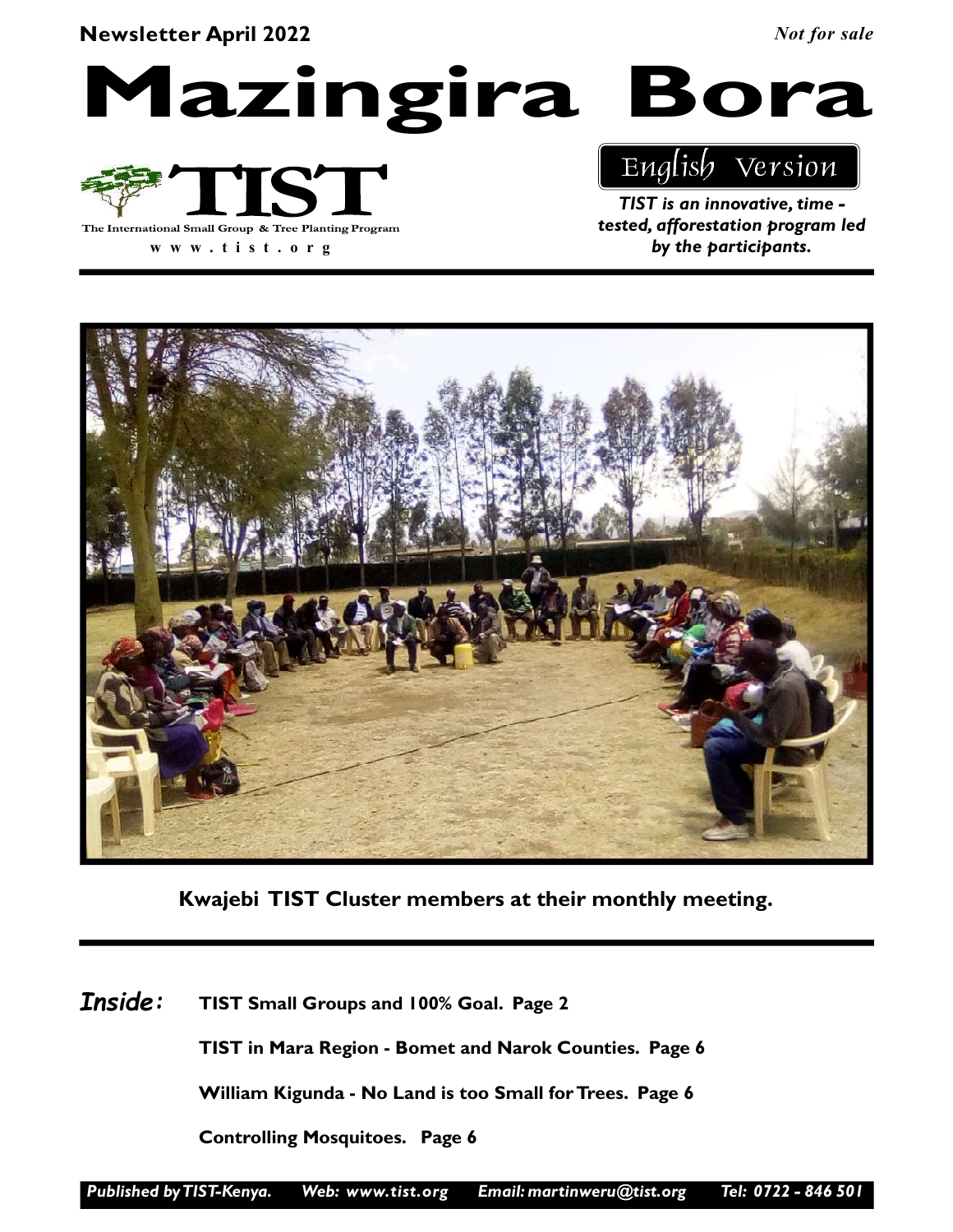

# TIST Small Groups and 100% Goal.

In January 2022, TIST Global Leadership discussed<br>ways to better serve all of TIST farmers in India,<br>Uganda, Kenya and Tanzania. Over the last three<br>months, we have been listening to each other's good n January 2022, TIST Global Leadership discussed ways to better serve all of TIST farmers in India, Uganda, Kenya and Tanzania. Over the last three ideas and creating new ideas together. We would like to share these ideas with you.

Our goal is for all Clusters to reach 100% completion in 2022. 100% does not mean only quantification; it includes the many other valuable activities both Cluster Servants and Farmers are doing.

#### 100% means:

- $\checkmark$  Ensuring Small Groups have complete baseline data.
- Each Small Group gets fully quantified at least once per year.
- Ensuring Small Groups are creating raised nursery beds for every planting season.
- Ensuring Small Groups are paid pre-payments and Profit Sharing.
- $\checkmark$  Ensuring Small Groups are practicing Conservation Farming.
- Ensuring Small Groups are building efficient cook stoves.

Each Small Group joining TIST is well trained.

- Ensuring Small Groups are attending monthly trainings at the Cluster meeting.
- Ensuring Small Groups are trying new ways

of improving their group of farms (Best Practices) and sharing with other groups at the Cluster meeting).

To accomplish these important goals, the TIST leadership is requesting that you discuss this at your next Cluster meeting. You may add more ideas and discuss how your Small Groups / Cluster are going to accomplish this. You may develop an Action Plan. Please share with your Cluster Servant how you intend to achieve these goals. Also let us know where you need support.

To help you with discussion, we are sharing below the status of your Clusters in regard to quantification and eligibility to Profit Share. On your end, please share with us the following information:

- 1. Number of Small Groups with raised nursery beds for the April- June planting season.
- 2. Number of Small Groups practicing Conservation Farming in the coming planting season.
- 3. Number of Small Groups building efficient cook stoves.
- 4. Number of Small Groups joining your Cluster this year.
- 5. Number of Small Groups attending trainings at the Cluster meeting each month.
- 6. Best Practices that have been shared from Small Groups at the Cluster meeting.

| No.             | Cluster               | <b>Active Groups</b> | # Groups Quantified | 100% Completion | # Trees Quantified                | % Groups Eligible Profit Sharing |
|-----------------|-----------------------|----------------------|---------------------|-----------------|-----------------------------------|----------------------------------|
| 1               | Ntrukuma              | $\frac{25}{25}$      | 25                  | 100%            | $\frac{73,715}{54,962}$<br>28,883 | 99%<br>98%                       |
| 2               | Nkumbo                |                      | 25                  | 100%            |                                   |                                  |
| 3               | Kamaroo               | $\overline{28}$      | $\overline{28}$     | 100%            |                                   | 97%                              |
| 4               | Amwari                | $\frac{23}{41}$      | 23                  | 100%            | 19,732                            | 96%<br>96%                       |
| 5               | Gatangine<br>NKANDO N |                      | 41                  | 100%            | 75,608                            |                                  |
| 6               |                       | 24                   | 24                  | 100%            | 18,701                            | 96%                              |
| 7               | Nyakinyua             | $\frac{1}{39}$       | 39<br>56            | 100%<br>100%    | 41,252                            | 95%<br>94%                       |
| 8               | Churiu                |                      |                     |                 |                                   |                                  |
| 9               | Sirimon               | 53                   | 53                  | 100%            | 56,990                            | 94%                              |
| 10              | Rwanyange             | $\frac{43}{20}$      | $^{43}_{20}$        | 100%<br>100%    | 27,353                            | 93%<br>92%                       |
| 11              | Kiraro                |                      |                     |                 | 17,522                            |                                  |
| 12              | Koonju                | 29                   | 29                  | 100%            | 21,507                            | 92%                              |
| 13              | Maundu                | 40                   | 40                  | 100%<br>100%    | 27,286                            | 91%<br>90%                       |
| 14              | Ngariama              | 26                   | 26                  |                 | 29,585                            |                                  |
| 15              | Rukindu               | 31                   | 31                  | 100%            | 22,917                            | 90%                              |
| 16              | Lachiathuriu          | 30                   | 30                  | 100%<br>100%    | 24.614                            | $\frac{89\%}{88\%}$              |
| 17              | Giaki                 | 31                   | 31                  |                 | 45,576                            |                                  |
| 18              | Mukothima             | 9                    | 9                   | 100%            | 1.014                             | 86%                              |
| 19              | Warazo Jet            | 32                   | 32                  | 100%<br>100%    | 53,517                            | 86%<br>85%                       |
| 20              | Muhotetu              | 11                   | 11                  |                 | 106,111                           |                                  |
| 21              | Kaubau                | 28                   | 28                  | 100%            | 15,587                            | 84%                              |
| 22              | Machaku               | $\frac{32}{39}$      | $\overline{32}$     | 100%<br>100%    | 11.163                            | 84%<br>84%                       |
| 23              | Makandi               |                      | 39                  |                 | 41,289                            |                                  |
| 24              | Mukameni              | 23                   | 23                  | 100%            | 4,352                             | 84%                              |
| $\frac{25}{26}$ | Kamwiyendei           | 30                   | 30                  | 100%<br>100%    | 10.372                            | 83%<br>83%                       |
|                 | Wanduhi               | 7                    | 7                   |                 | 4,662                             |                                  |
| 27              | Kiiene                | 38                   | 38                  | 100%            | 27,145                            | 82%                              |
| 28              | Kunene                | 20                   | 20                  | 100%<br>100%    | 14,293                            | 82%<br>82%                       |
| 29              | Nyambugichi           | 13                   | 13                  |                 | 12,453                            |                                  |
| 30              | Ontilili              | 48                   | 48                  | 100%            | 48,303                            | 82%                              |
| 31              | Kianyaga              | $\frac{69}{39}$      | 69<br>39            | 100%<br>100%    | 63,255<br>21,456                  | 81%                              |
| 32              | Magómano              |                      |                     |                 |                                   | 81%                              |
| 33              | Mwenje                | $\frac{5}{27}$       | 27                  | 100%            | 7,575                             | 81%                              |
| 34              | Njuthine              | $\frac{32}{28}$      | $\frac{32}{28}$     | 100%            | 73,706                            | 81%                              |
| 35              | Vota                  |                      |                     | 100%            | 19,381                            | 81%                              |
| 36              | Kathwene              | $\overline{37}$      | 37                  | 100%            | 34,138                            | 79%                              |
| 37              | Ndaka-ini             | $\frac{22}{30}$      | $\frac{22}{30}$     | 100%<br>100%    | 14.143                            | 79%                              |
| 38              | Kangaita              |                      |                     |                 | 21,232                            | 78%                              |
| 39              | Ciothirai             | 40                   | 40                  | 100%            | 54,647                            | 77%                              |
| 40              | Kithare               | 31                   | 31                  | 100%<br>100%    | 49,566                            | 77%                              |
| 41              | <b>GATAKAINI</b>      | $\frac{24}{22}$      | 24                  |                 | 13,338                            | 75%                              |
| 42              | Kaluluini             |                      | $\overline{2}2$     | 100%            | 23,590                            | 75%                              |
| 43              | Gakurungu             | $\frac{16}{32}$      | 16                  | 100%<br>100%    | 14,382<br>22,908                  | 74%<br>74%                       |
| 44              | Kimandi               |                      | 32                  |                 |                                   |                                  |
| 45              | Antubalinki           | 61                   | 61                  | 100%            | 59,242                            | 73%                              |
| 46              | Baranga               | 23                   | 23                  | 100%            | 20.637                            | 72%                              |
| 47              | Kamachege             | 31                   | 31                  | 100%            | 38,556                            | 71%                              |
| 48              | Kiamutugu             | 32                   | 32                  | 100%            | 25,702                            | 68%                              |
| 49              | Muruta                | $\frac{54}{22}$      | $\frac{54}{22}$     | 100%            | 64,065                            | 68%                              |
| 50              | Kiganjo               |                      |                     | 100%            | 10,401                            | 67%                              |
| 51              | Kilia                 | 19                   | 19                  | 100%            | 8,209                             | 66%                              |
|                 |                       |                      |                     |                 |                                   |                                  |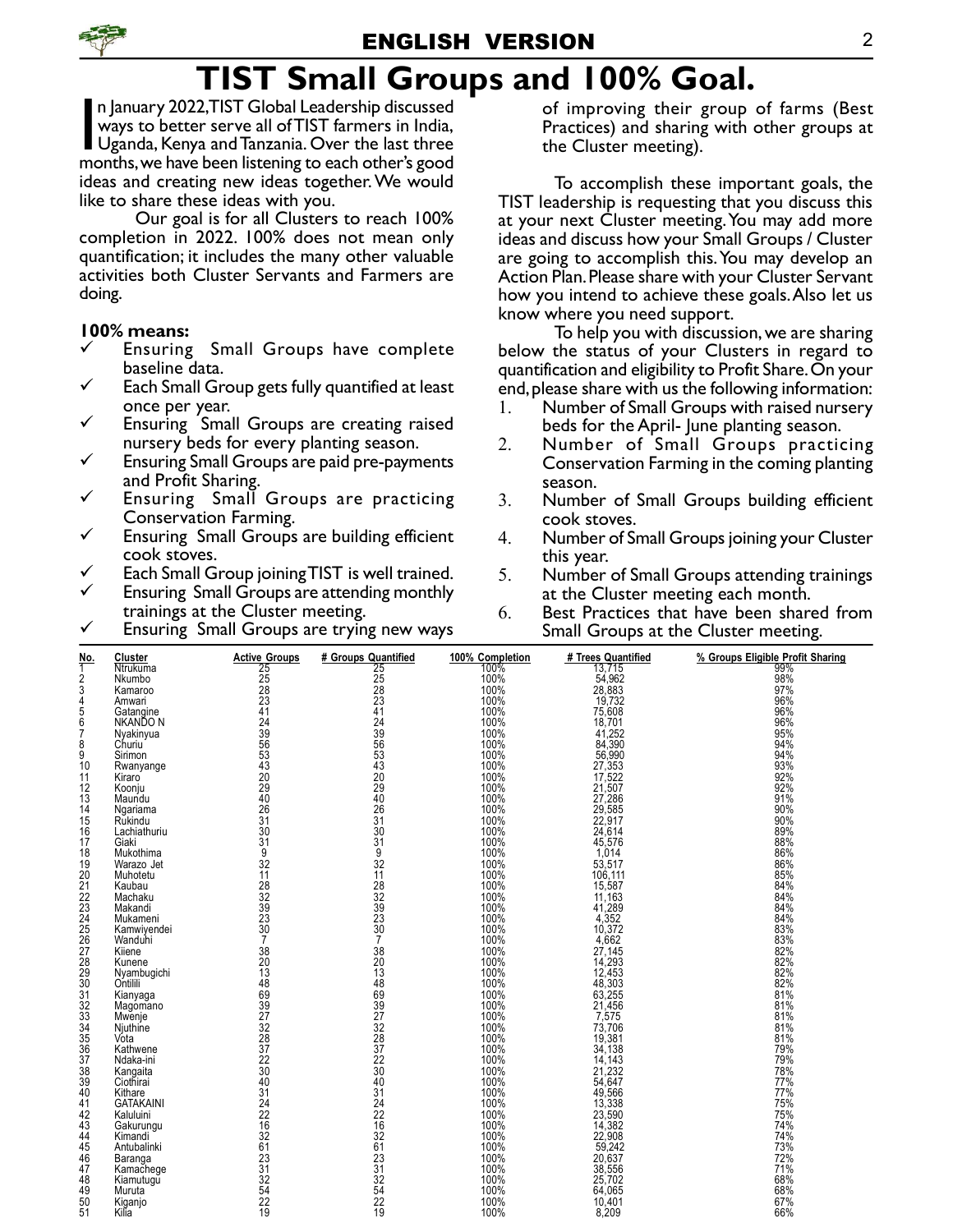

|            |                            |                                               | <b>ENGLISH VERSION</b>                                         |                 |                                                                                                                           |                                  |  |  |
|------------|----------------------------|-----------------------------------------------|----------------------------------------------------------------|-----------------|---------------------------------------------------------------------------------------------------------------------------|----------------------------------|--|--|
| <u>No.</u> | Cluster                    | <b>Active Groups</b>                          | # Groups Quantified                                            | 100% Completion | # Trees Quantified                                                                                                        | % Groups Eligible Profit Sharing |  |  |
| 52         | Ngecha<br>Kibirichia       | 20<br>46<br>22                                | 20                                                             | 100%<br>100%    | 6,257                                                                                                                     | 66%<br>64%                       |  |  |
| 53<br>54   | Ngutu                      |                                               | $\frac{46}{22}$                                                | 100%            | $137,006$<br>54,922                                                                                                       | 64%                              |  |  |
| 55         | Karega<br>KIARUTARA        | $\begin{array}{c} 14 \\ 9 \end{array}$        | 14                                                             | 100%<br>100%    | 7,440<br>5,667                                                                                                            | 63%<br>63%                       |  |  |
| 56<br>57   | Kagongo                    | $\check{33}$                                  | $\frac{9}{33}$                                                 | 100%            | 19,799                                                                                                                    | 60%                              |  |  |
| 58         | Kimangu                    | 15                                            | 15<br>51<br>27<br>21<br>61                                     | 100%            | 2,313<br>87,431<br>40,171                                                                                                 | 58%                              |  |  |
| 59<br>60   | Kwajebi<br>Kangeta         | $\frac{51}{27}$                               |                                                                | 100%<br>100%    |                                                                                                                           | 58%<br>54%                       |  |  |
| 61         | Amwamba                    | $\overline{2}$ 1                              |                                                                | 100%            | 34,933<br>196,603<br>1,044                                                                                                | 49%<br>46%                       |  |  |
| 62<br>63   | Iviani<br>Kahiga           | 61<br>$\overline{2}$                          | $\overline{c}$                                                 | 100%<br>100%    |                                                                                                                           | 44%                              |  |  |
| 64         | Ngerechi                   | 8                                             | 8                                                              | 100%            |                                                                                                                           | 43%                              |  |  |
| 65         | Kiarigi<br>Karaba-Mbeere   | 84                                            | $\frac{84}{32}$                                                | 100%            | 6,025<br>36,178                                                                                                           | 29%<br>27%                       |  |  |
| 66<br>67   | Nthare                     | $\overline{3}\overline{2}$<br>$\overline{23}$ |                                                                | 100%<br>100%    | 12,408                                                                                                                    | 23%                              |  |  |
| 68         | Machegene                  | $\frac{15}{20}$                               | $\frac{23}{15}$                                                | 100%            | 34,855<br>12,003                                                                                                          | 16%                              |  |  |
| 69<br>70   | Thinyaine<br>Eastern saiwa | 18                                            | 18                                                             | 100%<br>100%    | 5,852<br>14,721                                                                                                           | 5%                               |  |  |
|            | Kianungu                   | 1                                             | $\mathbf{1}$                                                   | 100%            |                                                                                                                           |                                  |  |  |
| 71<br>72   | Ngeene                     | $5\overline{5}$                               | 54                                                             | 98%             | 784<br>41,979                                                                                                             | 55%                              |  |  |
| 73<br>74   | Limauru<br>Manje Mbogo     | $\frac{36}{29}$                               | 35<br>28<br>32                                                 | 97%<br>97%      | 37,150<br>34,474                                                                                                          | 96%<br>89%                       |  |  |
| 75         | Rubate                     |                                               |                                                                | 97%             | 52,266                                                                                                                    | 86%                              |  |  |
| 76<br>77   | Karumande<br>Kiandiu       |                                               |                                                                | 97%             |                                                                                                                           | 83%                              |  |  |
| 78         | Kawiru MCK                 | 37<br>29<br>93<br>39<br>39<br>62              | 36<br>28<br>90                                                 | 97%<br>97%      | 55,102<br>27,850<br>109,653                                                                                               | 83%<br>82%                       |  |  |
| 79         | Kesogon                    |                                               |                                                                | 97%             | $52,107$<br>$26,924$<br>$31,248$<br>$38,130$<br>$20,910$<br>$40,501$                                                      | 82%                              |  |  |
| 80<br>81   | Kionyo<br>Nchiru           | $\overline{30}$                               |                                                                | 97%<br>97%      |                                                                                                                           | 76%<br>76%                       |  |  |
| 82         | Burguret                   | $\overline{38}$                               |                                                                | 97%             |                                                                                                                           | 75%                              |  |  |
| 83<br>84   | Urru<br>Kaaga              | 34<br>$\overline{31}$                         |                                                                | 97%<br>97%      |                                                                                                                           | 73%<br>63%                       |  |  |
| 85         | Kaliene                    |                                               | 38602937330293827482347                                        | 97%             |                                                                                                                           | 46%                              |  |  |
| 86<br>87   | Rundu<br>Rwongo Rwa Nyanki | $\frac{30}{39}$                               |                                                                | 97%<br>96%      | 22,136<br>38,728<br>18,676                                                                                                | 21%<br>89%                       |  |  |
| 88         | Gieto                      |                                               |                                                                | 96%             |                                                                                                                           | 86%                              |  |  |
| 89<br>90   | Weruini                    | $\frac{50}{24}$                               |                                                                | 96%             | 75,128<br>23,559<br>33,285                                                                                                | 86%                              |  |  |
| 91         | Kibui<br>Kambiti           | $\overline{49}$                               |                                                                | 96%<br>96%      |                                                                                                                           | 85%                              |  |  |
| 92         | Nganoini                   | $\frac{50}{24}$                               |                                                                | 96%             | 48,572<br>12,888<br>35,031                                                                                                | 84%<br>77%<br>74%                |  |  |
| 93<br>94   | Raichiri Podo              | 60                                            |                                                                | 96%<br>95%      |                                                                                                                           | 90%                              |  |  |
| 95         | Mworoga                    | 40                                            | 48<br>23<br>25<br>57<br>38<br>42<br>42<br>34<br>44<br>29<br>30 | 95%             | $\frac{53,267}{86,462}$<br>$\frac{46,371}{9,321}$                                                                         |                                  |  |  |
| 96         | Manyatta<br>Gatulani       | 19                                            |                                                                | 95%             |                                                                                                                           | 74%<br>62%                       |  |  |
| 97<br>98   | Riakimai<br>Itangini       | 44<br>36                                      |                                                                | 95%<br>94%      | 37,002                                                                                                                    | 33%<br>93%                       |  |  |
| 99         | Mikunduri                  | $\overline{36}$                               |                                                                | 94%             | 47,311<br>28,936<br>154,886<br>71,830                                                                                     | 86%                              |  |  |
| 100<br>101 | Wamura                     | $\frac{47}{31}$                               |                                                                | 94%<br>94%      |                                                                                                                           | 78%                              |  |  |
| 102        | Kilango<br>Gatura          | $\overline{3}\overline{2}$                    |                                                                | 94%             | 9,466                                                                                                                     | 75%<br>66%                       |  |  |
| 103<br>104 | Mpuri                      |                                               |                                                                | 94%<br>93%      |                                                                                                                           | 61%<br>90%                       |  |  |
| 105        | Thigaa<br>Mithuri          | $\frac{54}{30}$                               | 51<br>28<br>26<br>43<br>43<br>38                               | 93%             | 40,368<br>42,423<br>25,356<br>79,166<br>8,951<br>7,660                                                                    | 85%                              |  |  |
| 106        | Mbajone                    | 46                                            |                                                                | 93%             |                                                                                                                           | 84%<br>84%<br>71%                |  |  |
| 107<br>108 | Mutamaiyu<br>Mbaranga      | 14<br>41                                      |                                                                | 93%<br>93%      |                                                                                                                           |                                  |  |  |
| 109        | Ugoti                      | 15                                            | $\frac{14}{35}$                                                | 93%             | 9,230<br>74,509                                                                                                           | 19%                              |  |  |
| 110<br>111 | Kite<br>Aguthi             | 38<br>$\overline{26}$                         | 24                                                             | 92%<br>92%      | 24,495                                                                                                                    | 92%<br>85%                       |  |  |
| 112        | Gitombani                  |                                               | $\frac{35}{11}$                                                | 92%             | 68,432                                                                                                                    | 82%                              |  |  |
| 113<br>114 | Gaatia                     | 38<br>12<br>39                                | 36                                                             | 92%<br>92%      | 3,576<br>22,326<br>14,843<br>56,528<br>9,199<br>54,411<br>3,332<br>30,039<br>31,417<br>5,210<br>67,637<br>86,144<br>6,863 | 78%<br>73%                       |  |  |
| 115        | Subuiga<br>Ndurutu         |                                               |                                                                | 92%             |                                                                                                                           | 68%                              |  |  |
| 116        | Kanyakine                  | 25<br>59<br>49                                | 23<br>54<br>54<br>46<br>46<br>22<br>10                         | 92%             |                                                                                                                           | 66%                              |  |  |
| 117<br>118 | Kagwuru<br>Kapsara         | 50                                            |                                                                | 92%<br>92%      |                                                                                                                           | 24%                              |  |  |
| 119        | Mukunga                    | 24                                            |                                                                | 92%             |                                                                                                                           |                                  |  |  |
| 120<br>121 | Igandene<br>Silanga        | 11<br>35                                      |                                                                | 91%<br>91%      |                                                                                                                           | 83%<br>80%                       |  |  |
|            | Tubui                      | $\frac{35}{22}$                               | $\frac{32}{32}$                                                | 91%             |                                                                                                                           | 76%                              |  |  |
| 122<br>123 | Iriani                     |                                               |                                                                | 91%             |                                                                                                                           | 75%                              |  |  |
| 124        | Chemaner<br>Boiman         | 115<br>34                                     | 105<br>31                                                      | 91%<br>91%      |                                                                                                                           | 72%                              |  |  |
| 125<br>126 | Amugaa                     | 11                                            | 10                                                             | 91%             |                                                                                                                           | 56%<br>26%                       |  |  |
| 127<br>128 | Magutuni<br>Muruku Pesi    | 48<br>31                                      |                                                                | 90%<br>90%      |                                                                                                                           | 81%<br>81%                       |  |  |
| 129        | Gachua                     | 39                                            | $43$<br>$28$<br>$35$                                           | 90%             | 38,867<br>18,576<br>48,198<br>28,051<br>25,888<br>24,932                                                                  | 63%                              |  |  |
| 130        | Ithai                      | 19                                            | 17<br>32<br>25<br>24<br>49<br>17                               | 89%             |                                                                                                                           | 93%                              |  |  |
| 131<br>132 | Githima<br>Karima Kambicha | 36<br>$\tilde{2} \tilde{8}$                   |                                                                | 89%<br>89%      |                                                                                                                           | 84%<br>81%                       |  |  |
| 133        | Kiija Nkadone              | 27                                            |                                                                | 89%             |                                                                                                                           | 80%                              |  |  |
| 134<br>135 | Kithithina<br>Murungurune  | 55<br>$\overline{19}$                         |                                                                | 89%<br>89%      |                                                                                                                           | 80%<br>72%                       |  |  |
| 136        | Nkungugu                   | 54                                            | 48                                                             | 89%             |                                                                                                                           | 66%                              |  |  |
| 137<br>138 | Mururune                   | 54<br>$\overline{38}$                         | 48<br>34                                                       | 89%<br>89%      | 24, 532<br>22, 515<br>37, 620<br>11, 977<br>26, 094<br>48, 287<br>14, 964<br>14, 964                                      | 60%<br>56%                       |  |  |
| 139        | Nthingini<br>Mwea          | 32                                            | 28                                                             | 88%             |                                                                                                                           | 58%                              |  |  |
| 140        | Kutete                     | 90                                            | 79                                                             | 88%             | 21,946                                                                                                                    | 51%                              |  |  |

141 Murika - 140 40 35 88% 5,617 5,617 45% 45% 142 Kagaene 53 46 87% 57,707 82% 113 Mitoro 52 52 45 87% 56,958 69% 69% 69% 69% 144 Nthangathi 31 27 87% 22,970 67% 115 Maua 38 38 33 - 37% 28,036 28,036 37% 34,000 37% 34,036 37% 37% 37% 146 Mathingira 37 32 86% 31,829 89% 147 Ruiri 28 24 86% 22,479 76% 148 Machikine 28 24 86% 26,239 45% 149 Kiambogo 22 19 86% 6,054 29% 150 Kiangondu 20 17 85% 8,507 76% 151 Ngano - 1200 135 15% 141,114 15% 15% 15% 15% 15% 15% 15% 15% 15% 16% 16% 175% 175% 152 Ngandu 27 23 85% 13,901 59% 153 Wiumiririe 38 32 84% 43,032 89% 154 Kiegoi – 1910 – 1920 – 1930 – 194% – 1946 – 1950 – 1960 – 1974 – 1980 – 1980 – 1980 – 1980 – 1980 – 1980 –<br>154 Kiegoi – 1910 – 1910 – 1920 – 1930 – 1946 – 1950 – 1960 – 1974 – 1980 – 1980 – 1980 – 1980 – 1980 – 1980 – 155 Murungai 57 48 84% 46,656 58% 156 Thome 25 25 21 21 84% 19,309 20 21 25 34% 19,300 20 21 34%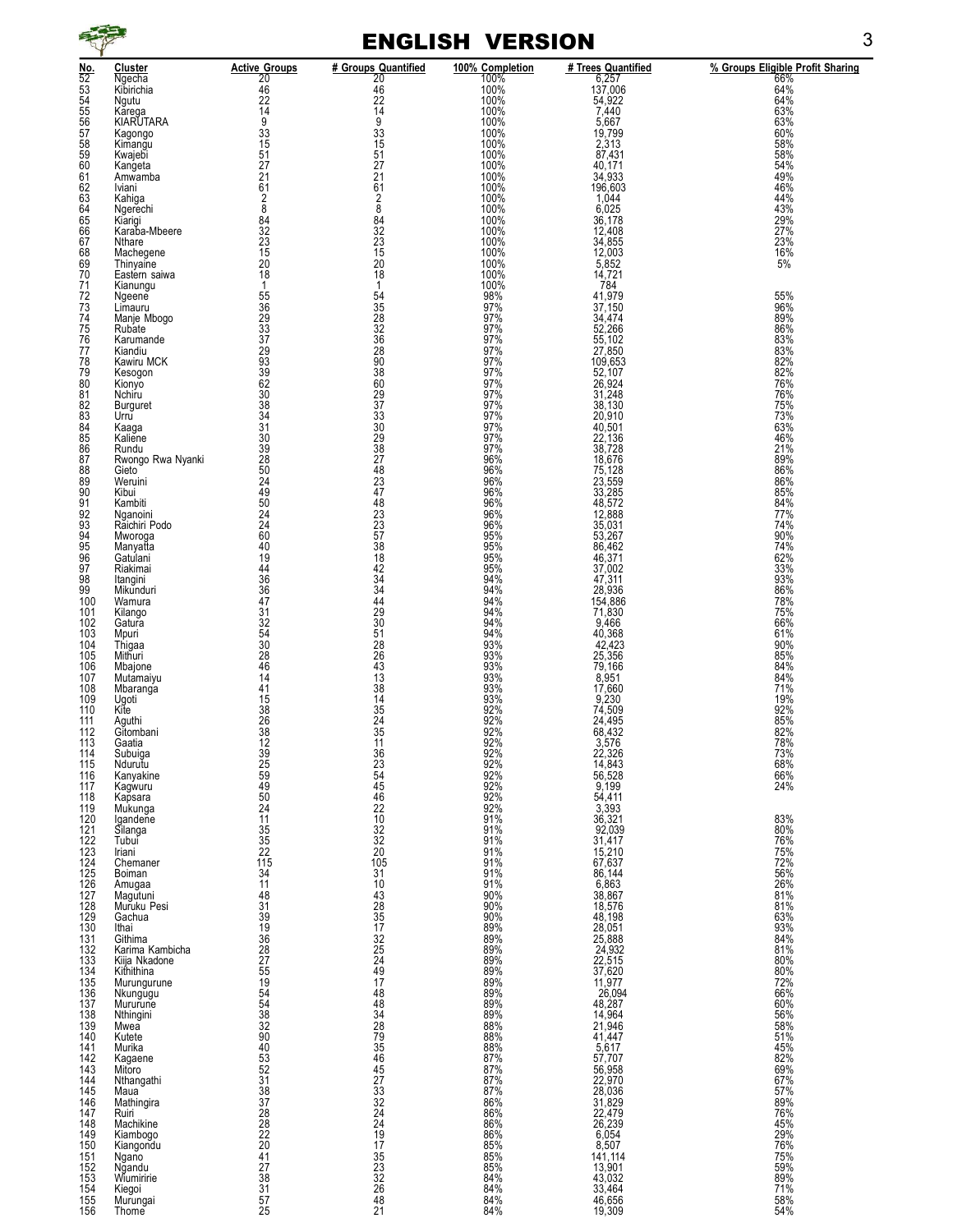

#### ENGLISH VERSION 4

| <u>No.</u><br>157                                     | Cluster<br><b>Murichia</b>          | <b>Active Groups</b>                                           | # Groups Quantified                     | 100% Completion            | # Trees Quantified                                                                                                                                                                                                                                 | % Groups Eligible Profit Sharing<br>31% |
|-------------------------------------------------------|-------------------------------------|----------------------------------------------------------------|-----------------------------------------|----------------------------|----------------------------------------------------------------------------------------------------------------------------------------------------------------------------------------------------------------------------------------------------|-----------------------------------------|
| 158                                                   | Gatero                              | 19<br>30<br>24<br>35<br>92<br>57                               | 16<br>25<br>20<br>29<br>76<br>47        | 84%<br>83%<br>83%          | $\frac{10,188}{68,355}$<br>68,355<br>11,841                                                                                                                                                                                                        | 85%<br>74%                              |
| 159<br>160                                            | Thiira<br>Barangu                   |                                                                |                                         |                            |                                                                                                                                                                                                                                                    |                                         |
| 161                                                   | Lower Imenti Forest                 |                                                                |                                         | 83%<br>83%<br>82%          | $20,676$<br>$102,256$<br>$33,783$                                                                                                                                                                                                                  | 58%<br>10%                              |
| 162<br>163                                            | Kabachi<br>Karinga ga Nkoru         | 51                                                             | 42                                      |                            |                                                                                                                                                                                                                                                    | 86%<br>75%                              |
| 164<br>165                                            | Male<br>Kauuni                      | $\frac{45}{16}$                                                | 37<br>$\overline{13}$                   | 82%<br>82%<br>81%          | 10,672<br>37,862<br>15,913                                                                                                                                                                                                                         | 47%<br>80%                              |
| 166                                                   | Ntugi                               | $\frac{52}{16}$                                                |                                         | 81%                        | 37,716                                                                                                                                                                                                                                             | 80%                                     |
| 167<br>168                                            | Mwagu<br>Karama                     | 37                                                             | $\frac{42}{13}$                         | 81%<br>81%                 | $7,398$<br>$17,390$<br>$12,134$                                                                                                                                                                                                                    | 77%<br>72%                              |
| 169                                                   | Mwanika                             | 16                                                             | $\overline{13}$                         | 81%<br>81%<br>80%          |                                                                                                                                                                                                                                                    | 63%                                     |
| 170<br>171                                            | Kinoru-Mukuuni<br>Kandigi           | 47<br>$\ddot{45}$                                              | 38<br>36                                |                            | 60,717<br>33,476                                                                                                                                                                                                                                   | 55%<br>64%                              |
| 172                                                   | Ndogino<br>Sofia                    | $\frac{15}{60}$                                                | $\overline{12}$                         | 80%<br>80%                 |                                                                                                                                                                                                                                                    | 64%<br>51%                              |
| 173<br>174                                            | Kimachia                            | $\frac{24}{38}$<br>$\frac{18}{18}$                             | 48<br>19<br>30                          | 79%                        | 33,476<br>17,865<br>72,002<br>15,604<br>25,720<br>17,140<br>21,563                                                                                                                                                                                 | 66%<br>65%                              |
| 175<br>176                                            | Igwanjau<br>ikumbo                  |                                                                | 14                                      | 79%<br>78%<br>78%          |                                                                                                                                                                                                                                                    | 92%<br>73%                              |
| 177<br>178                                            | Luuria<br>Kiangua                   | 36                                                             | 28<br>21                                | 78%                        |                                                                                                                                                                                                                                                    | 66%                                     |
| 179                                                   | Murinya                             | $\frac{27}{51}$                                                | 40                                      | 78%                        | $\begin{array}{c} 18,312 \\ 55,051 \\ 49,042 \\ 49,42 \end{array}$                                                                                                                                                                                 | 64%<br>62%                              |
| 180<br>181                                            | Irindiro<br>Kithoka                 | 26                                                             | 21<br>20                                | 78%<br>77%                 |                                                                                                                                                                                                                                                    | 56%                                     |
| 182<br>183                                            | Kanjagi<br>Kapsigiryo               | 30<br>30<br>22<br>33<br>37                                     | $\frac{23}{23}$                         | $77\%$<br>$77\%$           | $18,491$<br>$19,318$<br>$9,360$                                                                                                                                                                                                                    | 54%<br>50%                              |
| 184                                                   | Mutanga                             |                                                                | 17                                      | 77%                        | 23,801                                                                                                                                                                                                                                             |                                         |
| 185<br>186                                            | Kaanwa<br>Baraka                    |                                                                | $\begin{array}{c} 25 \\ 28 \end{array}$ | 76%<br>76%                 | 24,331<br>19,497                                                                                                                                                                                                                                   | 24%<br>78%<br>60%                       |
| 187<br>188                                            | kunati                              |                                                                | $\overline{27}$                         | 75%<br>74%<br>74%          | 31,908<br>51,664<br>25,482                                                                                                                                                                                                                         | 76%                                     |
| 189                                                   | Kiriogo<br>Kingo                    |                                                                | $\begin{array}{c} 29 \\ 28 \end{array}$ |                            |                                                                                                                                                                                                                                                    | 65%<br>64%                              |
| 190<br>191                                            | Igurune<br>Rugeju                   |                                                                | $\frac{19}{35}$<br>23                   | 73%                        | 24, 368<br>13, 187<br>11, 456                                                                                                                                                                                                                      | 75%<br>68%                              |
| 192                                                   | Ndunguri                            | 36<br>39<br>38<br>26<br>48<br>32<br>35<br>34<br>35<br>24<br>27 | 27                                      | 73%<br>72%<br>71%          |                                                                                                                                                                                                                                                    | 78%                                     |
| 193<br>194                                            | Kagumo<br>Mwichiune                 |                                                                | $^{25}_{17}$                            | $\frac{71\%}{71\%}$        | 40,915<br>25,817<br>11,556                                                                                                                                                                                                                         | 69%<br>65%<br>50%                       |
| 195<br>196                                            | Majira<br>Ntakani                   |                                                                | 25                                      | 71%                        | 11,691                                                                                                                                                                                                                                             | 49%                                     |
| 197                                                   | Ngage                               |                                                                | 17                                      | 71%                        | 5,779<br>10,491                                                                                                                                                                                                                                    | 40%                                     |
| 198<br>199                                            | Muthenge<br>Muthambi                | 37                                                             | 19<br>26                                | 70%<br>70%<br>70%          |                                                                                                                                                                                                                                                    | 75%<br>73%                              |
| 200<br>201                                            | Njukiini<br>Munyu                   | $\frac{44}{35}$                                                | 31<br>$\overline{24}$                   | 69%                        | 18,835<br>23,666<br>28,947                                                                                                                                                                                                                         | 60%<br>59%                              |
| 202                                                   | Nkondi                              | 58<br>40                                                       | 40                                      | 69%                        | 16,186                                                                                                                                                                                                                                             | 42%<br>70%                              |
| 203<br>204                                            | Karaba<br>Kiriene                   | $rac{25}{37}$                                                  | 27<br>17                                | 68%<br>68%                 | $\frac{40,538}{3,774}$                                                                                                                                                                                                                             | 65%                                     |
| 205<br>206                                            | Kiamathaga<br>Miathene              | 60                                                             | 25<br>41                                | 68%<br>68%                 | 33,576<br>30,156<br>25,020                                                                                                                                                                                                                         | 63%                                     |
| 207                                                   | Tunyai                              | 40                                                             | 27                                      | 68%                        |                                                                                                                                                                                                                                                    | 55%<br>50%                              |
| 208<br>209                                            | Nguruki<br>Kaathi                   | $\frac{57}{29}$                                                | 38                                      | 67%<br>66%                 | 23,608<br>56,389<br>42,667                                                                                                                                                                                                                         | 41%<br>55%                              |
| 210<br>211                                            | Mairo Nne<br>Chuma                  | 28                                                             | $\frac{19}{24}$<br>18                   | 65%                        |                                                                                                                                                                                                                                                    | 49%                                     |
| $^{212}_{213}$                                        | Kierera                             | 24                                                             | 15                                      | 64%<br>63%<br>63%          | $\begin{array}{c} 10,100 \\ 9,250 \\ 5,352 \end{array}$                                                                                                                                                                                            | 59%<br>62%                              |
| 214                                                   | Mailu<br>Naari                      | 8<br>63                                                        | 5<br>40                                 |                            | 83,091                                                                                                                                                                                                                                             | 56%                                     |
| 215<br>216                                            | Kithitu<br>Ntombo                   | $\frac{21}{26}$                                                | 13<br>16                                | 63%<br>62%<br>62%          | 4,816<br>10,280                                                                                                                                                                                                                                    | 52%<br>64%<br>57%                       |
| 217                                                   | Kigane                              | $\overline{21}$                                                | 13                                      | 62%                        | 4,245                                                                                                                                                                                                                                              | 50%                                     |
| 218<br>$\overline{2}$ 19                              | Ngiine<br>Mamba                     | 37<br>29                                                       | 23<br>18                                | 62%<br>62%                 | 29,991<br>11,717                                                                                                                                                                                                                                   | 50%<br>49%                              |
| 220                                                   | Mbogiti                             | 26<br>56                                                       | 16                                      | 62%<br>61%                 | $\begin{array}{c} 10,377 \\ 23,184 \\ 44,952 \end{array}$                                                                                                                                                                                          | 39%<br>55%<br>40%                       |
| 221<br>222                                            | Kitheo<br>Kimahuri                  | $\overline{61}$                                                | $\frac{34}{37}$                         | 61%                        |                                                                                                                                                                                                                                                    |                                         |
| 223                                                   | Ichuga<br>Kiirua                    | 50                                                             | 30<br>29<br>26                          | $60\%$<br>$60\%$<br>$60\%$ | $55,826$<br>30,164<br>52,955<br>4,824<br>18,853<br>68,925                                                                                                                                                                                          | 60%<br>49%<br>49%                       |
| 224<br>225<br>226                                     | Pondo<br>Miwani                     |                                                                | 3                                       |                            |                                                                                                                                                                                                                                                    |                                         |
| 227<br>228                                            | Kiria                               |                                                                | $^{23}_{45}$                            | 60%<br>59%<br>59%          |                                                                                                                                                                                                                                                    | 11%<br>70%<br>62%                       |
| 229                                                   | Gitimene<br>Athiru gaiti            |                                                                | 15                                      |                            |                                                                                                                                                                                                                                                    |                                         |
| 230<br>231                                            | Mituntu<br>Athathi                  |                                                                | 19<br>11                                | 58%<br>58%<br>58%          | 7,926<br>13,657<br>730                                                                                                                                                                                                                             | 55%<br>51%                              |
|                                                       | Marmanet                            |                                                                | 4                                       |                            |                                                                                                                                                                                                                                                    |                                         |
| 232<br>233<br>234                                     | Miruriiri<br>Karurune               |                                                                | $\frac{15}{22}$                         | 57%<br>56%<br>56%          |                                                                                                                                                                                                                                                    | 76%<br>44%<br>43%<br>45%<br>42%<br>47%  |
| 235<br>236<br>237                                     | Ntharagwene<br>Mbirikene            |                                                                | 12                                      |                            |                                                                                                                                                                                                                                                    |                                         |
|                                                       | Makairo                             |                                                                | $^{19}_{17}$                            |                            |                                                                                                                                                                                                                                                    |                                         |
| 238<br>239<br>240                                     | Tharu<br>Finley                     |                                                                | 24<br>14                                |                            |                                                                                                                                                                                                                                                    | 36%<br>35%<br>32%                       |
|                                                       | Tugua                               |                                                                | 13                                      |                            |                                                                                                                                                                                                                                                    |                                         |
| 241<br>$^{242}_{243}$                                 | Karangi<br>Kithakanaro<br>Makomboki |                                                                | 16<br>10                                |                            |                                                                                                                                                                                                                                                    | $\frac{31\%}{28\%}$                     |
| 244                                                   | Itugururu                           |                                                                | 15                                      |                            |                                                                                                                                                                                                                                                    |                                         |
| 245<br>246                                            | Kigucwa                             |                                                                | $\frac{19}{18}$<br>25                   | 49%<br>49%                 |                                                                                                                                                                                                                                                    |                                         |
| 247                                                   | Ciakanyinga<br>Muchege              |                                                                | 10                                      | 48%                        | $9,112$<br>$25,583$<br>$7,837$<br>$18,837$<br>$18,837$<br>$16,503$<br>$16,834$<br>$16,84$<br>$16,84$<br>$14,684$<br>$14,684$<br>$14,864$<br>$23,889$<br>$23,313$<br>$24,963$<br>$25,202$<br>$2,858$<br>$22,358$<br>$25,202$<br>$2,870$<br>$20,899$ |                                         |
| 248<br>249                                            | Kiengu<br>Ngonyi                    |                                                                | 26<br>$\overline{20}$                   | 48%<br>47%<br>45%          |                                                                                                                                                                                                                                                    |                                         |
| 250                                                   | Kibuline                            |                                                                | 18                                      |                            |                                                                                                                                                                                                                                                    |                                         |
| 251<br>252                                            | Ukuu<br>Nturuba                     |                                                                | 15<br>9                                 | $44\%$<br>$44\%$<br>$43\%$ |                                                                                                                                                                                                                                                    |                                         |
|                                                       | Ibucha                              |                                                                | 3<br>10                                 | $43\%$<br>$43\%$<br>$43\%$ | $3,026$<br>$22,293$<br>$5,031$                                                                                                                                                                                                                     |                                         |
|                                                       | Kiandege<br>Muthangene              |                                                                | 12                                      |                            |                                                                                                                                                                                                                                                    |                                         |
|                                                       | <b>Burimaria</b><br>Tandare         |                                                                | 10<br>21                                | $43\%$<br>$42\%$<br>$42\%$ |                                                                                                                                                                                                                                                    |                                         |
| 253<br>254<br>255<br>2567<br>258<br>259<br>260<br>261 | Kihingo<br>Mia Moja                 | 445986639779926384223009972154413273833022543325513225         | 5<br>13                                 |                            | 7,537<br>23,181<br>5,436<br>14,319<br>13,137<br>27,177                                                                                                                                                                                             |                                         |
|                                                       | Karamtoni                           |                                                                | $\frac{9}{22}$                          | $41\%$<br>$41\%$<br>$40\%$ |                                                                                                                                                                                                                                                    | 38%<br>36%<br>39%                       |
|                                                       | Kairuni                             |                                                                |                                         |                            |                                                                                                                                                                                                                                                    |                                         |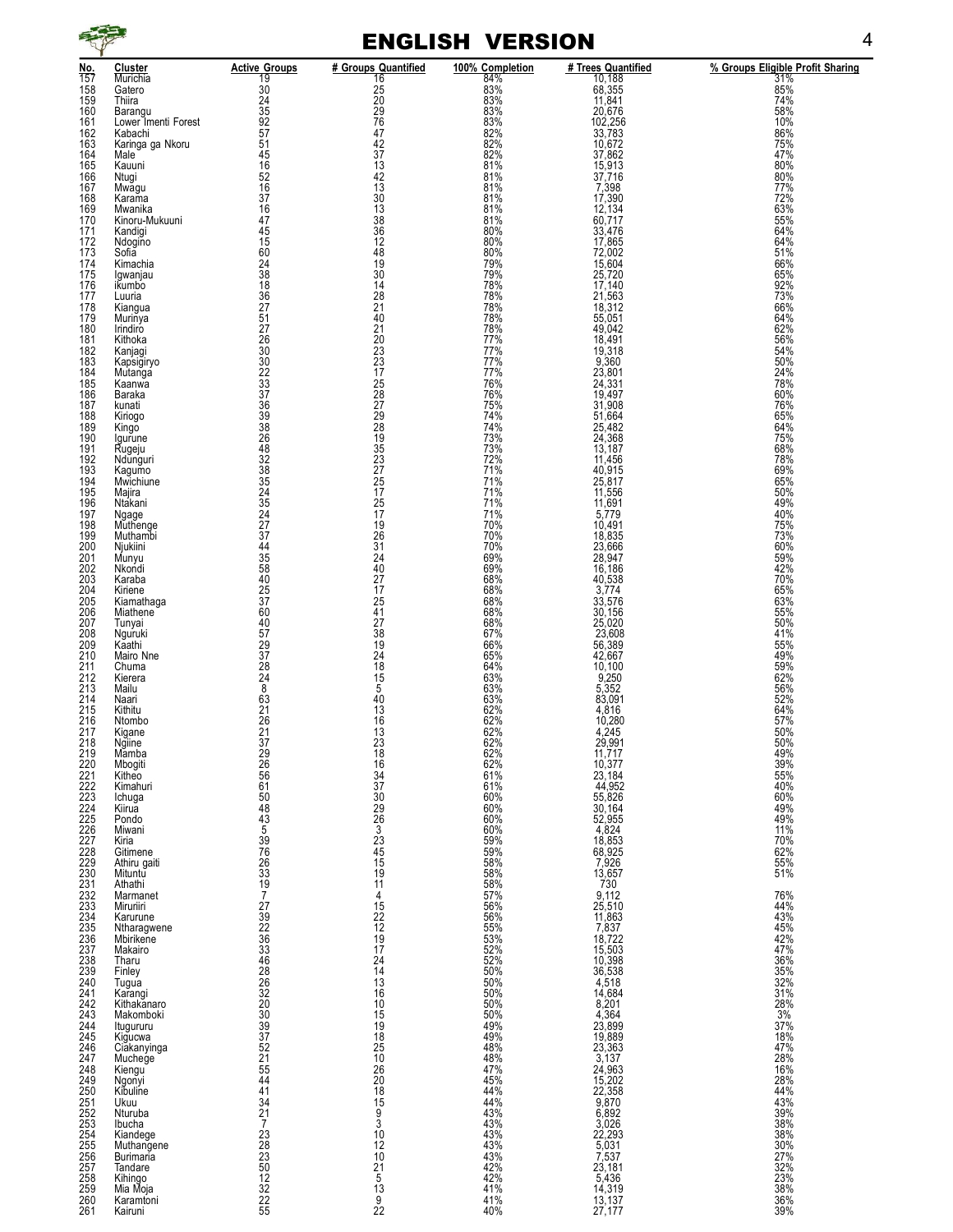

|                                                             |                          |                                        |                     | <b>ENGLISH VERSION</b>   |                                                                                             | 5                                |
|-------------------------------------------------------------|--------------------------|----------------------------------------|---------------------|--------------------------|---------------------------------------------------------------------------------------------|----------------------------------|
| No.                                                         | Cluster                  | <b>Active Groups</b>                   | # Groups Quantified | 100% Completion          | # Trees Quantified                                                                          | % Groups Eligible Profit Sharing |
| 262<br>263                                                  | Mbiriata<br>Thuura       |                                        | $\frac{8}{16}$      | 40%<br>40%               |                                                                                             |                                  |
| 264                                                         | Kakumini                 | 20<br>40<br>35                         | $\frac{14}{7}$      | 40%                      | 6,793<br>18,192<br>9,322                                                                    | 39%<br>36%<br>28%                |
|                                                             | Ndivai<br>Muhonia        | $\frac{18}{35}$                        | 13                  | 39%<br>37%               | 1,274                                                                                       |                                  |
| 265<br>266<br>267<br>268<br>269<br>269<br>270               | Rianjuki                 |                                        | $\overline{7}$      | 37%<br>36%               | $\frac{7,996}{7,282}$<br>21,138                                                             | 83%<br>36%<br>36%<br>13%<br>13%  |
|                                                             | Kinoro<br>Marimba        |                                        | 16<br>12            |                          |                                                                                             |                                  |
|                                                             | Kamweline                | $\frac{19}{34}$                        | $\mathbf{1}$        | 35%<br>33%               | $5,085$<br>$1,103$                                                                          |                                  |
|                                                             | Antubochiu               | $\frac{36}{60}$                        | $\frac{12}{20}$     | 33%<br>33%               |                                                                                             |                                  |
|                                                             | Chung'ari<br>Njuruta     |                                        | $\overline{8}$      | 33%                      | $14,061$<br>$15,935$<br>$19,881$<br>$2,071$                                                 |                                  |
| 271<br>272<br>273<br>274<br>275                             | Gatia-ini                | 243349446182629292626644256043         | 11                  | 33%<br>$33\%$            |                                                                                             |                                  |
|                                                             | Katheri<br>Ragati        |                                        | 16<br>11            | 32%                      | 7,840<br>10,906                                                                             |                                  |
|                                                             | Matakiri                 |                                        | $\frac{19}{8}$      | 31%<br>29%               |                                                                                             |                                  |
| 276<br>277<br>278<br>279                                    | Munyaka<br>Limoro        |                                        | 14                  | 28%                      | 10,906<br>2,662<br>11,665<br>8,614<br>21,800<br>1,747<br>36,623<br>33,173<br>4,309<br>4,421 |                                  |
| 280                                                         | Njorua                   |                                        | 8<br>8              | 28%<br>28%               |                                                                                             | 31%<br>10%                       |
| 281<br>282<br>283                                           | Marurui<br>Ankamia       |                                        | 16                  | 26%                      |                                                                                             | 14%<br>15%                       |
|                                                             | Kiamiogo<br>Mumbuni      |                                        | 14                  | 25%                      |                                                                                             |                                  |
|                                                             | Karia                    |                                        | $\frac{11}{6}$      |                          |                                                                                             | $\frac{10\%}{8\%}$               |
| 284<br>285<br>286<br>287                                    | Iriga<br>Ngongo          |                                        | $\frac{13}{9}$      | 25%<br>24%<br>22%<br>21% | $\frac{5,728}{7,877}$                                                                       | 18%<br>12%                       |
|                                                             | Muriru                   | 40                                     | 8                   | 20%<br>20%               | 5,172                                                                                       | 15%                              |
|                                                             | Gikumene<br>Karoki       | 50<br>40                               | 10                  | 18%                      | $3,968$<br>15,653                                                                           | 11%<br>19%                       |
|                                                             | Marega                   | 11                                     |                     | 18%                      | 1,119                                                                                       | 19%                              |
| 288<br>289<br>290<br>291<br>293<br>293<br>294               | Suguroi<br>Salama        | $\frac{33}{53}$                        | 72692               | 18%<br>17%               | $7,388$<br>13,002                                                                           | $\frac{15\%}{17\%}$              |
|                                                             | kiathathi                |                                        |                     | 15%                      |                                                                                             | 8%                               |
|                                                             | Kirimaitume<br>Kithurine |                                        | 5<br>$\overline{6}$ | 15%<br>14%               |                                                                                             | $0\%$<br>12%                     |
| 295<br>296<br>297<br>298<br>299<br>299<br>300               | Kianjagi<br>Ntumburi     | $3343$<br>$436$<br>$37$                | 3                   | $12\%$                   | $1,917$<br>$7,423$<br>$5,350$<br>$2,054$<br>$1,452$                                         | $\frac{5\%}{9\%}$                |
|                                                             | Meria Mwangaza           | 10                                     | 4                   | 11%<br>10%               |                                                                                             |                                  |
|                                                             | Ndalani                  | 64                                     |                     |                          | $\frac{1,636}{8,724}$                                                                       | $\frac{12\%}{6\%}$               |
| 301<br>302                                                  | Muragara<br>Muthengera   | 30<br>$\frac{5}{3}$                    | $\frac{6}{2}$       | $\frac{9\%}{7\%}$<br>6%  | $\frac{903}{733}$                                                                           | $\frac{1\%}{6\%}$                |
| 303                                                         | Nyariginu                | $\frac{34}{17}$                        | $\overline{2}$      | 6%                       | 4,395                                                                                       | 2%                               |
| 304<br>305                                                  | Athi<br>Ikindu           |                                        |                     | 6%<br>5%                 | 8<br>1,292                                                                                  | 7%                               |
| 306                                                         | Nyweri                   |                                        | $\frac{2}{2}$       | 5%                       | 3,373                                                                                       | 7%                               |
| 307<br>308                                                  | Githongo<br>Mitheru      | 20<br>39<br>37<br>21<br>22<br>22       |                     | 5%<br>5%                 | 279<br>825<br>622                                                                           | 3%<br>3%                         |
| 309                                                         | Mulathankari             |                                        |                     | 5%                       |                                                                                             | 3%                               |
| 310<br>311                                                  | Kamuthanga<br>Kaguma     | $\frac{21}{37}$                        |                     | $5\%$<br>3%              | $215$<br>$1,439$<br>$1,325$                                                                 | 0%                               |
| 312                                                         | Kanjuu                   | $\frac{29}{16}$                        | 1                   | 3%                       |                                                                                             |                                  |
| 313<br>314                                                  | Karíakomo<br>Kirindini   |                                        |                     |                          |                                                                                             | 5%                               |
| 315                                                         | Kiahuko                  | $\frac{28}{20}$                        |                     |                          |                                                                                             | $\frac{5\%}{1\%}$                |
| 316<br>317                                                  | Anchenge<br>Atebwo       | $\mathbf{1}$<br>19                     |                     |                          |                                                                                             |                                  |
| 318<br>319                                                  | Bahati                   | 1                                      |                     |                          |                                                                                             |                                  |
| 320                                                         | Barenta<br>Buuri         | 3<br>27                                |                     |                          |                                                                                             |                                  |
| 321<br>322                                                  | Cheptuech                | 4<br>3                                 |                     |                          |                                                                                             |                                  |
| $\frac{3\overline{23}}{324}$                                | Chesoen<br>Ekerenyo      | 12                                     |                     |                          |                                                                                             |                                  |
|                                                             | Etono                    | $\frac{51}{4}$                         |                     |                          |                                                                                             |                                  |
|                                                             | Gatei<br>Gaturiri        | 14                                     |                     |                          |                                                                                             |                                  |
|                                                             | Gesura<br>Gikati         | 4<br>38                                |                     |                          |                                                                                             |                                  |
|                                                             | Ikohokoho                | $\frac{5}{7}$                          |                     |                          |                                                                                             |                                  |
|                                                             | Irongo<br>Kahuho         | 19                                     |                     |                          |                                                                                             |                                  |
|                                                             | Kamangura                | 41                                     |                     |                          |                                                                                             |                                  |
|                                                             | Kamwarani<br>Kanderendu  | $6 \overline{6}$<br>8                  |                     |                          |                                                                                             |                                  |
|                                                             | Kapugunot<br>Karandi     | 6                                      |                     |                          |                                                                                             |                                  |
|                                                             | Karocho                  | 25<br>11<br>39<br>29<br>43             |                     |                          |                                                                                             |                                  |
|                                                             | Karundas                 |                                        |                     |                          |                                                                                             |                                  |
|                                                             | Kebirigo<br>Kiamariga    |                                        |                     |                          |                                                                                             |                                  |
| $340$<br>$341$<br>$342$<br>$343$                            | Kigumo                   | $\mathbf{1}$                           |                     |                          |                                                                                             |                                  |
|                                                             | Kirubia<br>Kishaunet     | 14<br>11                               |                     |                          |                                                                                             |                                  |
|                                                             | Kisima                   | $\frac{36}{16}$                        |                     |                          |                                                                                             |                                  |
| $344$<br>$345$<br>$346$<br>$347$                            | Luzoi<br>Mairi           | $\frac{20}{10}$                        |                     |                          |                                                                                             |                                  |
|                                                             | Makengi                  | 9                                      |                     |                          |                                                                                             |                                  |
|                                                             | Marimati<br>Maritati     |                                        |                     |                          |                                                                                             |                                  |
|                                                             | Matanya<br>Matorola      |                                        |                     |                          |                                                                                             |                                  |
|                                                             | Maura                    |                                        |                     |                          |                                                                                             |                                  |
| 349<br>34901<br>355353535<br>355355678<br>3553558<br>355355 | Mbiriri<br>Michimikuru   | 20<br>23<br>15<br>16<br>32<br>5        |                     |                          |                                                                                             |                                  |
|                                                             | Morako                   | $\frac{29}{3}$                         |                     |                          |                                                                                             |                                  |
|                                                             | Mr. Mutai<br>Mugumo      | 1                                      |                     |                          |                                                                                             |                                  |
|                                                             | Mutuuma                  | 56                                     |                     |                          |                                                                                             |                                  |
|                                                             | Mweiga<br>Ngare ndare    | 18<br>27<br>36<br>48<br>33<br>35<br>42 |                     |                          |                                                                                             |                                  |
| 361<br>362                                                  | Nkando                   |                                        |                     |                          |                                                                                             |                                  |
|                                                             | Ratera<br>Ruiga          |                                        |                     |                          |                                                                                             |                                  |
| $\frac{363}{364}$<br>$\frac{365}{365}$                      | Runyenye                 |                                        |                     |                          |                                                                                             |                                  |
| 366                                                         | Songonga<br>Sweet Water  |                                        |                     |                          |                                                                                             |                                  |
| 367                                                         | Tambacha                 | $\frac{27}{7}$<br>17                   |                     |                          |                                                                                             |                                  |
| 368                                                         | Thung'ari                |                                        |                     |                          |                                                                                             |                                  |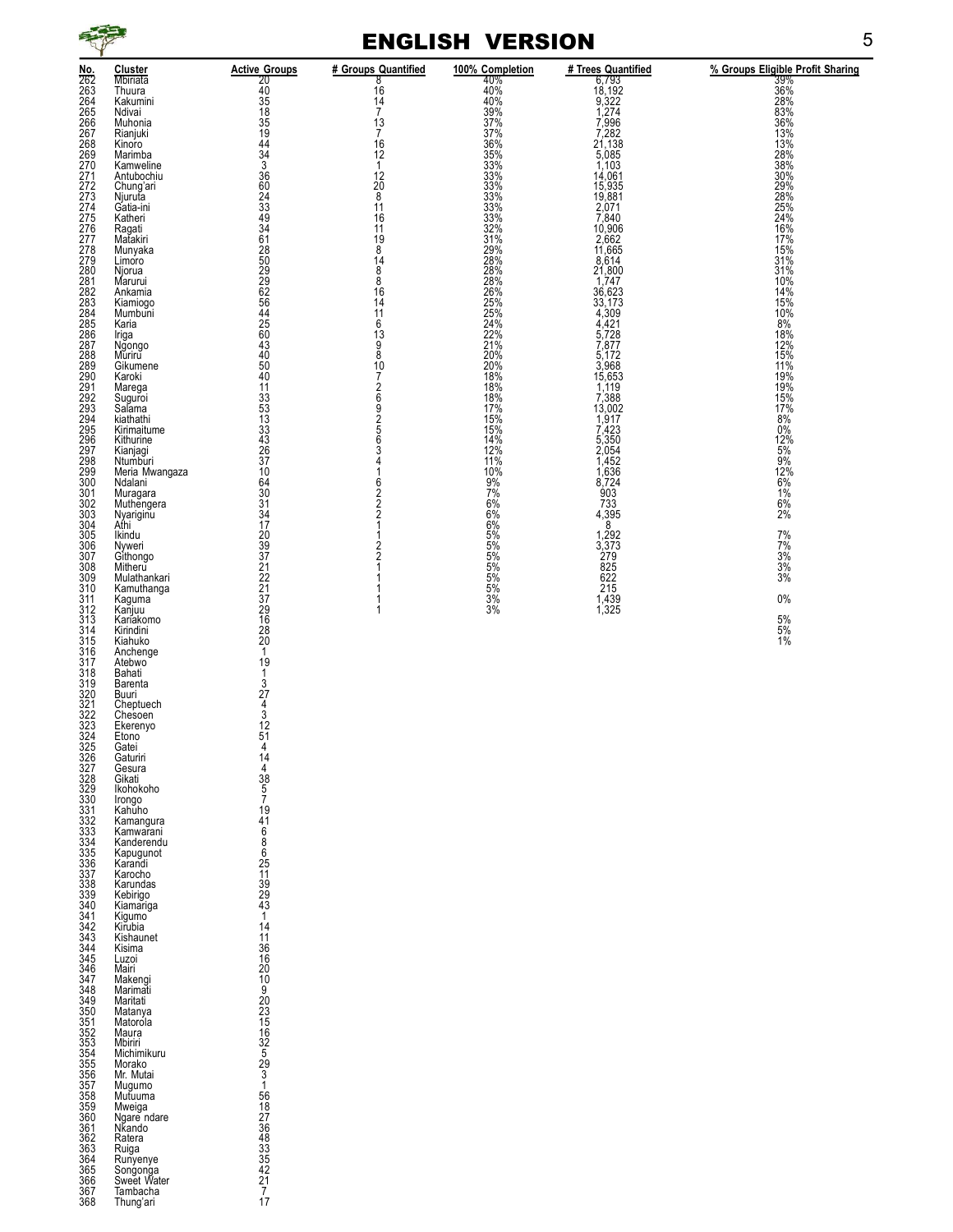# TIST in Mara Region - Bomet and Narok Counties.

#### By Richard Too, TIST Cluster Servant.

Explored in our region back in<br>2009.TIST came to our region in partnership<br>with USAID with a goal to work together<br>with farmers to conserve and protect the Mau IST was introduced in our region back in 2009. TIST came to our region in partnership with USAID with a goal to work together ecosystem and adjacent areas. Many other programs were involved but only few have remained till now, with TIST growing day by day.

We started with Chemaner Cluster in Bomet County and Kutete in Narok County. Chemaner is a relatively high potential area, while Kutete is in a drier region. We have experience growing trees in high potential areas and in dry areas. The experience enables us to keep on trying new Best Practices. Recently we learned intercropping food crops and young trees with onions helps repel some of the pests on our farms. We are now in the process of trying to eliminate some of the pests in the soil by adding ash that has been mixed with Mexican marigold. We will report

back here if our experiment will work. Our goal is to minimize the use of chemicals on our farms. So far, we have established four Clusters in our region as illustrated in the table below.

| <b>Cluster</b> | <b>Groups</b> | <b>Trees</b> | <b>Members</b> |
|----------------|---------------|--------------|----------------|
| Atebwo         | ۱9            | 6.310        | 14             |
| Chemaner       | 15            | 75,883       | 692            |
| Kapsigiryo     | 30            | 15.420       | 187            |
| Kutete         | 18            | 47.989       | 732            |

Atebwo and Kapsigiryo are our newest Clusters, having been established in 2020. Our desire is to continue to spread TIST in the entire Mara regionfrom Mau ranges to the end riverYala in Lake Victoria. And thereafter, onward from the mouth of River Nile to the Mediterranean Sea. We have a calling to that whole riparian area. We know we can!

# William Kigunda - No Land is too Small for Trees.

#### By William Kigunda, TIST member.

My name is William Kigunda. I am a TIST<br>farmer.I heard about the TIST program way<br>could qualify for membership because of my small y name is William Kigunda. I am a TIST farmer. I heard about the TIST program way back in 2005. At that time, I didn't think I piece of land. I considered a tree planting program being a preserve for large land owners.

All in all, with insistence of my neigbours, we joined TIST in 2005. Since registration and training were free, we thought it good to give it a try. We named our group Ciompuru Ciokanyinga. Upon registration in TIST, we obtained TIST number 2005KE383.

We started off with a small tree nursery. We knew our small farms could only hold very few trees. However, we are happy to report that we have managed to plant many more trees than we expected.

In my farm, which is barely 1.5 acres, I have planted over 200 trees of mixed species. I have fruit and nut trees such as Avocado, Guava, Mango,

and Macadamia. Some of these trees are now mature and giving me income from sale of fruits and nuts.

Additionally, I have indigenous trees such as Meru Oak, Mihangua, Minguani, Mitero, and Mwiria, among others. Some of these trees are medicinal. I also have quite a number of exotic trees. I am glad to have joined TIST. It has opened my eyes that no land is too small for trees. With trainings and better management, one can do so much more with whatever they have. Today, I and my group have received profit from the sale of carbon sequestered from our trees. We are proud that we are helping the entire world combat effects of climate change and global warming.

We want to encourage farmers with even small sizes of land to join TIST and be part of the learning on how they can utilize their small farms fully.

# Controlling Mosquitoes.

The uring wet seasons, malaria infections<br>become common. Mosquitoes, which are<br>responsible for the spread of malaria<br>pathogens, breed fast. It is important to look after uring wet seasons, malaria infections become common. Mosquitoes, which are responsible for the spread of malaria your homes to reduce the presence of mosquitoes.

These steps can help:

- $\Box$  Clear your compound of any unwanted bushes or grasses.
- D Drain away any stagnant water near your compound; stagnant water provides breeding ground for mosquitoes.
- Clear away any leftover food overnight.
- $\Box$  Keep rubbish outside the house in a covered container or rubbish pit.
- $\Box$  Sweep your house and compound daily.
- $\Box$  Remember to use mosquito nets when possible.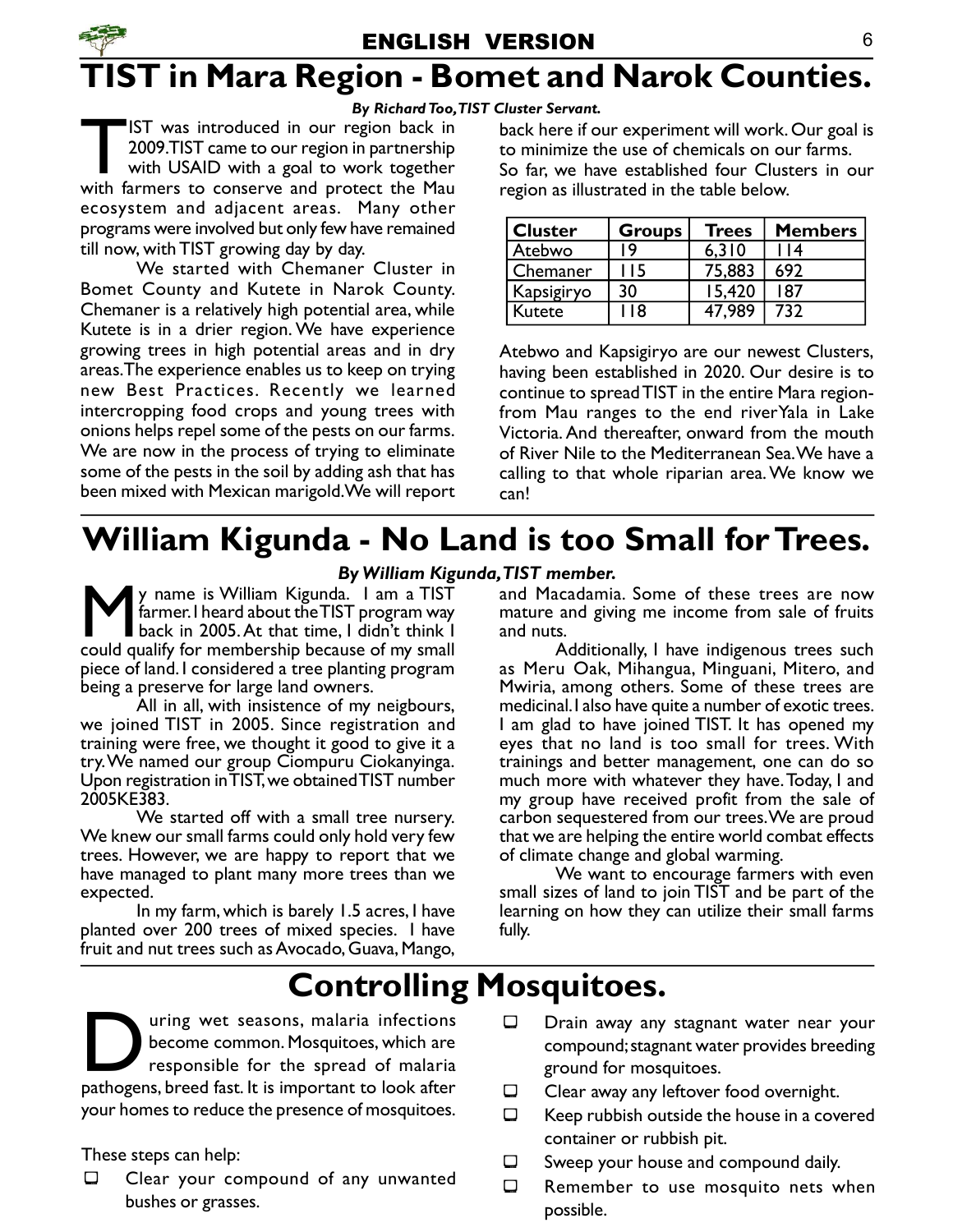#### Newsletter April 2022

Not for sale

Mazingira Bora



w w w . t i s t . o r g

### Kimeru Version

TIST is an innovative, time tested, afforestation program led by the participants.



Wanachama wa Nguzo ya Kwajebi TIST wakiwa kwenye mkutano wao wa kila mwezi.

Tukundi tunini twa TIST na mworonto jwa 100%. Page 2 Inside:

TIST mwena jwa Mara- County ya Bomet na Narok. Page 6

William Kigunda-Guti muunda mu Nini kiri uandi wa miti. Page 6

Kunyiyia rwagi. Page 6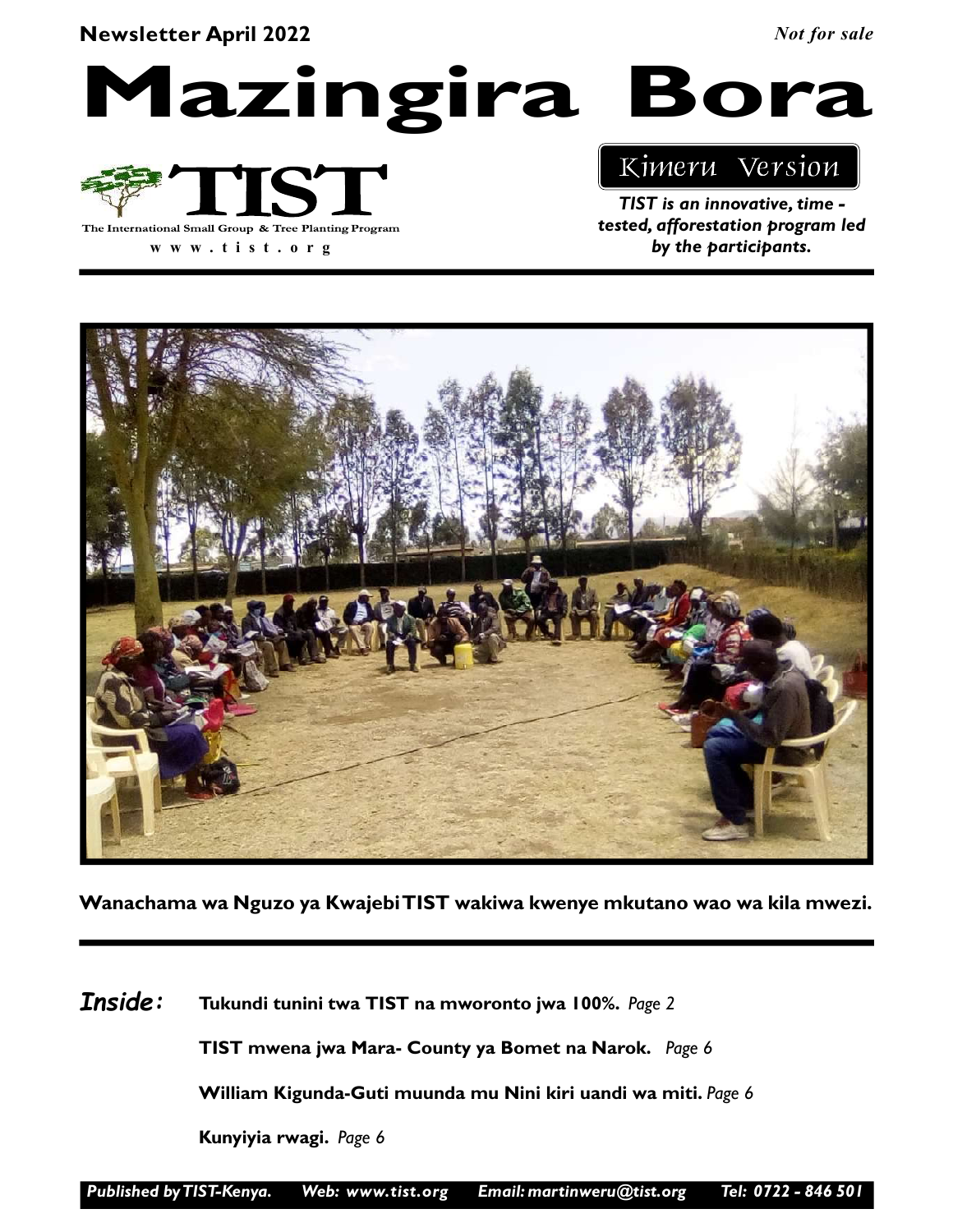# Tukundi tunini twa TIST na mworonto jwa 100%.

Weri jwa January 2022, atongeria bonthe ba<br>
Inthiguru ba TIST nibathuganirie njira jia<br>
kuumba bweega gutungatira arimi ba TIST<br>
ndeene va India Lisanda Kenya na Tanzania Gwaka nthiguru ba TIST nibathuganirie njira jia kuumba bweega gutungatira arimi ba TIST ndeene ya India,Uganda, Kenya na Tanzania.Gwaka kagita nandi ka mieri ithatu,nitwithiritue tukithikanira mathuganio ja meega na gwitikaniria mathuganio amwe.Nitukwenda gukumenyithia mathuganio jaja.

Mworonto weetu ni gukinyira 100% kiri o cluster mwaka juju jwa 2022.100% ti kuuga gutarirwa miti aki;ni amwe na mantu jangi ja maingi ja gitumi jaria jakuthithua ni atari miti na arimi.

#### 100% ni kuuga:

- $\checkmark$  Ikundi jionthe ni ijukiritue rugano rwa miunda yao.
- O gakundi ni kagutarirwa miti o rimwe kiri mwaka
- O gakundi ni gakuthithia nasari ya miti iria yukiritue o kagita konthe ka maanda.
- Gutigiira gakundi o konde ni gakugwata marihi ma alubanji na ja baita ya carbon.
- Gutigiira o gakundi ni gakuthithia urimi bubwega bwa CF.
- Gutigiira tukundi ni tugwaka Mariko ja kumenyeera nku.
- Gutigiira gakundi konde kagatonya ndeene ya TIST ni gakuthomithua bweega.
- Gutigiira ikundi jionthe ni igwita micemanio ya o mweri kuthoma kiri micemanio yao Clasta.

 Gutigiira ikundi ni igwita mbere kugia na njira imbega ndeene ya miunda yao na nkinya kumenyithania njira iji kiri micemanio ya Clasta.

Gukinyira njira iji jia bata,atongeria ba TIST ni bakuromba nteto iji yaririrue kiri mucemanio wa clasta.Nkinya no bwongera mathuganio jangi na bwariririe buria tukundi kana clasta ikoomba mantu jaja.No buthondeke mutaratara wa kuthithia ngugi iji.Tiiga bukumenyithia mutari wenu wa miti buria bukoomba gukinyira mworonto uju.Tumenyithie aria bukwenda utethio.

Kugutetheria kiri kwariria mantu jaja,nitugukwoneria aja nthiguru aria clasta ikinyite kiri gutarirwa miti na aria ikinyite kiri marihi ja baita ya carbon.Mwena jwenu,tiigira bugutumenyia mantu jaja:

- 1. Namba ya ikundi iria iri na nasari yukiritue ya miti ya kuanda kagita gaka ga kuuma April-June.
- 2. Namba ya ikundi iria ikuthithia urimi bu bwega bwa CF kiri kagita gaka kejiie ka maanda.
- 3. Namba ya ikundi iria ikuthithia waki wa mariko ja kuruga.
- 4. Namba ya ikundi injeru iria ikuthungira ndeene ya TIST mwaka juju.
- 5. Namba ya ikundi iria ikwija micemanio ya Clasta o mweri.
- 6. Njira injega iria imenyithanitue kuuma kiri tukundi tunini kagita ka micemanio.

| No.<br>1        | Cluster                | <b>Active Groups</b>       | # Groups Quantified        | 100% Completion<br>100% | # Trees Quantified<br>13.715 | % Groups Eligible Profit Sharing |
|-----------------|------------------------|----------------------------|----------------------------|-------------------------|------------------------------|----------------------------------|
| 2               | Ntrukuma<br>Nkumbo     | 25                         | 25                         | 100%                    |                              | 99%                              |
| 3               | Kamaroo                | $\frac{25}{28}$            | $\frac{25}{28}$            | 100%                    | 54,962<br>28,883             | 98%<br>97%                       |
| 4               | Amwari                 | 23                         | 23                         | 100%                    | 19,732                       | 96%                              |
| 5               | Gatangine              | 41                         | 41                         | 100%                    | 75,608                       | 96%                              |
| 6               | NKANDO N               | 24                         | 24                         | 100%                    | 18,701                       | 96%                              |
| 7               | Nyakinyua              | 39                         | 39                         | 100%                    | 41.252                       | 95%                              |
| 8               | Churiu                 | 56<br>56<br>53<br>43       | 56                         | 100%                    | 84,390                       | 94%<br>94%                       |
| 9               | Sirimon                |                            | 53                         | 100%                    | 56,990                       |                                  |
| 10              | Rwanyange              |                            | 43                         | 100%                    | 27,353                       | 93%                              |
| 11              | Kiraro                 | $\frac{20}{29}$            | 20                         | 100%                    | 17,522                       | 92%                              |
| 12              | Koonju                 |                            | $\overline{29}$            | 100%                    | 21,507                       | 92%                              |
| 13              | Maundu                 | 40                         | 40                         | 100%                    | 27,286                       | 91%                              |
| 14              | Ngariama               | 26                         | 26                         | 100%                    | 29,585                       | 90%                              |
| 15              | Rukindu                | 31                         | 31                         | 100%                    | 22,917                       | 90%                              |
| 16              | Lachiathuriu           | 30                         | 30                         | 100%                    | 24,614                       | 89%                              |
| 17              | Giaki                  | 31                         | 31                         | 100%                    | 45,576                       | 88%                              |
| 18              | Mukothima              | 9                          | 9                          | 100%                    | 1,014                        | 86%                              |
| 19              | Warazo Jet             | 32                         | 32                         | 100%                    | 53,517                       | 86%                              |
| 20              | Muhotetu               | 11<br>28                   | 11<br>28                   | 100%<br>100%            | 106.111                      | 85%<br>84%                       |
| 21<br>22        | Kaubau<br>Machaku      | 32                         | 32                         | 100%                    | 15,587<br>11,163             | 84%                              |
|                 | Makandi                |                            |                            |                         |                              |                                  |
| $^{23}_{24}$    | Mukameni               | $\frac{39}{23}$            | $\frac{39}{23}$            | 100%<br>100%            | $41,289$<br>4,352            | 84%<br>84%                       |
| 25              | Kamwivendei            | 30                         | 30                         | 100%                    | 10.372                       | 83%                              |
| 26              | Wanduhi                | $\overline{7}$             | 7                          | 100%                    | 4.662                        | 83%                              |
| 27              | Kiiene                 | 38                         | 38                         | 100%                    | 27,145                       | 82%                              |
| 28              | Kunene                 | 20                         | 20                         | 100%                    |                              | 82%                              |
| 29              | Nyambugichi            | 13                         | 13                         | 100%                    | 14,293<br>12,453             | 82%                              |
| $\overline{30}$ | Ontilili               | $\overline{48}$            | 48                         | 100%                    | 48,303                       | 82%                              |
| 31              | Kianyaga               | $\frac{69}{39}$<br>27      |                            | 100%                    | $63,255$<br>21,456           | 81%                              |
| 32              | Magomano               |                            |                            | 100%                    |                              | 81%                              |
| 33              | Mwenje                 |                            | 69<br>39<br>27             | 100%                    | 7,575                        | 81%                              |
| 34              | Njuthine               | $\overline{3}\overline{2}$ | 32                         | 100%                    | 73,706                       | 81%                              |
| 35              | Vota                   | $\frac{28}{37}$            | $\frac{28}{37}$            | 100%                    | 19,381                       | 81%                              |
| 36              | Kathwene               |                            |                            | 100%                    | 34,138                       | 79%                              |
| 37              | Ndaka-ini              | $\overline{22}$            | 22                         | 100%                    | 14,143                       | 79%                              |
| 38              | Kangaita<br>Ciothirai  | 30                         | 30                         | 100%                    | $\frac{21,232}{54,647}$      | 78%                              |
| 39              |                        | 40                         | 40                         | 100%                    |                              | 77%                              |
| 40              | Kithare                | 31                         | 31                         | 100%                    | 49,566                       | 77%                              |
| 41              | <b>GATAKAINI</b>       | $\frac{24}{22}$            | $\frac{24}{22}$            | 100%                    | 13,338                       | 75%                              |
| 42              | Kaluluini              | 16                         | 16                         | 100%                    | 23,590                       | 75%<br>74%                       |
| 43<br>44        | Gakurungu              |                            |                            | 100%                    | 14,382<br>22,908             |                                  |
| 45              | Kimandi<br>Antubalinki | $\frac{32}{61}$            | $\frac{32}{61}$            | 100%<br>100%            | 59,242                       | 74%<br>73%                       |
| 46              | Baranga                | 23                         | 23                         | 100%                    | 20,637                       | 72%                              |
| 47              | Kamachege              |                            | 31                         | 100%                    | 38,556                       | 71%                              |
| 48              | Kiamutugu              | $\frac{31}{32}$            | $\overline{3}\overline{2}$ | 100%                    | 25,702                       | 68%                              |
| 49              | Muruta                 |                            | 54                         | 100%                    | 64,065                       | 68%                              |
| 50              | Kiganjo                | $\frac{5}{4}$              | 22                         | 100%                    | 10,401                       | 67%                              |
| 51              | Kilía                  | $\overline{19}$            | $\overline{19}$            | 100%                    | 8,209                        | 66%                              |
|                 |                        |                            |                            |                         |                              |                                  |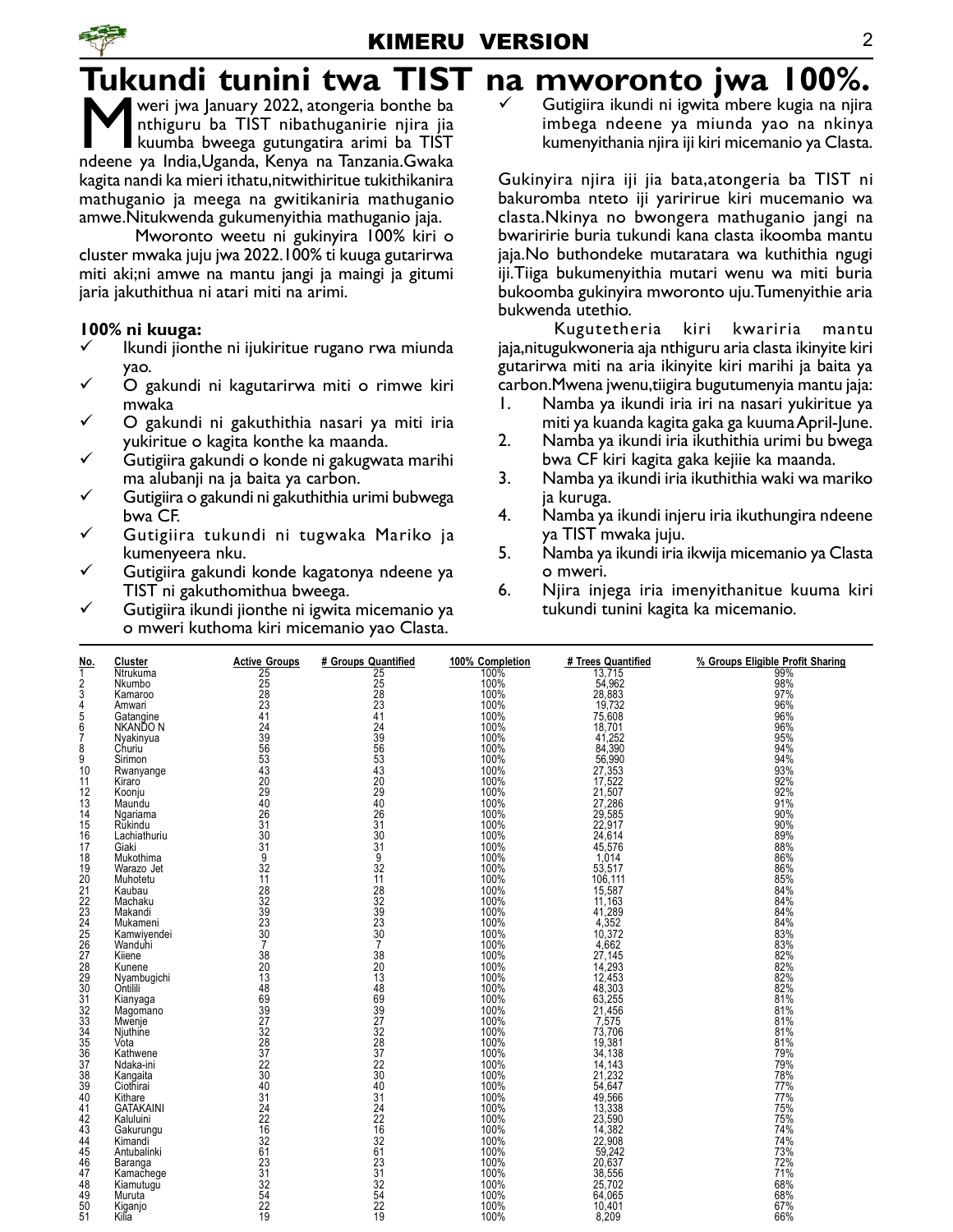

### KIMERU VERSION 3

| $\frac{\text{No}}{52}$                  |     | <u>Cluster</u>              | <b>Active Groups</b>                                                                                   | # Groups Quantified                           | 100% Completion     | # Trees Quantified                                                                                                                                                                                                                                                                    | % Groups Eligible Profit Sharing |
|-----------------------------------------|-----|-----------------------------|--------------------------------------------------------------------------------------------------------|-----------------------------------------------|---------------------|---------------------------------------------------------------------------------------------------------------------------------------------------------------------------------------------------------------------------------------------------------------------------------------|----------------------------------|
| 53<br>54                                |     | Ngecha<br>Kibirichia        | $\frac{20}{46}$<br>$\frac{42}{14}$                                                                     | 20<br>46<br>22                                | 100%<br>100%        | $\begin{array}{r} \n \overline{6,257} \\  \hline\n 6,257 \\  \hline\n 137,006 \\  \overline{54,922} \\  \overline{7,440}\n \end{array}$                                                                                                                                               | 66%<br>64%<br>64%                |
|                                         |     | Ngutu<br>Karega             |                                                                                                        | 14                                            | 100%                |                                                                                                                                                                                                                                                                                       |                                  |
| 55<br>56<br>57                          |     | KIARUTARA                   | 9                                                                                                      | $\overline{9}$                                | 100%<br>100%        | 5,667<br>19,799                                                                                                                                                                                                                                                                       | 63%<br>63%                       |
| 58                                      |     | Kagongo<br>Kimangu          | $\overline{33}$<br>15                                                                                  | $\tilde{33}$<br>15                            | 100%                |                                                                                                                                                                                                                                                                                       | 60%<br>58%                       |
| $\begin{array}{c} 59 \\ 60 \end{array}$ |     | Kwajebi                     |                                                                                                        | 51                                            | 100%<br>100%        | 2,313<br>87,431<br>40,171                                                                                                                                                                                                                                                             | 58%<br>54%                       |
| 61                                      |     | Kangeta<br>Amwamba          | 51<br>27<br>21<br>61                                                                                   | 27<br>$\begin{array}{c} 21 \\ 61 \end{array}$ | 100%                | 34,933                                                                                                                                                                                                                                                                                | 49%<br>46%                       |
| 62<br>63                                |     | Iviani<br>Kahiga            | 2                                                                                                      | $\overline{2}$                                | 100%                | 196,603<br>1,044                                                                                                                                                                                                                                                                      | 44%                              |
| 64                                      |     | Ngerechi                    | 8                                                                                                      | 8                                             | 100%<br>100%        |                                                                                                                                                                                                                                                                                       |                                  |
| 65<br>66                                |     | Kiarigi<br>Karaba-Mbeere    | 84<br>$\overline{3}2$                                                                                  | $\frac{84}{32}$                               | 100%                | 6,025<br>36,178<br>12,408                                                                                                                                                                                                                                                             | 43%<br>29%<br>27%                |
| 67                                      |     | Nthare                      | 23                                                                                                     | $\frac{23}{15}$                               | 100%                | 34,855<br>12,003                                                                                                                                                                                                                                                                      | 23%<br>16%                       |
| 68<br>69                                |     | Machegene<br>Thinyaine      | 15<br>20                                                                                               | 20                                            | 100%                | 5,852                                                                                                                                                                                                                                                                                 | 5%                               |
| 70<br>71                                |     | Eastern saiwa<br>Kianungu   | 18<br>$\mathbf{1}$                                                                                     | 18<br>$\mathbf{1}$                            | 100%<br>100%        | 14,721<br>784                                                                                                                                                                                                                                                                         |                                  |
| 72                                      |     | Ngeene                      | 55                                                                                                     | 54                                            | 98%                 | 41,979                                                                                                                                                                                                                                                                                | 55%                              |
| 73<br>74                                |     | Limauru<br>Manje Mbogo      |                                                                                                        | 35<br>28<br>32                                | 97%<br>97%          | $\frac{37,150}{34,474}$                                                                                                                                                                                                                                                               | 96%<br>89%                       |
| 75                                      |     | Rubate                      | 36<br>29<br>33<br>37                                                                                   |                                               | 97%                 | 52,266                                                                                                                                                                                                                                                                                | 86%                              |
| 76<br>77                                |     | Karumande<br>Kiandiu        |                                                                                                        | 36<br>$\frac{28}{90}$                         | 97%<br>97%          | 55,102<br>27,850<br>109,653                                                                                                                                                                                                                                                           | 83%<br>83%                       |
| 78<br>79                                |     | Kawiru MCK<br>Kesogon       |                                                                                                        |                                               | 97%<br>97%          |                                                                                                                                                                                                                                                                                       | 82%                              |
| 80                                      |     | Kionyo<br>Nchiru            | 29<br>93<br>39<br>62<br>30                                                                             | 38<br>60                                      | 97%                 | 52,107<br>26,924<br>31,248                                                                                                                                                                                                                                                            | 82%<br>76%                       |
| 81<br>82                                |     | Burguret                    | 38                                                                                                     | $\frac{29}{37}$                               | 97%<br>97%          |                                                                                                                                                                                                                                                                                       | 76%                              |
| 83<br>$\overline{84}$                   |     | Urru                        | 34<br>31                                                                                               | $\overline{33}$<br>$\overline{30}$            | 97%<br>97%          | $\begin{array}{c} 38,130 \\ 20,910 \\ 40,501 \end{array}$                                                                                                                                                                                                                             | 75%<br>73%<br>63%                |
| 85                                      |     | Kaaga<br>Kaliene            | 30                                                                                                     | $\frac{29}{38}$                               | 97%<br>97%          |                                                                                                                                                                                                                                                                                       | 46%                              |
| 86<br>$\tilde{87}$                      |     | Rundu<br>Rwongo Rwa Nyanki  | 39<br>$\tilde{2}$ 8                                                                                    | $\frac{5}{27}$                                | 96%                 | 22,136<br>38,728<br>18,676                                                                                                                                                                                                                                                            | 21%<br>89%                       |
| 88                                      |     | Gieto                       | 50                                                                                                     |                                               | 96%                 |                                                                                                                                                                                                                                                                                       | 86%                              |
| 89<br>90                                |     | Weruini<br>Kibui            | $\frac{24}{49}$                                                                                        | $\frac{48}{23}$                               | 96%<br>96%          | 75,128<br>23,559<br>33,285                                                                                                                                                                                                                                                            | 86%<br>85%                       |
| 91                                      |     | Kambiti                     | 50                                                                                                     |                                               | 96%<br>96%          |                                                                                                                                                                                                                                                                                       | 84%<br>77%                       |
| $\frac{92}{93}$                         |     | Nganoini<br>Raichiri Podo   | $\frac{24}{24}$                                                                                        | $\frac{48}{23}$                               | 96%                 | 48,572<br>12,888<br>35,031                                                                                                                                                                                                                                                            | 74%                              |
| 94<br>95<br>96<br>97                    |     | Mworoga                     | 60<br>40                                                                                               | 57<br>38                                      | 95%<br>95%          | $\frac{53,267}{86,462}$<br>$\frac{46,371}{95,222}$                                                                                                                                                                                                                                    | 90%<br>74%                       |
|                                         |     | Manyatta<br>Gatulani        | 19                                                                                                     | $\overline{18}$                               | 95%                 |                                                                                                                                                                                                                                                                                       | 62%                              |
|                                         |     | Riakimai                    | 44                                                                                                     | $\frac{42}{34}$                               | 95%                 | 37,002<br>47,311                                                                                                                                                                                                                                                                      | 33%<br>93%                       |
| 98<br>99<br>100                         |     | Itangini<br>Mikunduri       | $\begin{array}{c} 36 \\ 36 \end{array}$<br>47                                                          | 44                                            | 94%<br>94%<br>94%   | 28,936<br>154,886<br>71,830                                                                                                                                                                                                                                                           | 86%                              |
| 101                                     |     | Wamura<br>Kilango           | 31                                                                                                     | $\frac{29}{30}$                               | 94%                 |                                                                                                                                                                                                                                                                                       | 78%<br>75%                       |
| 102<br>103                              |     | Gatura<br>Mpuri             | $\overline{3}\overline{2}$<br>54                                                                       | 51                                            | 94%<br>94%          | 9,466                                                                                                                                                                                                                                                                                 | 66%<br>61%                       |
| 104                                     |     | Thigaa<br>Mithuri           | $\overline{30}$                                                                                        | $\frac{28}{26}$                               | 93%                 | $40,368$<br>$42,423$<br>$25,356$<br>$79,166$<br>$8,951$<br>$17,660$                                                                                                                                                                                                                   | 90%                              |
| 105                                     | 106 | Mbajone                     | $\tilde{2}$ 8<br>46                                                                                    |                                               | 93%<br>93%          |                                                                                                                                                                                                                                                                                       | 85%<br>84%                       |
| 107<br>108                              |     | Mutamaiyu<br>Mbaranga       | 14<br>$\overline{41}$                                                                                  | $\frac{43}{13}$<br>$\frac{38}{13}$            | 93%<br>93%          |                                                                                                                                                                                                                                                                                       | 84%<br>71%                       |
| 109                                     |     | Ugoti                       | 15                                                                                                     |                                               | 93%                 |                                                                                                                                                                                                                                                                                       | 19%<br>92%                       |
| 110<br>111                              |     | Kite                        | 38<br>26<br>38                                                                                         | $\frac{14}{35}$<br>$\frac{24}{35}$            | 92%<br>92%          | $9,230$<br>$74,509$<br>$24,495$                                                                                                                                                                                                                                                       | 85%                              |
| 112                                     |     | Aguthi<br>Gitombani         |                                                                                                        |                                               | 92%                 | 68,432                                                                                                                                                                                                                                                                                | 82%                              |
| 113                                     | 114 | Gaatia<br>Subuiga           | 12<br>39                                                                                               | 11<br>36                                      | 92%<br>92%          | 3,576<br>22,326                                                                                                                                                                                                                                                                       | 78%<br>73%                       |
| 115<br>116                              |     | Ndurutu<br>Kanyakine        |                                                                                                        |                                               | 92%<br>92%<br>92%   |                                                                                                                                                                                                                                                                                       | 68%<br>66%<br>24%                |
| 117                                     |     | Kagwuru                     | 25<br>59<br>49<br>50<br>24<br>11                                                                       | 23<br>54<br>45<br>46                          |                     |                                                                                                                                                                                                                                                                                       |                                  |
| 118<br>119                              |     | Kapsara<br>Mukunga          |                                                                                                        | $\frac{22}{10}$                               | 92%<br>92%          |                                                                                                                                                                                                                                                                                       |                                  |
| 120<br>121                              |     | Igandene<br>Silanga         |                                                                                                        |                                               | 91%                 |                                                                                                                                                                                                                                                                                       | 83%<br>80%                       |
| $\frac{122}{123}$                       |     | Tubui                       | $35$<br>$35$<br>$22$                                                                                   | $\frac{32}{32}$                               | 91%<br>91%          |                                                                                                                                                                                                                                                                                       | 76%                              |
| 124                                     |     | Iriani<br>Chemaner          | 115                                                                                                    | 105                                           | 91%                 |                                                                                                                                                                                                                                                                                       | 75%                              |
| 125<br>126                              |     | Boiman                      | 34<br>$\overline{11}$                                                                                  | 31<br>10                                      | 91%<br>91%<br>91%   |                                                                                                                                                                                                                                                                                       | 72%<br>56%<br>26%<br>81%         |
| 127                                     |     | Amugaa<br>Magutuni          | 48                                                                                                     |                                               | 90%<br>90%          |                                                                                                                                                                                                                                                                                       |                                  |
| 128<br>129                              |     | Muruku Pesi<br>Gachua       | $\frac{31}{39}$                                                                                        | $\frac{43}{28}$<br>35                         | 90%                 |                                                                                                                                                                                                                                                                                       | 81%<br>63%                       |
| 130                                     |     | Ithai                       |                                                                                                        | 17                                            | 89%<br>89%          |                                                                                                                                                                                                                                                                                       | 93%<br>84%                       |
| 131<br>132                              |     | Githima<br>Karima Kambicha  |                                                                                                        | $\frac{32}{25}$                               | 89%                 |                                                                                                                                                                                                                                                                                       | 81%                              |
| 133<br>134                              |     | Kiija Nkadone<br>Kithithina | 19<br>36<br>28<br>27<br>55<br>55<br>19                                                                 | $\frac{24}{49}$                               | 89%<br>89%<br>89%   |                                                                                                                                                                                                                                                                                       | 80%<br>80%<br>72%<br>66%<br>60%  |
| 135                                     |     | Murungurune                 |                                                                                                        | 17                                            |                     |                                                                                                                                                                                                                                                                                       |                                  |
| 136<br>137                              |     | Nkungugu<br>Mururune        |                                                                                                        | $\frac{48}{48}$                               | 89%<br>89%<br>89%   |                                                                                                                                                                                                                                                                                       |                                  |
| 138                                     |     | Nthingini                   |                                                                                                        | 34                                            |                     |                                                                                                                                                                                                                                                                                       | 56%                              |
| 139<br>140                              |     | Mwea<br>Kutete              |                                                                                                        | 28<br>79<br>35                                | $\frac{88\%}{88\%}$ |                                                                                                                                                                                                                                                                                       | 58%<br>51%                       |
| 141<br>142                              |     | Murika<br>Kagaene           | 54<br>54<br>38<br>32<br>90<br>40<br>53<br>52<br>37<br>38<br>28<br>22<br>22<br>22<br>52<br>22<br>22<br> |                                               | 88%                 | $14\begin{bmatrix} 64.929 \\ 56.529 \\ 91.433 \\ 33.320 \\ 142.633 \\ 153.320 \\ 144.67 \\ 152.68 \\ 163.867 \\ 164.88 \\ 165.768 \\ 224.515 \\ 224.516 \\ 225.627 \\ 244.4447 \\ 244.467 \\ 257.705 \\ 223.932 \\ 234.429 \\ 244.45.57 \\ 223.932 \\ 234.429 \\ 244.45.56 \\ 223.47$ | 45%                              |
| 143                                     |     | Mitoro                      |                                                                                                        | $\frac{46}{45}$                               | $\frac{87\%}{87\%}$ |                                                                                                                                                                                                                                                                                       | 82%<br>69%<br>67%                |
| 144<br>145                              |     | Nthangathi<br>Maua          |                                                                                                        | 27                                            | 87%                 |                                                                                                                                                                                                                                                                                       |                                  |
| 146<br>147                              |     | Mathingira                  |                                                                                                        | $\frac{1}{33}$<br>$\frac{32}{24}$             | 87%<br>86%<br>86%   |                                                                                                                                                                                                                                                                                       | 57%<br>76%                       |
| 148                                     |     | Ruiri<br>Machikine          |                                                                                                        | 24                                            | 86%<br>86%          |                                                                                                                                                                                                                                                                                       | 45%<br>29%                       |
| 149<br>150                              |     | Kiambogo<br>Kiangondu       |                                                                                                        | $\frac{19}{17}$                               | 85%                 | 26,239<br>6,054<br>6,054<br>8,507<br>141,114                                                                                                                                                                                                                                          | 76%                              |
| 151                                     |     | Ngano                       | $\frac{41}{27}$<br>38                                                                                  | $\frac{35}{23}$                               | 85%<br>85%<br>84%   |                                                                                                                                                                                                                                                                                       | 75%<br>59%<br>89%                |
| 152<br>153                              |     | Nğandu<br>Wiumiririe        |                                                                                                        |                                               |                     | 13,901<br>43,032                                                                                                                                                                                                                                                                      |                                  |
| 154                                     |     | Kiegoi                      | 31                                                                                                     | 26                                            | 84%<br>84%          | 33,464                                                                                                                                                                                                                                                                                | 71%                              |

156 Thome 25 25 21 21 84% 19,309 20 21 25 34% 19,300 20 21 34%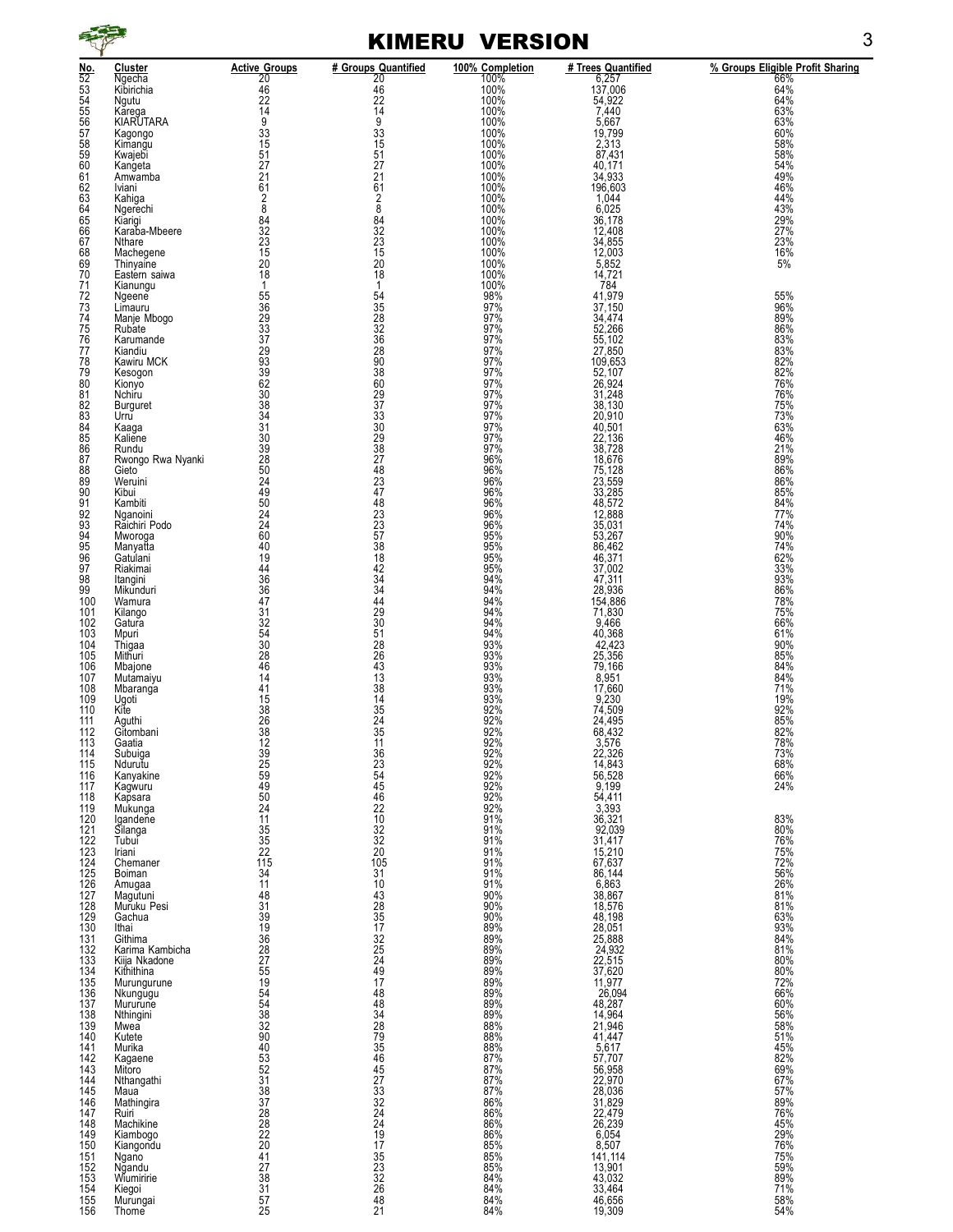

### KIMERU VERSION 4

|                   |                                |                                                                         |                                             |                          |                                                            | % Groups Eligible Profit Sharing |
|-------------------|--------------------------------|-------------------------------------------------------------------------|---------------------------------------------|--------------------------|------------------------------------------------------------|----------------------------------|
| No.<br>157        | <b>Cluster</b><br>Murichia     | <b>Active Groups</b>                                                    | # Groups Quantified<br>16                   | 100% Completion          | # Trees Quantified<br>10,188                               | 31%                              |
| 158               | Gatero                         | $\frac{19}{30}$<br>$\frac{24}{30}$                                      |                                             | 84%<br>83%               | 68,355<br>11,841                                           | 85%                              |
| 159               | Thiira                         |                                                                         |                                             | 83%                      |                                                            | 74%                              |
| 160<br>161        | Barangu<br>Lower Imenti Forest | $\frac{35}{92}$                                                         | 25<br>20<br>29<br>76                        | 83%<br>83%               | 20,676                                                     | 58%<br>10%                       |
| 162               | Kabachi                        |                                                                         | 47                                          | 82%                      | 102,256<br>33,783                                          | 86%                              |
| 163               | Karinga ga Nkoru               |                                                                         | 42                                          | 82%<br>82%               | 10,672                                                     | 75%                              |
| 164<br>165        | Male<br>Kauuni                 | $\frac{51}{45}$                                                         | 37<br>$\overline{1}3$                       | 81%                      | 37,862<br>15,913                                           | 47%<br>80%                       |
| 166               | Ntugi                          | 52                                                                      | 42                                          | 81%                      | 37,716                                                     | 80%                              |
| 167               | Mwagu                          | 16                                                                      | 13                                          | 81%                      | 7,398                                                      | 77%                              |
| 168<br>169        | Karama<br>Mwanika              | 37<br>16                                                                | 30<br>13                                    | 81%<br>81%               | 17,390<br>12,134                                           | 72%<br>63%                       |
| 170               | Kinoru-Mukuuni                 | 47                                                                      |                                             | 81%                      | 60,717                                                     | 55%                              |
| 171               | Kandigi                        | $rac{45}{15}$                                                           | 38<br>36                                    | 80%                      | 33,476                                                     | 64%                              |
| 172               | Ndogino                        |                                                                         | 12                                          | 80%                      | 17,865<br>72,002                                           | 64%                              |
| 173<br>174        | Sofia<br>Kimachia              | 60<br>$\frac{5}{4}$                                                     | $^{48}_{19}$                                | 80%<br>79%               | 15,604                                                     | 51%<br>66%                       |
| 175               | Igwanjau                       |                                                                         | 30                                          | 79%                      | 25,720                                                     | 65%                              |
| 176               | ikumbo                         | 38<br>18<br>136<br>27<br>51<br>27                                       | 14                                          | 78%                      | 17,140                                                     | 92%                              |
| 177<br>178        | Luuria<br>Kiangua              |                                                                         | 28<br>21                                    | 78%<br>78%               | 21,563<br>18,312                                           | 73%<br>66%                       |
| 179               | Murinya                        |                                                                         | 40                                          | 78%                      | 55,051                                                     | 64%                              |
| 180               | Irindiro                       |                                                                         | 21<br>20<br>23<br>23                        | 78%                      | 49,042                                                     | 62%                              |
| 181<br>182        | Kithoka                        |                                                                         |                                             | 77%<br>77%               | 18,491<br>19,318                                           | 56%                              |
| 183               | Kanjagi<br>Kapsigiryo          |                                                                         |                                             | 77%                      | 9,360                                                      | 54%<br>50%                       |
| 184               | Mutanga                        | 26<br>30<br>30<br>22<br>32<br>33<br>37                                  | 17                                          | 77%<br>76%               | 23,801                                                     | 24%                              |
| 185               | Kaanwa                         |                                                                         |                                             |                          | 24,331                                                     | 78%                              |
| 186<br>187        | Baraka<br>kunati               |                                                                         |                                             | 76%<br>75%               | 19,497<br>31,908                                           | 60%<br>76%                       |
| 188               | Kiriogo                        |                                                                         | 25<br>28<br>27<br>29<br>28                  | 74%                      | 51,664                                                     | 65%                              |
| 189               | Kingo                          |                                                                         |                                             | 74%                      | 25,482                                                     | 64%                              |
| 190<br>191        | Igurune<br>Rugeju              |                                                                         |                                             | 73%                      | 24,368<br>13,187                                           | 75%<br>68%                       |
| 192               | Ndunguri                       | 36<br>39<br>38<br>26<br>48<br>32                                        | 19<br>35<br>23<br>27                        | 73%<br>72%               | 11,456                                                     | 78%                              |
| 193               | Kagumo                         |                                                                         |                                             | 71%                      | 40,915                                                     | 69%                              |
| 194<br>195        | Mwichiune                      |                                                                         | $\frac{25}{17}$                             | 71%<br>71%               | 25,817<br>11,556                                           | 65%<br>50%                       |
| 196               | Majira<br>Ntakani              |                                                                         | 25                                          | 71%                      | 11,691                                                     |                                  |
| 197               | Ngage                          | 38545245227774435                                                       | 17                                          | 71%                      | 5,779                                                      | 49%<br>40%                       |
| 198               | Muthenge<br>Muthambi           |                                                                         | 19                                          | 70%                      | 10,491                                                     | 75%                              |
| 199<br>200        | Njukiini                       |                                                                         | $\frac{26}{31}$                             | 70%<br>70%               | 18,835<br>23,666                                           | 73%<br>60%                       |
| 201               | Munyu                          |                                                                         | $\overline{24}$                             | 69%                      | 28,947                                                     | 59%                              |
| 202               | Nkondi                         | 58<br>40                                                                | 40                                          | 69%                      | 16,186                                                     | 42%                              |
| 203<br>204        | Karaba<br>Kiriene              |                                                                         | $^{27}_{17}$                                | 68%<br>68%               | 40,538<br>3,774                                            | 70%<br>65%                       |
| 205               | Kiamathaga                     | $rac{25}{37}$                                                           | 25                                          | 68%                      | 33,576                                                     | 63%                              |
| 206               | Miathene                       | 60                                                                      | 41                                          | 68%                      | 30,156                                                     | 55%                              |
| 207<br>208        | Tunyai<br>Nguruki              | $\overline{40}$                                                         | 27<br>38                                    | 68%<br>67%               | 25,020<br>23,608                                           | 50%<br>41%                       |
| 209               | Kaathi                         | $\frac{57}{29}$                                                         | 19                                          | 66%                      | 56,389                                                     | 55%                              |
| 210               | Mairo Nne                      |                                                                         | 24                                          | 65%                      | 42,667                                                     | 49%                              |
| 211<br>212        | Chuma<br>Kierera               |                                                                         | 18                                          | 64%<br>63%               | 10,100<br>9,250                                            | 59%<br>62%                       |
| 213               | Mailu                          | $\frac{28}{24}$                                                         | $\begin{array}{c} 15 \\ 5 \end{array}$      | 63%                      | 5,352                                                      | 56%                              |
| 214               | Naari                          | 63                                                                      | 40                                          | 63%                      | 83,091                                                     | 52%                              |
| 215<br>216        | Kithitu<br>Ntombo              | $\frac{21}{26}$                                                         | 13<br>16                                    | 62%<br>62%               | 4,816<br>10,280                                            | 64%<br>57%                       |
| 217               | Kigane                         | $\overline{21}$                                                         | 13                                          | 62%                      | 4,245                                                      | 50%                              |
| 218               | Ngiine                         | 37                                                                      | 23                                          | 62%                      | 29,991                                                     | 50%                              |
| 219               | Mamba                          | 29<br>26<br>56<br>61                                                    | 18                                          | 62%<br>62%<br>61%<br>61% | 11,717                                                     | 49%                              |
| 220<br>221<br>222 | Mbogiti<br>Kitheo              |                                                                         | 16                                          |                          | $10,377$<br>23,184<br>44,952<br>55,826<br>30,164<br>52,955 | 39%<br>55%<br>40%                |
|                   | Kimahuri                       |                                                                         | $\frac{34}{37}$                             |                          |                                                            |                                  |
| 223<br>224<br>225 | Ichuga                         |                                                                         | 30<br>29<br>26<br>3                         | $\frac{60\%}{60\%}$      |                                                            | 60%<br>49%                       |
|                   | Kiirua<br>Pondo                |                                                                         |                                             |                          |                                                            | 49%                              |
|                   | Miwani                         |                                                                         |                                             | 60%<br>59%               |                                                            | 11%                              |
| 226<br>227<br>228 | Kiria                          |                                                                         | $\frac{23}{45}$                             | 59%                      | 4,824<br>18,853<br>68,925                                  | 70%<br>62%                       |
|                   | Gitimene<br>Athiru gaiti       |                                                                         | 15                                          |                          |                                                            | 55%                              |
| 229<br>230<br>231 | Mituntu                        |                                                                         | 19                                          | 58%<br>58%<br>58%        | 7,926<br>13,657<br>730                                     | 51%                              |
|                   | Athathi                        |                                                                         | $\overline{11}$                             |                          |                                                            |                                  |
| 232<br>233<br>234 | Marmanet<br>Miruriiri          |                                                                         | 4<br>15                                     | 57%<br>56%               | $9,112$<br>$25,510$<br>$11,863$                            | 76%<br>44%                       |
|                   | Karurune                       |                                                                         | 22                                          | 56%                      |                                                            | 43%                              |
| 235<br>236<br>237 | Ntharagwene                    |                                                                         | 12                                          | 55%<br>53%               |                                                            | 45%<br>42%<br>47%                |
|                   | Mbirikene<br>Makairo           |                                                                         | $^{19}_{17}$                                | 52%                      |                                                            |                                  |
|                   | Tharu                          |                                                                         | 24                                          | 52%<br>50%               | 7,837<br>18,722<br>15,503<br>10,398                        | 36%                              |
| 238<br>239<br>240 | Finley                         |                                                                         | 14                                          |                          | 36,538<br>4,518<br>4,684<br>8,201                          | 35%                              |
|                   | Tugua<br>Karangi               |                                                                         | 13<br>16                                    | 50%                      |                                                            | 32%<br>31%                       |
| $\frac{241}{242}$ |                                |                                                                         | 10                                          | 50%<br>50%<br>50%        |                                                            | 28%                              |
|                   | Kithakanaro<br>Makomboki       |                                                                         | 15                                          |                          |                                                            | 3%                               |
| 244               | Itugururu<br>Kigucwa           |                                                                         | 19                                          | 49%<br>49%               | 4,364<br>23,899<br>19,889<br>23,363                        | 37%<br>18%                       |
| 245<br>246        | Ciakanyinga                    |                                                                         | $^{18}_{25}$                                | 48%                      |                                                            | 47%                              |
| 247               | Muchege                        |                                                                         | 10                                          | 48%<br>47%               | $3,137$<br>24,963<br>15,202                                | 28%<br>16%                       |
| 248<br>249        | Kiengu                         |                                                                         | $\frac{26}{20}$                             |                          |                                                            |                                  |
| 250               | Ngonyi<br>Kibuline             |                                                                         | 18                                          | 45%                      |                                                            | 28%<br>44%<br>43%                |
| 251<br>252        | Ukuu                           |                                                                         |                                             | 44%<br>44%               | 22,358<br>9,870<br>6,892                                   |                                  |
|                   | Nturuba                        |                                                                         | $\begin{array}{c} 15 \\ 9 \\ 3 \end{array}$ | 43%                      |                                                            |                                  |
| 253               | Ibucha                         |                                                                         | 10                                          | 43%<br>43%               | $\frac{3,026}{22,293}$<br>5,031                            | 39%<br>38%<br>38%                |
| 254<br>255        | Kiandege<br>Muthangene         |                                                                         | 12                                          | 43%                      |                                                            | 30%                              |
| 256               | Burimaria                      |                                                                         | 10                                          | 43%<br>42%               |                                                            |                                  |
| 257<br>258        | Tandare<br>Kihingo             | 54459766397739263342233933521544141738330255132550839721544327222351325 | $\frac{21}{5}$                              | 42%                      | 7,537<br>23,181<br>5,436<br>14,319                         | 27%<br>32%<br>23%                |
| 259               | Mia Moja                       |                                                                         | $\frac{13}{9}$                              | 41%                      |                                                            | 38%                              |
| 260<br>261        | Karamtoni                      |                                                                         |                                             | $\frac{41%}{40%}$        | 13,137<br>27,177                                           | 36%                              |
|                   | Kairuni                        |                                                                         | 22                                          |                          |                                                            | 39%                              |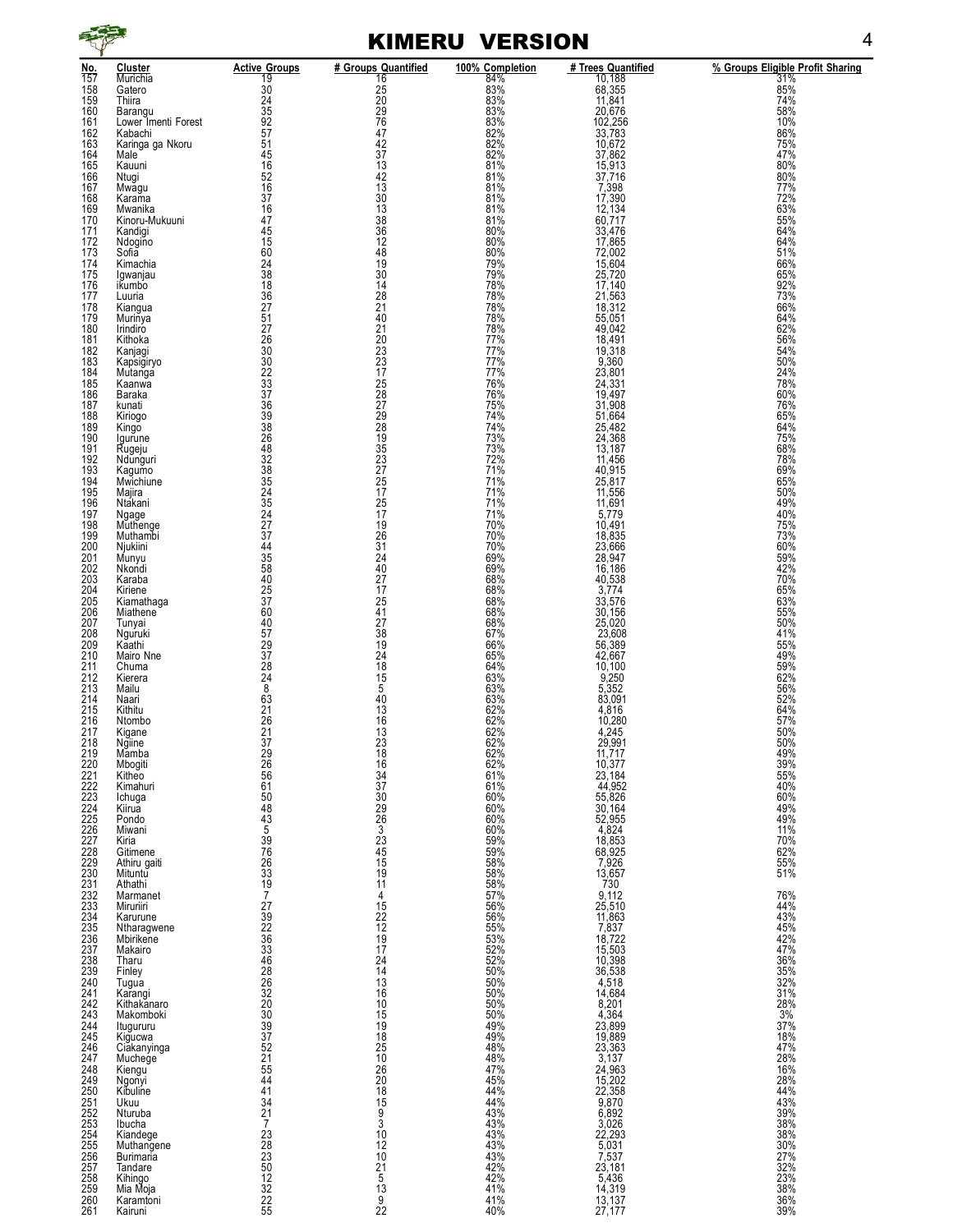

### KIMERU VERSION 5

| No.                                                                      | <b>Cluster</b><br><b>Mbiriata</b> | <b>Active Groups</b>                         | # Groups Quantified  | 100% Completion                            | # Trees Quantified                                    | % Groups Eligible Profit Sharing<br>39%<br>28%<br>28%<br>83% |
|--------------------------------------------------------------------------|-----------------------------------|----------------------------------------------|----------------------|--------------------------------------------|-------------------------------------------------------|--------------------------------------------------------------|
| 262<br>263<br>264<br>264                                                 | Thuura                            | 20<br>40<br>35<br>18                         | 8<br>16              | $40\%$<br>$40\%$<br>$40\%$<br>$39\%$       | $\frac{6,793}{6,793}$<br>18,192<br>9,322<br>1,274     |                                                              |
| 265                                                                      | Kakumini<br>Ndivai                |                                              | $\frac{14}{7}$       |                                            |                                                       |                                                              |
| 266<br>267                                                               | Muhonia                           |                                              | 13                   | $\frac{37\%}{37\%}$                        |                                                       | 36%<br>13%                                                   |
| 268                                                                      | Rianjuki<br>Kinoro                |                                              | 7<br>16              | 36%                                        | $7,996$<br>$7,282$<br>$21,138$                        | 13%                                                          |
|                                                                          | Marimba                           | 35<br>19<br>44<br>34<br>3                    | 12                   | 35%                                        |                                                       |                                                              |
| 269<br>270<br>271<br>272<br>273<br>275<br>275<br>276                     | Kamweline<br>Antubochiu           |                                              | $\mathbf{1}$<br>12   | 33%<br>33%                                 | $5,085$<br>$1,103$<br>$14,061$                        | 28%<br>38%<br>30%                                            |
|                                                                          | Chung'ari<br>Njuruta              | 36<br>60<br>24<br>33<br>34<br>34             | $\frac{20}{8}$       | 33%                                        | 15,935<br>19,881<br>2,071                             | 29%<br>28%<br>25%<br>24%<br>16%                              |
|                                                                          | Gatia-ini                         |                                              | $\overline{11}$      | 33%<br>33%                                 |                                                       |                                                              |
|                                                                          | Katheri                           |                                              | 16                   | 33%<br>32%                                 |                                                       |                                                              |
|                                                                          | Ragati<br>Matakiri                |                                              | 11<br>19             |                                            | 7,840<br>10,906<br>2,662<br>11,665<br>8,614<br>21,800 |                                                              |
| 277<br>277<br>279<br>279                                                 | Munyaka                           | 628099266442560                              | 8                    | 31%<br>29%<br>28%<br>28%                   |                                                       | 17%<br>15%                                                   |
| 280                                                                      | Limoro<br>Njorua                  |                                              | 14<br>$\overline{8}$ |                                            |                                                       | $\frac{31\%}{31\%}$                                          |
| 281<br>281<br>282<br>283                                                 | Marurui                           |                                              | 8                    | 28%<br>26%                                 | $1,747$<br>36,623<br>33,173                           | $\frac{10\%}{14\%}$                                          |
|                                                                          | Ankamia<br>Kiamiogo               |                                              | 16<br>14             | 25%                                        |                                                       |                                                              |
| 284<br>285                                                               | Mumbuni                           |                                              | 11<br>6              | 25%                                        | $4,309$<br>$4,421$                                    | 15%<br>10%                                                   |
| 286                                                                      | Karia<br>Iriga                    |                                              | 13                   |                                            | 5,728                                                 | $\frac{8\%}{18\%}$                                           |
|                                                                          | Ngongo<br>Muriru                  | $^{43}_{40}$                                 | $\frac{9}{8}$        |                                            | $7,877$<br>5,172                                      | $\frac{12\%}{15\%}$                                          |
| 287<br>288<br>289                                                        | Gikumene                          | 50                                           | 10                   | 24%<br>22%<br>20%<br>20%<br>20%<br>18%     |                                                       | 11%                                                          |
| 290                                                                      | Karoki                            | $\frac{40}{11}$                              |                      | 18%                                        | $3,968$<br>15,653<br>1,119                            |                                                              |
|                                                                          | Marega<br>Suguroi                 |                                              |                      |                                            |                                                       |                                                              |
| 291<br>292<br>293<br>294                                                 | Salama<br>kiathathi               |                                              | 726925               | $\frac{18\%}{17\%}$<br>$\frac{15\%}{15\%}$ | $7,388$<br>$13,002$<br>$1,917$<br>$7,423$             | $19\%$<br>$19\%$<br>$15\%$<br>$17\%$<br>$0\%$<br>$0\%$       |
| 295                                                                      | Kirimaitume                       | 33<br>53<br>53<br>33<br>33<br>43<br>26<br>37 |                      |                                            |                                                       |                                                              |
|                                                                          | Kithurine                         |                                              | 6<br>3               | $14\%$<br>$12\%$<br>$11\%$                 | $5,350$<br>2,054<br>1,452                             | $\frac{12\%}{5\%}$<br>$\frac{9\%}{2\%}$                      |
|                                                                          | Kianjagi<br>Ntumburi              |                                              | 4                    |                                            |                                                       |                                                              |
| 296<br>297<br>298<br>299<br>299                                          | Meria Mwangaza<br>Ndalani         | 10                                           | 1<br>6               | 10%                                        | $\frac{1,636}{8,724}$                                 | 12%<br>6%                                                    |
| 301<br>302                                                               | Muragara<br>Muthengera            | $\frac{64}{30}$                              | 2                    | $\frac{9\%}{7\%}$                          | 733                                                   | 1%                                                           |
| 303                                                                      | Nyariginu                         |                                              | $\frac{2}{2}$        | $6\%$<br>$6\%$                             | 4,395                                                 | $6\frac{6}{2}\%$                                             |
| 304<br>305                                                               | Athi                              |                                              | 1                    | 6%<br>5%                                   | 8                                                     |                                                              |
| 306                                                                      | Ikindu<br>Nyweri                  |                                              | 2<br>2               | 5%                                         | $\frac{1,292}{3,373}$                                 | $7\%$<br>7%                                                  |
| 307<br>308                                                               | Githongo<br>Mitheru               |                                              |                      | $\frac{5\%}{5\%}$                          | $\frac{279}{825}$                                     | $\frac{3\%}{3\%}$                                            |
| 309                                                                      | Mulathankari                      | 3347093712221                                |                      | 5%                                         | 622                                                   | 3%                                                           |
| 310<br>311                                                               | Kamuthanga<br>Kaguma              |                                              | 1                    | 5%<br>3%                                   | 215                                                   | 0%                                                           |
|                                                                          | Kaňjuu<br>Kariakomo               | $\frac{1}{37}$<br>$\frac{29}{16}$            | 1                    | 3%                                         | 1,439<br>1,325                                        |                                                              |
| 312<br>313<br>314                                                        | Kirindini                         |                                              |                      |                                            |                                                       | 5%<br>5%<br>1%                                               |
| 315                                                                      | Kiahuko                           | $^{28}_{20}$                                 |                      |                                            |                                                       |                                                              |
| 316                                                                      | Anchenge<br>Atebwo                | $\mathbf{1}$<br>19                           |                      |                                            |                                                       |                                                              |
| 317<br>318                                                               | Bahati                            | $\mathbf{1}$                                 |                      |                                            |                                                       |                                                              |
| 319<br>320                                                               | Barenta<br>Buuri                  | $327$<br>$4$<br>$3$<br>$12$                  |                      |                                            |                                                       |                                                              |
| 321                                                                      | Cheptuech<br>Chesoen              |                                              |                      |                                            |                                                       |                                                              |
| 322<br>323                                                               | Ekerenyo                          |                                              |                      |                                            |                                                       |                                                              |
| 324<br>325                                                               | Etono<br>Gatei                    | 51<br>4                                      |                      |                                            |                                                       |                                                              |
|                                                                          | Gaturiri                          | 14                                           |                      |                                            |                                                       |                                                              |
|                                                                          | Gesura<br>Gikati                  | 4                                            |                      |                                            |                                                       |                                                              |
|                                                                          | Ikohokoho                         | $\frac{38}{5}$                               |                      |                                            |                                                       |                                                              |
|                                                                          | Irongo<br>Kahuho                  |                                              |                      |                                            |                                                       |                                                              |
| 326<br>327<br>328<br>329<br>3331<br>3333<br>3333<br>3335<br>3336<br>3337 | Kamangura<br>Kamwarani            | 1941686251139243                             |                      |                                            |                                                       |                                                              |
|                                                                          | Kanderendu                        |                                              |                      |                                            |                                                       |                                                              |
|                                                                          | Kapugunot<br>Karandi              |                                              |                      |                                            |                                                       |                                                              |
|                                                                          | Karocho                           |                                              |                      |                                            |                                                       |                                                              |
|                                                                          | Karundas                          |                                              |                      |                                            |                                                       |                                                              |
| 339<br>340                                                               | Kebirigo<br>Kiamariga             |                                              |                      |                                            |                                                       |                                                              |
| 341<br>342<br>343<br>344<br>345<br>346                                   | Kigumo<br>Kirubia                 | $\mathbf{1}$                                 |                      |                                            |                                                       |                                                              |
|                                                                          | Kishaunet                         | $\frac{14}{11}$<br>$\frac{36}{16}$           |                      |                                            |                                                       |                                                              |
|                                                                          | Kisima<br>Luzoi                   |                                              |                      |                                            |                                                       |                                                              |
|                                                                          | Mairi                             | 20                                           |                      |                                            |                                                       |                                                              |
| 347<br>348<br>349                                                        | Makengi<br>Marimati               | $\frac{10}{9}$                               |                      |                                            |                                                       |                                                              |
| $\frac{350}{2}$                                                          | Maritati<br>Matanya               |                                              |                      |                                            |                                                       |                                                              |
| 351                                                                      | Matorola                          |                                              |                      |                                            |                                                       |                                                              |
| 352<br>353                                                               | Maura<br>Mbiriri                  | 202315163252931                              |                      |                                            |                                                       |                                                              |
| 354<br>355                                                               | Michimikuru                       |                                              |                      |                                            |                                                       |                                                              |
|                                                                          | Morako<br>Mr. Mutai               |                                              |                      |                                            |                                                       |                                                              |
| 356<br>357<br>358<br>359<br>360                                          | Mugumo                            |                                              |                      |                                            |                                                       |                                                              |
|                                                                          | Mutuuma<br>Mweiga                 |                                              |                      |                                            |                                                       |                                                              |
| 361                                                                      | Ngare ndare<br>Nkando             | 56<br>18<br>27<br>36                         |                      |                                            |                                                       |                                                              |
|                                                                          | Ratera                            |                                              |                      |                                            |                                                       |                                                              |
| 362<br>363<br>364                                                        | Ruiga<br>Runyenye                 |                                              |                      |                                            |                                                       |                                                              |
| 365                                                                      | Songonga<br>Sweet Water           | 48335421717                                  |                      |                                            |                                                       |                                                              |
| 366<br>367                                                               | Tambacha                          |                                              |                      |                                            |                                                       |                                                              |
| 368                                                                      | Thung'ari                         |                                              |                      |                                            |                                                       |                                                              |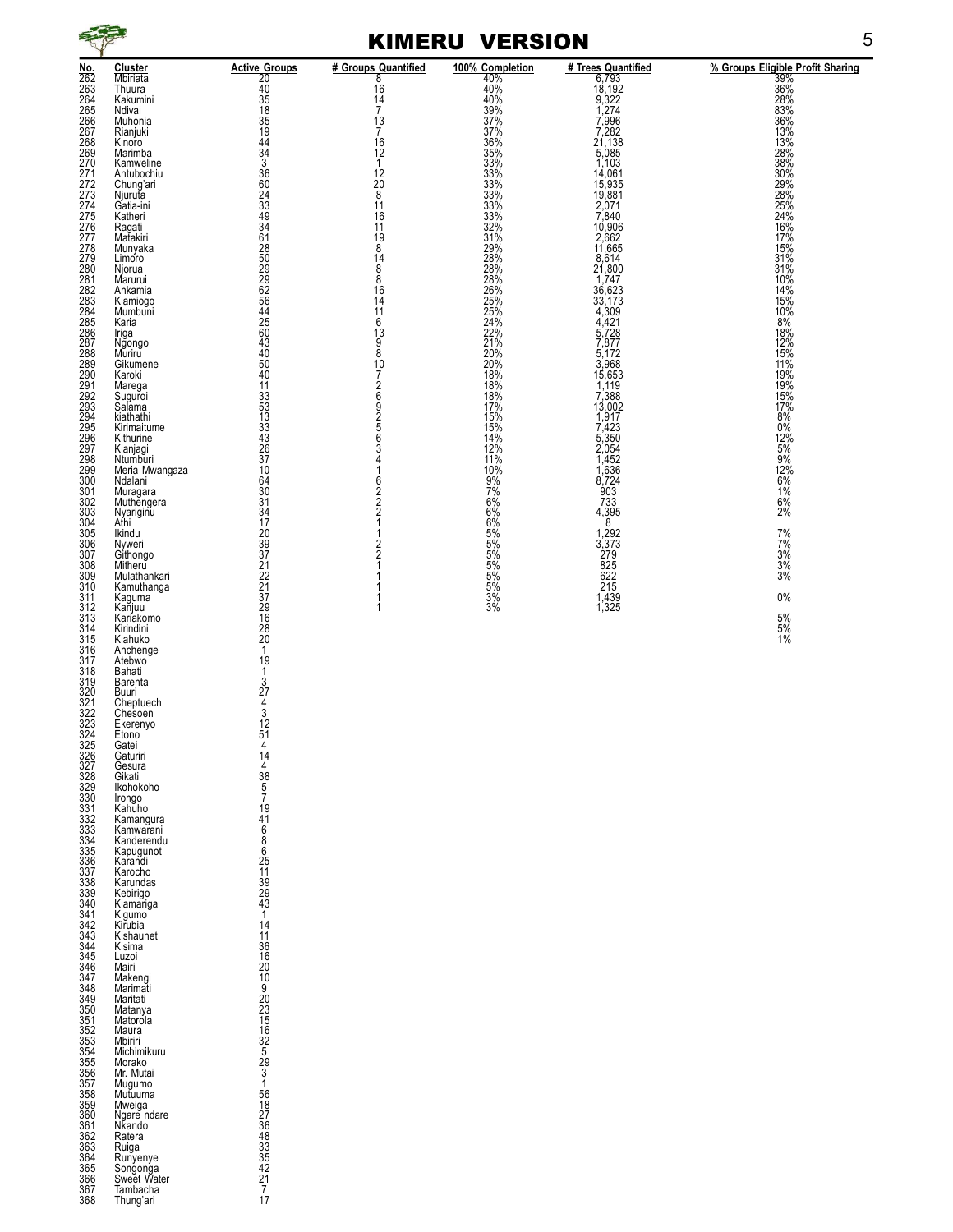

### TIST mwena jwa Mara- County ya Bomet na Narok.

#### Mwandiki ni Richard Too, mutari miti wa TIST.

**TERNICE SET SERVICE SERVICE SERVICE SERVICE SERVICE SERVICE SERVICE SERVICE SERVICE SERVICE SERVICE SERVICE SERVICE SERVICE SERVICE SERVICE SERVICE SERVICE SERVICE SERVICE SERVICE SERVICE SERVICE SERVICE SERVICE SERVICE S** IST yaretirwe mwena uju kuuma 2009.TIST yejire mwena uju iri na ngwataniro na USAID na mworonto wa gwita ngugi amwe na arimi irigiciritie.Miradi I mingi ni yambiririe no ni imikai muno itigarite no TIST nonka igukura o ntuku o ntuku.

Twambiririe na Clasta ya Chemaner kiri county ya Bomet na Clasta ya Kutete kiri county ya Narok.Chemaner ni mwena jumba kuanda miti muno no Kutete ni guntu gu kuumu.Nitumbite kuanda miti guntu kuria kwina m ura na nkinya kuria kuumu.Umbani bubu bwa kuanda miti ni butwikagira inya ya gwita mbere kuthuganiria njira ingi injega.Gwa kagita gakuhi ni turaumbire kuanda miti amwe na imera na itunguru ikoomba kwinga tunyomoo turia tuthukagia imera.Nandi iji ni tukugeria kunyihia tunyomoo ndeene ya muthetu na njira ya gwikira muuju jutukenue na Mexican marigold. Tukabumenyithia aja wona twombana . Mworonto jwetu ni kunyihia uhuthiri wa ndawa. Nkinya nandi,turi na Clasta 4 na ikari uju

| <b>Clasta</b> | <b>Ikundi</b> | Miti   | Amemba |
|---------------|---------------|--------|--------|
| Atebwo        | 19            | 6.310  | l 14   |
| Chemaner      | I I 5         | 75,883 | 692    |
| Kapsigiryo    | 30            | 15,420 | 187    |
| Kutete        | l 18          | 47,989 | 732    |

Atebwo na Kapsigiryo ni Clasta injeru,jia mwaka wa 2020.Wendi wetu ni gwita mbere gutambia Tist mwena uju wa Mara- kuuma Mau ranges gwita muuro jwa Yala mwena wa iria ria Victoria.Na nyumene,twite mbere kuuma muuro jwa Nile gwita iria ria Mediterranean. Turi na mwito wa kuthondeak iria iji itueke riparian.Nitwiji tukoombana.

## William Kigunda-Guti muunda mu Nini kiri uandi wa miti.

#### Mwandiki ni William Kigunda, mumemba wa TIST.

M bitagwa William Kigunda.Ndi Murimi wa<br>TIST.Ndamenyire TIST mwaka wa<br>gwitikirika kiri muradi wa TIST niuntu bwa bitagwa William Kigunda.Ndi Murimi wa TIST.Ndamenyire TIST mwaka wa 2005.Kagita kau ntoonaga taka boomba kwithirwa ndina kamuunda kanini. Ndathuganagia uandi wa miti ni wa antu baria bari na miunda I minene.

Amwe na bubu,na kwonerua ni aturi, ngitonya TIST 2005. Niuntu kwiandikithia na ithomo guti marihi,tukibanga kugeria.Twetire gakundi geetu Ciompuru Ciokanyinga.Namba ya gakundi ni2005ke383.

Twambiririe na ka nasari kanini. Nitwamenyaga miunda yetu ikoomba kuandwa tumiti o tu Nini.Kunari ugu,turi na gikeno kubumenyithia ati nitwombere kuanda miti mingi nkuruki ya uria twathuganagiria.

Ndeene ya muunda jwakwa ja 1.5 acres,nimbandite nkuruki ya miti 200 ya mithemba

nkurani.Ndina miti ya matunda na makandamia jayo mibokando, mipera,miembe na makandamia.Miti imwe nandi ni ikuri na ni igumpa mbeca kuumania na wendia wa matunda na makandamia.

Ndina nkinya miti ya kinduire ja mihuru, miahangua, minguani, mitero, miiria na ingi. Miti imwe ni ya ndawa. Ndina nkinya miti migeni. Ndina gikeno kwithirwa ni ndatonyere kiri TIST. TIST ni yarugurire metho jakwa ati guti muunda munini wa kuanda miti.Amwe na ithomo na kubanga muunda bwega miti no iandwe o mundene o junthe. Narua iji gakundi geetu ni koombite kugwata mbeca cia baita ya wendia wa carbon.Turi na gikeno kwithirwa nkinya batwi ni tugutwtheria kurua na ugaruruku wa riera na mwirugutira jwa thiguru.

Nitugwikira inya arimi bari na miunda I minini bathungire TIST na bathome uria boomba gutumira miunda yao bweega.

## Kunyiyia rwagi.

 $\begin{bmatrix} 8 \\ 1 \\ 1 \end{bmatrix}$ gitene ria mbura, rwagi nirugwatanangaga mono. Rwagi, ruria rutumaga antu bagwata ni murimo juju jwa rwagi, niruciarangaga. Buri na bata kumenyeera njaa cienu nikenda bunyiyia rwagi.

Matagaria jaja nojatethie:

- $\Box$  Theria njaa yaku ukiritaga mathaka na nyaki iria itikwendeka.
- Riita ruuji runthe ruria rwigari akui na kieni

giaku. Ruuji rwigari niruejaga rwagi antu a guciaranira.

- $\Box$  Rita irio biria bitigaraga ugoro.
- $\Box$  Rita ruko wikire kiri gikebe gikunikiri kana kirinyene oome ya nyomba.
- $\Box$  Egera nyomba na kieni giaku ntuku cionthe.
- $\Box$  Ririkana gutumira net cia kurigiria rwagi riria kuumbika.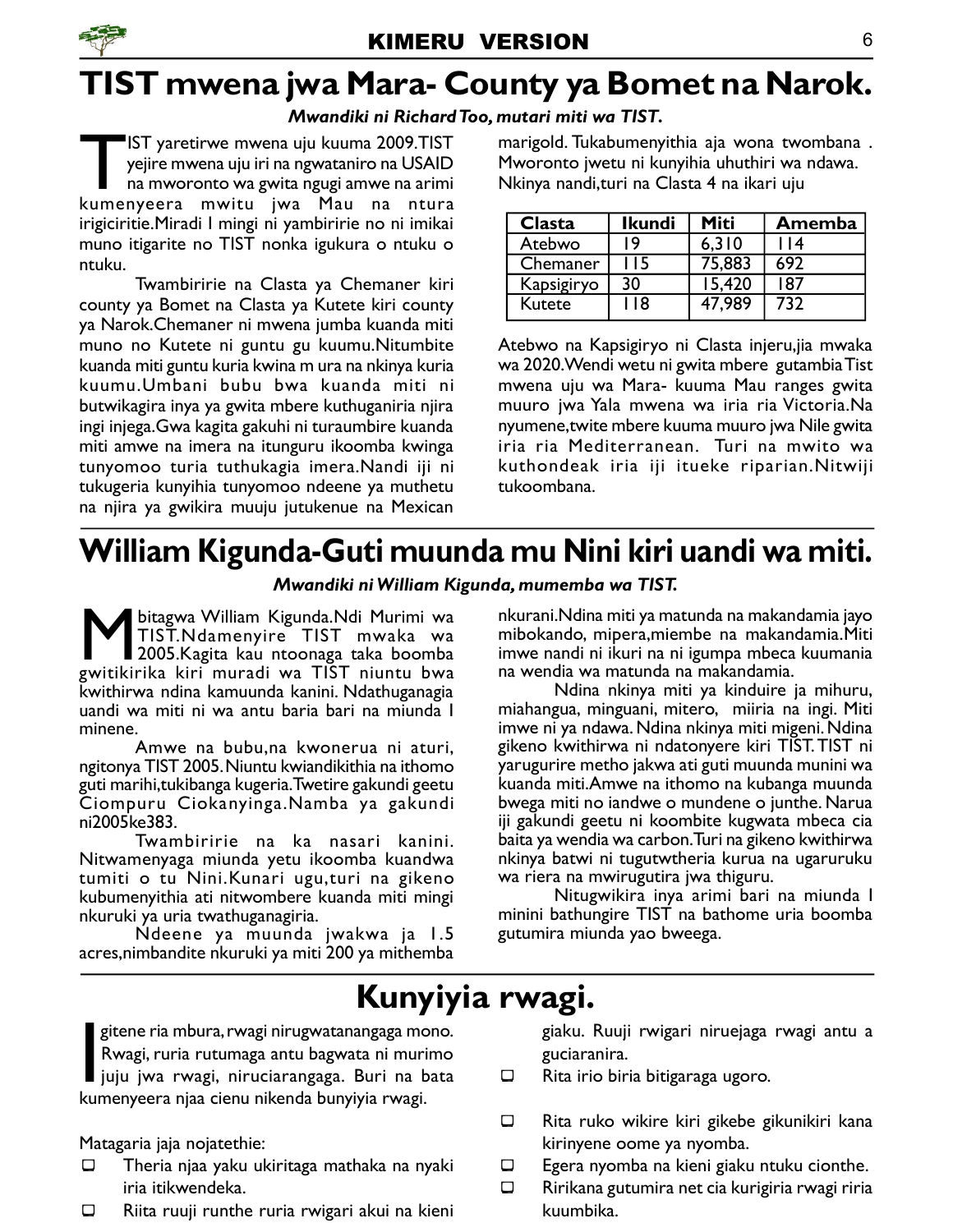#### Newsletter April 2022

Not for sale

Mazingira Bora



w w w . t i s t . o r g

### Kikuyu Version

TIST is an innovative, time tested, afforestation program led by the participants.



Wanachama wa Nguzo ya Kwajebi TIST wakiwa kwenye mkutano wao wa kila mwezi.

Ikundi nini cia TIST Small na gukinyaniria utungata 100%. Page 2 TIST mwena wa Mara Region - Bomet na Narok Counties. Page 6 William Kigunda – Gutiri mugunda munini utangihandwo miti. Page 6 Kunyihia rwagi. Page 6 Inside: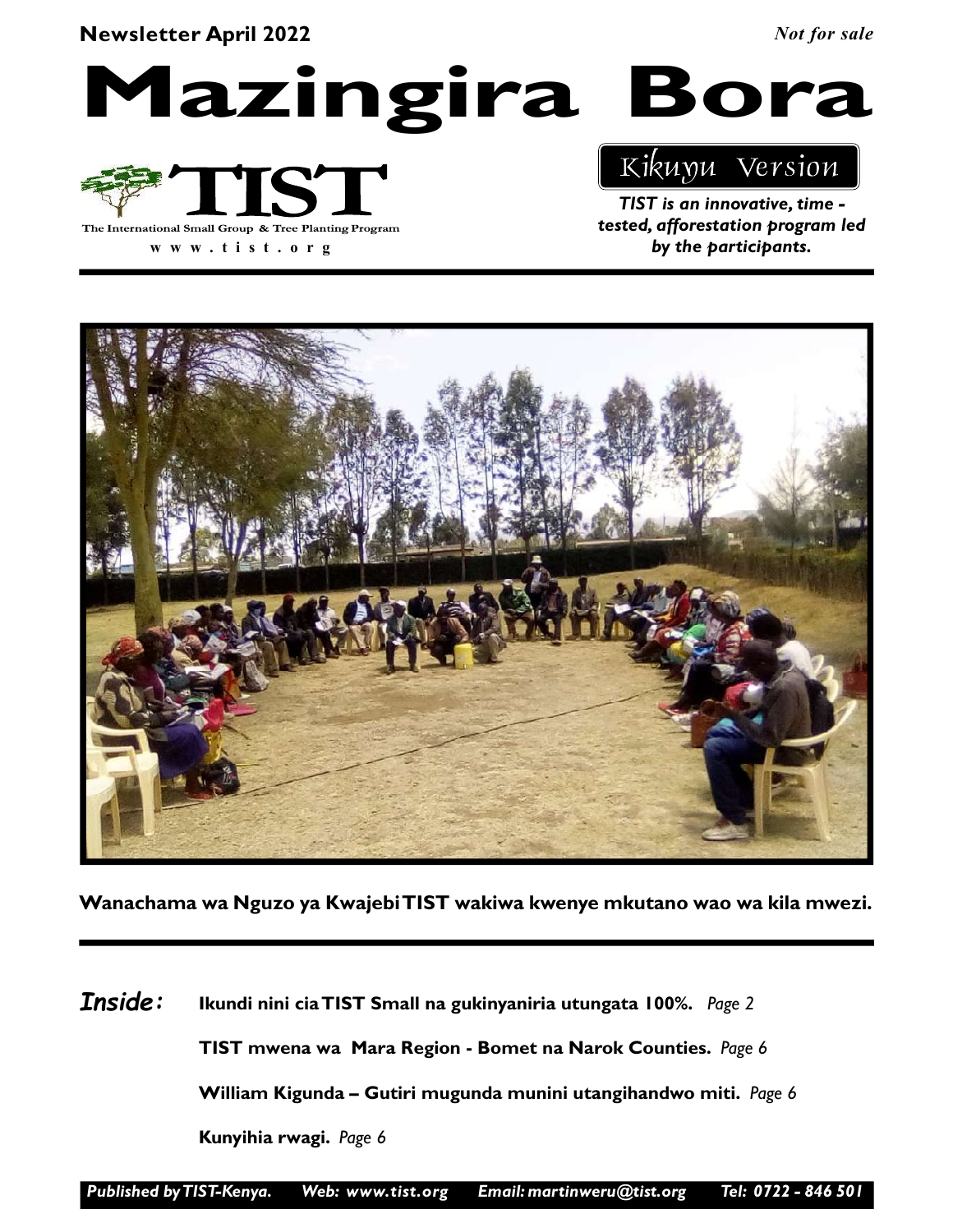

# Ikundi nini cia TIST Small na gukinyaniria utungata 100%.

Turi mweri wa January 2022, Atongoria a TIST<br>thii yothe nimagiire na miario uria arimi oo the<br>a TIST kuma India, Uganda, Kenya na Tanzania<br>mangitungatirwo wega makiria Gwa kabinda ka mieri thii yothe nimagiire na miario uria arimi oo the a TIST kuma India, Uganda, Kenya na Tanzania mangitungatirwo wega makiria. Gwa kahinda ka mieri itatu, nitukoretwo tugicenjania meciria na guthikaniriria. Nitukwenda kugayana na inyui meciria maria twonete.

Itanya riitu ni gutigirira Clusters niciakinyaniria gicunji kia igana kwa igana (100%) mwakaini uyu wa 2022. 100% to kuri utari wa miti; ni hamwe na maundu maingi Cluster Servants na arimi mekaga.

#### 100% ni kuuga uu:

- $\checkmark$  Gutigirira Ikundi nini ciri na baseline data ikinyaniire. ( Baseline data ni uria mugunda waku watarii mbere ya kuhanda miti na TIST).
- Gutigirira Ikundi nini ni ciatarirwo miti yao oo mwaka.
- Gutigirira Ikundi nini nirathondeka nathari cia metha-ini oo hinda ya kimera gia kuhanda.
- Gutigirira Ikundi nini niciramukira marihi ma carbon – ma warufaji na ma faida.
- Gutigirira Ikundi nini nimarima na urimi mwega wa Conservation Farming (CF).
- Gutigirira Ikundi nini mena mariko mega ma ngu nini.
- Gutigirira Ikundi nini iria iraingira TIST niithomithitio wega.
- Gutigirira Ikundi nini niiracemania o mweri (Cluster meetings).
- Gutigirira Ikundi nini niirageria njira njeru

kugaciria ikundi ciao na migunda yao (Best Practices) na makayana njira icio na ikundi iria ingi mucemanioni wa Cluster.

Nigetha gukinyaniria matanya maya, Atongoria a TIST nimaramuria mugakorwo na giikaro mucemanioini wanyu wa Cluster mwariririe matanya maya. Niwega mukaongerera mawoni manyu na mwariririe uria Ikundi cianyu kana Custer mangihota gukinyaniria matanya mau. No mukorwo na Action plan. Niwega mumenyithie Cluster Servant wanyu njira iria mukuhuthira. Makiria, tumenyithiei hari mungienda uteithio.

Nigetha mukorwo na ndereti njega, nituchabite haria Cluster yanyu iri mwena wigie utari wa miti nan i ikundi cigana ikinyaniire ikiro cia kurihwo faida ya carbon ( profit share). Mwena wanyu, tumenyithie maundu maya;

- 1. Namba ya ikundi nini iria ithondekete nathari ya metha iria mekuhanda miti kimera kia mbura ya meri wa Kana( April - June planting season).
- 2. Namba ya ikundi nini aria mahaririirie migunda yao ya CF ( Conservation Farming)
- 3. Namba ya ikundi nini aria mena mariko ma uhuthiri wa ngu nini.
- 4. Namba ya ikundi nini iria irayandikithia TIST Cluster yanyu.
- 5. Namba ya ikundi nini iria maroka mucemanio wa Cluster oo mweri.
- 6. Njira njega (Best Practices ) iria ikoretwo ndereti-ini micemanio yanyu ya Cluster.

| No.             | Cluster               | <b>Active Groups</b>             | # Groups Quantified | 100% Completion | # Trees Quantified      | % Groups Eligible Profit Sharing |
|-----------------|-----------------------|----------------------------------|---------------------|-----------------|-------------------------|----------------------------------|
| 1               | Ntrukuma              | 25<br>25<br>28<br>23<br>23<br>41 | $\frac{25}{25}$     | 100%            | 13,715                  | $\frac{99\%}{98\%}$              |
| 2               | Nkumbo                |                                  |                     | 100%            | 54,962                  |                                  |
| 3               | Kamaroo               |                                  | 28                  | 100%            | 28,883                  | 97%                              |
| 4               | Amwari                |                                  | 23                  | 100%<br>100%    | 19,732<br>75,608        | 96%<br>96%                       |
| 5               | Gatangine<br>NKANDO N |                                  | $\overline{41}$     |                 |                         |                                  |
| 6               |                       | 24                               | 24                  | 100%            | 18,701                  | 96%                              |
| $\overline{7}$  | Nyakinyua             | $\frac{1}{39}$                   | 39<br>56            | 100%<br>100%    | 41,252                  | 95%<br>94%                       |
| 8               | Churiu                |                                  |                     |                 |                         |                                  |
| 9               | Sirimon               | 53                               | 53                  | 100%            | $\frac{56,990}{27,353}$ | 94%                              |
| 10              | Rwanyange             | $^{43}_{20}$                     | 43                  | 100%<br>100%    |                         | 93%<br>92%                       |
| 11              | Kiraro                |                                  | 20                  |                 | 17,522                  |                                  |
| 12              | Koonju                | 29                               | 29                  | 100%            | 21,507                  | 92%                              |
| 13              | Maundu                | 40                               | 40                  | 100%            | 27,286                  | 91%                              |
| 14              | Ngariama              | 26                               | 26                  | 100%            | 29,585                  | 90%                              |
| 15              | Rukindu               | 31                               | 31                  | 100%            | 22.917                  | 90%                              |
| 16              | Lachiathuriu          | 30                               | 30                  | 100%<br>100%    | 24,614                  | 89%                              |
| 17              | Giaki                 | 31                               | $\overline{31}$     |                 | 45,576                  | 88%                              |
| 18              | Mukothima             | 9                                | 9                   | 100%            | 1.014                   | 86%                              |
| 19              | Warazo Jet            | 32                               | 32                  | 100%<br>100%    | 53,517<br>106,111       | 86%                              |
| 20              | Muhotetu              | $\overline{11}$                  | 11                  |                 |                         | 85%                              |
| 21              | Kaubau                | 28                               | 28                  | 100%            | 15,587                  | 84%                              |
| $^{22}_{23}$    | Machaku               | $\frac{32}{39}$<br>23            | $\frac{32}{39}$     | 100%<br>100%    | 11.163                  | 84%                              |
|                 | Makandi               |                                  |                     |                 | 41,289                  | 84%                              |
| 24              | Mukameni              |                                  | 23                  | 100%            | 4,352                   | 84%                              |
| 25              | Kamwiyendei           | 30                               | $\frac{30}{7}$      | 100%            | 10,372                  | 83%                              |
| $\overline{26}$ | Wanduhi               | $\overline{7}$                   |                     | 100%            | 4,662                   | 83%                              |
| 27              | Kiiene                | 38                               | 38                  | 100%            | 27,145                  | 82%                              |
| 28              | Kunene                | 20                               | 20                  | 100%<br>100%    | 14,293<br>12,453        | 82%                              |
| 29              | Nyambugichi           | $\overline{13}$                  | $\overline{13}$     |                 |                         | 82%                              |
| 30              | Ontilili              | 48                               | 48                  | 100%            | 48,303                  | 82%                              |
| 31              | Kianyaga              | $\frac{69}{39}$<br>27            | 69                  | 100%            | 63,255                  | 81%                              |
| 32              | Magómano              |                                  | 39                  | 100%            | 21,456                  | 81%                              |
| 33              | Mwenje                |                                  | 27                  | 100%<br>100%    | 7,575                   | 81%                              |
| 34              | Njuthine              | $\frac{52}{28}$                  | $\frac{32}{28}$     |                 | 73,706                  | 81%                              |
| 35              | Vóta                  |                                  |                     | 100%            | 19,381                  | 81%                              |
| 36              | Kathwene              | 37                               | 37                  | 100%            | 34,138                  | 79%                              |
| 37              | Ndaka-ini             | 22                               | 22                  | 100%            | 14,143                  | 79%                              |
| 38              | Kangaita              | $\overline{30}$                  | $\overline{30}$     | 100%            | 21,232                  | 78%                              |
| 39              | Ciothirai             | 40                               | 40                  | 100%            | 54,647                  | 77%                              |
| 40              | Kithare               | 31                               | 31                  | 100%            | 49,566                  | 77%                              |
| 41              | <b>GATAKAINI</b>      | $\frac{5}{4}$                    | $\overline{24}$     | 100%            | 13,338                  | 75%                              |
| 42              | Kaluluini             | 22                               | 22                  | 100%            | 23,590                  | 75%                              |
| 43              | Gakurungu             | $\overline{16}$                  | 16                  | 100%            | 14,382                  | 74%                              |
| 44              | Kimandi               | 32                               | 32                  | 100%            | 22,908                  | 74%                              |
| 45              | Antubalinki           | 61                               | 61                  | 100%<br>100%    | 59,242                  | 73%                              |
| 46              | Baranga               | 23                               | 23                  |                 | 20,637                  | 72%                              |
| 47              | Kamačhege             | $\bar{3}\bar{1}$                 | $\overline{31}$     | 100%            | 38,556                  | 71%                              |
| 48              | Kiamutugu             | 32                               | 32                  | 100%            |                         | 68%                              |
| 49              | Muruta                |                                  |                     | 100%            | 25,702<br>64,065        | 68%                              |
| 50              | Kiganjo               | $\frac{5}{4}$                    | $\frac{5}{4}$       | 100%            | 10,401                  | 67%                              |
| 51              | Kilia                 | 19                               | 19                  | 100%            | 8,209                   | 66%                              |
|                 |                       |                                  |                     |                 |                         |                                  |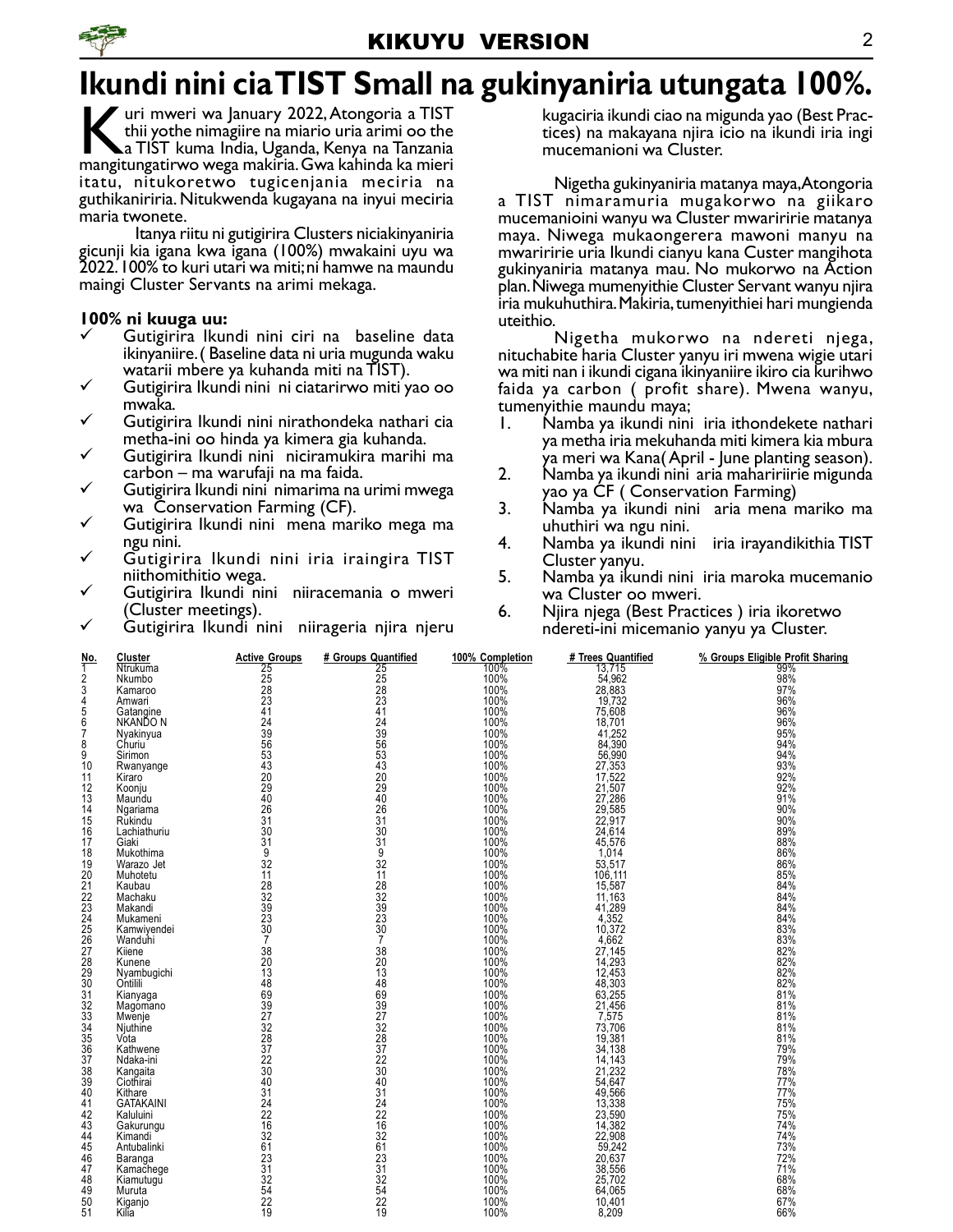

### KIKUYU VERSION 3

| ٥ |
|---|
| × |
|   |
|   |

| $\overline{52}$<br>100%<br>Ngecha                                                                                                                                                                                                                 | 66%               |
|---------------------------------------------------------------------------------------------------------------------------------------------------------------------------------------------------------------------------------------------------|-------------------|
| $\frac{20}{46}$<br>$\begin{array}{r}\n 6,257 \\  \hline\n 6,257 \\  137,006 \\  54,922\n \end{array}$<br>20<br>46<br>22<br>53<br>54<br>100%<br>Kibirichia                                                                                         | $64\%$<br>$64\%$  |
| 100%<br>Ngutu<br>$\overline{55}$<br>14<br>14<br>100%<br>7,440<br>Karega                                                                                                                                                                           | 63%               |
| 56<br>57<br>KIARUTARA<br>9<br>9<br>100%<br>5,667<br>19,799<br>$\overline{33}$<br>33<br>100%<br>Kagongo                                                                                                                                            | 63%<br>60%        |
| Kimangu<br>15<br>15<br>100%<br>2,313<br>58                                                                                                                                                                                                        | 58%               |
| 59<br>51<br>27<br>21<br>61<br>2<br>8<br>51<br>100%<br>100%<br>87,431<br>40,171<br>Kwajebi<br>27<br>60<br>Kangeta                                                                                                                                  | 58%<br>54%        |
| 21<br>100%<br>34,933<br>61<br>Amwamba<br>61<br>100%<br>196,603<br>62<br>Iviani                                                                                                                                                                    | 49%<br>46%        |
| $\overline{2}$<br>100%<br>63<br>1,044<br>Kahiga                                                                                                                                                                                                   | 44%               |
| 8<br>6,025<br>Ngerechi<br>100%<br>64<br>100%<br>65<br>36,178<br>12,408<br>Kiarigi                                                                                                                                                                 | 43%<br>29%<br>27% |
| $\frac{84}{32}$<br>84<br>32<br>23<br>15<br>15<br>20<br>100%<br>66<br>Karaba-Mbeere<br>67<br>100%<br>34,855<br>Nthare                                                                                                                              | 23%               |
| $\frac{15}{20}$<br>100%<br>12,003<br>68<br>Machegene<br>100%<br>69                                                                                                                                                                                | 16%               |
| Thinyaine<br>5,852<br>18<br>18<br>14,721<br>70<br>100%<br>Eastern saiwa                                                                                                                                                                           | 5%                |
| 100%<br>71<br>$\mathbf{1}$<br>$\mathbf{1}$<br>784<br>Kianungu<br>41,979<br>$5\overline{5}$<br>72<br>98%<br>Ngeene                                                                                                                                 | 55%               |
| 54<br>35<br>28<br>32<br>36<br>36<br>73<br>97%<br>37,150<br>Limauru<br>74<br>Manje Mbogo                                                                                                                                                           | 96%<br>89%        |
| 36<br>29<br>33<br>37<br>97%<br>97%<br>34,474<br>52,266<br>75<br>Rubate                                                                                                                                                                            | 86%               |
| 97%<br>55,102<br>76<br>Karumande<br>97%<br>27,850<br>77<br>Kiandiu                                                                                                                                                                                | 83%               |
| 29<br>93<br>39<br>62<br>62<br>30<br>28<br>90<br>38<br>60<br>60<br>29<br>37<br>97%<br>Kawiru MCK<br>109,653<br>78<br>52,107<br>79<br>97%<br>Kesogon                                                                                                | 83%<br>82%<br>82% |
| Kionyo<br>97%<br>97%<br>26,924<br>31,248<br>80                                                                                                                                                                                                    | 76%               |
| 81<br>Nchiru<br>$\overline{38}$<br>82<br>97%<br>38,130<br>Burguret                                                                                                                                                                                | 76%<br>75%        |
| $\frac{34}{31}$<br>$\frac{31}{30}$<br>33<br>30<br>29<br>38<br>27<br>97%<br>20,910<br>40,501<br>83<br>Urru<br>97%<br>84<br>Kaaga                                                                                                                   | 73%<br>63%        |
| 22,136<br>85<br>97%<br>Kaliene                                                                                                                                                                                                                    | 46%               |
| 39<br>28<br>50<br>24<br>50<br>24<br>24<br>97%<br>38,728<br>18,676<br>86<br>Rundu<br>Rwongo Rwa Nyanki<br>96%<br>87                                                                                                                                | 21%<br>89%        |
| $\overline{48}$<br>96%<br>75,128<br>88<br>Gieto<br>96%<br>89<br>Weruini                                                                                                                                                                           | 86%<br>86%        |
| $\frac{23}{47}$<br>23,559<br>33,285<br>90<br>96%<br>Kibui<br>48<br>48,572<br>91                                                                                                                                                                   | 85%               |
| 96%<br>Kambiti<br>92<br>96%<br>12,888<br>Nganoini<br>Raichiri Podo                                                                                                                                                                                | 84%<br>77%        |
| $\frac{23}{23}$<br>57<br>93<br>35,031<br>96%<br>60<br>94<br>53,267<br>95%<br>Mworoga                                                                                                                                                              | 74%<br>90%        |
| 95<br>$\frac{40}{19}$<br>$\frac{38}{18}$<br>95%<br>86,462<br>46,371<br>Manyatta<br>96<br>95%<br>Gatulani                                                                                                                                          | 74%<br>62%        |
| 44<br>42<br>97<br>37,002<br>95%<br>Riakimai                                                                                                                                                                                                       | 33%               |
| 98<br>36<br>36<br>$34$<br>$34$<br>47,311<br>94%<br>Itangini<br>94%<br>28,936<br>99<br>Mikunduri                                                                                                                                                   | 93%<br>86%        |
| 44<br>47<br>94%<br>154,886<br>100<br>Wamura<br>94%<br>71,830<br>101<br>Kilango                                                                                                                                                                    | 78%<br>75%        |
| $\frac{31}{32}$<br>$\frac{29}{30}$<br>94%<br>102<br>9,466<br>Gatura                                                                                                                                                                               | 66%               |
| $\frac{54}{30}$<br>30<br>28<br>51<br>103<br>94%<br>40,368<br>Mpuri<br>$\frac{28}{26}$<br>93%<br>42,423<br>25,356<br>104<br>Thigaa                                                                                                                 | 61%<br>90%        |
| 93%<br>105<br>Mithuri<br>46<br>$\overline{43}$<br>79,166<br>106<br>93%<br>Mbajone                                                                                                                                                                 | 85%<br>84%        |
| $\frac{13}{38}$<br>14<br>$\frac{14}{41}$<br>93%<br>107<br>8,951<br>17,660<br>Mutamaiyu<br>93%<br>108                                                                                                                                              | 84%<br>71%        |
| Mbaranga<br>15<br>9,230<br>109<br>93%<br>Ugoti                                                                                                                                                                                                    | 19%               |
| 38<br>26<br>38<br>$\frac{35}{24}$<br>$35$<br>74,509<br>110<br>Kite<br>92%<br>24,495<br>111<br>Aguthi<br>92%                                                                                                                                       | 92%<br>85%        |
| 68,432<br>112<br>Gitombani<br>92%<br>11<br>92%<br>113<br>Gaatia<br>3,576                                                                                                                                                                          | 82%<br>78%        |
| $\frac{12}{39}$<br>92%<br>36<br>22,326<br>114<br>Subuiga                                                                                                                                                                                          | 73%               |
| 25<br>59<br>59<br>50<br>24<br>11<br>23<br>54<br>54<br>46<br>22<br>20<br>10<br>92%<br>92%<br>92%<br>22,320<br>14,843<br>56,528<br>9,199<br>54,411<br>3,393<br>36,321<br>92,039<br>31,417<br>15,210<br>67.627<br>Ndurutu<br>115<br>116<br>Kanyakine | 68%<br>66%<br>24% |
| 117<br>Kagwuru<br>Kapsara<br>118                                                                                                                                                                                                                  |                   |
| 92%<br>92%<br>91%<br>Mukunga<br>119<br>120                                                                                                                                                                                                        | 83%               |
| Igandene<br>121<br>32<br>91%<br>Silanga                                                                                                                                                                                                           | 80%               |
| $\frac{35}{35}$<br>$122$<br>$123$<br>$\frac{32}{20}$<br>91%<br>91%<br>Tubui<br>Iriani                                                                                                                                                             | 76%<br>75%        |
| 124<br>115<br>91%<br>$67,637$<br>$86,144$<br>$6,863$<br>105<br>Chemaner<br>Boiman                                                                                                                                                                 | 72%<br>56%<br>26% |
| 125<br>126<br>$\frac{34}{11}$<br>91%<br>91%<br>$\begin{array}{c} 31 \\ 10 \end{array}$<br>Amugaa                                                                                                                                                  |                   |
| 127<br>48<br>43<br>90%<br>38,867<br>18,576<br>48,198<br>Magutuni<br>90%<br>90%<br>128<br>129<br>Muruku Pesi                                                                                                                                       | 81%<br>81%<br>63% |
| $\frac{28}{35}$<br>17<br>Gachua<br>130<br>89%<br>Ithai                                                                                                                                                                                            |                   |
| 48, 198<br>28, 051<br>25, 888<br>24, 932<br>22, 515<br>37, 620<br>11, 977<br>48, 287<br>48, 287<br>44, 964<br>14, 964<br>89%<br>$\frac{131}{132}$<br>$\frac{32}{25}$<br>24<br>Githima<br>Karima Kambicha                                          | 93%<br>84%<br>81% |
| 133<br>89%<br>Kiija Nkadone                                                                                                                                                                                                                       | 80%               |
| 89%<br>89%<br>134<br>135<br>Kithithina<br>49<br>17                                                                                                                                                                                                | 80%<br>72%<br>66% |
| Murungurune<br>Nkungugu<br>89%<br>136<br>48<br>Mururune                                                                                                                                                                                           |                   |
| 89%<br>137<br>138<br>Nthingini                                                                                                                                                                                                                    | 60%<br>56%        |
| 88%<br>88%<br>88%<br>$21,946$<br>$41,447$<br>$5,617$<br>139<br>Mwea<br>$\frac{140}{141}$<br>Kutete                                                                                                                                                | 58%               |
| 31998275594832904053228222041278<br>48482795464527<br>Murika<br>87%<br>142<br>Kagaene                                                                                                                                                             | 51%<br>45%        |
| 5,617<br>57,707<br>56,958<br>22,970<br>28,036<br>31,829<br>26,239<br>6,557<br>8,557<br>8,11,114<br>11,114<br>$\frac{143}{144}$<br>87%<br>87%<br>Mitoro                                                                                            | 82%<br>69%<br>67% |
| Nthangathi<br>87%<br>145<br>Maua                                                                                                                                                                                                                  | 57%               |
| 33<br>32<br>24<br>24<br>146<br>147<br>86%<br>86%<br>Mathingira<br>Ruiri                                                                                                                                                                           | 89%<br>76%        |
| 86%<br>148<br>Machikine<br>149<br>Kiambogo                                                                                                                                                                                                        | 45%               |
| 86%<br>85%<br>$\frac{1}{17}$<br>150<br>Kiangondu                                                                                                                                                                                                  | 29%<br>76%        |
| 85%<br>151<br>Ngano<br>152                                                                                                                                                                                                                        | 75%<br>59%<br>89% |
| 35<br>23<br>32<br>26<br>48<br>85%<br>84%<br>84%<br>13,901<br>43,032<br>Nğandu<br>Wiumiririe<br>153<br>33,464<br>154<br>31<br>Kiegoi                                                                                                               | 71%               |
| $\frac{84\%}{84\%}$<br>57<br>46,656<br>19,309<br>155<br>Murungai<br>21<br>25<br>156<br>Thome                                                                                                                                                      | 58%<br>54%        |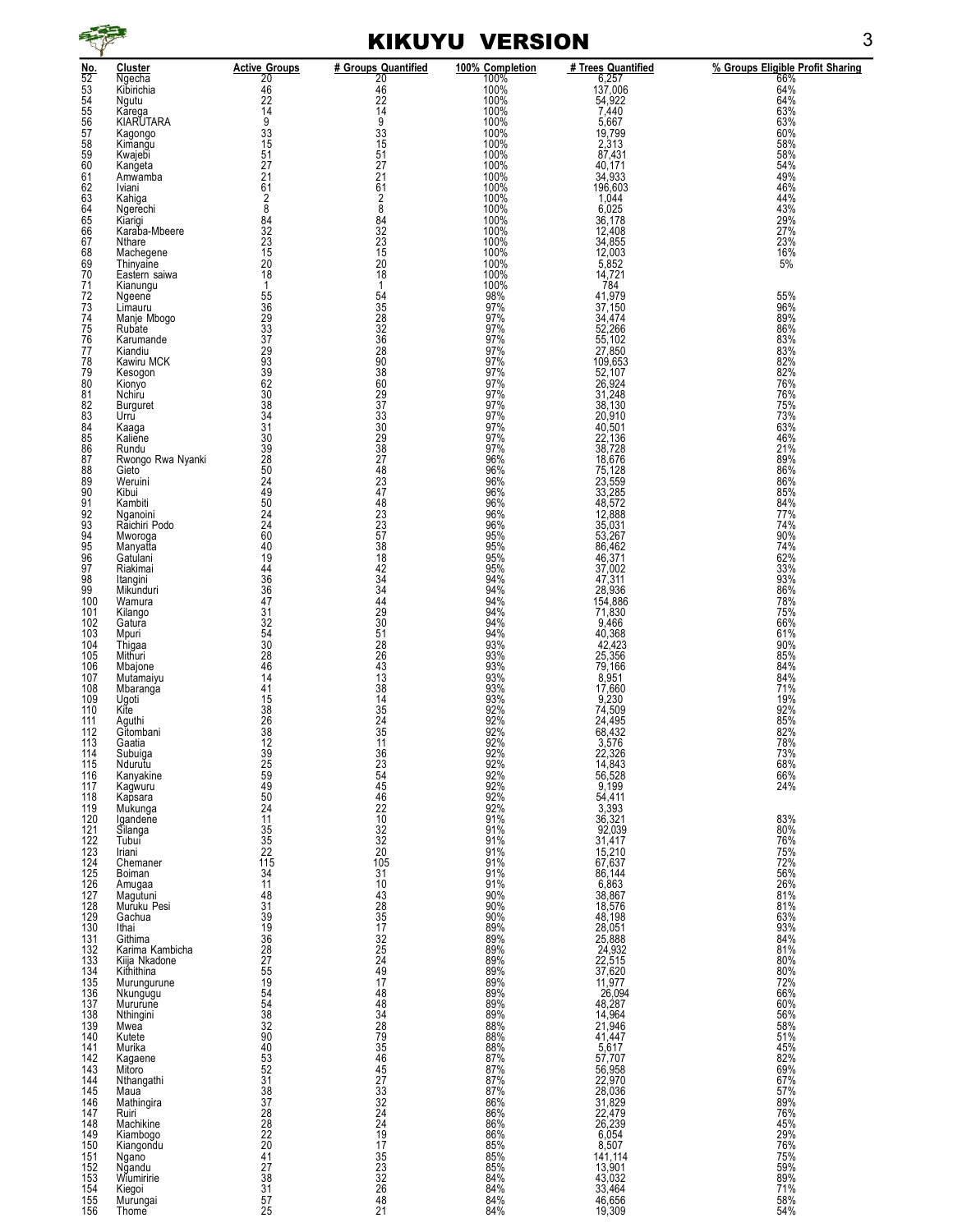

### KIKUYU VERSION 4

| No.               | Cluster                             | <b>Active Groups</b>                                  | # Groups Quantified                    | 100% Completion     | # Trees Quantified                                                                                              | % Groups Eligible Profit Sharing |
|-------------------|-------------------------------------|-------------------------------------------------------|----------------------------------------|---------------------|-----------------------------------------------------------------------------------------------------------------|----------------------------------|
| 157<br>158        | Murichia<br>Gatero                  | $\begin{array}{c} 19 \\ 30 \end{array}$               | $\frac{16}{25}$                        | 84%<br>83%          | 10,188<br>68,355                                                                                                | $\frac{31\%}{85\%}$              |
| 159<br>160        | Thiira                              | 24                                                    |                                        | 83%                 | 11,841                                                                                                          | 74%<br>58%                       |
| 161               | Barangu<br>Lower Imenti Forest      | $\begin{array}{c} 35 \\ 92 \end{array}$               | $\frac{29}{76}$                        | 83%<br>83%          | 20,676<br>102,256                                                                                               | 10%                              |
| 162<br>163        | Kabachi<br>Karinga ga Nkoru         |                                                       | 47<br>$\frac{42}{37}$                  | 82%<br>82%<br>82%   | 33,783<br>10,672<br>37,862                                                                                      | 86%<br>75%<br>47%                |
| 164<br>165        | Male<br>Kauuni                      |                                                       |                                        | 81%                 | 15,913                                                                                                          | 80%                              |
| 166<br>167        | Ntugi<br>Mwagu                      |                                                       | $\frac{13}{42}$<br>$\frac{42}{13}$     | 81%<br>81%          | 37,716<br>7,398                                                                                                 | 80%<br>77%                       |
| 168               | Karama                              | $\frac{57}{45}$<br>$\frac{45}{16}$<br>$\frac{57}{16}$ | 30                                     | 81%                 | 17,390                                                                                                          | 72%                              |
| 169<br>170        | Mwanika<br>Kinoru-Mukuuni           |                                                       | $\frac{13}{38}$                        | 81%<br>81%          | 12,134<br>60,717                                                                                                | 63%<br>55%                       |
| 171<br>172        | Kandigi<br>Ndogino                  |                                                       | $\frac{36}{12}$<br>$\frac{12}{48}$     | 80%<br>80%          | 33,476                                                                                                          | 64%<br>64%                       |
| 173<br>174        | Sofia<br>Kimachia                   | $\frac{15}{60}$<br>24                                 | 19                                     | 80%<br>79%          | 17,865<br>72,002<br>15,604                                                                                      | 51%<br>66%                       |
| 175               | Iqwanjau                            | 38<br>18                                              | $\frac{30}{14}$                        | 79%                 | 25,720<br>17,140                                                                                                | 65%                              |
| 176<br>177        | ikumbo<br>Luuria                    | 36                                                    | 28                                     | 78%<br>78%          | 21,563                                                                                                          | 92%<br>73%                       |
| 178<br>179        | Kiangua<br>Murinya                  | $\frac{27}{51}$                                       | $^{21}_{40}$                           | 78%<br>78%          | 18,312<br>55,051                                                                                                | 66%<br>64%                       |
| 180<br>181        | Irindiro<br>Kithoka                 | $\overline{27}$                                       | 21                                     | 78%<br>77%          | 49,042                                                                                                          | 62%<br>56%                       |
| 182               | Kanjagi                             | $\frac{26}{30}$                                       | $\frac{20}{23}$<br>23                  | 77%                 | 18,491<br>19,318                                                                                                | 54%                              |
| 183<br>184        | Kapsigiryo<br>Mutanga               | 30                                                    | 17                                     | 77%<br>77%          | 9,360<br>23,801                                                                                                 | 50%<br>24%<br>78%                |
| 185<br>186        | Kaanwa<br>Baraka                    | $\frac{22}{33}$<br>$\frac{37}{37}$                    | $^{25}_{28}$                           | 76%<br>76%          | 24,331<br>19,497                                                                                                | 60%                              |
| 187               | kunati                              | $\frac{36}{39}$                                       | 27<br>29<br>28                         | 75%<br>74%          | 31,908<br>51,664                                                                                                | 76%<br>65%                       |
| 188<br>189        | Kiriogo<br>Kingo                    | $\overline{38}$                                       |                                        | 74%                 | 25,482                                                                                                          | 64%                              |
| 190<br>191        | lqurune<br>Rugeju                   | 26<br>48<br>32                                        | $\frac{19}{35}$<br>$\frac{35}{23}$     | 73%<br>73%          | 24,368<br>13,187                                                                                                | 75%<br>68%                       |
| 192<br>193        | Ndunguri<br>Kagumo                  |                                                       | 27                                     | 72%<br>71%          | 11,456                                                                                                          | 78%<br>69%                       |
| 194               | Mwichiune                           | $\frac{38}{35}$                                       | $\overline{25}$                        | 71%                 | 40,915<br>25,817                                                                                                | 65%                              |
| 195<br>196        | Majira<br>Ntakani                   | $\overline{24}$                                       | 17<br>$^{25}_{17}$                     | 71%<br>71%          | 11,556<br>11,691<br>5,779                                                                                       | 50%<br>49%                       |
| 197<br>198        | Ngage<br>Muthenge                   | 35<br>24<br>27<br>37<br>44                            | 19                                     | 71%<br>70%          | 10,491                                                                                                          | 40%<br>75%                       |
| 199<br>200        | Muthambi<br>Njukiini                |                                                       | $\frac{26}{31}$                        | 70%<br>70%          | 18,835<br>23,666                                                                                                | 73%<br>60%                       |
| 201               | Munyu                               | 35                                                    | 24                                     | 69%                 | 28,947                                                                                                          | 59%                              |
| 202<br>203        | Nkondi<br>Karaba                    | $\frac{58}{40}$                                       | $^{40}_{27}$                           | 69%<br>68%          | 16,186<br>40,538                                                                                                | 42%<br>70%                       |
| 204<br>205        | Kiriene<br>Kiamathaga               | 25<br>$\overline{37}$                                 | 17                                     | 68%<br>68%          | 3,774                                                                                                           | 65%<br>63%                       |
| 206<br>207        | Miathene<br>Tunyai                  | 60<br>40                                              | $^{25}_{41}$<br>27                     | 68%<br>68%          | 33,576<br>30,156<br>25,020                                                                                      | 55%<br>50%                       |
| 208               | Nguruki                             | $\frac{57}{29}$                                       | 38<br>19                               | 67%<br>66%          | 23,608<br>56,389                                                                                                | 41%                              |
| 209<br>210        | Kāathi<br>Mairo Nne                 | 37                                                    | 24                                     | 65%                 | 42,667                                                                                                          | 55%<br>49%                       |
| 211<br>212        | Chuma<br>Kierera                    | $\frac{28}{24}$                                       | 18<br>15                               | 64%<br>63%          | 10,100<br>9,250                                                                                                 | 59%<br>62%                       |
| 213<br>214        | Mailu<br>Naari                      | 8<br>63                                               | 5<br>40                                | 63%                 | 5,352<br>83,091                                                                                                 | 56%<br>52%                       |
| 215               | Kithitu                             | 21                                                    | 13                                     | 63%<br>62%          | 4,816                                                                                                           | 64%                              |
| 216<br>217        | Ntombo<br>Kigane                    | $\overline{26}$<br>21                                 | 16<br>13                               | 62%<br>62%          | 10,280<br>4,245                                                                                                 | 57%<br>50%                       |
| 218<br>219        | Ngiine<br>Mamba                     | 37                                                    | 23<br>18                               | 62%<br>62%          | 29,991<br>11,717                                                                                                | 50%<br>49%                       |
| 220<br>221        | Mbogiti<br>Kitheo                   | 29<br>26<br>56                                        | $\frac{16}{34}$                        | 62%<br>61%          |                                                                                                                 | 39%<br>55%                       |
| 222               | Kimahuri                            | 61                                                    | 37                                     | 61%                 | $11,717$<br>$10,377$<br>$23,184$<br>$44,952$<br>$55,826$<br>$30,164$<br>$52,955$<br>$4,824$<br>$18,853$         | 40%                              |
| $\frac{223}{224}$ | Ichuga<br>Kiirua                    | 50<br>48<br>43<br>5<br>5<br>5<br>9                    | $\frac{30}{29}$<br>29                  | $\frac{60\%}{60\%}$ |                                                                                                                 | 60%<br>49%                       |
| 225               | Pondo<br>Miwani                     |                                                       | 3                                      | 60%                 |                                                                                                                 | 49%                              |
| 226<br>227<br>228 | Kiria<br>Gitimene                   |                                                       | 23                                     | 60%<br>59%<br>59%   |                                                                                                                 | 11%<br>70%<br>62%                |
| $\frac{229}{230}$ | Athiru gaiti                        | 76<br>26<br>33<br>19<br>7                             | $\frac{45}{15}$                        | 58%<br>58%          | $68,925$<br>7,926<br>13,657                                                                                     | 55%<br>51%                       |
| 231               | Mituntu<br>Athathi                  |                                                       | 11                                     | 58%                 |                                                                                                                 |                                  |
| 232<br>233<br>234 | Marmanet<br>Miruriiri               | 27                                                    | 4<br>15                                | 57%<br>56%          | $730$<br>9,112<br>25,510                                                                                        | 76%<br>44%                       |
|                   | Karurune<br>Ntharagwene             |                                                       | 22                                     | 56%                 | 11,863<br>7,837<br>18,722<br>15,503<br>10,398<br>36,538<br>4,518<br>4,684<br>8,201<br>4,364<br>23,899<br>19,889 | 43%                              |
| 235<br>236<br>237 | Mbirikene                           |                                                       | $\frac{12}{19}$<br>17                  | 55%<br>53%          |                                                                                                                 | 45%<br>42%<br>47%                |
| 238<br>239        | Makairo<br>Tharu                    |                                                       | $^{24}_{14}$                           | 52%<br>52%<br>50%   |                                                                                                                 | 36%<br>35%                       |
| 240               | Finley<br>Tugua                     |                                                       | 13                                     | 50%                 |                                                                                                                 | 32%                              |
| 241<br>242        | Karangi<br>Kithakanaro              |                                                       | 16<br>10                               | 50%<br>50%          |                                                                                                                 | 31%<br>28%                       |
| $\overline{243}$  | Makomboki                           |                                                       | 15                                     | 50%                 |                                                                                                                 | 3%                               |
| 244<br>245        | Itugururu<br>Kigucwa                |                                                       | $\frac{19}{18}$                        | 49%<br>49%          |                                                                                                                 | 37%<br>18%                       |
| 246               | Ciakanyinga<br>Muchege              |                                                       | 25<br>10                               | 48%                 | 23,363                                                                                                          | 47%                              |
| 247<br>248<br>249 | Kiengu<br>Ngonyi                    |                                                       | $\frac{26}{20}$                        | 48%<br>47%<br>45%   | $\frac{3,137}{24,963}$                                                                                          | 28%<br>16%                       |
| 250<br>251        | Kibuline                            |                                                       | 18<br>15                               | $\frac{44\%}{44\%}$ | 15,202<br>22,358<br>9,870                                                                                       | 28%<br>44%<br>43%                |
| 252               | Ukuu<br>Nturuba                     |                                                       | 9                                      | 43%                 | 6,892                                                                                                           | 39%                              |
| 253<br>254        | Ibucha                              | 21<br>7<br>23<br>28<br>23<br>50<br>50                 | 3<br>10                                | $\frac{43\%}{43\%}$ | 3,026<br>22,293                                                                                                 | 38%<br>38%                       |
| 255               | Kiandege<br>Muthangene<br>Burimaria |                                                       | 12<br>10                               | 43%                 | $\frac{5,031}{7,537}$<br>23,181                                                                                 | 30%                              |
| 256<br>257<br>258 | Tandare                             |                                                       | 21<br>5                                | 43%<br>42%<br>42%   |                                                                                                                 | 27%<br>32%<br>23%                |
| 259<br>260        | Kihingo<br>Mia Moja                 | $\frac{12}{32}$                                       | $\begin{array}{c} 13 \\ 9 \end{array}$ | $41\%$<br>$41\%$    | 5,436<br>$14,319$<br>$13,137$                                                                                   | 38%<br>36%                       |
| 261               | Karamtoni<br>Kairuni                | 55                                                    | 22                                     | 40%                 | 27,177                                                                                                          | 39%                              |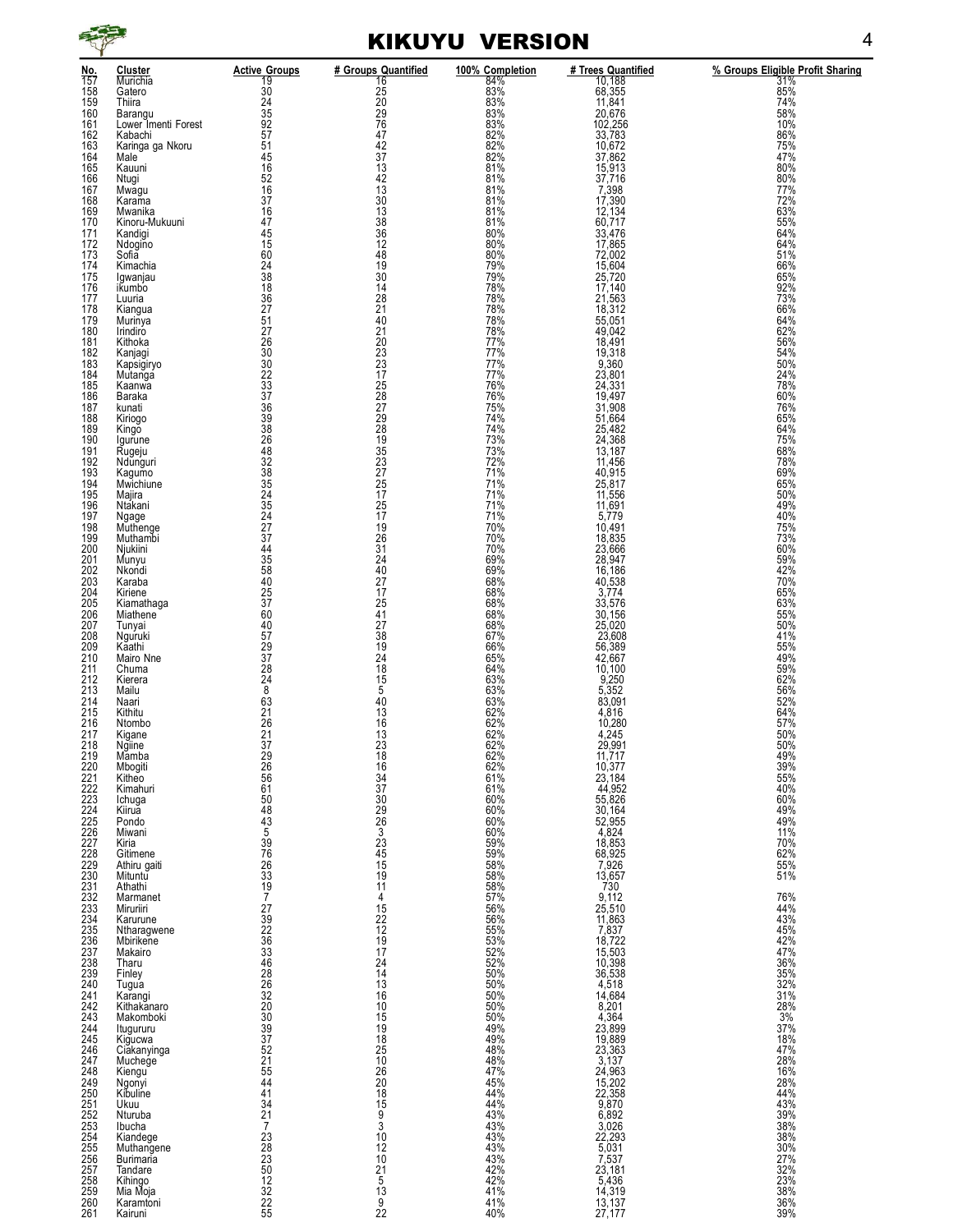

## KIKUYU VERSION 5

| No.                             | <b>Cluster</b>             | <b>Active Groups</b>                         | # Groups Quantified                         | 100% Completion                               | # Trees Quantified                                    | % Groups Eligible Profit Sharing           |
|---------------------------------|----------------------------|----------------------------------------------|---------------------------------------------|-----------------------------------------------|-------------------------------------------------------|--------------------------------------------|
| 262<br>263                      | <b>Mbiriata</b><br>Thuura  | 20<br>40                                     | $\frac{8}{16}$                              | $40\%$<br>$40\%$<br>$40\%$<br>$39\%$          | $\frac{6,793}{6,793}$<br>18,192<br>9,322<br>1,274     | 39%<br>36%<br>28%<br>83%                   |
| 264                             | Kakumini                   | $\frac{35}{18}$                              | $^{14}_{7}$                                 |                                               |                                                       |                                            |
| 265<br>266                      | Ndivai<br>Muhonia          |                                              | 1 <sup>3</sup>                              |                                               |                                                       | 36%                                        |
| 267<br>268                      | Rianjuki                   | 35<br>19<br>44<br>34<br>3                    | 7                                           | $\frac{37\%}{37\%}$                           | $7,996$<br>$7,282$<br>$21,138$                        | 13%                                        |
|                                 | Kinoro<br>Marimba          |                                              | 16<br>12                                    | 36%<br>35%                                    |                                                       | 13%<br>28%                                 |
| 269<br>270                      | Kamweline                  |                                              | 1                                           | 33%                                           | $5,085$<br>$1,103$                                    | 38%                                        |
| 271<br>272<br>273<br>274        | Antubochiu<br>Chung'ari    | 36<br>60<br>24<br>33<br>34<br>34             | 12<br>20                                    | 33%<br>33%                                    | 14,061<br>15,935<br>19,881<br>2,071                   |                                            |
|                                 | Njuruta                    |                                              | 8                                           | 33%                                           |                                                       |                                            |
|                                 | Gatia-ini<br>Katheri       |                                              | 11<br>16                                    | 33%                                           |                                                       |                                            |
| 275<br>276<br>277<br>278<br>279 | Ragati                     |                                              | 11                                          | 33%<br>32%<br>31%<br>29%                      | 7,840<br>10,906<br>2,662<br>11,665<br>8,614<br>21,800 | 30%<br>29%<br>28%<br>25%<br>24%<br>16%     |
|                                 | Maťakiri<br>Munyaka        | 61                                           | 19<br>8                                     |                                               |                                                       | 17%<br>15%                                 |
|                                 | Limoro                     | 28099265430643050                            | $\begin{array}{c} 14 \\ 8 \end{array}$      | 28%<br>28%                                    |                                                       | $\frac{31\%}{31\%}$                        |
| 280                             | Njorua                     |                                              |                                             |                                               |                                                       |                                            |
| 281<br>282                      | Marurui<br>Ankamia         |                                              | 8<br>16                                     | 28%<br>26%                                    | $1,747$<br>36,623<br>33,173                           | $\frac{10\%}{14\%}$<br>$\frac{15\%}{15\%}$ |
| 283                             | Kiamiogo                   |                                              | 14                                          | 25%<br>25%                                    |                                                       |                                            |
| 284<br>285                      | Mumbuni<br>Karia           |                                              | 11<br>6                                     |                                               | $4,309$<br>$4,421$                                    | 10%<br>8%                                  |
| 286                             | Iriga                      |                                              |                                             |                                               | $\frac{5,728}{7,877}$<br>5,172                        |                                            |
| 287<br>287<br>288               | Ngongo<br>Muriru           |                                              | $\begin{array}{c} 13 \\ 9 \\ 8 \end{array}$ |                                               |                                                       | 18%<br>12%<br>15%                          |
| 289                             | Gikumene                   |                                              | 10                                          | 24%<br>22%<br>21%<br>20%<br>20%<br>18%<br>18% | 3,968                                                 | 11%                                        |
| 290<br>291<br>292<br>293        | Karoki<br>Marega           | $\frac{40}{11}$                              | 7                                           |                                               | 15,653<br>1,119                                       | 19%<br>19%                                 |
|                                 | Suguroi                    |                                              |                                             | $\frac{18\%}{17\%}$                           | 7,388<br>13,002                                       | 15%<br>17%                                 |
|                                 | Salama<br>kiathathi        |                                              |                                             |                                               |                                                       |                                            |
| 294<br>295                      | Kirimaitume                | $33$<br>$53$<br>$13$<br>$33$                 | 26925                                       | 15%<br>15%                                    | $\frac{1,917}{7,423}$                                 | $\frac{8\%}{0\%}$                          |
| 296                             | Kithurine                  | 43<br>26<br>37<br>10                         | 6<br>3                                      | $\frac{14\%}{12\%}$                           | $5,350$<br>2,054                                      | $\frac{12\%}{5\%}$<br>$\frac{9\%}{2\%}$    |
| 297<br>298<br>299               | Kianjagi<br>Ntumburi       |                                              | 4                                           | 11%                                           | $\frac{1,452}{1,636}$                                 |                                            |
| 300                             | Meria Mwangaza             |                                              | 1                                           | 10%                                           | 8,724                                                 | $\frac{12\%}{6\%}$                         |
| 301                             | Ndalani                    | 64<br>30                                     | 6                                           | 9%                                            | 903                                                   | 1%                                         |
| 302<br>303                      | Muragara<br>Muthengera     | $\frac{31}{34}$<br>$\frac{17}{17}$           | $\frac{2}{2}$                               | $\frac{7\%}{6\%}$                             | 733                                                   | $\frac{6\%}{2\%}$                          |
| 304                             | Nyariginu<br>Athi          |                                              | 1                                           | 6%                                            | 4,395<br>8                                            |                                            |
| 305                             | Ikindu                     |                                              | 1                                           | $\frac{5\%}{5\%}$                             | $\frac{1,292}{3,373}$                                 | $7\%$<br>7%                                |
| 306<br>307                      | Nyweri<br>Githongo         |                                              | $\frac{2}{2}$                               | 5%                                            | 279                                                   |                                            |
| 308                             | Mitheru                    | 20<br>39<br>37<br>22<br>21<br>37<br>32<br>46 |                                             | 5%                                            | 825                                                   | $\frac{3\%}{3\%}$                          |
| 309<br>310                      | Mulathankari<br>Kamuthanga |                                              | 1                                           | $\frac{5\%}{5\%}$                             | 622<br>215                                            | 3%                                         |
| 311                             | Kaguma                     |                                              | 1                                           | 3%                                            | 1,439<br>1,325                                        | $0\%$                                      |
| 312<br>313<br>314<br>315        | Kanjuu<br>Kariakomo        |                                              | 1                                           | 3%                                            |                                                       |                                            |
|                                 | Kirindini                  | 28                                           |                                             |                                               |                                                       | $5\%$<br>$5\%$                             |
| 316                             | Kiahuko<br>Anchenge        | $\overline{20}$<br>$\mathbf{1}$              |                                             |                                               |                                                       | 1%                                         |
|                                 | Atebwo                     | $\begin{array}{c} 19 \\ 1 \end{array}$       |                                             |                                               |                                                       |                                            |
| 317<br>318                      | Bahati                     |                                              |                                             |                                               |                                                       |                                            |
| 319<br>320<br>321               | Barenta<br>Buuri           | $\frac{3}{27}$                               |                                             |                                               |                                                       |                                            |
|                                 | Cheptuech<br>Chesoen       | $\frac{4}{3}$<br>12                          |                                             |                                               |                                                       |                                            |
| 322<br>323                      | Ekerenyo                   |                                              |                                             |                                               |                                                       |                                            |
| 324<br>325                      | Etono                      | 51<br>4                                      |                                             |                                               |                                                       |                                            |
|                                 | Gatei<br>Gaturiri          |                                              |                                             |                                               |                                                       |                                            |
|                                 | Gesura                     | $\begin{array}{c} 14 \\ 4 \end{array}$       |                                             |                                               |                                                       |                                            |
|                                 | Gikati<br>Ikohokoho        | $\frac{38}{5}$                               |                                             |                                               |                                                       |                                            |
|                                 | Irongo                     |                                              |                                             |                                               |                                                       |                                            |
|                                 | Kahuho                     |                                              |                                             |                                               |                                                       |                                            |
|                                 | Kamangura<br>Kamwarani     |                                              |                                             |                                               |                                                       |                                            |
|                                 | Kanderendu                 | 19416862511399343                            |                                             |                                               |                                                       |                                            |
|                                 | Kapugunot<br>Karandi       |                                              |                                             |                                               |                                                       |                                            |
|                                 | Karocho<br>Karundas        |                                              |                                             |                                               |                                                       |                                            |
|                                 | Kebirigo                   |                                              |                                             |                                               |                                                       |                                            |
|                                 | Kiamariga<br>Kigumo        | $\mathbf{1}$                                 |                                             |                                               |                                                       |                                            |
| 341<br>342<br>343<br>344        | Kirubia                    | $\frac{14}{11}$                              |                                             |                                               |                                                       |                                            |
|                                 | Kishaunet<br>Kisima        | 36                                           |                                             |                                               |                                                       |                                            |
| 345<br>346<br>347<br>348        | Luzoi                      | 16                                           |                                             |                                               |                                                       |                                            |
|                                 | Mairi                      |                                              |                                             |                                               |                                                       |                                            |
|                                 | Makengi<br>Marimati        |                                              |                                             |                                               |                                                       |                                            |
| 319<br>349<br>350<br>351        | Maritati<br>Matanya        |                                              |                                             |                                               |                                                       |                                            |
|                                 | Matorola                   |                                              |                                             |                                               |                                                       |                                            |
| 352<br>353<br>353               | Maura<br>Mbiriri           | 2010920315163252931                          |                                             |                                               |                                                       |                                            |
| 354<br>355                      | Michimikuru                |                                              |                                             |                                               |                                                       |                                            |
| 356                             | Morako<br>Mr. Mutai        |                                              |                                             |                                               |                                                       |                                            |
|                                 | Mugumo                     |                                              |                                             |                                               |                                                       |                                            |
| 357<br>358<br>359               | Mutuuma<br>Mweiga          |                                              |                                             |                                               |                                                       |                                            |
| 360                             | Ngare ndare                |                                              |                                             |                                               |                                                       |                                            |
| 361<br>362<br>363               | Nkando<br>Ratera           |                                              |                                             |                                               |                                                       |                                            |
|                                 | Ruiga                      |                                              |                                             |                                               |                                                       |                                            |
| 364                             | Runyenye                   | 5618768335421                                |                                             |                                               |                                                       |                                            |
| 365<br>366                      | Songonga<br>Sweet Water    |                                              |                                             |                                               |                                                       |                                            |
| 367<br>368                      | Tambacha<br>Thung'ari      | $\frac{7}{17}$                               |                                             |                                               |                                                       |                                            |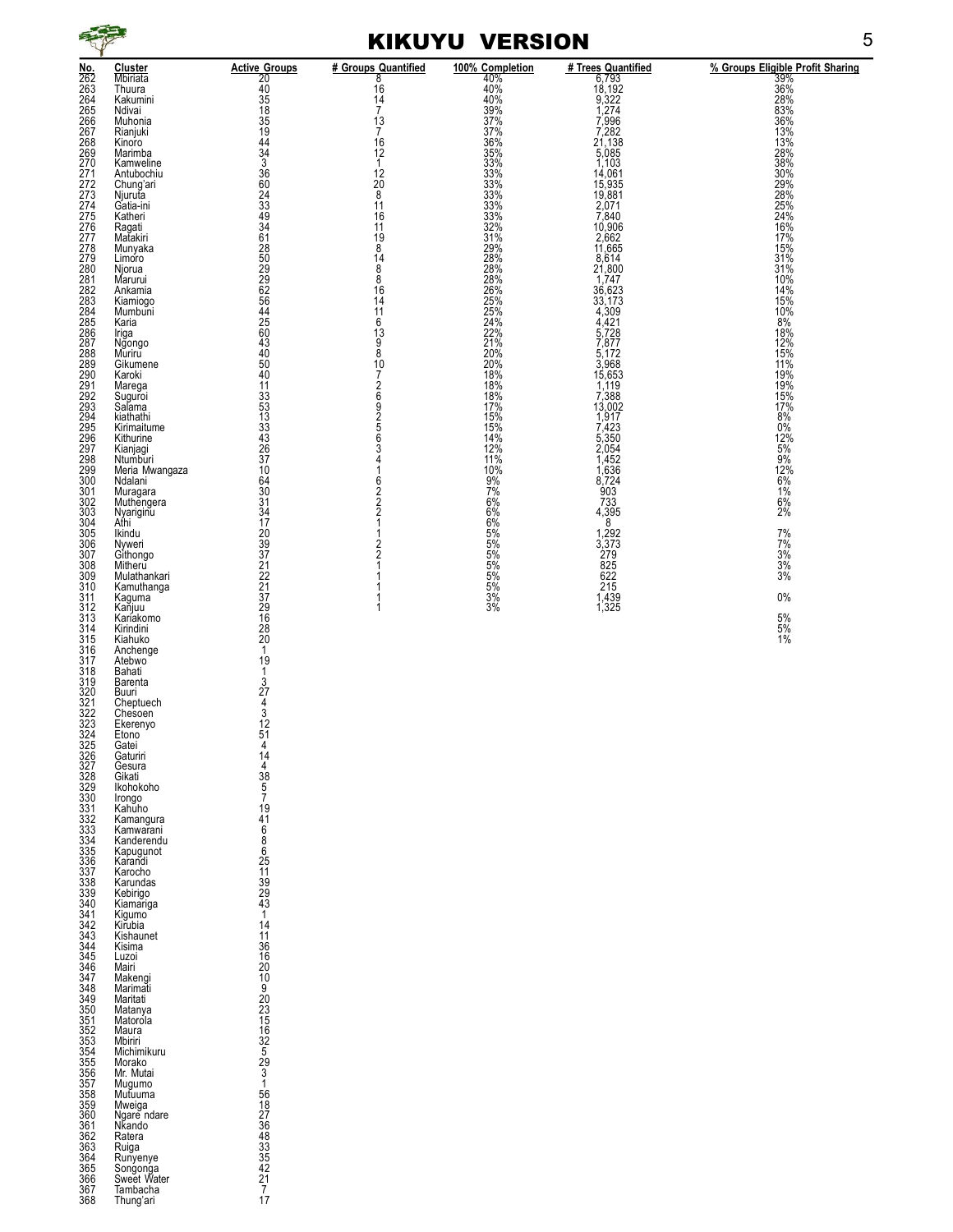

# TIST mwena wa Mara Region - Bomet na Narok Counties.

#### Mwandiki ni Richard Too, TIST Cluster Servant.

THE ST yakinyire mwena wa guku gwitu mwaka wa 2009.TIST yokire inyataniire na ruhonge rwa USAID mari na matanya ma guthaitira mutitu wa Mau na matuura maria me hakuhi. Mirandi IST yakinyire mwena wa guku gwitu mwaka wa 2009. TIST yokire inyataniire na ruhonge rwa USAID mari na matanya ma guthaitira ingi miingi onayo niyokite no ni anini matigarite hamwe na TIST iria ikoretwo igetherema oo muthenya.

Twambiriirie TIST itura ria Chemaner kaunti ya Bomet na Kutete kaunti ya Narok. Chemaner iri kundu gukoragwo na mbura ya kuigana na Kutete iri kundu kwaraga. Koguo twina umenyo hari gukuria miti kundu kwi mbura nyingi na kundu kwaraga. Undu uyu ni ututeithagia guthundura njira njega njeru ( Best Practices). Gwa kahinda gaka nituthundurite njira njega ya gukuria irio hamwe na miti migunda-ini itu hamwe na itunguru iria njira njega ya kuhuruna na tutambi. Kahinda-ini gaaka turageria njira ingi ya kunina tatambi turia tukoragwo tiirini na gutukania muhu ma mahuti ma mibangi (Mexican marigold) na tiiri.

Nitukamumenyithia kana njira ino ni ikugaciira. Itanya riitu nikunyihanyihia uhuthiri wa dawa migunda-ini iitu.

| <b>Cluster</b> | <b>Ikundi</b> | <b>Miti</b> | Amemba |
|----------------|---------------|-------------|--------|
| Atebwo         | ۱9            | 6,310       | l I 4  |
| Chemaner       | l I 5         | 75,883      | 692    |
| Kapsigiryo     | 30            | 15,420      | 187    |
| Kutete         | l 18          | 47.989      | 732    |

Gukinyagia riu, turi na Cluster inya ta uu:

Atebwo na Kapsigiryo nicio Clusters iria njeru ciambiriirio mwaka wa 2022. Wendi witu ni gutheremia TIST guuku Mara –Kuuma Irima-ini cia Mau gutwarana na ruui rwa Yala oo nginya iria ria Lake Victoria. And guccoka gutheremia TIST kuuma muromo wa rui wa river Nile oo nginya iria ria Mediterranean Sea. Twin a ritana ria kuruta wira ucio. Nitui ni tukuhota!

### William Kigunda – Gutiri mugunda munini utangihandwo miti.

Mwandiki ni By William Kigunda, TIST member.

Ritwa riaka ni William Kigunda. Ndi murimi<br>
wa TIST. Ndamenyire uhoro wa TIST mwaka<br>
tondu mugunda wakwa ni munini muno. Ndeciragia iitwa riaka ni William Kigunda. Ndi murimi wa TIST. Ndamenyire uhoro wa TIST mwaka wa 2005. Hindi iyo ndionaga ta ingitikirika mradi wa miti ni wa andu aria mena migunda minene.

Gukiri ooguo, andu a itura riakwa nimaningiriirie tungire TIST mwaka ucio wa 2005. Tondu kwiyandikithia na guthomithio gutiari na marihi, nitwonire wega tugerie. Gakundi gaiti tugikahe ritwa ria Ciompuru Ciokanyinga. Twandikithio tukiheo namba ya 2005KE383.

Twambiriirie na kanathari ka miti oo kanini. Twoi ati tumigunda twitu tungihoota gukorwo na miti o minini. No riu, twina gikeno ati nituhotete kuongerera miti makiria ya uria tweciragia.

Mugunda wakwa nita ika imwe na nuthu. nihanditite makiria ya miti 200 ya mithemba ngurani. ndina miti ya matunda na mbugu ta Avocado, Guava, Mango,

na Macadamia. Miti imwe riu niiraciara matunda na ngahota kwendia matunda mayo na mbugu cia macadamia.

Makiria ya uguo, ndi na miti ya unduuire ta Meru Oak, Mihangua, Minguani, Mitero, Mwiria, na ingi miingi. Imwe ya miti ino niihega dawa. ona ndina miti ya guuka.

Ningenete nigukorwo ni ndaingirire TIST. Niihingurite maitho na nagamenya gutiri mugunda munini ati ndungihandwo miti. Wina githomo na utungata mwega, nuuhote gwika maundu manene na kiria ungikorwo nakio. Umuthi, gikundi giakwa nikiamukirite marihi ma faida wa wonjoria wa carbon. Nituraigua tuhotanite ati niturateithia thii yothe kuhurana na ugaruruku wa riera.

Nitwenda kwira arimi aria mena tumigunda tunini maingire TIST nigetha mathome uria mangihota gutungata na njira njega migunda yao.

# Kunyihia rwagi.

ka mbura, mrimu ya malaria<br>
niingihaga. Rwagi, ruria rurehaga mirim<br>
ino nirukuraga nau ihenya na rugaciara<br>
niwega kuora mucii waku niguo kunyihia rwgi. imera kia mbura, mrimu ya malaria niingihaga. Rwagi, ruria rurehaga mirimu ino nirukuraga nau ihenya na rugaciarana,

Makinya maya nomateithiririe.

 $\Box$  Theria mucii waku.

- $\Box$  Thereria mmai mothe marugamite tondu. nikuo rwagi ruciaranagira.
- $\Box$  Theria irio iria ciatigara.
- $\Box$  Ehutia giko giothe nmuciini.
- Haata nja yaku o muthenya.
- Huthira neti ya rwagi riria kurabatarania.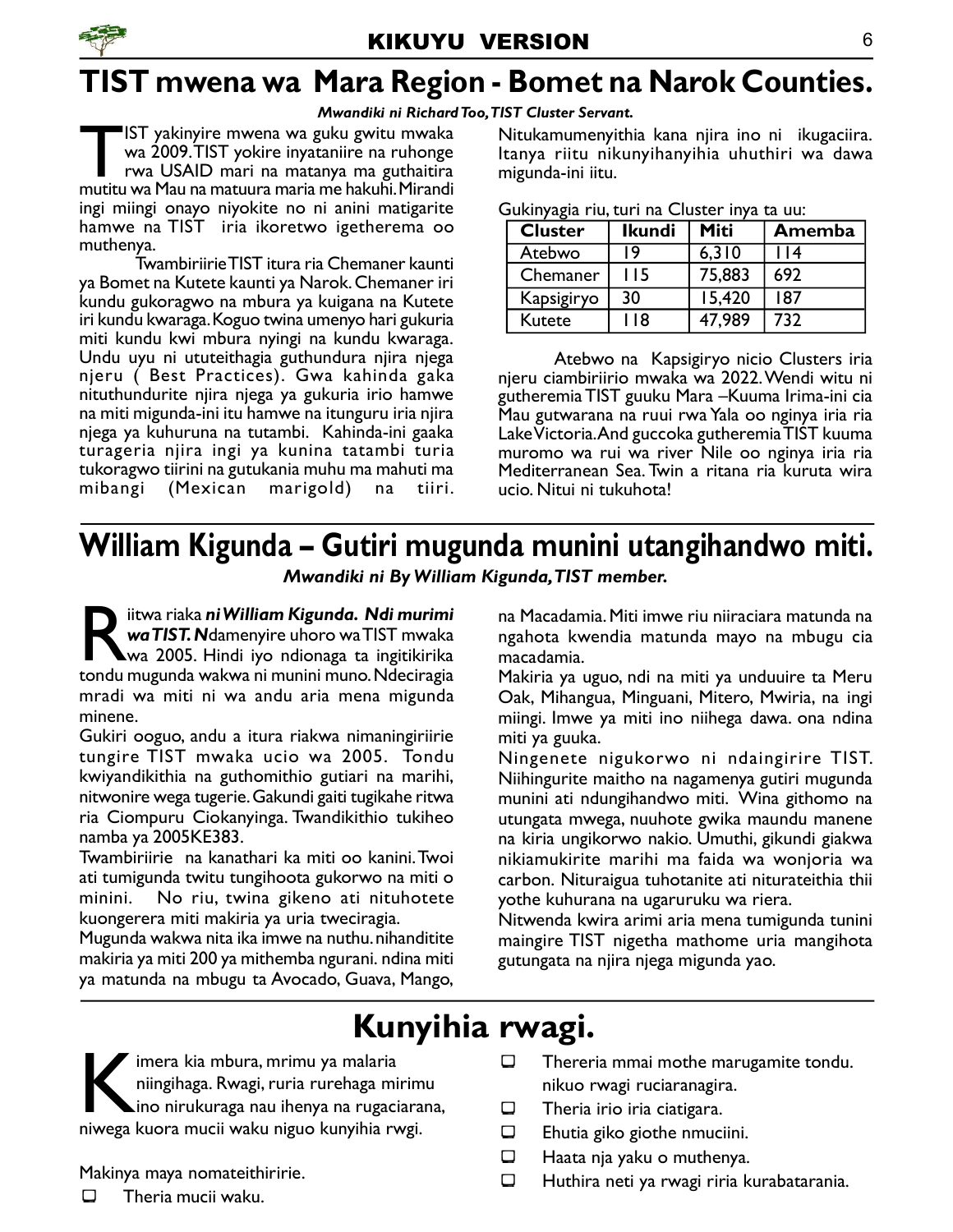#### Newsletter April 2022

Not for sale

Mazingira Bora



w w w . t i s t . o r g

## Kiswahili Version

TIST is an innovative, time tested, afforestation program led by the participants.



Wanachama wa Nguzo ya Kwajebi TIST wakiwa kwenye mkutano wao wa kila mwezi.

Vikundi Vidogo vya TIST na Lengo la 100%. Page 2 Inside:

TIST katika Mkoa wa Mara - Kaunti za Bomet na Narok. Page 6

William Kigunda - hakuna ardhi ni ndogo sana kwa miti. Page 6

Kudhibiti mbu. Page 6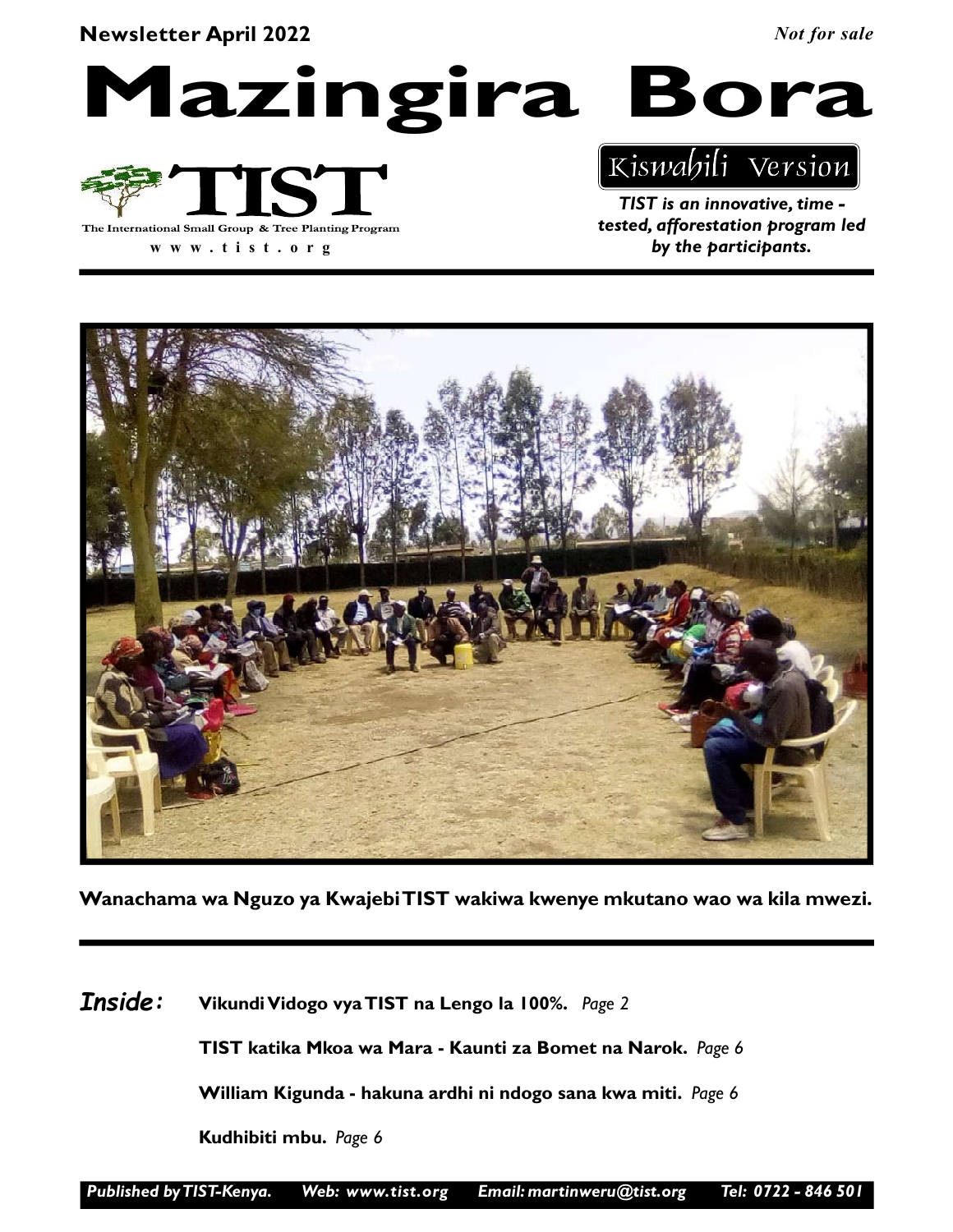# Vikundi Vidogo vya TIST na Lengo la 100%.

M namo Januari 2022, TIST Global Leadership<br>
ilijadili njia za kuwahudumia vyema wakulima<br>
Tanzania. Zaidi ya miezi mitatu iliyopita, tumekuwa namo Januari 2022, TIST Global Leadership ilijadili njia za kuwahudumia vyema wakulima wote wa TIST nchini India, Uganda, Kenya na tukisikiliza mawazo mazuri ya kila mmoja na kuunda mawazo mapya pamoja. Tungependa kushiriki mawazo haya nawe.

Lengo letu ni Makundi yote kufikia 100% kukamilika mwaka 2022. 100% haimaanishi tu quantification; inajumuisha shughuli nyingine nyingi muhimu ambazo Watumishi wa Nguzo na Wakulima wanafanya.

#### 100% inamaanisha:

- Kuhakikisha Vikundi Vidogo vina data kamili ya msingi.
- Kila Kikundi Kidogo hupimwa kikamilifu angalau mara moja kwa mwaka.
- Kuhakikisha Vikundi Vidogo vinatengeneza vitalu vilivyoinuliwa kwa kila msimu wa kupanda. ü Kuhakikisha Vikundi Vidogo vinalipwa malipo ya awali na Ugawanaji wa Faida.
- Kuhakikisha Vikundi Vidogo vinafanya Kilimo Hifadhi.
- Kuhakikisha Vikundi Vidogo vinajenga majiko ya kupikia yenye ufanisi.
- Kila Kikundi Kidogo kinachojiunga na TIST kimefunzwa vyema.
- Kuhakikisha Vikundi Vidogo vinahudhuria mafunzo ya kila mwezi katika mkutano wa Nguzo.

 Kuhakikisha Vikundi Vidogo vinajaribu njia mpya za kuboresha vikundi vyao vya mashamba (Mazoea Bora) na kushirikiana na vikundi vingine kwenye mkutano wa Nguzo.

Ili kutimiza malengo haya muhimu, uongozi wa TIST unaomba kwamba ulijadili hili katika mkutano wako ujao wa Nguzo. Mnaweza kuongeza mawazo zaidi na kujadili jinsi Vikundi/Kundi vyenu vidogo vitafanikisha hili. Unaweza kutengeneza Mpango Kazi. Tafadhali shiriki na Mtumishi wako wa Kundi jinsi unavyonuia kufikia malengo haya. Pia tujulishe unapohitaji usaidizi.

Ili kukusaidia katika majadiliano, tunashiriki chini ya hali ya Makundi yako kuhusiana na ukadiriaji na ustahiki wa Kushiriki Faida. Kwa upande wako, tafadhali shiriki nasi taarifa ifuatayo:

- 1. Idadi ya Vikundi Vidogo vilivyo na vitalu vilivyoinuliwa kwa msimu wa upanzi wa Aprili-Juni.
- 2. Idadi ya Vikundi Vidogo vinavyofanya Kilimo Hifadhi katika msimu ujao wa kupanda.
- 3. Idadi ya Vikundi Vidogo vinavyojenga majiko ya kupikia yenye ufanisi.
- 4. Idadi ya Vikundi Vidogo vinavyojiunga na Kundi lako mwaka huu.
- 5. Idadi ya Vikundi Vidogo vinavyohudhuria mafunzo katika Mkutano wa Nguzo kila mwezi.
- 6. Mbinu Bora ambazo zimeshirikiwa kutoka kwa Vikundi Vidogo kwenye Mkutano wa Nguzo.

| No.<br>1                                            | Cluster<br>Ntrukuma   | <b>Active Groups</b>       | # Groups Quantified   | 100% Completion<br>100% | # Trees Quantified<br>13.715                              | % Groups Eligible Profit Sharing |
|-----------------------------------------------------|-----------------------|----------------------------|-----------------------|-------------------------|-----------------------------------------------------------|----------------------------------|
| 2                                                   | Nkumbo                | 25                         | 25                    | 100%                    | 54,962                                                    | 99%                              |
| 3                                                   | Kamaroo               | 25<br>28<br>23             | 25<br>28<br>23        | 100%                    | 28,883                                                    | 98%<br>97%<br>96%                |
| 4                                                   | Amwari                |                            |                       | 100%                    | 19,732                                                    |                                  |
| 5                                                   |                       | $\overline{41}$            | 41                    |                         |                                                           |                                  |
| 6                                                   | Gatangine<br>NKANDO N |                            | 24                    | 100%<br>100%            | 75,608<br>18,701                                          | 96%<br>96%                       |
| 7                                                   | Nyakinyua             | $\frac{24}{39}$            |                       | 100%                    | 41,252                                                    | 95%                              |
| 8                                                   | Churiu                | 56                         | $\frac{1}{39}$        | 100%                    |                                                           |                                  |
| 9                                                   | Sirimon               | 53                         | 53                    | 100%                    | 84,390                                                    | 94%<br>94%                       |
| 10                                                  | Rwanyange             | 43                         | 43                    | 100%                    | 27,353                                                    | 93%                              |
| 11                                                  | Kiraro                | 20                         |                       | 100%                    |                                                           |                                  |
| 12                                                  | Koonju                | 29                         | $\frac{20}{29}$       | 100%                    | $\frac{17,522}{21,507}$                                   | $\frac{92\%}{92\%}$              |
| 13                                                  | Maundu                | 40                         | 40                    | 100%                    | 27,286                                                    | 91%                              |
| 14                                                  | Ngariama              | 26                         | 26                    | 100%                    |                                                           |                                  |
| 15                                                  | Rŭkindu               | $\overline{31}$            | $\overline{31}$       | 100%                    | 29,585<br>22,917                                          | 90%<br>90%                       |
| 16                                                  | Lachiathuriu          | 30                         | 30                    | 100%                    | 24.614                                                    | 89%                              |
| 17                                                  | Giaki                 | 31                         | 31                    |                         |                                                           |                                  |
| 18                                                  | Mukothima             | $\overline{9}$             | $\overline{9}$        | 100%<br>100%            | 45,576<br>1,014                                           | $\frac{88\%}{86\%}$              |
| 19                                                  | Warazo Jet            | 32                         | 32                    | 100%                    | 53.517                                                    | 86%                              |
| 20                                                  | Muhotetu              | 11                         | 11                    |                         | 106,111                                                   | 85%                              |
| 21                                                  | Kaubau                | 28                         | 28                    | 100%<br>100%            | 15,587                                                    | 84%                              |
| 22                                                  | Machaku               |                            |                       | 100%                    | 11,163                                                    |                                  |
| 23                                                  | Makandi               | 32<br>39<br>23             | $\frac{32}{39}$       | 100%                    | $41,289$<br>$4,352$                                       | 84%<br>84%                       |
| $\overline{2}$ <sup><math>\overline{4}</math></sup> | Mukameni              |                            |                       | 100%                    |                                                           | 84%                              |
| $\begin{array}{c} 25 \\ 26 \end{array}$             | Kamwiyendei           | 30                         | 30                    | 100%                    | 10,372                                                    | $\frac{83\%}{83\%}$              |
|                                                     | Wanduhi               | $\overline{7}$             | $\overline{7}$        | 100%                    | 4,662                                                     |                                  |
| 27                                                  | Kiiene                | 38                         | 38                    | 100%                    |                                                           |                                  |
| 28                                                  | Kunene                | 20                         | 20                    | 100%                    | 27,145<br>14,293                                          | 82%<br>82%                       |
|                                                     | Nyambugichi           | 13                         | 13                    | 100%                    |                                                           |                                  |
| $\frac{29}{30}$                                     | Ontilili              | 48                         | 48                    | 100%                    | $\begin{array}{c} 12,453 \\ 48,303 \\ 63,255 \end{array}$ | 82%<br>82%<br>81%                |
| 31                                                  | Kianyaga              | 69                         | 69                    | 100%                    |                                                           |                                  |
| 32                                                  | Magomano              | 39                         | $\frac{39}{27}$       | 100%<br>100%            | 21,456<br>7,575                                           | 81%                              |
| 33                                                  | Mwenje                | 27                         |                       |                         |                                                           | 81%                              |
| 34                                                  | Njuthine              | 32                         | 32                    | 100%                    | 73,706                                                    | 81%                              |
| 35                                                  | Vota                  | 28                         | $\frac{28}{37}$       | 100%                    | 19,381<br>34,138                                          | 81%                              |
| 36                                                  | Kathwene              | 37                         |                       | 100%                    |                                                           | 79%                              |
| 37                                                  | Ndaka-ini             | 22                         | 22                    | 100%                    | 14,143                                                    | 79%                              |
| 38                                                  | Kangaita<br>Ciothirai | 30                         | 30                    | 100%                    | 21,232                                                    | 78%<br>77%                       |
| 39                                                  |                       | 40                         | 40                    | 100%                    | 54,647                                                    |                                  |
| 40                                                  | Kithare               | 31                         | 31                    | 100%                    | 49,566                                                    | 77%                              |
| 41                                                  | <b>GATAKAINI</b>      | 24<br>22                   | $\frac{24}{22}$       | 100%                    | 13,338                                                    | 75%                              |
| 42                                                  | Kaluluini             |                            |                       | 100%                    | 23,590                                                    | 75%                              |
| 43                                                  | Gakurungu             | 16                         | 16                    | 100%                    | 14,382                                                    | 74%                              |
| 44                                                  | Kimandi               | $\frac{32}{61}$            | $\frac{32}{61}$       | 100%<br>100%            | 22,908<br>59,242                                          | 74%<br>73%                       |
| 45                                                  | Antubalinki           |                            |                       |                         |                                                           |                                  |
| 46                                                  | Baranga               | 23                         | $\frac{23}{31}$       | 100%                    | 20,637                                                    | 72%                              |
| 47                                                  | Kamachege             | 31                         |                       | 100%<br>100%            | 38,556<br>25,702                                          | 71%                              |
| 48                                                  | Kiamutugu             | $\overline{3}\overline{2}$ | 32                    |                         |                                                           | 68%                              |
| 49                                                  | Muruta                | $\frac{54}{22}$            |                       | 100%                    | 64,065                                                    | 68%                              |
| 50<br>51                                            | Kiganjo<br>Kilĭa      | $\overline{19}$            | $\frac{54}{22}$<br>19 | 100%<br>100%            | 10.401<br>8,209                                           | 67%<br>66%                       |
|                                                     |                       |                            |                       |                         |                                                           |                                  |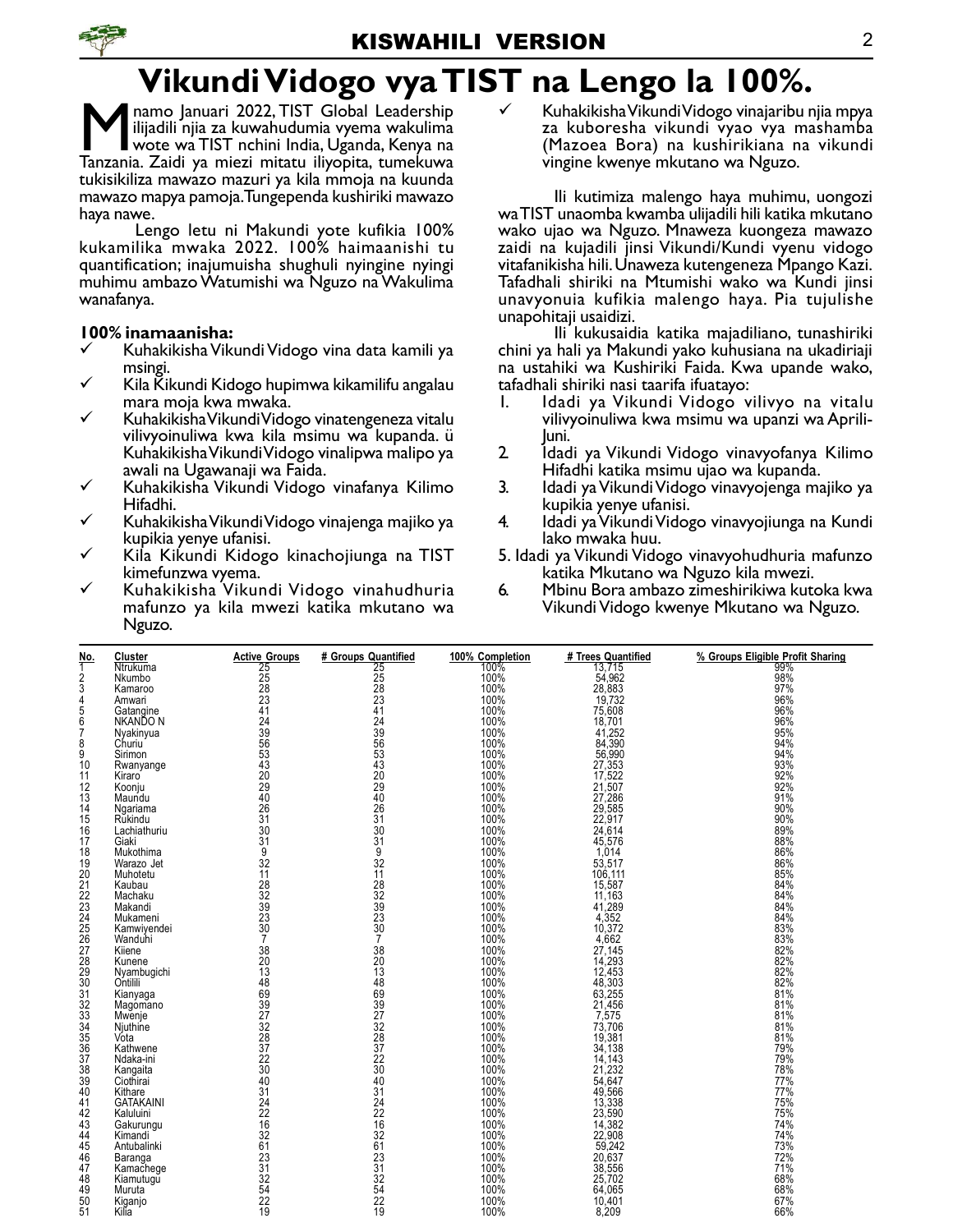

#### KISWAHILI VERSION 3

| No.               | Cluster                     | Active Groups                               | # Groups Quantified                     | 100% Completion      | # Trees Quantified                                                                                                                                           | % Groups Eligible Profit Sharing              |
|-------------------|-----------------------------|---------------------------------------------|-----------------------------------------|----------------------|--------------------------------------------------------------------------------------------------------------------------------------------------------------|-----------------------------------------------|
| 52                | Ngecha<br>Kibirichia        | 20                                          | $\frac{20}{46}$<br>$\frac{22}{14}$      | 100%<br>100%         | 6,257                                                                                                                                                        | 66%<br>64%<br>64%                             |
| 53<br>54          | Ngutu                       |                                             |                                         |                      |                                                                                                                                                              |                                               |
| 55                | Kărega<br>KIARUTARA         | $\frac{46}{22}$<br>$\frac{22}{14}$          |                                         | 100%<br>100%<br>100% | 137,006<br>54,922<br>7,440                                                                                                                                   | 63%                                           |
| 56                |                             | 9                                           | 9                                       |                      | 5,667<br>19,799<br>2,313                                                                                                                                     | 63%                                           |
| 57<br>58          | Kagongo<br>Kimangu          | 331515172161                                | $\frac{33}{15}$                         | 100%<br>100%         |                                                                                                                                                              | 60%                                           |
| 59                | Kwajebi                     |                                             | 51                                      | 100%                 |                                                                                                                                                              | 58%<br>58%                                    |
| 60                | Kangeta<br>Amwamba          |                                             | $\frac{27}{21}$                         | 100%<br>100%<br>100% | 87,431<br>40,171<br>34,933<br>196,603                                                                                                                        | 54%                                           |
| 61                |                             |                                             |                                         |                      |                                                                                                                                                              | 49%                                           |
| 62<br>63          | Iviani                      |                                             | 61                                      | 100%                 |                                                                                                                                                              | 46%<br>44%                                    |
| 64                | Kahiga<br>Ngerechi          | $\frac{2}{8}$                               | $\frac{2}{8}$                           | 100%                 | $\frac{100,000}{6,025}$                                                                                                                                      |                                               |
| 65                | Kiarigi                     |                                             |                                         | 100%                 | 36,178                                                                                                                                                       | 43%<br>29%<br>27%                             |
| 66                | Karaba-Mbeere               | 84<br>32<br>23<br>15<br>20<br>20<br>18      | $84$<br>$32$<br>$23$<br>$15$            | 100%<br>100%<br>100% | 12,408                                                                                                                                                       |                                               |
| 67                | Nthare                      |                                             |                                         |                      | 34,855<br>12,003                                                                                                                                             | 23%                                           |
| 68<br>69          | Machegene<br>Thinyaine      |                                             |                                         | 100%                 |                                                                                                                                                              | 16%<br>5%                                     |
| 70                | Eastern saiwa               |                                             | $\frac{20}{18}$                         | 100%                 | 5,852<br>14,721                                                                                                                                              |                                               |
| 71                | Kianungu                    | $\mathbf{1}$                                | 1                                       | 100%                 | 784                                                                                                                                                          |                                               |
| $\frac{72}{73}$   | Ngeene                      |                                             |                                         | 98%<br>97%           | $41,979$<br>$37,150$<br>$34,474$                                                                                                                             | 55%<br>96%                                    |
|                   | Limauru                     |                                             |                                         |                      |                                                                                                                                                              |                                               |
| $\frac{74}{75}$   | Manje Mbogo                 |                                             |                                         | 97%                  |                                                                                                                                                              | 89%<br>86%                                    |
| 76                | Rubate<br>Karumande         | 5369337933920338431309820524950             | 5458236829038                           | 97%<br>97%<br>97%    | $\frac{52,266}{55,102}$                                                                                                                                      |                                               |
| 77                | Kiandiu                     |                                             |                                         |                      |                                                                                                                                                              | 83%<br>83%<br>82%<br>82%                      |
| 78                | Kawiru MCK                  |                                             |                                         | 97%                  | 27,850<br>109,653                                                                                                                                            |                                               |
| 79                | Kesogon                     |                                             |                                         | $\frac{97\%}{97\%}$  | $\frac{52,007}{26,924}$<br>31,248<br>38,130                                                                                                                  |                                               |
| 80<br>81          | Kionyo                      |                                             | 60                                      | 97%                  |                                                                                                                                                              | 76%<br>76%                                    |
| 82                | Nchiru<br>Burguret          |                                             |                                         |                      |                                                                                                                                                              | 75%                                           |
| 83                | Urru                        |                                             |                                         | $\frac{97\%}{97\%}$  |                                                                                                                                                              |                                               |
| 84                | Kaaga                       |                                             | 2973309877824237                        | 97%                  | 20,910<br>40,501<br>22,136                                                                                                                                   | 73%<br>63%<br>46%                             |
| 85                | Kaliene                     |                                             |                                         | $\frac{97\%}{97\%}$  |                                                                                                                                                              |                                               |
| 86<br>87          | Rundu                       |                                             |                                         | 96%                  |                                                                                                                                                              | 21%<br>89%                                    |
| 88                | Rwongo Rwa Nyanki<br>Gieto  |                                             |                                         | 96%                  | 38,728<br>18,676<br>75,128                                                                                                                                   | 86%                                           |
| 89                | Weruini                     |                                             |                                         | 96%                  | 23,559<br>33,285<br>48,572<br>12,888                                                                                                                         | 86%                                           |
| 90                | Kibui                       |                                             |                                         | 96%                  |                                                                                                                                                              | 85%                                           |
| 91                | Kambiti                     |                                             | 48                                      | 96%                  |                                                                                                                                                              | 84%                                           |
| 92                | Nganoini<br>Raichiri Podo   |                                             |                                         | 96%                  |                                                                                                                                                              | 77%                                           |
| 93<br>94          | Mworoga                     | $\frac{24}{24}$<br>60                       | 23<br>23<br>57<br>38                    | 96%<br>95%           | 35,031                                                                                                                                                       | $74\%$<br>90%                                 |
| 95                | Manyatta                    | 40                                          |                                         | 95%                  | 86,462                                                                                                                                                       | 74%                                           |
| 96                | Gatulani                    |                                             | $rac{18}{42}$                           | 95%                  | 46,371<br>37,002                                                                                                                                             | $\frac{62\%}{33\%}$                           |
| 97                | Riakimai                    |                                             |                                         | 95%                  |                                                                                                                                                              |                                               |
| 98<br>99          | Itangini<br>Mikunduri       |                                             | 34                                      | 94%                  | $\frac{47,311}{28,936}$<br>154,886                                                                                                                           | 93%                                           |
| 100               | Wamura                      |                                             | 34<br>44<br>29<br>30                    | 94%<br>94%           |                                                                                                                                                              | 86%<br>78%                                    |
| 101               | Kilango                     |                                             |                                         | 94%                  | 71,830                                                                                                                                                       |                                               |
| 102               | Gatura                      |                                             |                                         | 94%                  | 9,466                                                                                                                                                        | 75%<br>66%                                    |
| 103               | Mpuri                       |                                             | 51                                      | 94%                  | 40,368<br>42,423                                                                                                                                             | 61%                                           |
| 104               | Thigaa                      |                                             |                                         | 93%<br>93%           |                                                                                                                                                              | 90%<br>85%                                    |
| 105<br>106        | Mithuri<br>Mbajone          |                                             |                                         | 93%                  | 25,356                                                                                                                                                       |                                               |
| 107               | Mutamaiyu                   | 19483443246444                              | 28<br>26<br>43<br>13<br>38<br>14        | 93%                  | 8,951<br>17,660<br>9,230<br>74,509                                                                                                                           | 84%<br>84%                                    |
| 108               | Mbaranga                    | 41                                          |                                         | 93%                  |                                                                                                                                                              | 71%                                           |
| 109               | Ugoti                       | 15                                          |                                         | 93%                  |                                                                                                                                                              | 19%                                           |
| 110               | Kite                        |                                             |                                         | 92%<br>92%           |                                                                                                                                                              | 92%<br>85%                                    |
| 111<br>112        | Aguthi<br>Gitombani         | 38<br>26<br>38<br>12                        | $\frac{35}{24}$                         | 92%                  | 24,495                                                                                                                                                       | 82%                                           |
| 113               | Gaatia                      |                                             | 11                                      | 92%                  | 3,576                                                                                                                                                        | 78%                                           |
| 114               | Subuiga                     | 39                                          | 36                                      | 92%                  | 22,326                                                                                                                                                       | 73%                                           |
| <b>115</b>        | Ndurutu                     | $^{25}$                                     | $\begin{array}{c} 23 \\ 54 \end{array}$ | 92%                  |                                                                                                                                                              | 68%<br>66%<br>24%                             |
| 116<br>117        | Kanyakine<br>Kagwuru        | 59<br>49<br>50                              |                                         | 92%<br>92%           |                                                                                                                                                              |                                               |
| 118               | Kapsara                     |                                             |                                         | 92%                  |                                                                                                                                                              |                                               |
| 119               | Mukunga                     | $^{24}_{11}$                                | 45<br>46<br>22<br>10                    | 92%<br>91%           |                                                                                                                                                              |                                               |
| 120               | Igandene                    |                                             |                                         |                      |                                                                                                                                                              | 83%<br>80%                                    |
| 121               | Silanga                     |                                             | 32                                      | $\frac{91\%}{91\%}$  |                                                                                                                                                              |                                               |
| 122<br>123        | Tubui<br>Iriani             |                                             | 32<br>$\overline{20}$                   | 91%                  |                                                                                                                                                              |                                               |
| 124               | Chemaner                    | $\frac{35}{35}$<br>$\frac{22}{15}$          | 105                                     | 91%                  | 14,843<br>56,528<br>9,199<br>54,411<br>3,393<br>36,321<br>92,039<br>31,417<br>15,210<br>67,637<br>86,144                                                     | 76%<br>75%<br>72%<br>76%<br>56%<br>81%<br>81% |
| 125               | Boiman                      | 34                                          | 31                                      | 91%                  |                                                                                                                                                              |                                               |
| $\frac{126}{127}$ | Amugaa                      | 11                                          | 10                                      | 91%                  |                                                                                                                                                              |                                               |
| 128               | Magutuni<br>Muruku Pesi     | 48                                          | 43                                      | 90%<br>90%           |                                                                                                                                                              |                                               |
| 129               | Gachua                      |                                             | 28<br>35<br>17                          | 90%                  |                                                                                                                                                              | 63%                                           |
| 130               | Ithai                       |                                             |                                         | 89%                  |                                                                                                                                                              |                                               |
| 131               | Githima                     | 31<br>39<br>19<br>36<br>22<br>55<br>51<br>9 | 32<br>25<br>24<br>49                    | 89%<br>89%           | 88, 144<br>6, 863<br>38, 867<br>18, 576<br>48, 198<br>28, 051<br>25, 888<br>24, 932<br>22, 515<br>37. 620                                                    | 93%<br>84%<br>81%                             |
| 132<br>133        | Karima Kambicha             |                                             |                                         | 89%                  |                                                                                                                                                              |                                               |
| 134               | Kiija Nkadone<br>Kithithina |                                             |                                         |                      |                                                                                                                                                              | 80%<br>80%<br>72%<br>66%                      |
| 135               |                             |                                             | 17                                      | 89%<br>89%           |                                                                                                                                                              |                                               |
| 136               | Murungurune<br>Nkungugu     |                                             | $\frac{48}{48}$                         | 89%                  |                                                                                                                                                              |                                               |
| 137               | Mururune                    | 54<br>54<br>38<br>32                        |                                         | 89%                  |                                                                                                                                                              |                                               |
| 138<br>139        | Nthingini<br>Mwea           |                                             | 34<br>$\overline{28}$                   | 89%                  |                                                                                                                                                              |                                               |
| 140               | Kutete                      |                                             |                                         | $\frac{88\%}{88\%}$  |                                                                                                                                                              | 60%<br>56%<br>58%<br>51%                      |
| 141               | Murika                      | $\frac{90}{40}$                             |                                         | 88%                  |                                                                                                                                                              | 45%                                           |
| 142               | Kagaene                     |                                             |                                         | $\frac{87\%}{87\%}$  |                                                                                                                                                              |                                               |
| 143               | Mitoro                      | $\frac{153}{52}$                            | 79<br>35<br>46<br>45<br>27              |                      | 37,620<br>11,977<br>26,094<br>48,287<br>44,287<br>27,707<br>57,707<br>56,958<br>22,970<br>31,829<br>31,829<br>22,479<br>22,970<br>31,829<br>22,479<br>22,970 | 82%<br>69%<br>67%                             |
| 144<br>145        | Nthangathi                  | $\overline{38}$                             | $\overline{3}3$                         | 87%                  |                                                                                                                                                              |                                               |
| 146               | Maua<br>Mathingira          |                                             |                                         | $\frac{87\%}{86\%}$  |                                                                                                                                                              | 57%<br>89%<br>76%                             |
| 147               | Ruiri                       |                                             |                                         | 86%                  |                                                                                                                                                              |                                               |
| 148               | Machikine                   |                                             |                                         | 86%                  |                                                                                                                                                              |                                               |
| 149               | Kiambogo                    | 37<br>28<br>22<br>22<br>20<br>41            | 32<br>24<br>24<br>19<br>17              | 86%                  | 6,054                                                                                                                                                        | 45%<br>29%<br>76%                             |
| 150<br>151        | Kiangondu<br>Ngano          |                                             | 35                                      | 85%<br>85%           | $8,507$<br>141,114                                                                                                                                           |                                               |
| 152               | Ngandu                      |                                             |                                         | 85%                  |                                                                                                                                                              |                                               |
| 153               | Wiumiririe                  | $\frac{27}{38}$                             | $\frac{23}{32}$<br>$\frac{26}{3}$       | 84%                  | $\begin{array}{c} 13,901 \\ 43,032 \\ 33,464 \end{array}$                                                                                                    |                                               |
| 154               | Kiegoi                      | 31                                          |                                         | 84%                  |                                                                                                                                                              |                                               |
| 155<br>156        | Murungai<br>Thome           | 57<br>25                                    | 48<br>21                                | 84%<br>84%           | 46,656<br>19,309                                                                                                                                             | 75%<br>59%<br>89%<br>71%<br>76%<br>58%        |
|                   |                             |                                             |                                         |                      |                                                                                                                                                              |                                               |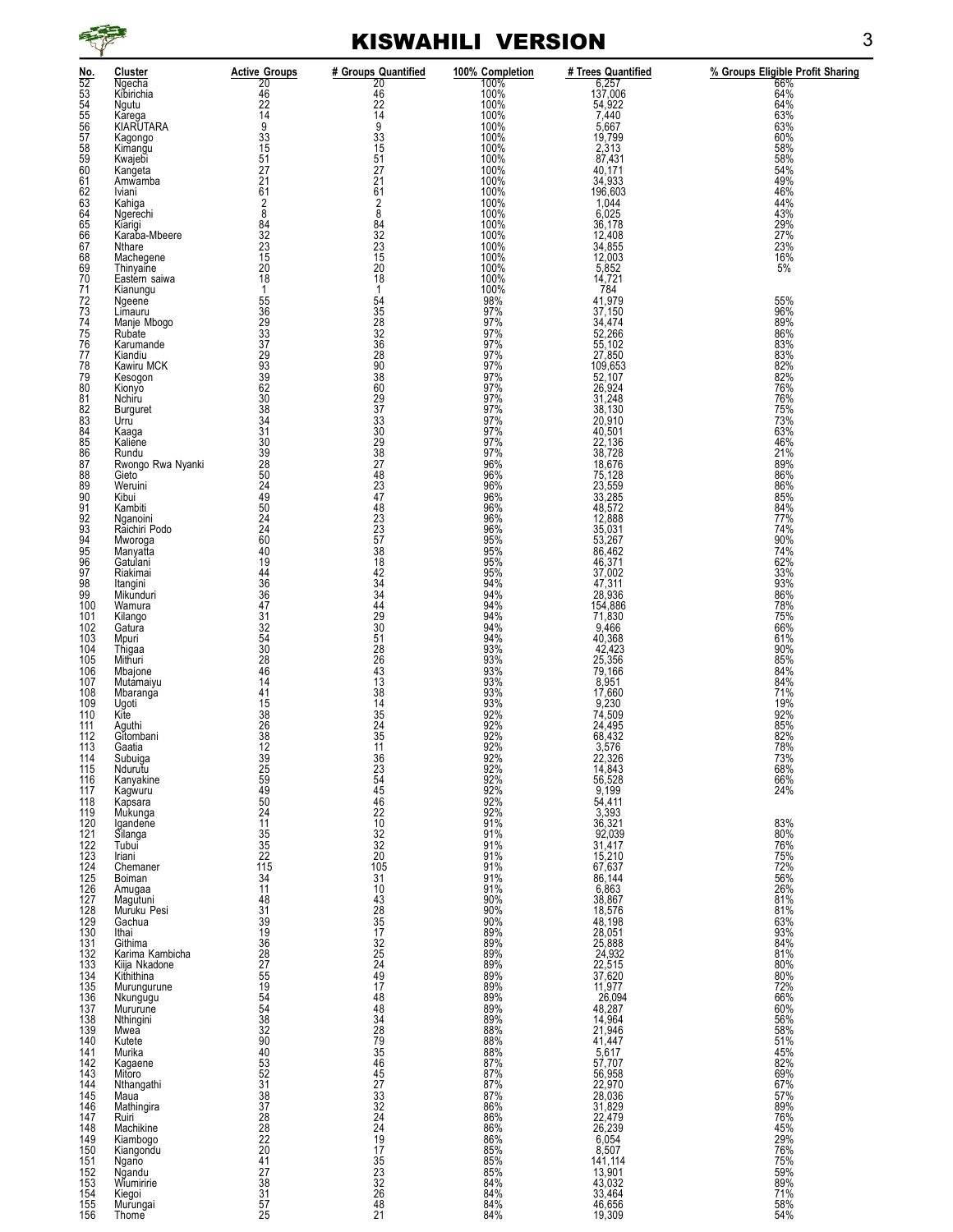

### KISWAHILI VERSION 4

| Profit Sharing |
|----------------|

| No.                                                  | <b>Cluster</b>                 | <b>Active Groups</b>                                           | # Groups Quantified        | 100% Completion                      | # Trees Quantified                                                                                       | % Groups Eligible Profit Sharing                                                                                  |
|------------------------------------------------------|--------------------------------|----------------------------------------------------------------|----------------------------|--------------------------------------|----------------------------------------------------------------------------------------------------------|-------------------------------------------------------------------------------------------------------------------|
| 157<br>158                                           | Murichia<br>Gatero             | 19<br>30                                                       | 16                         | 84%<br>83%                           | $\frac{10,188}{10,188}$<br>68,355<br>11,841<br>20,676                                                    | 31%<br>85%                                                                                                        |
| 159<br>160                                           | Thiira<br>Barangu              | $\frac{24}{35}$<br>92<br>57                                    | 25<br>20<br>29<br>76       | 83%<br>83%                           |                                                                                                          | 74%<br>58%                                                                                                        |
| 161                                                  | Lower Imenti Forest            |                                                                |                            | 83%                                  |                                                                                                          | 10%                                                                                                               |
| 162<br>163                                           | Kabachi<br>Karinga ga Nkoru    | 51                                                             | 47<br>42                   | 82%<br>82%                           | $\frac{102,256}{33,783}$<br>$\frac{10,672}{33,000}$                                                      | 86%<br>75%                                                                                                        |
| 164                                                  | Male                           |                                                                | 37                         | 82%                                  | 37,862                                                                                                   | 47%                                                                                                               |
| 165<br>166                                           | Kauuni<br>Ntugi                | 51<br>45<br>16<br>52                                           | $1342$<br>$1330$<br>$13$   | 81%<br>81%                           | $\frac{15,913}{37,716}$                                                                                  | 80%<br>80%                                                                                                        |
| 167                                                  | Mwagu                          | $\frac{52}{16}$                                                |                            | 81%                                  |                                                                                                          |                                                                                                                   |
| 168<br>169                                           | Karama<br>Mwanika              | 37<br>16                                                       |                            | 81%                                  | 7,398<br>17,390<br>12,134                                                                                | 77%<br>72%<br>63%                                                                                                 |
| 170                                                  | Kinoru-Mukuuni                 | 47                                                             | 38                         | $\frac{81\%}{81\%}$                  | 60,717                                                                                                   | 55%                                                                                                               |
| 171<br>172                                           | Kandigi<br>Ndogino             | 45<br>15                                                       | $\frac{36}{12}$            | 80%<br>80%                           | $\frac{33,476}{17,865}$                                                                                  | 64%<br>64%                                                                                                        |
| 173                                                  | Sofia                          | 60                                                             | 48                         | 80%                                  | 72,002                                                                                                   | 51%                                                                                                               |
| 174<br>175                                           | Kimachia<br>Igwanjau           | $\frac{24}{38}$<br>18                                          | 19<br>30                   | 79%                                  | $15,604$<br>$25,720$                                                                                     | 66%<br>65%                                                                                                        |
| 176                                                  | ikumbo                         |                                                                | 14                         | 79%<br>78%                           | 17,140                                                                                                   | 92%                                                                                                               |
| 177<br>178                                           | Luuria<br>Kiangua              |                                                                | $\frac{28}{21}$            | 78%<br>78%                           | $21,563$<br>18,312                                                                                       | 73%<br>66%                                                                                                        |
| 179<br>180                                           | Murinya<br>Irindiro            | 36<br>27<br>51<br>27<br>26<br>30                               | 40                         | 78%<br>78%                           | 55,051<br>49,042<br>18,491                                                                               | 64%<br>62%                                                                                                        |
| 181                                                  | Kithoka                        |                                                                | 21<br>20<br>23<br>23<br>17 | 77%                                  |                                                                                                          | 56%                                                                                                               |
| 182<br>183                                           | Kanjagi<br>Kapsigiryo          |                                                                |                            | 77%<br>77%                           | 19,318<br>9,360                                                                                          | 54%<br>50%                                                                                                        |
| 184                                                  | Mutanga                        |                                                                |                            | 77%                                  | 23,801                                                                                                   | 24%                                                                                                               |
| 185<br>186                                           | Kaanwa<br>Baraka               | 30<br>22<br>33<br>37                                           | $\frac{25}{28}$            | 76%<br>76%                           | 24,331<br>19,497                                                                                         | 78%<br>60%                                                                                                        |
| 187                                                  | kunati                         |                                                                |                            | 75%                                  | 31,908                                                                                                   | 76%                                                                                                               |
| 188<br>189                                           | Kiriogo<br>Kingo               |                                                                | 29<br>28<br>19<br>19<br>35 | 74%<br>74%                           | 51,664                                                                                                   | 65%<br>64%                                                                                                        |
| 190                                                  | Igurune                        |                                                                |                            | 73%                                  | 25,482                                                                                                   | 75%                                                                                                               |
| 191<br>192                                           | Rugeju<br>Ndunguri             |                                                                |                            | 73%<br>72%                           | 13,187<br>11,456                                                                                         | 68%<br>78%                                                                                                        |
| 193                                                  | Kagumo                         |                                                                | $\frac{23}{27}$<br>25      | 71%<br>71%                           | 40,915                                                                                                   | 69%<br>65%                                                                                                        |
| 194<br>195                                           | Mwichiune<br>Majira            |                                                                | $\overline{17}$            | 71%                                  | 25,817<br>11,556                                                                                         | 50%                                                                                                               |
| 196<br>197                                           | Ntakani                        | 36<br>39<br>38<br>48<br>32<br>35<br>34<br>35<br>24<br>37<br>44 | $\frac{25}{17}$            | 71%<br>71%                           | 11,691                                                                                                   | 49%<br>40%                                                                                                        |
| 198                                                  | Ngage<br>Muthenge<br>Muthambi  |                                                                | 19                         | 70%                                  | 5,779<br>10,491                                                                                          | 75%                                                                                                               |
| 199<br>200                                           | Njukiini                       |                                                                | 26<br>31                   | 70%<br>70%                           | 18,835<br>23,666                                                                                         | 73%<br>60%                                                                                                        |
| 201                                                  | Munyu                          | $\frac{35}{58}$                                                | 24                         | 69%                                  | 28,947                                                                                                   | 59%                                                                                                               |
| 202<br>203                                           | Nkondi<br>Karaba               | 40                                                             | 40<br>27                   | 69%<br>68%                           | 16,186                                                                                                   | 42%<br>70%                                                                                                        |
| 204                                                  | Kiriene                        | $\frac{25}{37}$                                                | 17                         | 68%                                  | $\frac{40,538}{3,774}$                                                                                   | 65%                                                                                                               |
| 205<br>206                                           | Kiamathaga<br>Miathene         | 60                                                             | 25<br>41                   | 68%<br>68%                           | 33,576                                                                                                   | 63%<br>55%                                                                                                        |
| 207<br>208                                           | Tunyai                         | 40<br>57                                                       | 27                         | 68%<br>67%                           | 30,156<br>25,020<br>23,608                                                                               | 50%<br>41%                                                                                                        |
| 209                                                  | Nguruki<br>Kaathi              | $\frac{29}{37}$                                                | $\frac{38}{19}$            | 66%                                  |                                                                                                          | 55%                                                                                                               |
| 210<br>211                                           | Mairo Nne<br>Chuma             |                                                                | $\frac{24}{18}$            | 65%<br>64%                           | 56,389<br>42,667<br>10,100                                                                               | 49%<br>59%                                                                                                        |
|                                                      | Kierera                        | $\frac{28}{24}$                                                | 15                         | 63%                                  | $9,250$<br>5,352                                                                                         | 62%                                                                                                               |
| 212<br>213<br>214                                    | Mailu<br>Naari                 | 8<br>63                                                        | 5<br>40                    | 63%<br>63%                           | 83,091                                                                                                   | 56%<br>52%                                                                                                        |
| 215                                                  | Kithitu                        |                                                                | 13                         | 62%                                  | 4,816                                                                                                    | 64%                                                                                                               |
| 216<br>217                                           | Ntombo<br>Kigane               | $\frac{21}{26}$                                                | 16<br>13                   | 62%<br>62%                           | 10,280<br>4,245                                                                                          | 57%<br>50%                                                                                                        |
| 218                                                  | Ngiine                         | 37                                                             | 23                         | 62%                                  | 29,991                                                                                                   | 50%                                                                                                               |
| 219<br>220                                           | Mamba<br>Mbogiti               | 29<br>26                                                       | 18<br>16                   | 62%<br>62%                           | 11,717                                                                                                   | 49%<br>39%                                                                                                        |
| 221                                                  | Kitheo                         | 56<br>61                                                       | 34<br>$\overline{37}$      | 61%                                  |                                                                                                          | 55%<br>40%                                                                                                        |
| 222<br>223<br>224<br>225<br>226<br>227<br>228<br>229 | Kimahuri<br>Ichuga             | 50                                                             |                            | $61\%$<br>$60\%$<br>$60\%$           | 10,377<br>23,184<br>44,952<br>55,826<br>55,826<br>30,164<br>52,955<br>4,824<br>30,853<br>7,926<br>13,657 |                                                                                                                   |
|                                                      | Kiirua<br>Pondo                | 48                                                             | 30<br>29<br>26<br>3        | 60%                                  |                                                                                                          | 60%<br>49%<br>49%                                                                                                 |
|                                                      | Miwani                         |                                                                |                            | 60%<br>59%                           |                                                                                                          |                                                                                                                   |
|                                                      | Kiria<br>Gitimene              |                                                                | 23<br>45<br>15             | 59%                                  |                                                                                                          | 11%<br>70%<br>62%<br>55%<br>51%                                                                                   |
|                                                      | Athiru gaiti                   |                                                                |                            | 58%<br>58%                           |                                                                                                          |                                                                                                                   |
| 230<br>231<br>232<br>232                             | Mituntu<br>Athathi             |                                                                | 19<br>11                   | 58%                                  | 730                                                                                                      |                                                                                                                   |
|                                                      | Marmanet                       | 43597663319727                                                 | 4<br>15                    | 57%<br>56%                           | $9,112$<br>25,510                                                                                        | 76%<br>44%<br>43%                                                                                                 |
| 233<br>234<br>235                                    | Miruriiri<br>Karurune          |                                                                | $\frac{22}{12}$            | 56%                                  | 25,510<br>11,863<br>7,837<br>18,722<br>15,503<br>10,398<br>36,538<br>4,518                               |                                                                                                                   |
|                                                      | Ntharagwene<br>Mbirikene       |                                                                | 19                         | 55%<br>53%<br>52%<br>52%<br>50%      |                                                                                                          |                                                                                                                   |
| 236<br>237<br>238                                    | Makairo                        |                                                                | 17                         |                                      |                                                                                                          |                                                                                                                   |
|                                                      | Tharu<br>Finley                |                                                                | 24<br>14                   |                                      |                                                                                                          |                                                                                                                   |
| 239<br>240<br>241                                    | Tugua                          |                                                                | $\frac{13}{16}$            |                                      |                                                                                                          |                                                                                                                   |
|                                                      | Karangi<br>Kithakanaro         |                                                                | 10                         | 50%<br>50%<br>50%                    | 14,684<br>8,201<br>4,364                                                                                 |                                                                                                                   |
| $\frac{242}{243}$<br>243                             | Makomboki                      |                                                                | $\frac{15}{19}$            | 50%                                  |                                                                                                          |                                                                                                                   |
| 245                                                  | Itugururu<br>Kigucwa           |                                                                |                            | 49%<br>49%                           |                                                                                                          |                                                                                                                   |
| $\frac{246}{247}$                                    | Ciakanyinga<br>Muchege         |                                                                | $\frac{25}{10}$<br>26      | 48%                                  | 23,899<br>19,889<br>23,363<br>23,363<br>3,137<br>24,963<br>15,202<br>22,358                              |                                                                                                                   |
| 248                                                  | Kiengu                         |                                                                |                            | 48%<br>47%                           |                                                                                                          |                                                                                                                   |
| 249<br>250                                           | Ngonyi<br>Kibuline             |                                                                | 20                         |                                      |                                                                                                          |                                                                                                                   |
| 251                                                  | Ukuu                           | 39236346262320393721554413417                                  | $\frac{18}{15}$            | $45\%$<br>$44\%$<br>$44\%$           | 9,870                                                                                                    | $\begin{array}{l} 37\% \\ 18\% \\ 47\% \\ 28\% \\ 16\% \\ 24\ 43\% \\ 39\ 8\% \\ 38\ 8\% \\ 38\ 30\% \end{array}$ |
| 252                                                  | Nturuba<br>Ibucha              |                                                                | 9<br>3                     | 43%                                  | 6,892                                                                                                    |                                                                                                                   |
| 253<br>254<br>255                                    | Kiandege                       |                                                                | 10                         | $\frac{43\%}{43\%}$<br>43%           | $\frac{3,026}{22,293}$<br>$\frac{5,031}{7,537}$                                                          |                                                                                                                   |
| 256                                                  | Muthangene<br><b>Burimaria</b> |                                                                | 12<br>10                   |                                      |                                                                                                          |                                                                                                                   |
| 257<br>258                                           | Tandare                        | 23<br>28<br>23<br>50<br>50<br>32<br>22                         | 21                         | $43\%$<br>$42\%$<br>$41\%$<br>$41\%$ | 23,181                                                                                                   | 27%<br>32%<br>23%<br>38%<br>36%                                                                                   |
| 259                                                  | Kihingo<br>Mia Moja            |                                                                | 5<br>13                    |                                      | $\frac{5,436}{14,319}$                                                                                   |                                                                                                                   |
| 260<br>261                                           | Karamtoni<br>Kairuni           | 55                                                             | 9<br>22                    | 40%                                  | $\frac{13,137}{27,177}$                                                                                  | 39%                                                                                                               |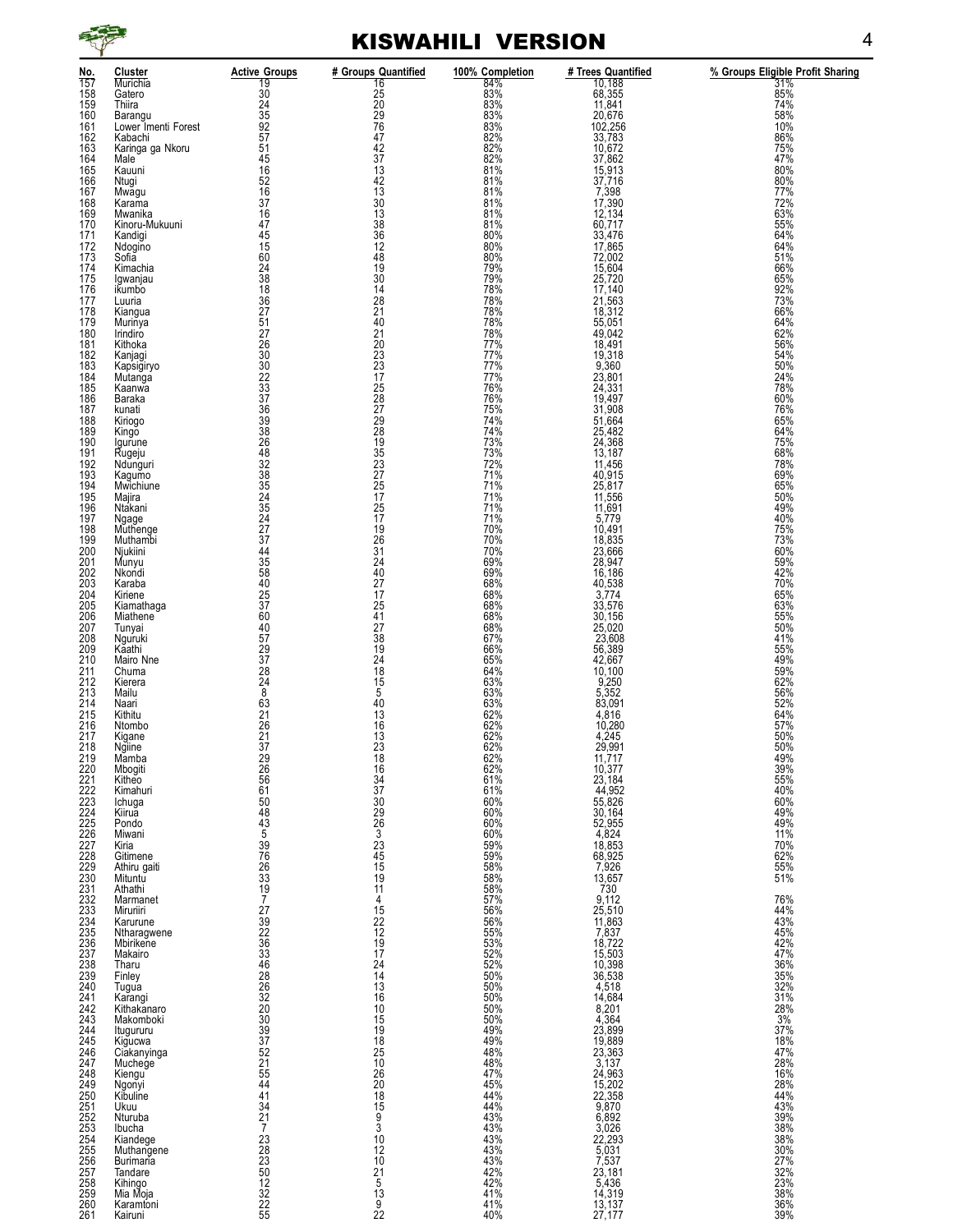

335 Kapugunot 6<br>336 Karandi 25<br>337 Karocho 11<br>338 Kebirigo 29<br>339 Kebirigo 29<br>340 Kigumo 41<br>342 Kirubia 14<br>342 Kirubia 14<br>343 Kisima 136

345<br>
1220<br>
145 Maximizi 2020<br>
16 Maximalii 2020<br>
347 Makengi 2020<br>
348 Marimati 2020<br>
350 Matanya<br>
350 Matanya<br>
351 Matorola<br>
351 Matorola<br>
351 Molinii<br>
353 Mbirii<br>
353 Mbirii<br>
353 Mbirii<br>
354 Michimikuru<br>
356 Mr. Mutai<br>
3

### KISWAHILI VERSION 5

| <b>No.</b><br>262263<br>2632645<br>264652667<br>272272277<br>27722772<br>2772772772778279280 | <b>Cluster</b>             | $\frac{\text{Active Groups}}{20} \ \begin{matrix} 20 \\ 40 \end{matrix}$ | # Groups Quantified                         | 100% Completion     | # Trees Quantified<br>6,793<br>18,192<br>9,322<br>1,274 | % Groups Eligible Profit Sharing |
|----------------------------------------------------------------------------------------------|----------------------------|--------------------------------------------------------------------------|---------------------------------------------|---------------------|---------------------------------------------------------|----------------------------------|
|                                                                                              | Mbiriata                   |                                                                          | 8                                           | 40%                 |                                                         |                                  |
|                                                                                              | Thuura                     | 35                                                                       | 16<br>14                                    | 40%<br>40%          |                                                         | $\frac{36\%}{28\%}$              |
|                                                                                              | Kakumini<br>Ndivai         | $\overline{18}$                                                          | $\overline{7}$                              |                     |                                                         | 83%                              |
|                                                                                              | Muhonia                    |                                                                          |                                             |                     | 7,996                                                   | 36%                              |
|                                                                                              | Rianjuki                   | $\frac{35}{19}$                                                          | $\begin{array}{c} 13 \\ 7 \end{array}$      | 39%<br>37%<br>37%   | $7,282$<br>21,138<br>5,085<br>1,103<br>14,064           | 13%                              |
|                                                                                              | Kinoro                     | 44                                                                       | 16                                          | 36%<br>35%<br>33%   |                                                         | 13%<br>28%                       |
|                                                                                              | Marimba                    | 343360243343434                                                          | 12                                          |                     |                                                         |                                  |
|                                                                                              | Kamweline                  |                                                                          | $\mathbf{1}$                                |                     |                                                         | 38%                              |
|                                                                                              | Antubochiu                 |                                                                          | 12                                          | 33%<br>33%          | 14,061<br>15,935                                        | 30%<br>29%                       |
|                                                                                              | Chung'ari<br>Njuruta       |                                                                          | $^{20}_{8}$                                 | 33%                 | 19,881                                                  | 28%                              |
|                                                                                              | Gatia-ini                  |                                                                          | 11                                          | 33%                 | 2,071                                                   |                                  |
|                                                                                              | Katheri                    |                                                                          | 16                                          |                     |                                                         | 25%<br>24%                       |
|                                                                                              | Ragati                     |                                                                          | 11                                          | $\frac{33\%}{32\%}$ | $\frac{7,840}{10,906}$<br>2,662                         | 16%                              |
|                                                                                              | Matakiri                   | 61                                                                       | 19                                          | 31%                 |                                                         | 17%<br>15%                       |
|                                                                                              | Munyaka                    |                                                                          | 8                                           | 29%<br>28%<br>28%   | 11,665                                                  |                                  |
|                                                                                              | Limoro                     |                                                                          | 14<br>8                                     |                     | 8,614<br>21,800                                         | 31%<br>31%                       |
|                                                                                              | Njorua<br>Marurui          | 28<br>50<br>29<br>28<br>62<br>56                                         | 8                                           |                     |                                                         |                                  |
|                                                                                              | Ankamia                    |                                                                          | 16                                          | 28%<br>26%          |                                                         | 10%<br>14%                       |
|                                                                                              | Kiamiogo                   |                                                                          | 14                                          | 25%                 | $1,747$<br>36,623<br>33,173                             | 15%                              |
| 281<br>282<br>283<br>284<br>285<br>286<br>287<br>287                                         | Mumbuni                    | $\frac{44}{25}$<br>60                                                    | 11                                          | 25%                 | 4,309                                                   | 10%                              |
|                                                                                              | Karia                      |                                                                          | 6                                           | 24%                 | 4,421                                                   | 8%                               |
|                                                                                              | Iriga<br>Ngongo            |                                                                          | $\begin{array}{c} 13 \\ 9 \\ 8 \end{array}$ | 22%                 | $\frac{5,728}{7,877}$                                   | 18%                              |
|                                                                                              |                            | 43<br>40                                                                 |                                             | 21%<br>20%          | 5,172                                                   | 12%<br>15%                       |
| 289                                                                                          | Mūriru<br>Gikumene         | 50                                                                       | 10                                          | 20%                 | 3,968                                                   | 11%                              |
|                                                                                              | Karoki                     | 40                                                                       | 7                                           | 18%                 | 15,653                                                  | 19%                              |
| 290<br>291<br>292<br>293<br>293                                                              |                            | 11                                                                       |                                             | 18%                 | 1,119                                                   | 19%                              |
|                                                                                              | Marega<br>Suguroi          |                                                                          |                                             | 18%                 | 7,388                                                   | 15%                              |
|                                                                                              | Salama                     |                                                                          |                                             | 17%                 | 13,002                                                  | 17%                              |
|                                                                                              | kiathathi                  | 33<br>53<br>53<br>13<br>33                                               | 26925                                       | 15%                 | 1,917                                                   | 8%<br>0%                         |
| 295                                                                                          | Kirimaitume<br>Kithurine   |                                                                          |                                             | 15%<br>14%          | 7,423                                                   | 12%                              |
| 296<br>297                                                                                   | Kianjagi                   |                                                                          | $\frac{6}{3}$                               | 12%                 | $5,350$<br>2,054                                        | 5%                               |
| 298<br>299                                                                                   | Ntumburi<br>Meria Mwangaza | $\frac{43}{26}$<br>37                                                    | 4                                           | 11%                 | 1,452                                                   | 9%                               |
|                                                                                              |                            | 10                                                                       | $\mathbf{1}$                                | 10%                 | 1,636                                                   | 12%                              |
| 300                                                                                          | Ndalani                    | 64                                                                       | 6                                           | 9%                  | 8,724                                                   | 6%                               |
| 301<br>302                                                                                   | Muragara<br>Muthengera     |                                                                          | $\frac{2}{2}$                               | 7%<br>6%            | 903<br>733                                              | 1%<br>6%                         |
| 303                                                                                          | Nyariginu                  |                                                                          |                                             | 6%                  | 4,395                                                   | 2%                               |
| 304                                                                                          | Athi                       | $\frac{30}{31}$<br>$\frac{34}{17}$                                       | 1                                           | 6%                  | 8                                                       |                                  |
| 305                                                                                          | Ikindu                     |                                                                          |                                             | 5%                  | $\frac{1,292}{3,373}$                                   | 7%                               |
| 306                                                                                          | Nyweri                     |                                                                          | $\frac{2}{2}$                               | 5%                  |                                                         | 7%                               |
| 307                                                                                          | Githongo                   |                                                                          |                                             | 5%                  | 279                                                     | 3%                               |
| 308<br>309                                                                                   | Mitheru                    | 203971221732916                                                          |                                             | 5%<br>5%            | $\frac{825}{622}$                                       | 3%<br>3%                         |
| 310                                                                                          | Mulathankari<br>Kamuthanga |                                                                          | 1                                           | 5%                  | 215                                                     |                                  |
|                                                                                              | Kaguma                     |                                                                          | 1                                           |                     |                                                         | 0%                               |
|                                                                                              | Kañjuu                     |                                                                          | 1                                           | $\frac{3\%}{3\%}$   | 1,439<br>1,325                                          |                                  |
|                                                                                              | Kariakomo                  |                                                                          |                                             |                     |                                                         |                                  |
| 311<br>312<br>313<br>314<br>315<br>316<br>317                                                | Kirindini                  | $\frac{28}{20}$                                                          |                                             |                     |                                                         | 5%<br>5%<br>1%                   |
|                                                                                              | Kiahuko                    | $\mathbf{1}$                                                             |                                             |                     |                                                         |                                  |
|                                                                                              | Anchenge<br>Atebwo         | 19                                                                       |                                             |                     |                                                         |                                  |
|                                                                                              | Bahati                     | $\mathbf{1}$                                                             |                                             |                     |                                                         |                                  |
|                                                                                              | Barenta                    |                                                                          |                                             |                     |                                                         |                                  |
|                                                                                              | Buuri                      | $\frac{3}{27}$                                                           |                                             |                     |                                                         |                                  |
|                                                                                              | Cheptuech                  | $\frac{4}{3}$<br>$\frac{12}{3}$                                          |                                             |                     |                                                         |                                  |
| 318<br>319<br>320<br>321<br>322<br>323<br>323<br>324                                         | Chesoen                    |                                                                          |                                             |                     |                                                         |                                  |
|                                                                                              | Ekerenyo<br>Etono          | 51                                                                       |                                             |                     |                                                         |                                  |
|                                                                                              | Gatei                      | 4                                                                        |                                             |                     |                                                         |                                  |
| 326                                                                                          | Gaturiri                   | 14                                                                       |                                             |                     |                                                         |                                  |
| 327                                                                                          | Gesura                     | 4                                                                        |                                             |                     |                                                         |                                  |
| 328                                                                                          | Gikati                     | 38                                                                       |                                             |                     |                                                         |                                  |
| 329                                                                                          | Ikohokoho                  | $\frac{5}{7}$                                                            |                                             |                     |                                                         |                                  |
| 330<br>331                                                                                   | Irongo<br>Kahuho           | 19                                                                       |                                             |                     |                                                         |                                  |
| 332                                                                                          | Kamangura                  | 41                                                                       |                                             |                     |                                                         |                                  |
| 333                                                                                          | Kamwarani                  | 6                                                                        |                                             |                     |                                                         |                                  |
| 334                                                                                          | Kanderendu                 | 8                                                                        |                                             |                     |                                                         |                                  |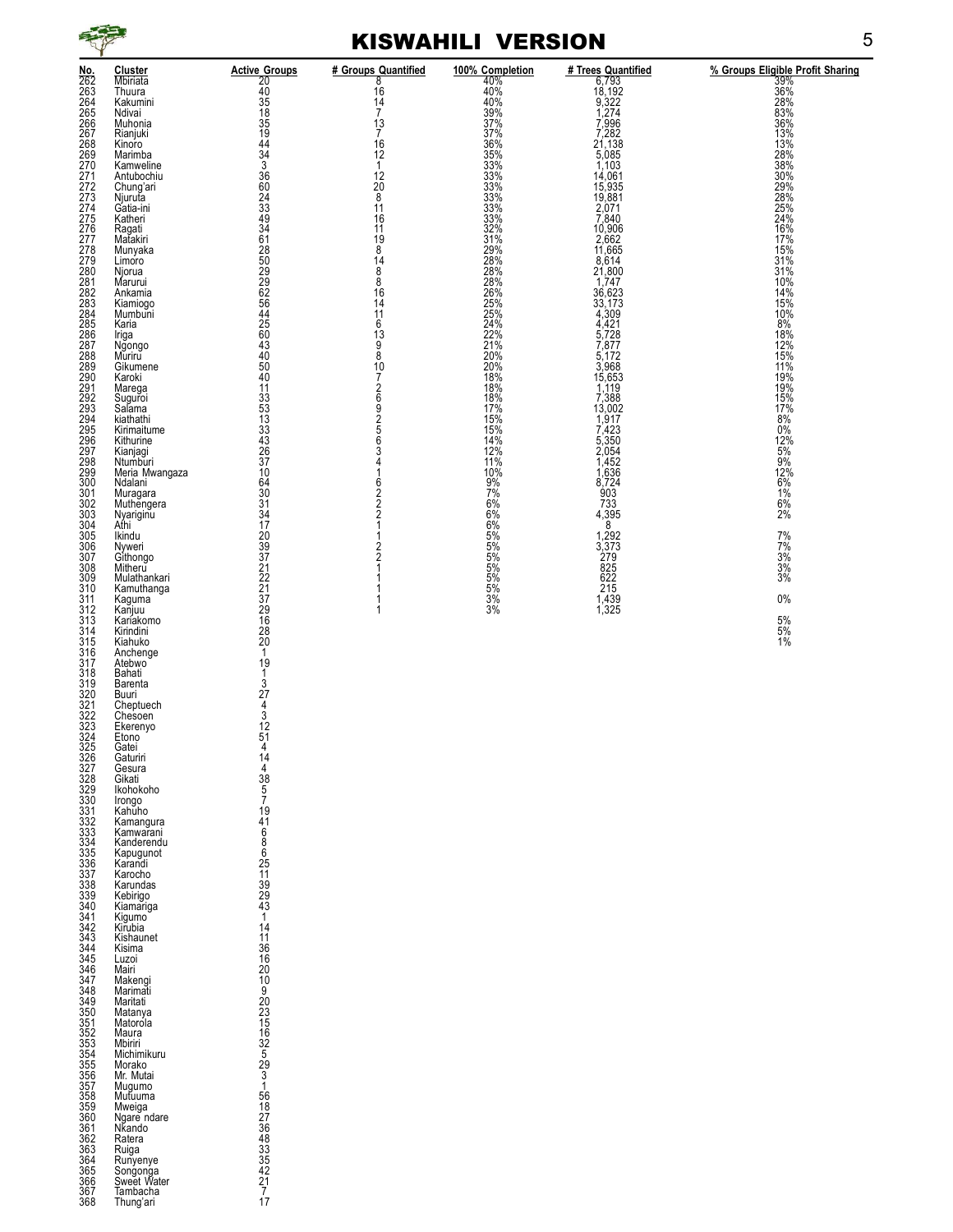

# TIST katika Mkoa wa Mara - Kaunti za Bomet na Narok.

#### Na Richard Pia, Mtumishi wa Nguzo ya TIST.

TIST ilianzishwa katika kanda yetu mwaka 2009. TIST ilikuja kwa mkoa wetu kwa kushirikiana na USAID kwa lengo la kufanya kazi pamoja na wakulima kuhifadhi na kulinda mazingira ya Mau na maeneo ya karibu. Programu nyingine nyingi zilihusishwa lakini wachache tu wamebakia mpaka sasa, na TIST inakua siku kwa siku.

Tulianza na Cluster ya Chemaner katika kata ya Bomet na Kutete katika kata ya Narok. Chemaner ni eneo lenye uwezo mkubwa, wakati Kutete iko katika kanda kali. Tuna uzoefu wa kupanda miti katika maeneo yenye uwezo na katika maeneo kavu. Uzoefu unatuwezesha kuendelea kujaribu kujaribu mazoea mapya. Hivi karibuni tulijifunza mazao ya chakula na miti machache yenye vitunguu husaidia kurudia baadhi ya wadudu kwenye mashamba yetu. Sasa tuna katika mchakato wa kujaribu kuondokana na baadhi ya wadudu katika udongo kwa kuongeza majivu ambayo yamechanganywa na marigold ya Mexican.

Tutashuhudia hapa ikiwa jaribio letu litafanya kazi. Lengo letu ni kupunguza matumizi ya kemikali kwenye mashamba yetu.

Hadi sasa, tumeanzisha makundi manne katika kanda yetu kama ilivyoonyeshwa katika meza hapa chini.

| Clusta     | <b>Vikundi</b> | <b>Miti</b>  | Wanachama |
|------------|----------------|--------------|-----------|
| Atebwo     | 19             | 6,310        | 14        |
| Chemaner   | -15            | 75,883       | 692       |
| Kapsigiryo | 30             | 15,420       | 187       |
| Kutete     | 18             | 47.989   732 |           |

Atebwo na Kapsigiryo ni makundi yetu mapya zaidi, baada ya kuanzishwa mwaka wa 2020. Tamaa yetu ni kuendelea kueneza TIST katika eneo lote la Marakutoka Mau hadi mwisho Riverivela katika Ziwa Victoria. Na baada ya hapo, kutoka kinywa cha Mto Nile hadi Bahari ya Mediterane. Tuna wito kwa eneo hilo la mto. Tunajua tunaweza!

## William Kigunda - Hakuna ardhi ni ndogo sana kwa miti.

#### Na William Kigunda, mwanachama wa TIST.

ina langu ni William Kigunda. Mimi ni mkulima<br>waTIST. Nikasikia kuhusu mpango waTIST kurudi<br>mwaka 2005. Wakati huo, sikufikiri ningeweza<br>kustahili uanachama kwa sababu ya kipande changu ina langu ni William Kigunda. Mimi ni mkulima wa TIST. Nikasikia kuhusu mpango wa TIST kurudi mwaka 2005. Wakati huo, sikufikiri ningeweza kidogo cha ardhi. Nilifikiri mpango wa kupanda miti kuwa kuhifadhi kwa wamiliki wa ardhi kubwa.

Kwa wote, kwa kusisitiza kwa neigbours yangu, tulijiunga na TIST mwaka wa 2005. Tangu usajili na mafunzo walikuwa huru, tulidhani ni vizuri kutoa jaribio. Tuliitwa kundi la Ciompuru Ciokanyinga. Baada ya usajili katika TIST, tulipata namba ya TIST 2005Ke383.

Tulianza na kitalu kidogo cha mti. Tulijua mashamba yetu madogo yanaweza kushikilia tu miti machache sana. Hata hivyo, tunafurahi kutoa ripoti kwamba tumeweza kupanda miti mingi zaidi kuliko tulivyotarajia.

Katika shamba langu, ambalo halikuwa na ekari 1.5, nimepanda miti zaidi ya miti 200. Nina miti ya matunda na nut kama vile avocado, guava, mango, na macadamia. Baadhi ya miti hii sasa ni kukomaa na kunipa mapato kutokana na mauzo ya matunda na karanga.

Zaidi ya hayo, nina miti ya asili kama vile Meru Oak, Mihangua, Minguani, mitemo, na Mwiria, kati ya wengine. Baadhi ya miti hii ni dawa. Mimi pia nina idadi kubwa ya miti ya kigeni.

Ninafurahi kuwa amejiunga na TIST. Imefungua macho yangu kwamba hakuna ardhi ni ndogo sana kwa miti. Kwa mafunzo na usimamizi bora, mtu anaweza kufanya mengi zaidi na chochote wanacho. Leo, mimi na kikundi changu wamepokea faida kutokana na uuzaji wa carbon sequestered kutoka miti yetu. Tunajivunia kwamba tunasaidia madhara yote ya kupambana na ulimwengu wa mabadiliko ya hali ya hewa na joto la joto.

Tunataka kuhamasisha wakulima na ukubwa mdogo wa ardhi kujiunga na TIST na kuwa sehemu ya kujifunza juu ya jinsi wanaweza kutumia mashamba yao madogo kikamilifu.

# Kudhibiti mbu.

atika majira ya mvua, maambukizi ya ma laria<br>huwa kawaida. Mbu, ambao hueneza vimelea<br>yya ugonjwa huu, huzaliana kwa haraka. Ni huwa kawaida. Mbu, ambao hueneza vimelea vya ugonjwa huu, huzaliana kwa haraka. Ni muhimu kutunza nyumba zenu ili kupunguza uwepo wa mbu.

Hizi hatua zaweza kusaidia:

- Wazisha kiwanja chako kutokana na vichaka na nyasi zozote zisizohitajika.
- Toa maji yoyote yaliyotuama karibu na kiwanja chako. Maji yaliyotuama huwapa mbu pahali pa kuzaliana.
- $\square$  Tupa chakula chochote kilichoashwa usiku mzima.
- Weka taka nje ya nyumba katika chombo kilichofunikwa au katika shimo la taka.
- Fagia nyumba na kiwanja chako kila siku.
- $\Box$  Kumbuka kutumia vyandarua vya mbu kila iwezekanapo.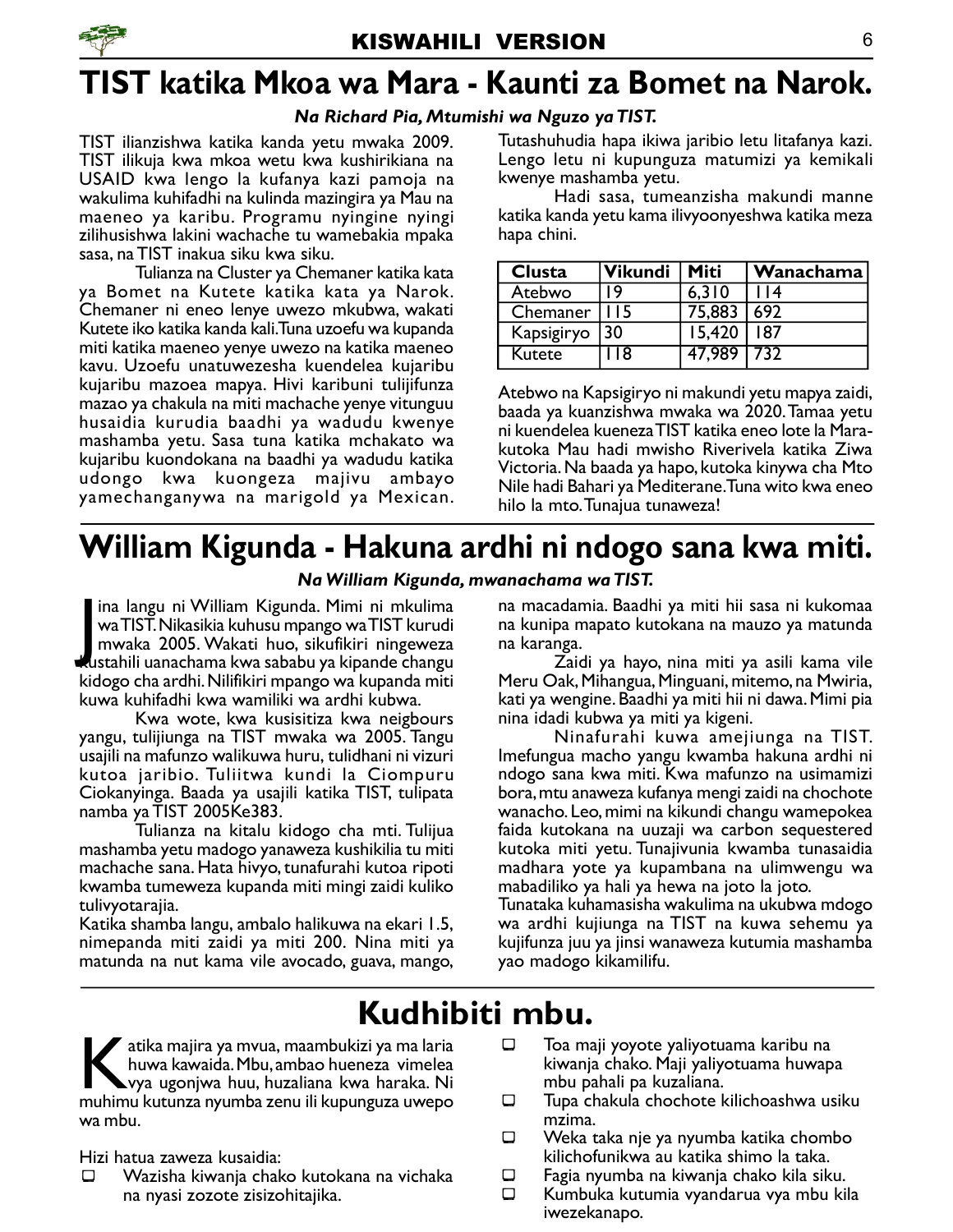#### Newsletter April 2022

Not for sale

Mazingira Bora



w w w . t i s t . o r g

### Kikamba Version

TIST is an innovative, time tested, afforestation program led by the participants.



Ene Ngwatanio ya TIST Kwajebi umbanoni woo wa kila mwai.

Tukundi tunini twa TIST na mwolooto wa 100%. Page 2 Inside:

TIST kisioni kya Mara - Bomet na Narok Counties. Page 6

William Kingunda - Vai kitheka kinini kwa miti. Page 6

Kwisiania na umuu. Page 6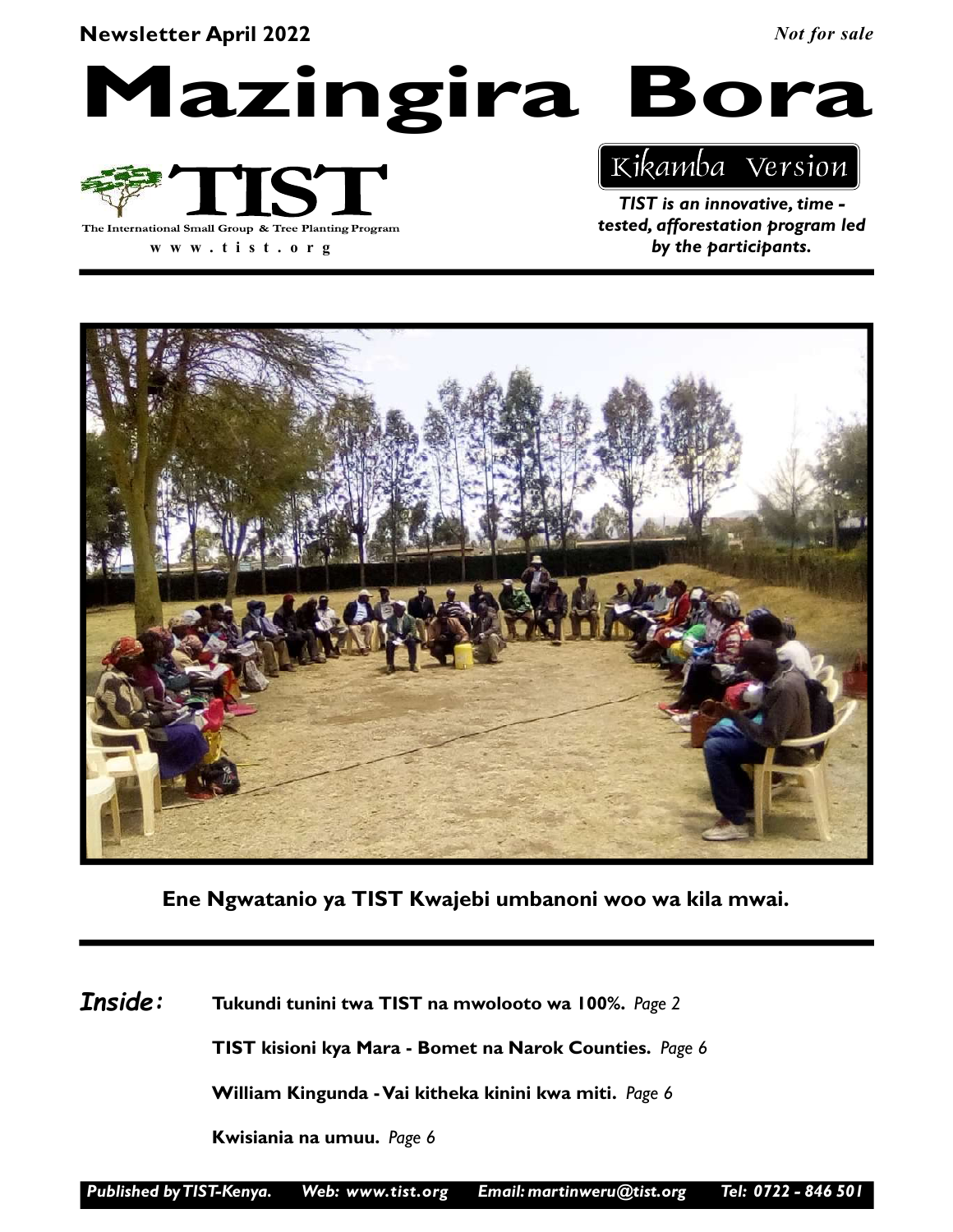# Tukundi tunini twa TIST na mwolooto wa 100%.

anuary 2022, utongoi wa TIST nthi yoothe<br>niwaneenanisye nzia nzeo sya kuthukuma aimi ma<br>TIST India, Uganda, Kenya na Tanzania. Nthini wa<br>myai itatu mithelu, nitwithukiisye mawoni anuary 2022, utongoi wa TIST nthi yoothe niwaneenanisye nzia nzeo sya kuthukuma aimi ma TIST India, Uganda, Kenya na Tanzania. Nthini wa kivathukany'o na kuseuvya mawoni meu kwa vamwe. nitukwenda umumanyithya iulu wa mawoni aya.

Mwolooto witu ni kana kila ngwatanio ya TIST nikuvikia 100% tuimina mwaka uu wa 2022. 100% tikwasya ni kunthianwa na kuvitukithw'a kw'oka indi nivamwe na maundu angi ta mawiko malato kuma athukumini ma kwiyumya ma TIST na aimi undu mekwika.

#### 100% imaaniasya:

- $\checkmark$  Kuikiithya tukundi tunini nitwa ususya uvoo na kutuma livoti.
- Kuikiithya kila kakundi nika thianwa na kuvitukithwa iinyiva imwe kwa mwaka.
- Kuikithya kila kakundi kena kivuio kya kitanda kila ivinda ya mbuani.
- Kuikiithya kila kakundi nikakwata ndivi yako ya aluvasi na kuaiwa vaita wako.
- Kuikiithya kila kakundi nike kwika nima ya kusuvia (Conservation Farming).
- Kuikiithya kila kakundi nikekwaka maiko ma usuvia ngu na mwaki.
- Kuikiithya kila kakundi nikalika nthini wa TIST na kamanyiw'a mawalanio ma TIST.
- Kuikiithya kila kakundi nikavika umbanoni na kukwata uvundisyo wa ngwatanio sya TIST wa kila mwai.

 Kuikiithya kila kakundi nikeevundisya nzia nzau sya kwailya miunda (mawiko maseo na kumanyithya angi kila kiseo mekwika nthini wa mbumbano sya ngwatanio).

Kuvikia mwolooto ula wavata, Atongoi ma TIST mekulya kuneenany'a undu uu nthini wa umbano wenyu wa ngwatanio wa kila mwai. Nutonya kwongeleela mawoni meu na kumaneenanisya nthini wa kakundi/kikundi kana ngwatanio undu muvikia undu usu. Nimutonya kuseuvya Action Plan. Kwandaia manyithany'ai na muthukumi wenyu wa ngwatanio undu muuvikia mwolooto uyu. Ingi no mutumanyithye vala mukwenda utethyo.

Kumutetheesya kuneenanisya, nitukwenda umanya vala ngwatanio yenyu ivikite kwa kuvitukithwa na kwithiwa itonya kuaiwa vaita. Mwiso tumanyithye iulu wa maundu aa mevaa ungu:

- 1. Namba ya tukundi tunini tula twina ivuio sya kitanda sya mbua ya April-June.
- 2. Namba ya tukundi tunini tula twikite nima ya kusuvia mbua yukite.
- 3. Namba ya tukundi tunini tula twakite maiko ma kusuvia ngu na mwaki.
- 4. Namba ya tukundi tunini tula tulikite nthini wa ngwatanio yenyu mwaka uyu.
- 5. Namba ya ukundi tunini tula tuvikite na tumanyiitw'e nthini wa mbumbano sya ngwatanio sya kila mwai.
- 6. Mawiko maseo ala tukundi tumanyianitye nthini wa mbumbano sya ngwatanio sya kila mwai.

| No.            | Cluster               | <b>Active Groups</b>                         | # Groups Quantified              | 100% Completion | # Trees Quantified | % Groups Eligible Profit Sharing |
|----------------|-----------------------|----------------------------------------------|----------------------------------|-----------------|--------------------|----------------------------------|
| 1              | Ntrukuma              | 25                                           | 25                               | 100%            | 13.715             | 99%                              |
| $\overline{2}$ | Nkumbo                |                                              |                                  | 100%            | 54,962             | 98%                              |
| 3              | Kamaroo               | 25<br>28<br>23<br>41                         | 25<br>28<br>23                   | 100%            | 28,883             | 97%                              |
| 4              | Amwari                |                                              |                                  | 100%            | 19,732             | 96%                              |
| 5              | Gatangine             |                                              | 41                               | 100%            | 75,608             | 96%                              |
| 6              | NKANDO N              | $\frac{24}{39}$<br>56                        | 24                               | 100%            | $18,701$<br>41,252 | 96%                              |
| 7              | Nyakinyua             |                                              | 39                               | 100%            |                    | 95%                              |
| 8              | Churiu                |                                              | 56                               | 100%            | 84,390             | 94%                              |
| 9<br>10        | Sirimon               | $\frac{53}{43}$                              | $\frac{53}{43}$                  | 100%<br>100%    | 56,990             | 94%<br>93%                       |
| 11             | Rwanyange<br>Kiraro   |                                              | 20                               | 100%            | 27,353             |                                  |
|                | Koonju                | $\frac{20}{29}$                              |                                  | 100%            | 17,522<br>21,507   | 92%<br>92%                       |
| 12<br>13       | Maundu                | $\overline{40}$                              | $\frac{29}{40}$                  | 100%            |                    | 91%                              |
| 14             | Ngariama              | 26                                           | 26                               | 100%            | 27,286<br>29,585   | 90%                              |
| 15             | Rukindu               |                                              | 31                               | 100%            | 22,917             |                                  |
| 16             | Lachiathuriu          | $\frac{31}{30}$                              | 30                               | 100%            | 24,614             | 90%<br>89%                       |
| 17             | Giaki                 | 31                                           | 31                               | 100%            | 45.576             | 88%                              |
| 18             | Mukothima             | 9                                            | 9                                | 100%            | 1,014              | 86%                              |
| 19             | Warazo Jet            | 32                                           | $\overline{32}$                  | 100%            | 53,517             | 86%                              |
| 20             | Muhotetu              | 11                                           | 11                               | 100%            | 106,111            |                                  |
| 21             | Kaubau                |                                              |                                  | 100%            |                    | 85%<br>84%<br>84%                |
| 22             | Machaku               |                                              |                                  | 100%            | 15,587<br>11,163   |                                  |
| 23             | Makandi               |                                              |                                  | 100%            | 41,289             | 84%                              |
| 24             | Mukameni              | 28<br>32<br>39<br>23<br>23<br>30             | 28<br>32<br>39<br>23<br>23<br>30 | 100%            | 4,352              | 84%                              |
| 25             | Kamwiyendei           |                                              |                                  | 100%            | 10,372             | 83%                              |
| 26             | Wanduhi               | $\overline{7}$                               | $\overline{7}$                   | 100%            | 4.662              | 83%<br>82%                       |
| 27             | Kiiene                | 38                                           | 38                               | 100%            | 27,145             |                                  |
| 28             | Kunene                | $\overline{20}$                              | ŽŎ                               | 100%            | 14,293             | 82%                              |
| 29             | Nyambugichi           |                                              | 13                               | 100%            | 12,453             | 82%                              |
| 30             | Ontilili              |                                              |                                  | 100%            | 48,303             | 82%                              |
| 31             | Kianyaga              | 13<br>48<br>69<br>39<br>27<br>32<br>32<br>28 | 48<br>69<br>39<br>27<br>32       | 100%            | 63,255             | 81%                              |
| 32             | Magomano              |                                              |                                  | 100%            | 21,456             | 81%                              |
| 33             | Mwenje                |                                              |                                  | 100%            | 7,575              | 81%                              |
| 34<br>35       | Njuthine              |                                              |                                  | 100%<br>100%    | 73,706<br>19,381   | 81%                              |
| 36             | Vota                  | $\overline{37}$                              | $\frac{28}{37}$                  | 100%            | 34,138             | 81%<br>79%                       |
| 37             | Kathwene<br>Ndaka-ini | $\overline{2}\overline{2}$                   | $\overline{2}\overline{2}$       | 100%            | 14,143             | 79%                              |
| 38             | Kangaita              | $\bar{3}\bar{0}$                             | 30                               | 100%            | 21,232             | 78%                              |
| 39             | Ciothirai             |                                              | 40                               |                 |                    | 77%                              |
| 40             | Kithare               | $\frac{40}{31}$                              | 31                               | 100%<br>100%    | 54,647<br>49,566   | 77%                              |
| 41             | <b>GATAKAINI</b>      | $\frac{1}{2}$                                | 24                               | 100%            | 13,338             | 75%                              |
| 42             | Kaluluini             |                                              |                                  | 100%            |                    | 75%                              |
| 43             | Gakurungu             | $\frac{22}{16}$                              | $\frac{22}{16}$                  | 100%            | 23,590<br>14,382   | 74%                              |
| 44             | Kimandi               | 32                                           | 32                               | 100%            |                    |                                  |
| 45             | Antubalinki           | 61                                           | 61                               | 100%            | 22,908<br>59,242   | 74%<br>73%                       |
| 46             | Baranga               | 23                                           | 23                               | 100%            | 20,637             | 72%                              |
| 47             | Kamachege             | 31                                           | 31                               | 100%            | 38,556             | 71%                              |
| 48             | Kiamutugu             | $\frac{32}{54}$                              | $\frac{32}{54}$                  | 100%            | 25,702             | 68%                              |
| 49             | Muruta                |                                              |                                  | 100%            | 64,065             | 68%                              |
| 50             | Kiganjo               | 22                                           | 22                               | 100%            | 10.401             | 67%                              |
| 51             | Kilia                 | 19                                           | 19                               | 100%            | 8,209              | 66%                              |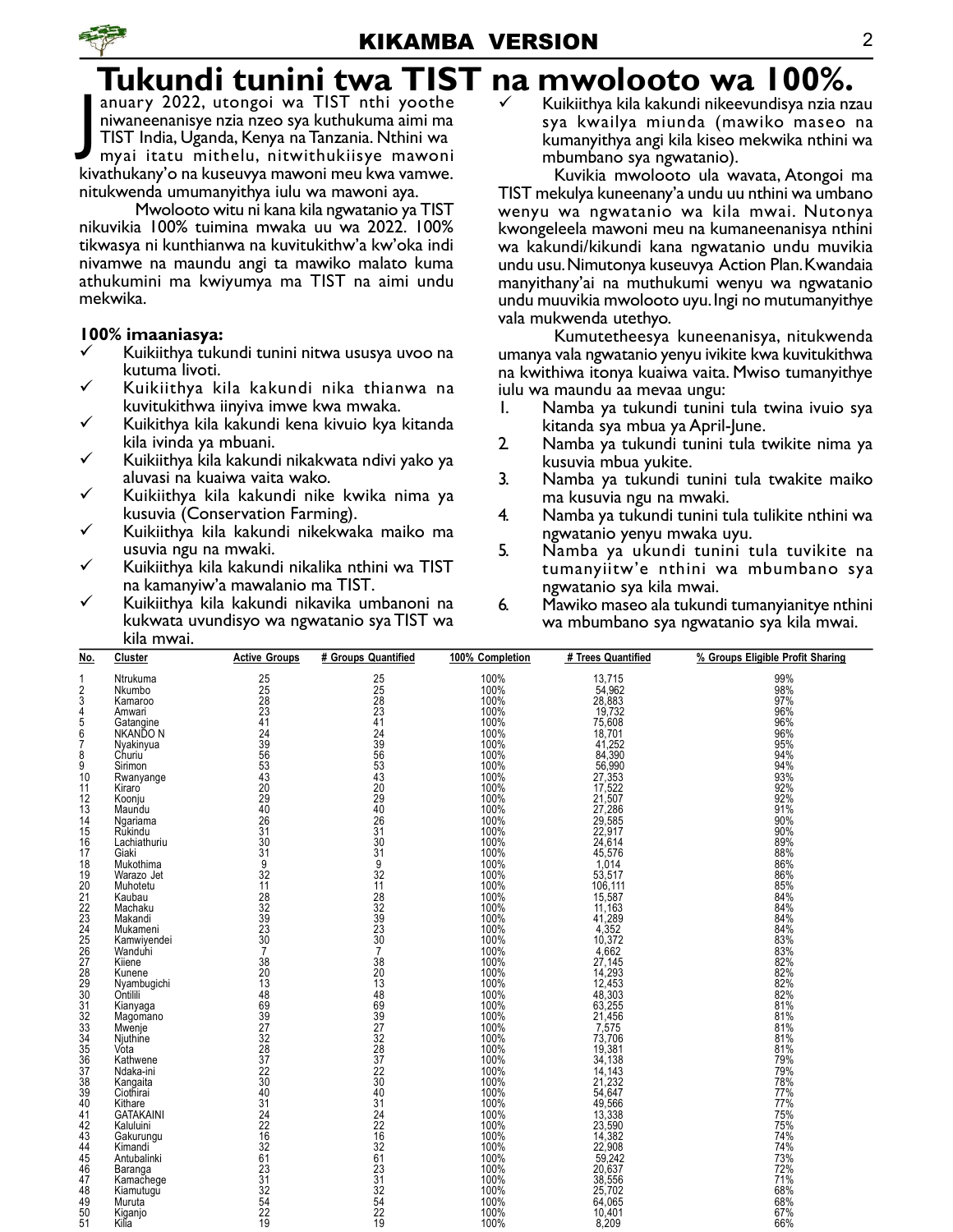

#### KIKAMBA VERSION 3

| No.               | Cluster                          | <b>Active Groups</b>                               | # Groups Quantified                    | 100% Completion                 | # Trees Quantified                                                                                          | % Groups Eligible Profit Sharing              |
|-------------------|----------------------------------|----------------------------------------------------|----------------------------------------|---------------------------------|-------------------------------------------------------------------------------------------------------------|-----------------------------------------------|
| 52<br>53          | Ngecha<br>Kibirichia             | 20<br>46                                           | $\frac{20}{46}$<br>22                  | 100%                            | $\frac{6,257}{6,257}$<br>137,006<br>54,922<br>7,440<br>5,667                                                | 66%<br>64%<br>64%                             |
| 54                | Ngutu                            | $\frac{22}{14}$                                    |                                        | 100%<br>100%                    |                                                                                                             |                                               |
| 55<br>56          | Kărega<br>KIARUTARA              |                                                    | 14<br>9                                | 100%<br>100%                    |                                                                                                             | 63%                                           |
| 57                | Kagongo                          | $\frac{9}{33}$<br>$\frac{15}{15}$                  | $\frac{33}{15}$                        | 100%                            | 19,799                                                                                                      | 63%<br>60%                                    |
| 58<br>59          | Kimangu<br>Kwajebi               |                                                    | 51                                     | 100%<br>100%<br>100%            | 2,313<br>87,431                                                                                             | 58%<br>58%                                    |
| 60                | Kangeta                          | $\frac{51}{27}$<br>$\frac{27}{61}$                 | 27<br>$\overline{2}$ <sub>1</sub>      |                                 | 40,171<br>34,933<br>196,603                                                                                 | 54%<br>49%                                    |
| 61<br>62          | Amwamba<br>Iviani                |                                                    | $\overline{6}1$                        | 100%<br>100%<br>100%            |                                                                                                             | 46%                                           |
| 63                | Kahiga                           | $\frac{2}{8}$                                      | $\overline{2}$<br>8                    |                                 | 1,044                                                                                                       | 44%                                           |
| 64<br>65          | Ngerechi<br>Kiarigi              | 84                                                 | 84                                     | 100%<br>100%<br>100%            | 6,025<br>36,178                                                                                             | 43%<br>29%                                    |
| 66                | Karaba-Mbeere                    |                                                    |                                        |                                 |                                                                                                             | 27%<br>23%                                    |
| 67<br>68          | Nthare<br>Machegene              | $32$<br>$23$<br>$15$<br>$20$                       | 32<br>23<br>15<br>15<br>20             | 100%<br>100%<br>100%            | 12,408<br>34,855<br>12,003                                                                                  | 16%                                           |
| 69<br>70          | Thinyaine<br>Eastern saiwa       | $\frac{5}{18}$                                     | 18                                     |                                 | 5,852                                                                                                       | 5%                                            |
| 71                | Kianungu                         | $\mathbf{1}$                                       | $\mathbf{1}$                           | 100%<br>100%                    | $\frac{14,721}{784}$                                                                                        |                                               |
| 72                | Ngeene<br>Limauru                |                                                    | 54                                     | 98%                             | 41,979                                                                                                      | 55%<br>96%                                    |
| $^{73}_{74}$      | Manje Mbogo                      |                                                    |                                        | $\frac{97\%}{97\%}$             | $\frac{37,150}{34,474}$                                                                                     | 89%                                           |
| 75<br>76          | Rubate<br>Karumande              |                                                    |                                        | 97%                             |                                                                                                             | 86%<br>83%                                    |
| 77                | Kiandiu                          | 558293372933920339203833431                        | 35<br>28<br>32<br>36<br>28<br>28<br>90 | $\frac{97\%}{97\%}$             | 34,474<br>52,266<br>55,102<br>27,850<br>109,653<br>52,107<br>26,924<br>31,248<br>38,130<br>20,910<br>40,501 |                                               |
| 78<br>79          | Kawiru MCK<br>Kesogon            |                                                    |                                        | 97%<br>97%                      |                                                                                                             | 83%<br>82%<br>82%<br>76%                      |
| 80                | Kionyo                           |                                                    |                                        | 97%                             |                                                                                                             |                                               |
| 81<br>82          | Nchiru<br>Burguret               |                                                    | 38<br>60<br>29<br>37                   | 97%                             |                                                                                                             | 76%<br>75%                                    |
| 83                | Urru                             |                                                    |                                        | $\frac{97\%}{97\%}$             |                                                                                                             | 73%<br>63%                                    |
| 84<br>85          | Kaaga<br>Kaliene                 |                                                    |                                        | 97%<br>97%                      | $\frac{40,501}{22,136}$<br>$\frac{22,136}{38,728}$                                                          |                                               |
| 86                | Rundu                            |                                                    |                                        | 97%                             |                                                                                                             | 46%<br>21%                                    |
| 87<br>88          | Rwongo Rwa Nyanki<br>Gieto       | 30<br>39<br>28<br>50<br>49<br>50<br>24<br>24<br>60 | 33098748237                            | 96%<br>96%                      | 18,676                                                                                                      | 89%<br>86%                                    |
| 89                | Weruini                          |                                                    |                                        | 96%                             |                                                                                                             | 86%                                           |
| 90<br>91          | Kibui<br>Kambiti                 |                                                    |                                        | 96%<br>96%                      | 75,128<br>23,559<br>33,285<br>48,572                                                                        | 85%                                           |
| 92                | Nganoini<br>Raichiri Podo        |                                                    | 48<br>23<br>23<br>57                   | 96%                             | 12,888                                                                                                      | 84%<br>77%<br>74%                             |
| 93<br>94          |                                  |                                                    |                                        | 96%<br>95%                      | 35,031<br>53,267<br>86,462                                                                                  | 90%                                           |
| 95<br>96          | Mworoga<br>Manyatta              | 40<br>19                                           | $\overline{38}$<br>18                  | 95%<br>95%                      |                                                                                                             | 74%<br>62%                                    |
| 97                | Gatulani<br>Riakimai             |                                                    | $\frac{42}{34}$                        | 95%                             | 46,371<br>37,002                                                                                            | 33%                                           |
| 98<br>99          | Itangini<br>Mikunduri            |                                                    | $\frac{8}{34}$                         | 94%<br>94%                      | 47,311                                                                                                      | 93%<br>86%                                    |
| 100               | Wamura                           |                                                    |                                        | $\frac{94\%}{94\%}$             | 28,936<br>154,886<br>71,830                                                                                 | 78%                                           |
| 101<br>102        | Kilango<br>Gatura                |                                                    | $\frac{44}{29}$<br>30                  | 94%                             | 9,466                                                                                                       | 75%<br>66%                                    |
| 103               | Mpuri                            |                                                    |                                        | 94%                             | $40,368$<br>$42,423$                                                                                        | 61%                                           |
| 104<br>105        | Thigaa<br>Mithuri                |                                                    |                                        | 93%<br>93%                      |                                                                                                             | 90%<br>85%                                    |
| 106               | Mbajone<br>Mutamaiyu             |                                                    | 51<br>28<br>26<br>43<br>43             | 93%                             | 25,356<br>79,166<br>8,951                                                                                   | $\frac{84\%}{84\%}$                           |
| 107<br>108        | Mbaranga                         |                                                    | 38                                     | 93%<br>93%                      | 17,660                                                                                                      | 71%                                           |
| 109               | Ugoti                            | 41<br>15<br>38<br>26<br>38<br>38                   | $\overline{14}$                        | 93%                             | 9,230                                                                                                       | 19%                                           |
| 110<br>111        | Kite                             |                                                    |                                        | $\frac{92\%}{92\%}$             | 74,509<br>24,495<br>68,432                                                                                  | 92%<br>85%                                    |
| 112<br>113        | Aguthi<br>Gitombani              | 12                                                 | $35$<br>$24$<br>$35$<br>$11$           | 92%<br>92%                      | 3,576                                                                                                       | 82%<br>78%                                    |
| 114               | Gaatia<br>Subuiga                | 39                                                 | 36                                     | 92%                             | 22.326                                                                                                      | 73%                                           |
| 115<br>116        | Ndurutu<br>Kanyakine             | 25<br>$\overline{59}$                              | $\frac{23}{54}$<br>45                  |                                 |                                                                                                             | 68%<br>66%                                    |
| 117               | Kagwuru                          | $\frac{49}{50}$                                    |                                        |                                 |                                                                                                             | 24%                                           |
| 118<br>119        | Kapsara<br>Mukunga               |                                                    | $rac{46}{22}$                          | 92%<br>92%<br>92%<br>92%<br>92% |                                                                                                             |                                               |
| 120               | Igandene                         | $\frac{24}{11}$                                    | 10                                     | 91%                             |                                                                                                             | 83%                                           |
| $\frac{121}{122}$ | Silanga<br>Tubui                 | $35$<br>$35$<br>$22$<br>$115$                      | $\frac{32}{32}$                        | 91%<br>91%                      |                                                                                                             | 80%                                           |
| 123               | Iriani                           |                                                    | 20                                     | $\frac{91\%}{91\%}$             |                                                                                                             | 76%<br>75%<br>72%<br>56%<br>26%               |
| 124<br>125        | Chemaner<br>Boiman               | 34                                                 | 105<br>31                              |                                 |                                                                                                             |                                               |
| 126               | Amugaa                           | 11                                                 | 10                                     | $\frac{91\%}{91\%}$             |                                                                                                             | 81%                                           |
| 127<br>128        | Magutuni<br>Muruku Pesi          | 48<br>31                                           | 43<br>28<br>35<br>35<br>17             | 90%<br>90%                      |                                                                                                             |                                               |
| 129<br>130        | Gachua<br>Ithai                  |                                                    |                                        | 90%                             |                                                                                                             |                                               |
| 131               | Githima                          |                                                    | 32                                     |                                 |                                                                                                             | 81%<br>63%<br>93%<br>84%<br>81%               |
| 132               | Karima Kambicha<br>Kiija Nkadone |                                                    | 25<br>24<br>49<br>17                   |                                 |                                                                                                             | 80%                                           |
| 133<br>134        | Kithithina                       |                                                    |                                        |                                 |                                                                                                             |                                               |
| 135<br>136        | Murungurune<br>Nkungugu          |                                                    |                                        |                                 |                                                                                                             |                                               |
| 137               | Mururune                         | 39<br>1368<br>2255<br>154<br>54<br>38<br>32        | $\frac{48}{48}$                        |                                 |                                                                                                             | 80%<br>72%<br>66%<br>60%<br>56%<br>58%        |
| 138<br>139        | Nthingini<br>Mwea                |                                                    | 34                                     |                                 |                                                                                                             |                                               |
| 140               | Kutete                           |                                                    | 28<br>79<br>35                         |                                 |                                                                                                             | 51%<br>45%                                    |
| 141<br>142        | Murika<br>Kagaene                |                                                    |                                        | 88%                             |                                                                                                             |                                               |
| 143               | Mitoro                           |                                                    |                                        | $\frac{87\%}{87\%}$             |                                                                                                             |                                               |
| 144<br>145        | Nthangathi<br>Maua               |                                                    |                                        | 87%                             |                                                                                                             |                                               |
| 146<br>147        | Mathingira                       | 90<br>40<br>53<br>52<br>33<br>33<br>28<br>28       | 46457332424                            | $\frac{87\%}{86\%}$             |                                                                                                             | 82%<br>69%<br>67%<br>57%<br>89%<br>76%<br>45% |
| 148               | Ruiri<br>Machikine               |                                                    |                                        | 86%<br>86%                      |                                                                                                             |                                               |
| 149               | Kiambogo                         | 22                                                 | 19                                     | 86%                             | 6,054                                                                                                       |                                               |

150 Kiangondu 20 17 85% 8,507 76% 151 Ngano 41 35 85% 141,114 75% 152 Ngandu 27 27 23 85% 13,901 59% 13,901 59% 59% 13,901 59% 153 Wiumiririe 38 32 84% 43,032 89% 154 Kiegoi – 1910 – 1920 – 1930 – 194% – 1946 – 1958 – 1968 – 197% – 1980<br>154 Kiegoi – 31 – 26 – 1948 – 1958 – 1968 – 1974 – 1980 – 1980 – 1980 – 1980 – 1980 – 1980 – 1980 – 1980 – 19 155 Murungai 57 48 84% 46,656 58% 156 Thome 25 21 84% 19,309 54%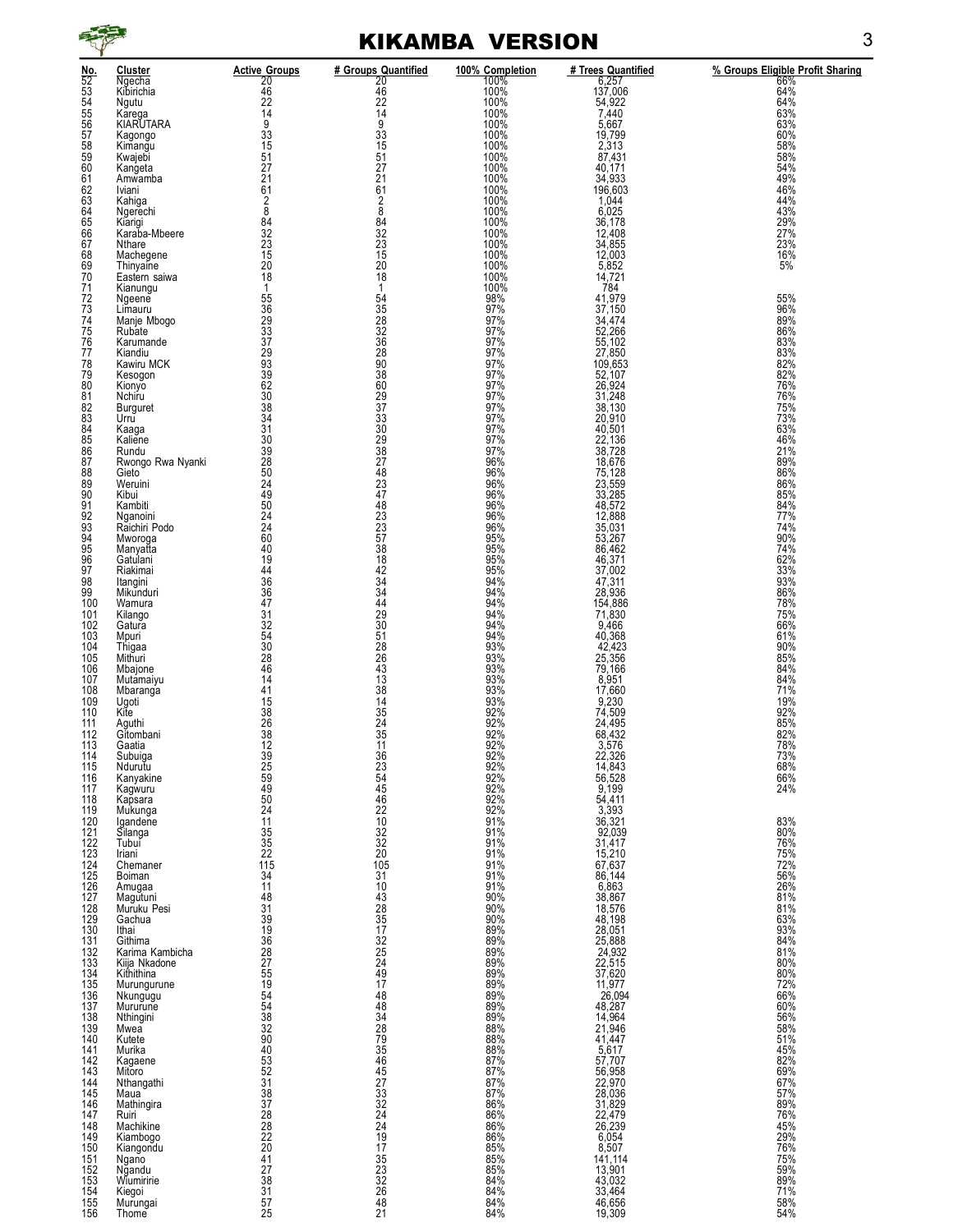

|                 | <b>KIKAMBA VERSION</b> |                    |                                  |
|-----------------|------------------------|--------------------|----------------------------------|
| oups Quantified | 100% Completion        | # Trees Quantified | % Groups Eligible Profit Sharing |
| 16              | 84%                    | 10,188             | 31%                              |
| 25              | 83%                    | 68,355             | 85%                              |
| 20              | 83%                    | 11.841             | 74%                              |
|                 | 83%                    | 20.676             | 58%                              |
| $\frac{29}{76}$ | 83%                    | 102.256            | 10%                              |
| 47              | 82%                    | 33,783             | 86%                              |
| 42              | 82%                    | 10,672             | 75%                              |
| 37              | 82%                    | 37,862             | 47%                              |
| 13              | 81%                    | 15.913             | 80%                              |
| 42              | 81%                    | 37.716             | 80%                              |
| 13              | 81%                    | 7,398              | 77%                              |
| 30              | 81%                    | 17,390             | 72%                              |
| 13              | 81%                    | 12 134             | 63%                              |

| No.                             | <b>Cluster</b>                  | <b>Active Groups</b>                                  | # Groups Quantified                | 100% Completion | # Trees Quantified                                                                                                                                                                       | % Groups Eligible Profit Shar |
|---------------------------------|---------------------------------|-------------------------------------------------------|------------------------------------|-----------------|------------------------------------------------------------------------------------------------------------------------------------------------------------------------------------------|-------------------------------|
| 157<br>158                      | Murichia<br>Gatero              | $\frac{19}{30}$                                       | 16                                 | 84%<br>83%      | $\frac{10,188}{10,188}$<br>68,355<br>11,841<br>20,676<br>102,256                                                                                                                         | 31%<br>85%                    |
| 159                             | Thiira                          | 24                                                    | $\frac{25}{20}$                    | 83%             |                                                                                                                                                                                          | 74%                           |
| 160<br>161                      | Barangu<br>Lower Imenti Forest  | $\frac{35}{92}$                                       | $\frac{29}{76}$                    | 83%<br>83%      |                                                                                                                                                                                          | 58%<br>10%                    |
| 162                             | Kabachi                         | 57                                                    | 47                                 | 82%             | 33,783<br>10,672<br>37,862                                                                                                                                                               | 86%                           |
| 163<br>164                      | Karinga ga Nkoru<br>Male        | 51<br>45                                              | $\frac{42}{37}$                    | 82%<br>82%      |                                                                                                                                                                                          | 75%<br>47%                    |
| 165                             | Kauuni                          | 16                                                    | 13                                 | 81%             | 15,913                                                                                                                                                                                   | 80%                           |
| 166<br>167                      | Ntugi<br>Mwagu                  | $\frac{52}{16}$                                       | $\frac{42}{13}$                    | 81%<br>81%      | 37,716<br>7,398                                                                                                                                                                          | 80%<br>77%                    |
| 168                             | Karama                          | 37                                                    | 30                                 | 81%             | 17,390<br>12,134<br>60,717<br>33,476<br>17,865<br>72,002                                                                                                                                 | 72%                           |
| 169<br>170                      | Mwanika<br>Kinoru-Mukuuni       | 16<br>47                                              | $\frac{13}{38}$                    | 81%<br>81%      |                                                                                                                                                                                          | 63%<br>55%                    |
| 171                             | Kandigi                         | 45                                                    |                                    | 80%             |                                                                                                                                                                                          | 64%                           |
| 172<br>173                      | Ndogino<br>Sofia                | 15<br>60                                              | $\frac{36}{12}$<br>$\frac{12}{48}$ | 80%<br>80%      |                                                                                                                                                                                          | 64%<br>51%                    |
| 174                             | Kimachia                        | 24                                                    | 19                                 | 79%             |                                                                                                                                                                                          | 66%                           |
| 175<br>176                      | Igwanjau<br>ikumbo              | 38<br>18                                              | 30<br>14                           | 79%<br>78%      | $15,604$<br>$25,720$<br>$17,140$<br>$21,563$                                                                                                                                             | 65%<br>92%                    |
| 177                             | Luuria                          |                                                       | 28                                 | 78%             |                                                                                                                                                                                          | 73%                           |
| 178<br>179                      | Kiangua                         | 36<br>27<br>51<br>27                                  | $^{21}_{40}$                       | 78%<br>78%      | 18,312<br>55,051                                                                                                                                                                         | 66%<br>64%                    |
| 180                             | Murinya<br>Irindiro             |                                                       | 21                                 | 78%             |                                                                                                                                                                                          | 62%                           |
| 181                             | Kithoka                         | $\substack{26 \\ 30}$                                 | 20<br>23<br>23                     | 77%             | 49,042<br>18,491<br>19,318                                                                                                                                                               | 56%                           |
| 182<br>183                      | Kanjagi<br>Kapsigiryo           |                                                       |                                    | 77%<br>77%      | 9,360                                                                                                                                                                                    | 54%<br>50%                    |
| 184                             | Mutanga                         | $\frac{30}{22}$<br>$\frac{22}{33}$<br>$\frac{37}{21}$ | $\frac{17}{25}$<br>25<br>28        | 77%<br>76%      | 23,801<br>24,331                                                                                                                                                                         | 24%<br>78%                    |
| 185<br>186                      | Kaanwa<br>Baraka                |                                                       |                                    | 76%             |                                                                                                                                                                                          | 60%                           |
| 187                             | kunati                          |                                                       |                                    | 75%             | 19,497<br>31,908<br>51,664                                                                                                                                                               | 76%                           |
| 188<br>189                      | Kiriogo<br>Kingo                |                                                       |                                    | 74%<br>74%      | 25,482                                                                                                                                                                                   | 65%<br>64%                    |
| 190                             | Igurune                         |                                                       |                                    | 73%<br>73%      | 24,368<br>13,187                                                                                                                                                                         | 75%                           |
| 191<br>192                      | Rugeju                          |                                                       |                                    | 72%             | 11,456                                                                                                                                                                                   | 68%<br>78%                    |
| 193                             | Ndunguri<br>Kagumo<br>Mwichiune | 393868243285454723454547                              | 279284935237225                    | 71%             | 40,915<br>25,817                                                                                                                                                                         | 69%<br>65%                    |
| 194<br>195                      |                                 |                                                       | 17                                 | 71%<br>71%      | 11,556                                                                                                                                                                                   | 50%                           |
|                                 | Majira<br>Ntakani               |                                                       | $^{25}_{17}$                       |                 |                                                                                                                                                                                          | 49%                           |
| 196<br>197                      | Ngage                           |                                                       |                                    | 71%<br>71%      | 11,691<br>5,779                                                                                                                                                                          | 40%                           |
| 198<br>199                      | Muthenge<br>Muthambi            |                                                       | 19                                 | 70%<br>70%      | 10,491                                                                                                                                                                                   | 75%                           |
| 200                             | Njukiini                        | $\frac{37}{44}$                                       | $\frac{26}{31}$                    | 70%             | 18,835<br>23,666                                                                                                                                                                         | 73%<br>60%                    |
| 201<br>202                      | Munyu<br>Nkondi                 | $\frac{35}{58}$                                       | 24<br>40                           | 69%             | 28,947                                                                                                                                                                                   | 59%                           |
| $\overline{203}$                | Karaba                          |                                                       | 27                                 | 69%<br>68%      | 16,186<br>40,538                                                                                                                                                                         | 42%<br>70%                    |
| 204<br>205                      | Kiriene<br>Kiamathaga           | $\frac{25}{37}$<br>60                                 | 17                                 | 68%<br>68%      | $3,774$<br>$33,576$<br>$30,156$<br>$25,020$                                                                                                                                              | 65%<br>63%                    |
| 206                             | Miathene                        |                                                       | $^{25}_{41}$                       | 68%             |                                                                                                                                                                                          | 55%                           |
| 207<br>208                      | Tunyai<br>Nguruki               | 40<br>57                                              | 27                                 | 68%<br>67%      |                                                                                                                                                                                          | 50%<br>41%                    |
| 209                             | Kāathi                          | $\frac{29}{37}$                                       | 38<br>19                           | 66%             | 23,608<br>56,389                                                                                                                                                                         | 55%                           |
| 210<br>211                      | Mairo Nne<br>Chuma              |                                                       | 24<br>18                           | 65%<br>64%      | 42,667                                                                                                                                                                                   | 49%                           |
| 212                             | Kierera                         | $\frac{28}{24}$                                       | 15                                 | 63%             | 10,100<br>9,250                                                                                                                                                                          | 59%<br>62%                    |
| 213<br>214                      | Mailu<br>Naari                  | 8                                                     | 5                                  | 63%             | 5,352<br>83,091                                                                                                                                                                          | 56%                           |
| 215                             | Kithitu                         | $\frac{63}{21}$                                       | $\frac{40}{13}$                    | 63%<br>62%      | 4,816                                                                                                                                                                                    | 52%<br>64%                    |
| 216<br>217                      | Ntombo                          |                                                       | 16                                 | 62%<br>62%      | 10,280                                                                                                                                                                                   | 57%<br>50%                    |
| 218                             | Kigane<br>Ngiine                | $\frac{21}{37}$                                       | $\frac{13}{23}$                    | 62%             | 4,245<br>29,991                                                                                                                                                                          | 50%                           |
| 219                             | Mamba                           | 29                                                    | 18                                 | 62%             | 11,717                                                                                                                                                                                   | 49%                           |
| 220<br>221                      | Mbogiti<br>Kitheo               | $\frac{26}{56}$                                       | 16                                 | 62%<br>61%      |                                                                                                                                                                                          | 39%<br>55%                    |
| 222                             | Kimahuri                        | $\overline{61}$                                       | $\frac{34}{37}$                    | 61%             |                                                                                                                                                                                          | 40%                           |
| 223<br>224<br>225               | Ichuga<br>Kiirua                | $\frac{50}{48}$                                       | $\frac{30}{29}$<br>29              | 60%<br>60%      |                                                                                                                                                                                          | 60%<br>49%                    |
|                                 | Pondo                           | $43$<br>$5$<br>$39$<br>$76$                           |                                    | 60%             |                                                                                                                                                                                          | 49%                           |
| 226<br>227<br>228               | Miwani<br>Kiria                 |                                                       |                                    | 60%<br>59%      |                                                                                                                                                                                          | 11%<br>70%                    |
|                                 | Gitimene                        |                                                       |                                    | 59%             |                                                                                                                                                                                          | 62%                           |
| 229<br>230<br>231               | Athiru gaiti<br>Mituntu         | 26<br>33<br>19<br>7<br>27                             | $323$<br>$45$<br>$15$<br>$19$      | 58%<br>58%      | 10,377<br>23,184<br>44,952<br>55,826<br>55,826<br>30,164<br>52,955<br>4,824<br>18,853<br>7,926<br>13,657                                                                                 | 55%<br>51%                    |
|                                 | Athathi                         |                                                       | 11                                 | 58%             |                                                                                                                                                                                          |                               |
| 232<br>233<br>234               | Marmanet<br>Miruriiri           |                                                       | 4<br>15                            | 57%<br>56%      |                                                                                                                                                                                          | 76%<br>44%                    |
|                                 | Karurune                        |                                                       | 22                                 | 56%             |                                                                                                                                                                                          | 43%                           |
| 235<br>236<br>237<br>238<br>239 | Ntharagwene<br>Mbirikene        | 3923633468220203333333                                | $\frac{12}{19}$                    | 55%<br>53%      |                                                                                                                                                                                          | 45%<br>42%                    |
|                                 | Makairo                         |                                                       | 17                                 | 52%             |                                                                                                                                                                                          | 47%                           |
|                                 | Tharu<br>Finley                 |                                                       | $^{24}_{14}$                       | 52%<br>50%      |                                                                                                                                                                                          | 36%<br>35%                    |
| 240                             | Tugua                           |                                                       | 13                                 | 50%             |                                                                                                                                                                                          | 32%                           |
|                                 | Karangi                         |                                                       | 16<br>10                           | 50%             |                                                                                                                                                                                          | 31%<br>28%                    |
| 241<br>242<br>243               | Kithakanaro<br>Makomboki        |                                                       | 15                                 | 50%<br>50%      |                                                                                                                                                                                          | $3%$                          |
| 244<br>245                      | Itugururu                       |                                                       | $\frac{19}{18}$                    | 49%             |                                                                                                                                                                                          | 37%                           |
| 246                             | Kigucwa<br>Ciakanyinga          |                                                       | <b>25</b>                          | 49%<br>48%      |                                                                                                                                                                                          | 18%<br>47%                    |
| 247<br>248                      | Muchege                         |                                                       | 10                                 | 48%             |                                                                                                                                                                                          | 28%<br>16%                    |
| 249                             | Kiengu<br>Ngonyi                |                                                       | 26<br>20                           | 47%<br>45%      |                                                                                                                                                                                          | 28%                           |
| 250<br>251                      | Kibuline                        | 52<br>21<br>55<br>44<br>41<br>34                      | $\frac{18}{15}$                    | 44%<br>44%      | $730$<br>$9,1510$<br>$25,563$<br>$7,15,837$<br>$710,398$<br>$538$<br>$36,538$<br>$4,4,684$<br>$8,201$<br>$4,364$<br>$23,3883$<br>$3,137$<br>$24,963$<br>$22,358$<br>$22,358$<br>$29,870$ | 44%<br>43%                    |
| 252                             | Ukuu<br>Nturuba                 |                                                       | 9                                  | 43%             | 6,892                                                                                                                                                                                    | 39%                           |
|                                 | Ibucha                          | $\frac{21}{7}$                                        | 3                                  | 43%             |                                                                                                                                                                                          | 38%                           |
| 253<br>254<br>255               | Kiandege<br>Muthangene          |                                                       | 10<br>12                           | 43%<br>43%      | $\frac{3,026}{22,293}$<br>5,031                                                                                                                                                          | 38%<br>30%                    |
|                                 | <b>Burimaria</b>                |                                                       | 10                                 | 43%             | $7,537$<br>23,181                                                                                                                                                                        | 27%<br>32%                    |
| 256<br>257<br>258               | Tandare                         |                                                       | 21                                 | 42%             |                                                                                                                                                                                          |                               |
|                                 | Kihingo<br>Mia Moja             | 23<br>28<br>23<br>50<br>50<br>32<br>22<br>22          | 5<br>13                            | 42%<br>41%      | 5,436<br>5,436<br>14,319<br>13,137<br>27,177                                                                                                                                             | 23%<br>38%                    |
| 259<br>260<br>261               | Karamtoni                       | 55                                                    | 9<br>22                            | 41%<br>40%      |                                                                                                                                                                                          | 36%<br>39%                    |
|                                 | Kairuni                         |                                                       |                                    |                 |                                                                                                                                                                                          |                               |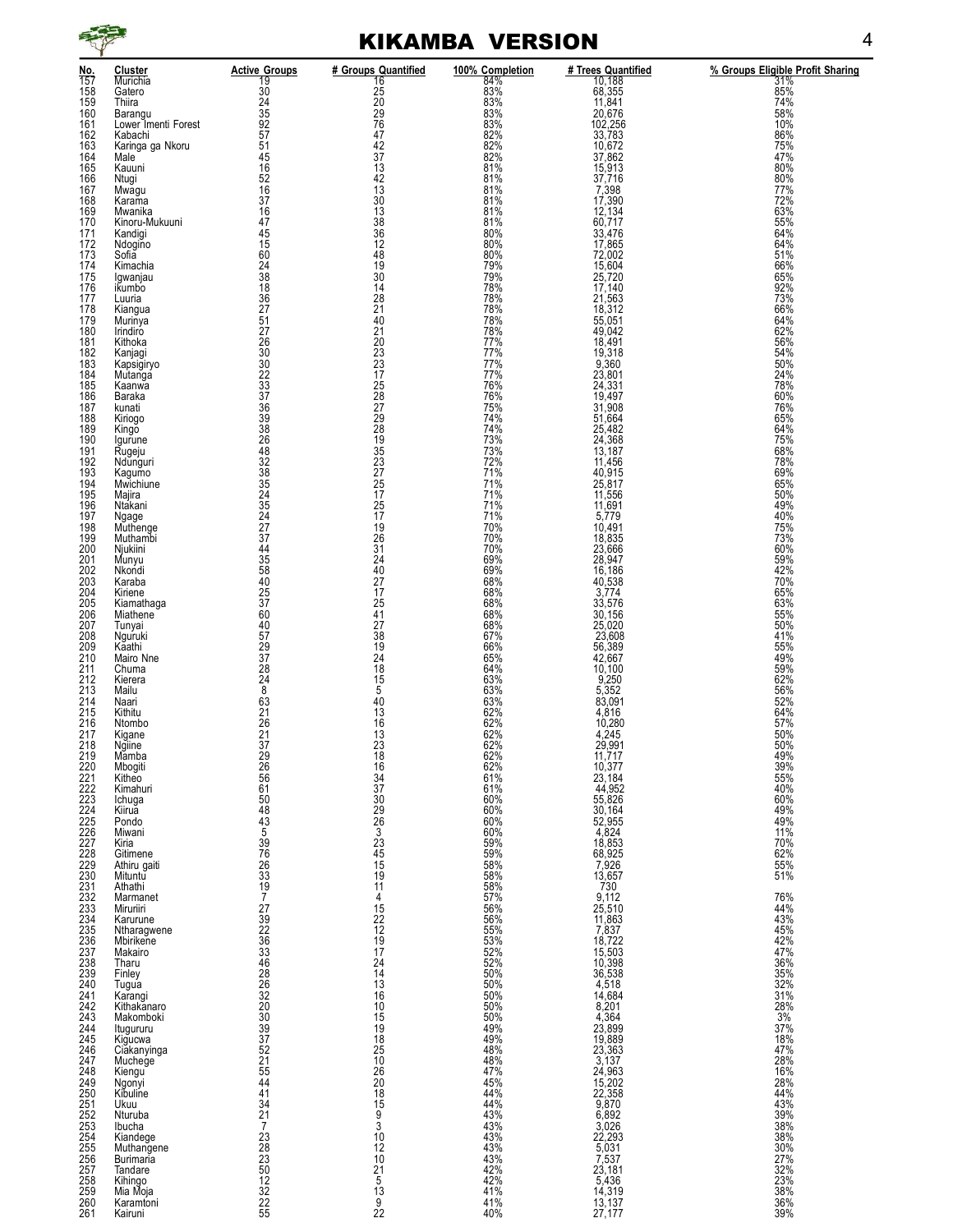

345<br>
1220<br>
145 Maximizi 2020<br>
16 Maximalii 2020<br>
347 Makengi 2020<br>
348 Marimati 2020<br>
350 Matanya<br>
350 Matanya<br>
351 Matorola<br>
351 Matorola<br>
351 Molinii<br>
353 Mbirii<br>
353 Mbirii<br>
353 Mbirii<br>
354 Michimikuru<br>
356 Mr. Mutai<br>
3

## KIKAMBA VERSION 5

| No.                                                                        | Cluster                  | <b>Active Groups</b>               | # Groups Quantified                               | 100% Completion                 | $\begin{array}{l} \textbf{\# Trees Quantified} \\ \hline 6.793 \\ 9.32 \\ 9.322 \\ 7.274 \\ 7.996 \\ 7.282 \\ 21.138 \\ 5.085 \\ 1.103 \\ 14.061 \end{array}$ | % Groups Eligible Profit Sharing           |
|----------------------------------------------------------------------------|--------------------------|------------------------------------|---------------------------------------------------|---------------------------------|---------------------------------------------------------------------------------------------------------------------------------------------------------------|--------------------------------------------|
| $\frac{262}{263}$                                                          | Mbiriata                 | 20<br>40<br>35                     | 8                                                 | 40%<br>40%                      |                                                                                                                                                               | 39%                                        |
| 264                                                                        | Thuura<br>Kakumini       |                                    | 16                                                | 40%                             |                                                                                                                                                               | 36%<br>28%                                 |
| 265                                                                        | Ndivai                   | 18                                 | $\frac{14}{7}$                                    | 39%                             |                                                                                                                                                               | 83%<br>36%                                 |
| 266<br>267                                                                 | Muhonia<br>Rianjuki      |                                    | 13<br>7                                           | 37%<br>37%<br>36%               |                                                                                                                                                               | 13%                                        |
| 268                                                                        | Kinoro                   | 35<br>19<br>44<br>34<br>3          | 16                                                |                                 |                                                                                                                                                               | 13%<br>28%                                 |
| 269                                                                        | Marimba<br>Kamweline     |                                    | 12<br>1                                           | 35%<br>33%                      |                                                                                                                                                               | 38%                                        |
|                                                                            | Antubochiu               |                                    | 12                                                | 33%                             |                                                                                                                                                               |                                            |
| 270<br>270<br>271<br>273<br>273                                            | Chung'ari                | 36<br>60<br>24<br>33<br>49         | 20                                                | 33%                             | 14,061<br>15,935<br>19,881                                                                                                                                    | 30%<br>29%<br>28%                          |
|                                                                            | Njuruta<br>Gatia-ini     |                                    | 8<br>11                                           | 33%                             |                                                                                                                                                               |                                            |
| -- 274<br>275<br>276<br>277                                                | Katheri                  |                                    | 16                                                | 33%<br>33%                      | 2,071<br>7,840<br>10,906<br>2,662                                                                                                                             | 25%<br>24%                                 |
|                                                                            | Ragati<br>Matakiri       | 34<br>$\overline{61}$              | 11<br>19                                          | $\frac{32\%}{31\%}$             |                                                                                                                                                               | 16%<br>17%                                 |
| 278<br>279                                                                 | Munyaka                  |                                    | 8                                                 |                                 |                                                                                                                                                               | 15%<br>31%                                 |
| 280                                                                        | Limoro                   | 28<br>50<br>29<br>28<br>62<br>56   | $\frac{14}{8}$                                    | 29%<br>28%<br>28%               | $\begin{array}{c} 11,665 \\ 8,614 \\ 21,800 \end{array}$                                                                                                      |                                            |
|                                                                            | Njorua<br>Marurui        |                                    | 8                                                 |                                 | 1,747                                                                                                                                                         | $31\%$<br>$10\%$<br>$14\%$<br>$15\%$       |
| 281<br>282                                                                 | Ankamia                  |                                    | 16                                                |                                 |                                                                                                                                                               |                                            |
| 283<br>284                                                                 | Kiamiogo<br>Mumbuni      | $\frac{5}{4}$                      | 14<br>11                                          | 28%<br>28%<br>26%<br>25%<br>24% | $36,623$ $33,173$ $4,309$ $4,421$                                                                                                                             | 10%                                        |
| 285                                                                        | Karia                    | 25                                 | 6                                                 |                                 |                                                                                                                                                               | 8%                                         |
| 286                                                                        | Iriga                    | $\overline{60}$                    |                                                   | 22%<br>21%                      | $\frac{5,728}{7,877}$                                                                                                                                         |                                            |
| 287<br>$\bar{2}\check{8}\check{8}$                                         | Ngongo<br>Muriru         | 43<br>40                           | $\begin{array}{c}\n 13 \\  9 \\  8\n \end{array}$ | 20%                             | 5,172                                                                                                                                                         | 18%<br>12%<br>15%                          |
| 289<br>290                                                                 | Gikumene                 | $\frac{50}{40}$<br>11              | 10                                                | 20%<br>18%                      | $3,968$<br>15,653                                                                                                                                             | $\frac{11\%}{19\%}$<br>$\frac{19\%}{15\%}$ |
|                                                                            | Karoki                   |                                    | 7                                                 |                                 |                                                                                                                                                               |                                            |
|                                                                            | Marega<br>Suguroi        |                                    |                                                   | 18%<br>18%                      | 1,119                                                                                                                                                         |                                            |
| 291<br>292<br>293<br>294                                                   | Salama                   | $\frac{33}{53}$                    |                                                   | $\frac{17\%}{15\%}$             |                                                                                                                                                               | $\frac{17\%}{8\%}$                         |
| 295                                                                        | kiathathi<br>Kirimaitume |                                    | 2692563                                           | 15%                             | $13,002$<br>$1,917$<br>$7,423$<br>$5,350$<br>$2,054$                                                                                                          | 0%                                         |
| 296                                                                        | Kithurine                | $\frac{33}{43}$                    |                                                   | 14%<br>12%<br>11%               |                                                                                                                                                               | $\frac{12\%}{5\%}$<br>9%                   |
| 297                                                                        | Kianjagi<br>Ntumburi     | 37                                 | 4                                                 |                                 |                                                                                                                                                               |                                            |
| 298<br>299                                                                 | Meria Mwangaza           | $\overline{10}$                    |                                                   | 10%                             | $1,452$<br>$1,636$                                                                                                                                            | $\frac{12\%}{6\%}$                         |
| 300                                                                        | Ndalani                  | 64                                 | 6                                                 | 9%                              | 8,724                                                                                                                                                         |                                            |
| 301<br>302                                                                 | Muragara<br>Muthengera   | $\frac{30}{31}$<br>$34$            | $\frac{2}{2}$                                     | $\frac{7\%}{6\%}$               | $\frac{903}{733}$                                                                                                                                             | $\frac{1\%}{6\%}$                          |
| 303                                                                        | Nyariginu                |                                    |                                                   | 6%                              | 4,395                                                                                                                                                         | 2%                                         |
| 304<br>305                                                                 | Athi<br>Ikindu           | 17                                 | $\mathbf{1}$                                      | 6%<br>5%                        | 8                                                                                                                                                             | 7%                                         |
| 306                                                                        | Nyweri                   | $\frac{20}{39}$<br>39              | 2                                                 | 5%                              | $\frac{1,292}{3,373}$                                                                                                                                         | $\frac{7\%}{3\%}$                          |
| 307                                                                        | Githongo                 |                                    |                                                   | 5%                              | 279                                                                                                                                                           |                                            |
| 308<br>309                                                                 | Mitheru<br>Mulathankari  | $\frac{21}{22}$<br>$\frac{21}{37}$ |                                                   | $\frac{5\%}{5\%}$               | $\frac{825}{622}$                                                                                                                                             | $\frac{3\%}{3\%}$                          |
| 310                                                                        | Kamuthanga               |                                    | 1                                                 | 5%                              | 215                                                                                                                                                           |                                            |
| 311<br>312                                                                 | Kaguma<br>Kanjuu         |                                    | 1<br>1                                            | $\frac{3\%}{3\%}$               | 1,439<br>1,325                                                                                                                                                | 0%                                         |
| 313<br>314                                                                 | Kariakomo                | $\frac{29}{16}$                    |                                                   |                                 |                                                                                                                                                               | $5\%$<br>$5\%$                             |
| 315                                                                        | Kirindini<br>Kiahuko     | 28<br>20                           |                                                   |                                 |                                                                                                                                                               | 1%                                         |
| 316                                                                        | Anchenge                 | 1                                  |                                                   |                                 |                                                                                                                                                               |                                            |
| 317                                                                        | Atebwo                   | 19                                 |                                                   |                                 |                                                                                                                                                               |                                            |
| 318<br>319                                                                 | Bahati<br>Barenta        | 1                                  |                                                   |                                 |                                                                                                                                                               |                                            |
| 320                                                                        | Buuri                    | $\frac{3}{27}$                     |                                                   |                                 |                                                                                                                                                               |                                            |
| 321<br>322                                                                 | Cheptuech<br>Chesoen     | 4<br>$\overline{3}$                |                                                   |                                 |                                                                                                                                                               |                                            |
| 323<br>324                                                                 | Ekerenyo                 | 12                                 |                                                   |                                 |                                                                                                                                                               |                                            |
|                                                                            | Etono                    | 51<br>4                            |                                                   |                                 |                                                                                                                                                               |                                            |
| 325                                                                        | Gatei<br>Gaturiri        |                                    |                                                   |                                 |                                                                                                                                                               |                                            |
| 326<br>3278<br>328<br>329<br>3333<br>33333<br>3333<br>3335<br>3338<br>3338 | Gesura                   | $14$<br>$4$<br>$38$<br>$5$<br>$7$  |                                                   |                                 |                                                                                                                                                               |                                            |
|                                                                            | Gikati<br>Ikohokoho      |                                    |                                                   |                                 |                                                                                                                                                               |                                            |
|                                                                            | Irongo                   |                                    |                                                   |                                 |                                                                                                                                                               |                                            |
|                                                                            | Kahuho                   | 194168625113929431                 |                                                   |                                 |                                                                                                                                                               |                                            |
|                                                                            | Kamangura<br>Kamwarani   |                                    |                                                   |                                 |                                                                                                                                                               |                                            |
|                                                                            | Kanderendu               |                                    |                                                   |                                 |                                                                                                                                                               |                                            |
|                                                                            | Kapugunot<br>Karandi     |                                    |                                                   |                                 |                                                                                                                                                               |                                            |
|                                                                            | Karocho                  |                                    |                                                   |                                 |                                                                                                                                                               |                                            |
|                                                                            | Karundas<br>Kebirigo     |                                    |                                                   |                                 |                                                                                                                                                               |                                            |
|                                                                            | Kiamariga                |                                    |                                                   |                                 |                                                                                                                                                               |                                            |
| 340<br>341<br>342<br>343                                                   | Kigumo                   |                                    |                                                   |                                 |                                                                                                                                                               |                                            |
|                                                                            | Kirubia<br>Kishaunet     | $\frac{14}{11}$                    |                                                   |                                 |                                                                                                                                                               |                                            |
| .<br>344                                                                   | Kisima                   | 36                                 |                                                   |                                 |                                                                                                                                                               |                                            |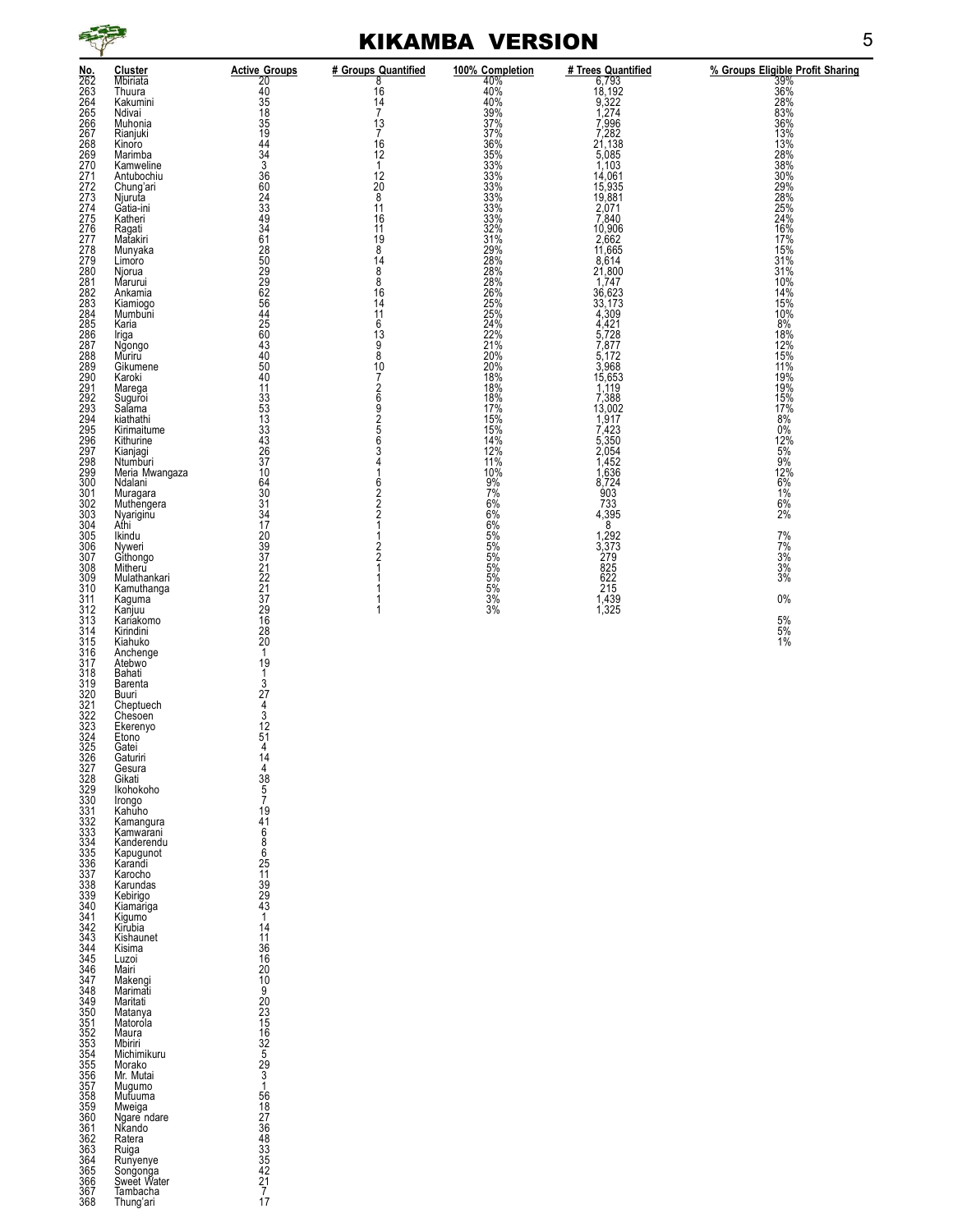

### TIST kisioni kya Mara - Bomet na Narok Counties.

#### Na Richard Too, muthumuki wa ngwatanio ya TIST.

IST yamanyithaniw'e kisioi kii mwaka wa<br>2009.TIST yookie kisioni yina ngwatanio na<br>USAID mena mwolooto wa kuthukuma<br>vamwe na aimi kusuvia mutitu wa Mau na isio ila IST yamanyithaniw'e kisioi kii mwaka wa 2009.TIST yookie kisioni yina ngwatanio na USAID mena mwolooto wa kuthukuma ithengeanie naw'o. Malanio maingi maivo indi kuvika umuthi no manini matiele, vamwe na TIST iendee kwiana muthenya kuthi ungi.

Nitwambiie na ngwatanio ya TIST Chemaner County ya Boment na Kutete County ya Narok. Chemaner nikisio kimwe kyailu kwa walanio uyu nundu nikikwataa mbua nesa vala nayo Kutete yi kisioni kya ing'alata (kitena mbua nesa). Twina utuika iulu wa uvandi wa miti isioni sya mbua nyingi na isioni sya mang'alata. Utuika uu ututonyethetye kwika mawiko maseo ma TIST na kutata mawiko angi meu. O mituki nitunamanyie iulu wa kuvandanisya liu na miti ila itanamba uneneva na itunguu vamwe nilungasya mitutu miundani. Yu tuendee na utata uveta vyu mitutu imwe muthangani kwa kwikia muu ula tuvulanasya na Maxican Marigold. Twavitukiwa tukatunga livoti vaa ya utuika

uu. Mwolooto witu ni kuola utumiku wa ndawa miundani yitu.

Kwayu twina ngwatanio inya ila syi kisioni kitu undu twonanitye vaa mesani itheo.

| Ngwatanio   Kikundi |             | Miti   | Amemba |
|---------------------|-------------|--------|--------|
| Atebwo              | ۱9          | 6,310  | $ $  4 |
| Chemaner            | <u> 115</u> | 75,883 | 692    |
| Kapsigiryo          | 30          | 15,420 | 187    |
| Kutete              | 18          | 47.989 | 732    |

Atebwo na Kapsigiryo nisyo ngwatanio ila syila useuvw'a mituki nundu ni sya mwaka wa 2020. Wendi witu nikuendeea unyaiikya TIST isioni sya Mara kuma Mau ranges kuvika mwiso wa usi wa Yala ula wi yiiani ya Victoria. Na kwa uu kwambiia munukani/Kanywa wa usi wa Nile kuvika ukangani wa Mediterranean. Twina wito kwa kisio kii kyothe kya kiw'u na nitwisi nitutonya!

### William Kingunda - Vai kitheka kinini kwa miti.

#### na William Kigunda, Memba wa TIST.

I syiktwa yakwa ni William Kigunda. Nineew'ie<br>ngewa ya TIST mwaka wa 2005. ivindani yiu<br>ndyeesilasya tandoya utwika memba nundu wa<br>katheka kyakwa kinini Neesilasya uyandi wa miti syiktwa yakwa ni William Kigunda. Nineew'ie ngewa ya TIST mwaka wa 2005. ivindani yiu katheka kyakwa kinini. Neesilasya uvandi wa miti nikwa ala mena itheka nene.

Indi maunduni oonthe nundu wa atui kuthingiisya nitwalikile nthini wa TIST 2005. Nundu kwiyiandikithya na kusomethw'a ni mana twoonie ni useo tutate. Nitweetie kikundi kitu Ciompuru Ciokanyinga. Twamina kwiyiandikithya kwa TIST nitwanengiwe namba 2005KE383.

Nitwambiie na kivuio kiniini kya miti. Nitweesi kana itheka situ ni nini na itonya ukua miti minini. Indi twi atanu kumbula kana nitweethiie tuvandite miti mingi kwi undu tweekwatasya.

Kitheka kyakwa kila kitavitukite 1.5 ekas nimbandite miti mbee wa 200 mithemba ivulanite. Nina miti ya matunda na mbindi ta ikolovea, ivela, iembe na makandania. Miti imwe niminene nayu ninengae ukwati natandithya matunda na mbindi.

Kwongeleela, nina miti ya kiene ta Meru Oak (Mukuyu), Mihangua, Minguani, Mitero na Mwiria kati wa mithemba ingi. miti imwe kati wa ino ni ndawa. na niona miti ya kuma kuasa. Nnina utanu nundu ninalikile ngwatanioni ya TIST. Niyavinguie metho makwa noona kana vai kitheka kinini kwa miti. Mundu e mumanyisye na kwivundisya kusuvia, mundu nikwika maunene na kila kinini winakyo. Umunthi ny'e na kikundi kyakwa nitukwatite uao wa vaita kuma kutewa kwa nzeve itavisaa kuma itini yitu. Nitukwikathiia kana nitutetheesye nthi yoonthe kuola uvinduku wa nzeve na uvyuvu.

Twienda uthuthya aimi ala mena itheka nini kulika nthini wa TIST na kwithiwa imwe naitu kumanyiw'a iulu wa kutumia itheka/miunda yitu minini undu vaile.

### Kwisiania na umuu.

wavika ivinda ya uthithu na mbua, malelia<br>nitwikaa uwau kundu kwingi, Umuu ula<br>niw'o unyaiikasya uwau uyu niuyaiikasya<br>uwau kwa mituki. Ni useo kuola umuu musyi kwaku.  $\mathscr ^{\prime}$  wavika ivinda ya uthithu na mbua, malelia nitwikaa uwau kundu kwingi, Umuu ula niw'o unyaiikasya uwau uyu niuyaiikasya

Matambya aya nimatonya utetheesya:

- Enga ikuthu ila syi vakuvi na nyumba vamwe na nyeki
- $\square$  Temea kiw'u kila kituumanite kithi kila kivakuvi na mawikalo/nyumba nundu nikw'o umuu usyaaniaa
- $\Box$  Veta matialyo ma liu ula wakoma
- Mavuti ndukaie nyumba ikya iimani ya kiko
- $\Box$  Tuta nyumba yaku na nza kila muthenya.
- Lilikana kutumia neti sya usiia umuu vatonyeka.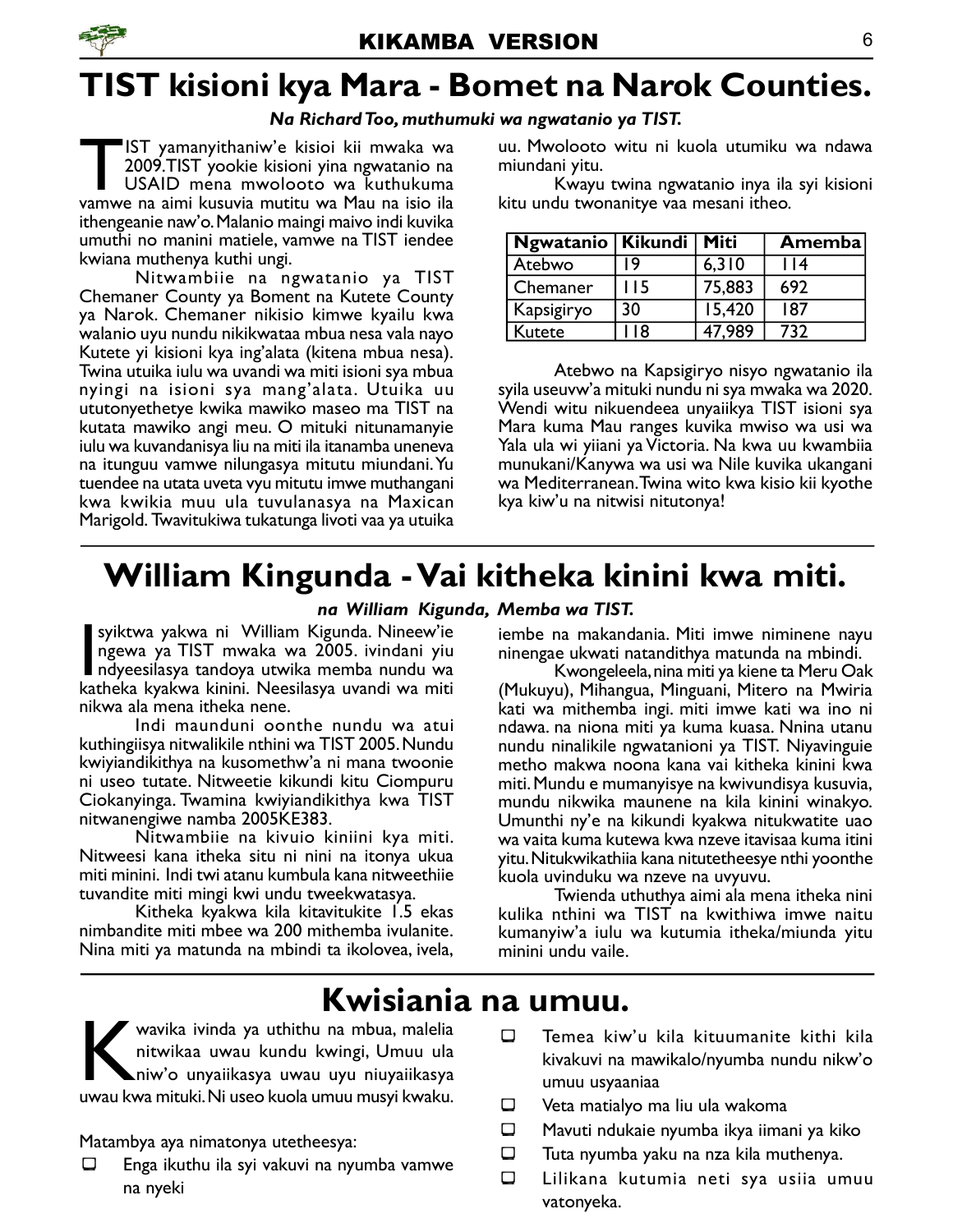#### Newsletter April 2022

Not for sale

Mazingira Bora



w w w . t i s t . o r g

### Kipsigis Version

TIST is an innovative, time tested, afforestation program led by the participants.



Wanachama wa Nguzo ya Kwajebi TIST wakiwa kwenye mkutano wao wa kila mwezi.

Kibagengeisiek cheMengechen chebo TIST ak nyorchinrtabgee nebo bogol en bogol(100%) Page 2 Inside:

TIST en Emetab Mara –Komoswekab Bomet ak Narok. Page 6

William Kigunda–Momii Mbaret ne ming'in en ketik. Page 6

Teretab konyingisik (Mosquitoes). Page 6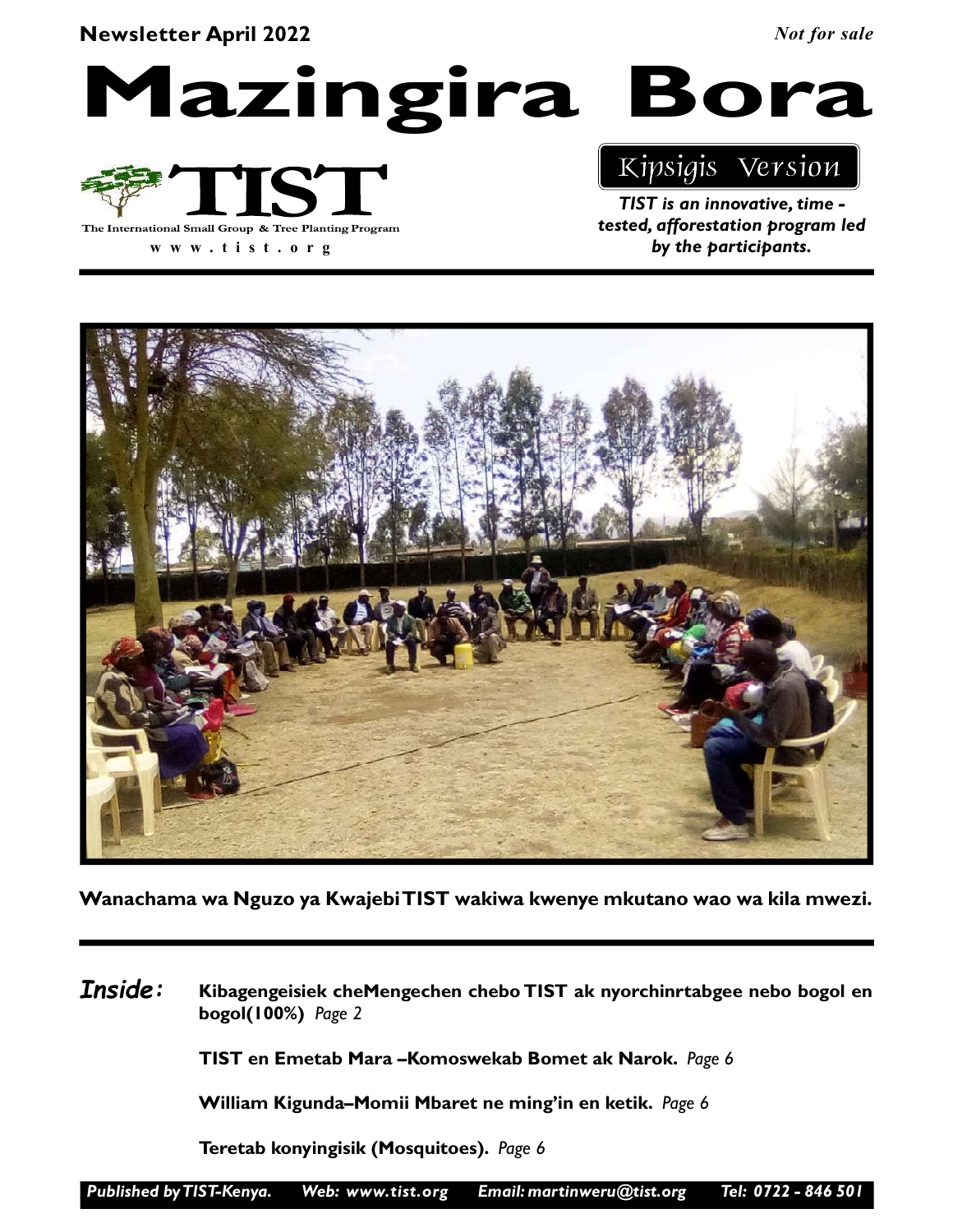# Kibagengeisiek cheMengechen chebo TIST ak nyorchinrtabgee nebo bogol en bogol(100%)

En arawetab Mulgul (January) en kenyitab 2022, ko<br>
king'alalen Kandoinateba Ng'wony nebo TIST akobo<br>
emotinwekab India, Uganda, Kenya ak Tanzania. Enarawek n arawetab Mulgul (January) en kenyitab 2022, ko king'alalen Kandoinateba Ng'wony nebo TIST akobo ortinwek che kimuche ketoretito temikab TIST en somok che kokosirto, ko kokeebchigee iit akobo kabwatutik che miachen ak taunetab kabwatutik che lelach echek tugul.Kikose takipjei kabwatutichu tugul kobotook.

Tokyinenyon bo gee ko koityi Isasamosiek (Kilastaisiek) tugul kawong'unet nebo bogol en bogol en kenyitab 2022. Bogol en bogol ko makimwa kityo kele koitosiek; boto kora boisionik alak chebo komonutiet che yoe Kiboitinikab Isasamet ak Temik.

#### 100% ko kakimwa kele:

- Kibagengeisiek Tugul che mengechen kakonyorchige kiwotosiek tugul che kimoche
- Kibagenge ne Ming'in agetugul ko kanyotcjigee koitosiek en konyil agenge anan kosiir en kenyit age tugul
- Kegeer kele Kibagenegit Ne Ming'in age tugul ko kotoo kabeti ne toror en kasarta age tugul nebo minseet.
- Kegeer kele Kibagengeit Ne Ming'in age tugul ko kakilipanchi lipanet ne taa ak Pjeutikab Melekwek
- Kegeer kele Kibagengeit ne Mig'in age tugul kayai Temisietab Ribetab Emet
- Kegeer kele Kibagengeisiek che Mengechen ko kateech jikosiek che ribe maat.
- Kibagnegit age tugul nechute TIST ko kakineet komie
- Kegeer kele Kibagebengeisiek che Mengechen tugul ko koityi kanetisietab araweta age tugul rn tuyosiekab Isasamet.

 $\checkmark$  Kegeer kele Kibagebgeisiek che mengechen tugul ko tieme ortinwek che lelach che toreti mbareinikwak ak kopjei ak kibagengeisiek alak en tuiyosiekab Isasamet.

Asikimuch keityi kokwoutichu bo komonut, ko some kandoinatetab TIST kole ong'alaleen chu en tuiyet ne isibu nebo Isasamet. Omuche otesi kabwatutik alakak ong'alalen ole imuktoo Kibagengeisiek che Mengechen/Isasamet konyorchigee chuito. Omuche otau Tetutietab Boisionik.Kaikai opjei ak kiboitinikab Isasamet ortinwek che omuche onyorchigee makutichu. Kora omwawech toretet ne omokyinigee.

Asiketoretook ong'alalen en nyumnyumindo, kepjee tugul oleu Isasamosiekwok kotiengee kaoitosiek ak nyumnyumindab Pjeutikab Melekweek. En komostang'wong', kaikai ongepjei logoiwek che isibu:

- 1. Koitetab Kibagengeisiek che Mengenchen che tindo kabetisiek she tororeen en arawetab Iwatkut (Ang'wan) akoi Baki (Lo) nebo kasartab minseet/ kolseet.
- 2. Koitetab Kibagengeisiek che Mengenchen che yoe Temisietab Ribetab Itondab Emeet en kasarta ne nyone nebo minseet.
- 3. Koitetab Kibagengeisiek che Mengenchen che teche jikosiek che chepchep che ribe maat.
- 4. Koitetab Kibagengeisiek che Mengenchen che chute Isasamet en kenyini
- 5. Koitetab Kibagengeisiek che Mengenchen che ityin Tuiyosiekab Kanetisiet en arawet age tugul.
- 6. Ortinwek che Miachen che kikepjei en Kibagengeisiek che Mengenchen en tuiyosiekab Isasamet.

| No.                 | Cluster<br>Ntrukuma    | <b>Active Groups</b>             | # Groups Quantified                     | 100% Completion<br>100% | # Trees Quantified<br>13,715 | % Groups Eligible Profit Sharing<br>99% |
|---------------------|------------------------|----------------------------------|-----------------------------------------|-------------------------|------------------------------|-----------------------------------------|
| 2                   | Nkumbo                 | 25<br>25<br>28<br>23<br>41       | 25<br>25<br>28                          | 100%                    | 54,962                       | 98%                                     |
| 3                   | Kamaroo                |                                  |                                         |                         | 28,883                       | 97%                                     |
| 4                   | Amwari                 |                                  | $\overline{23}$                         | 100%<br>100%<br>100%    | 19,732<br>75,608             | 96%                                     |
| 5                   | Gatangine              |                                  | 41                                      |                         |                              | 96%                                     |
| 6                   | NKANĎO N               | 24                               | 24                                      | 100%                    | 18,701                       | 96%                                     |
|                     | Nyakinyua              | $\frac{1}{39}$                   | 39<br>56                                | 100%<br>100%            | 41,252                       | 95%                                     |
| 8                   | Churiu                 |                                  |                                         |                         | 84,390                       | 94%                                     |
| 9                   | Sirimon                | 53                               | 53                                      | 100%                    | 56,990                       | 94%                                     |
| 10                  | Rwanyange              | 43                               | 43<br>20                                | 100%                    | 27,353                       | 93%                                     |
| 11<br>12            | Kiraro<br>Koonju       |                                  | 29                                      | 100%<br>100%            | 17,522<br>21,507             | 92%<br>92%                              |
| 13                  | Maundu                 | $\frac{20}{29}$<br>40            | $\overline{40}$                         | 100%                    | 27,286                       | 91%                                     |
| 14                  | Ngariama               | 26                               | 26                                      | 100%                    |                              | 90%                                     |
| 15                  | Rukindu                | $\overline{31}$                  | 31                                      | 100%                    | 29,585<br>22,917             | 90%                                     |
| 16                  | Lachiathuriu           | 30                               | 30                                      |                         | 24,614                       | 89%                                     |
| 17                  | Giaki                  | $\overline{31}$                  | 31                                      | 100%<br>100%            | 45,576                       | 88%                                     |
| 18                  | Mukothima              | 9                                | 9                                       | 100%                    | 1.014                        | 86%                                     |
| 19                  | Warazo Jet             | 32                               | 32                                      | 100%<br>100%            | 53,517                       | 86%                                     |
| 20                  | Muhotetu               | $\overline{11}$                  | 11                                      |                         | 106.111                      | 85%                                     |
| 21                  | Kaubau                 |                                  | $\begin{array}{c} 28 \\ 32 \end{array}$ | 100%<br>100%            | 15,587<br>11,163             | 84%                                     |
| 22                  | Machaku                |                                  |                                         |                         |                              | 84%                                     |
| 23<br>$\frac{2}{2}$ | Makandi<br>Mukameni    |                                  | $\frac{3\overline{9}}{23}$              | 100%<br>100%            | 41,289<br>4,352              | 84%<br>84%                              |
|                     | Kamwiyendei            | 28<br>32<br>39<br>23<br>30       | 30 <sup>2</sup>                         |                         | 10,372                       | 83%                                     |
| $\frac{25}{26}$     | Wanduhi                | $\overline{7}$                   | $\overline{7}$                          | 100%<br>100%            | 4,662                        | 83%                                     |
| 27                  | Kiiene                 | 38                               | 38                                      | 100%                    | 27,145                       | 82%                                     |
|                     | Kunene                 |                                  | 20                                      | 100%<br>100%            |                              | 82%                                     |
| $^{28}_{29}$        | Nyambugichi            | $\frac{20}{13}$                  | Ī3                                      |                         | 14,293<br>12,453             | 82%                                     |
| 30                  | Ontilili               | 48                               | 48                                      |                         | 48,303                       | 82%                                     |
| 31                  | Kianyaga               | 69<br>39<br>27<br>32<br>28<br>37 | 69                                      | 100%<br>100%<br>100%    | 63,255<br>21,456             | 81%                                     |
| 32                  | Magomano               |                                  | $\frac{39}{27}$                         |                         |                              | 81%                                     |
| 33                  | Mwenje                 |                                  |                                         | 100%                    | 7,575                        | 81%                                     |
| 34<br>35            | Njuthine               |                                  | 32<br>28                                | 100%<br>100%            | 73,706<br>19,381             | 81%<br>81%                              |
| 36                  | Vota<br>Kathwene       |                                  | 37                                      | 100%                    | 34,138                       | 79%                                     |
| 37                  | Ndaka-ini              |                                  | 22                                      |                         |                              | 79%                                     |
| 38                  | Kangaita               | $\frac{22}{30}$                  | 30                                      | 100%<br>100%            | 14,143<br>21,232             | 78%                                     |
| 39                  | Ciothirai              | 40                               | 40                                      | 100%<br>100%<br>100%    | 54,647<br>49,566<br>13,338   | 77%                                     |
| 40                  | Kithare                | 31                               | 31                                      |                         |                              | 77%                                     |
| 41                  | <b>GATAKAINI</b>       | 24                               | $\overline{24}$                         |                         |                              | 75%                                     |
| 42                  | Kaluluini              | 22                               | 22                                      | 100%                    | 23,590<br>14,382             | 75%                                     |
| 43                  | Gakurungu              | $\overline{16}$                  | 16                                      | 100%                    |                              | 74%                                     |
| 44                  | Kimandi                | 32                               | 32                                      | 100%<br>100%            | 22,908                       | 74%                                     |
| 45                  | Antubalinki            | 61                               | 61                                      |                         | 59,242                       | 73%                                     |
| 46<br>47            | Baranga                | 23<br>31                         | 23<br>31                                | 100%<br>100%            | 20,637<br>38,556             | 72%<br>71%                              |
| 48                  | Kamachege<br>Kiamutugu | 32                               | 32                                      | 100%                    | 25,702                       | 68%                                     |
| 49                  | Muruta                 |                                  | 54                                      |                         |                              | 68%                                     |
| 50                  | Kiganjo                | $\frac{54}{22}$                  | $\overline{2}\overline{2}$              | 100%<br>100%            | 64,065<br>10,401             | 67%                                     |
| 51                  | Kilia                  | 19                               | 19                                      | 100%                    | 8,209                        | 66%                                     |
|                     |                        |                                  |                                         |                         |                              |                                         |

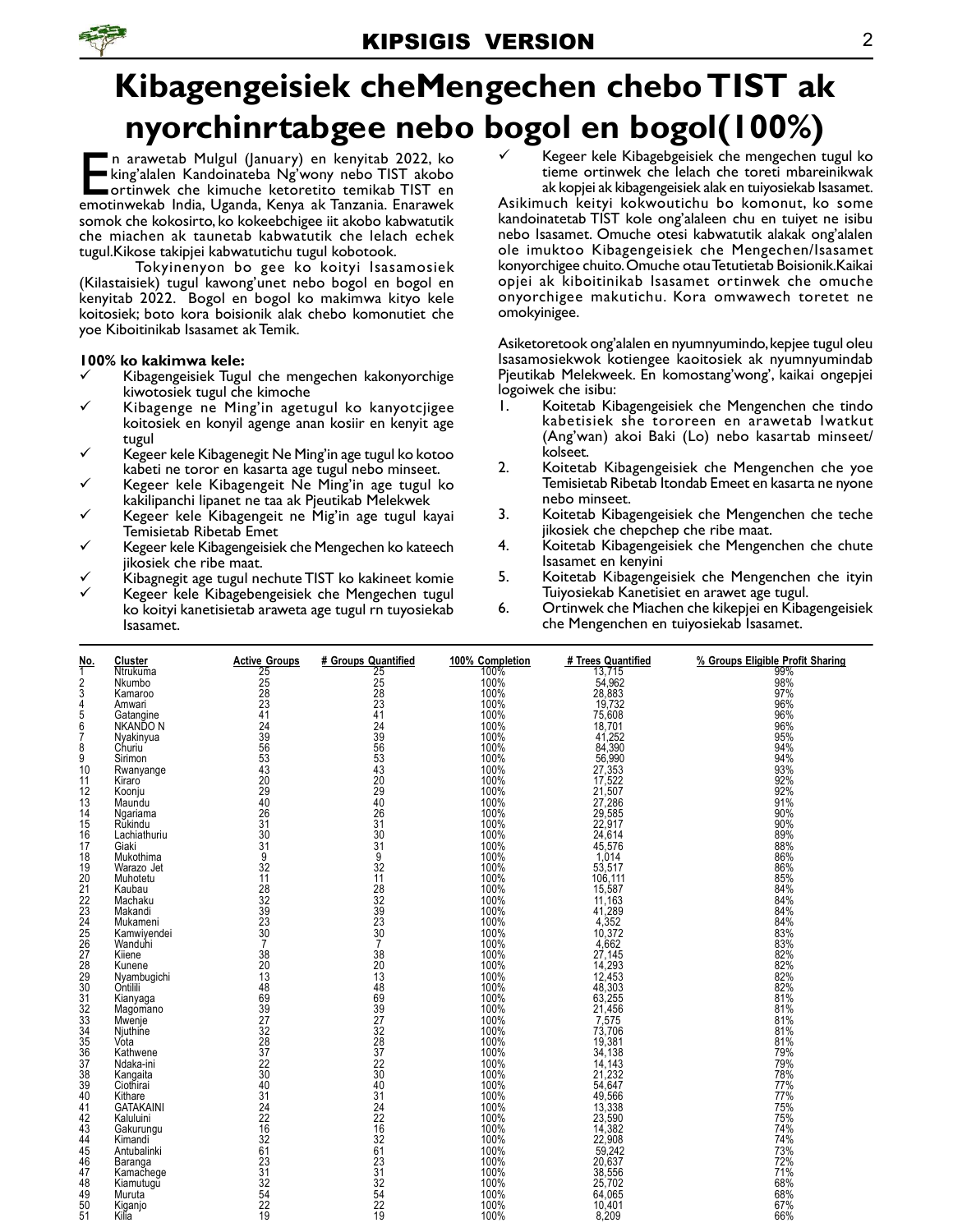

#### KIPSIGIS VERSION 3

| <u>No.</u>                             | Cluster                          | <b>Active Groups</b>             | # Groups Quantified   | 100% Completion      | # Trees Quantified                                                          | % Groups Eligible Profit Sharing |
|----------------------------------------|----------------------------------|----------------------------------|-----------------------|----------------------|-----------------------------------------------------------------------------|----------------------------------|
| 52<br>53                               | Ngecha<br>Kibirichia             | 20<br>46                         | $\frac{20}{46}$       | 100%<br>100%         | 6,257<br>137,006                                                            | 66%<br>64%                       |
| 54                                     | Ngutu                            | 22<br>14                         | $\frac{1}{2}$<br>14   | 100%                 | 54,922<br>7,440                                                             | 64%                              |
| 55<br>56                               | Karega<br>KIARUTARA              | $\overline{9}$                   | 9                     | 100%<br>100%         | 5,667                                                                       | 63%<br>63%                       |
| 57<br>58                               | Kagongo<br>Kimangu               | 33                               | 33<br>15              | 100%<br>100%         | 19,799                                                                      | 60%<br>58%                       |
| 59                                     | Kwajebi                          | $\frac{15}{51}$                  | 51                    | 100%                 | 2,313<br>87,431                                                             | 58%                              |
| 60<br>61                               | Kangeta<br>Amwamba               | 27                               | 27<br>$^{21}_{61}$    | 100%                 | 40,171                                                                      | 54%                              |
| 62                                     | Iviani                           | $^{21}_{61}$<br>$\overline{c}$   | $\overline{2}$        | 100%<br>100%<br>100% | 34,933<br>196,603                                                           | 49%<br>46%<br>44%                |
| 63<br>64                               | Kahiga<br>Ngerechi               | 8                                | 8                     | 100%                 | 1,044<br>6,025                                                              | 43%<br>29%                       |
| 65<br>66                               | Kiarigi<br>Karaba-Mbeere         | 84<br>32                         | 84<br>32              | 100%<br>100%         | 36,178<br>12,408                                                            | 27%                              |
| 67                                     | Nthare                           | $\frac{23}{15}$                  | $\frac{23}{15}$       | 100%<br>100%         | 34,855<br>12,003                                                            | 23%<br>16%                       |
| 68<br>69                               | Machegene<br>Thinyaine           | 20                               | 20                    | 100%                 | 5,852                                                                       | 5%                               |
| 70                                     | Eastern saiwa                    | 18<br>$\mathbf{1}$               | 18                    | 100%<br>100%         | 14,721                                                                      |                                  |
| 71<br>72                               | Kianungu<br>Ngeene               | 55                               | $\mathbf{1}$<br>54    | 98%                  | 784<br>41,979                                                               | 55%                              |
| 73<br>74                               | Limauru<br>Manje Mbogo           | $\frac{36}{29}$                  | $\frac{35}{28}$       | 97%<br>97%           | 37,150<br>34,474                                                            | 96%<br>89%                       |
| 75                                     | Rubate                           |                                  | $\overline{32}$       | 97%                  | 52,266                                                                      | 86%                              |
| 76<br>77                               | Karumande<br>Kiandiu             |                                  | 36<br>28              | 97%<br>97%           | 55,102<br>27,850                                                            | 83%<br>83%                       |
| 78                                     | Kawiru MCK                       | 37<br>29<br>93<br>39<br>62       | 90                    | 97%<br>97%           | 109,653                                                                     | 82%                              |
| 79<br>8Ŏ                               | Kesogon<br>Kionyo                |                                  | $\frac{38}{60}$       | 97%                  | 52,107<br>26,924                                                            | $\frac{82\%}{76\%}$              |
| 81<br>82                               | Nchiru<br>Burguret               | $3\overline{0}$                  | 29<br>37              | 97%<br>97%           | 31,248                                                                      | 76%                              |
| 83                                     | Urru                             | $\frac{38}{34}$                  | $\overline{33}$       | 97%                  | 38,130<br>20,910                                                            | 75%<br>73%                       |
| 84<br>85                               | Kaaga<br>Kaliene                 | $\overline{31}$                  | 30                    | 97%<br>97%           | 40,501                                                                      | 63%                              |
| 86                                     | Rundu                            | $\frac{30}{39}$                  | 29<br>38              | 97%                  | 22,136<br>38,728<br>18,676                                                  | 46%<br>21%                       |
| 87<br>88                               | Rwongo Rwa Nyanki<br>Gieto       | $\overline{28}$                  | 27<br>$^{48}_{23}$    | 96%<br>96%           | 75,128<br>23,559                                                            | 89%<br>86%                       |
| 89<br>90                               | Weruini<br>Kibui                 | $\frac{50}{24}$                  | $\overline{47}$       | 96%<br>96%           | 33,285                                                                      | 86%<br>85%                       |
| 91                                     | Kambiti                          | $\frac{50}{24}$                  |                       | 96%                  | 48,572<br>12,888                                                            | 84%<br>77%                       |
| 92<br>93                               | Nganoini<br>Raichiri Podo        | 24                               | 48<br>23<br>23        | 96%<br>96%           | 35,031                                                                      | 74%                              |
| 94                                     | Mworoga                          | 60                               | 57                    | 95%                  | 53,267<br>86,462                                                            | 90%<br>74%                       |
| 95<br>96                               | Manyatta<br>Gatulani             | 40<br>19                         | 38<br>18              | 95%<br>95%           | 46,371                                                                      | 62%                              |
| 97<br>98                               | Riakimai                         | $\frac{44}{36}$                  | $\frac{42}{34}$       | 95%<br>94%           | 37,002<br>47,311                                                            | 33%<br>93%                       |
| 99                                     | Itangini<br>Mikunduri            | 36                               | 34                    | 94%                  | 28,936                                                                      | 86%                              |
| 100<br>101                             | Wamura<br>Kilango                | $\frac{47}{31}$                  | 44<br>$\frac{1}{2}$   | 94%<br>94%           | 154,886<br>71,830                                                           | 78%<br>75%                       |
| 102                                    | Gatura                           | 32                               | $\overline{30}$       | 94%                  | 9,466                                                                       | 66%                              |
| 103<br>104                             | Mpuri<br>Thigaa                  | $\frac{54}{30}$                  | 51<br>$\overline{28}$ | 94%<br>93%           | 40,368<br>42,423                                                            | 61%<br>90%                       |
| 105                                    | Mithuri                          | 28<br>46<br>14                   | 26                    | 93%<br>93%           | 25,356                                                                      | 85%                              |
| 106<br>107                             | Mbajone<br>Mutámaiyu             |                                  | $\frac{43}{13}$       | 93%                  | 79,166<br>8,951                                                             | 84%<br>84%                       |
| 108<br>109                             | Mbaranga<br>Ugoti                | 41                               | 38<br>14              | 93%<br>93%           | 17,660                                                                      | 71%                              |
| 110                                    | Kite                             | 15<br>38<br>26<br>38<br>38<br>12 | 35                    | 92%                  | 9,230<br>74,509                                                             | 19%<br>92%                       |
| 111<br>112                             | Aguthi<br>Gitombani              |                                  | 24<br>$\frac{1}{35}$  | 92%                  | 24,495<br>68,432                                                            | 85%                              |
| 113<br>114                             | Gaatia                           | 39                               | 36                    | 92%<br>92%<br>92%    | 3,576<br>22,326                                                             | 82%<br>78%<br>73%                |
| 115                                    | Subuiga<br>Ndurutu               | $\frac{25}{59}$                  | $\frac{23}{54}$       | 92%<br>92%           |                                                                             | 68%<br>66%                       |
| 116<br>117                             | Kanyakine<br>Kagwuru             | 49                               | 45                    | 92%                  | $14,843$<br>$56,528$<br>$9,199$<br>$54,411$<br>$3,393$                      | 24%                              |
| 118                                    | Kapsara                          | $\frac{50}{24}$                  | 46                    | 92%<br>92%           |                                                                             |                                  |
| 119<br>120                             | Mukunga<br>Igandene              | 11                               | 22<br>10              | 91%                  | 36,321                                                                      | 83%                              |
| $\frac{121}{122}$<br>123               | Silanga<br>Tubui                 | $\frac{35}{35}$                  | 32<br>32              | 91%<br>91%           | 92,039<br>31,417                                                            | 80%<br>76%                       |
|                                        | Iriani                           | $\overline{22}$                  | 20                    | 91%                  | 15,210                                                                      | 75%                              |
| 124<br>125                             | Chemaner<br>Boiman               | 115<br>34                        | 105<br>31             | 91%<br>91%           | 67,637<br>86,144                                                            | 72%<br>56%                       |
| 126                                    | Amugaa                           | 11                               | 10                    | 91%                  | $6,863$<br>38,867<br>18,576                                                 | 26%                              |
| $\frac{127}{128}$<br>128               | Magutuni<br>Muruku Pesi          | 48<br>31                         | 43<br>28              | 90%<br>90%           |                                                                             | 81%<br>81%                       |
|                                        | Gachua<br>Ithai                  | 39                               | 35<br>17              | 90%                  | 48,198<br>28,051<br>25,888                                                  | 63%                              |
| $\frac{130}{131}$<br>$\frac{132}{132}$ | Githima                          | $\frac{19}{36}$                  | 32                    | 89%<br>89%           |                                                                             | 93%<br>84%                       |
|                                        | Karima Kambicha<br>Kiija Nkadone | 28<br>27<br>55                   | 25<br>24              | 89%                  | 24,932<br>22,515<br>37,620<br>11,977                                        | 81%                              |
| $\frac{133}{134}$<br>134<br>135        | Kithithina                       | 19                               | 49<br>17              | 89%<br>89%<br>89%    |                                                                             | 80%<br>80%<br>72%                |
| 136<br>137                             | Murungurune<br>Nkungugu          | $\frac{54}{54}$                  | 48                    | 89%<br>89%           | 26,094<br>48,287                                                            | 66%<br>60%                       |
| 138                                    | Mururune<br>Nthingini            |                                  | 48<br>34              | 89%                  | 14,964                                                                      | 56%                              |
| 139                                    | Mwea                             | $\frac{38}{32}$<br>90            | $\frac{28}{79}$       | 88%<br>88%           | 21,946<br>41,447                                                            | 58%<br>51%                       |
| 140<br>141                             | Kutete<br>Murika                 | 40                               | 35                    | 88%                  | 5,617                                                                       | 45%                              |
| 142<br>143                             | Kagaene                          | $\frac{53}{52}$                  | 46                    | 87%<br>87%           | 57,707<br>56,958<br>22,970<br>28,036<br>31,829<br>22,479<br>26,239<br>6,054 | 82%<br>69%                       |
| 144                                    | Mitoro<br>Nthangathi             | $\overline{31}$                  | 45<br>27              | 87%                  |                                                                             | 67%                              |
| 145<br>146                             | Maua<br>Mathingira               | $\frac{38}{37}$                  | 33<br>32              | 87%<br>86%           |                                                                             | 57%<br>89%                       |
| 147                                    | Ruiri                            | 28                               | 24                    | 86%                  |                                                                             | 76%                              |
| 148<br>149                             | Machikine<br>Kiambogo            | $\frac{28}{22}$                  | 24<br>19              | 86%<br>86%           |                                                                             | 45%<br>29%                       |
| 150                                    | Kiangondu<br>Ngano               | $\overline{20}$                  | 17                    | 85%                  | 8,507                                                                       | 76%                              |
| 151<br>152                             | Ngandu                           | $\frac{41}{27}$                  | 35<br>23<br>32        | 85%<br>85%           | $141,114$<br>$13,901$<br>$43,032$                                           | 75%<br>59%<br>89%                |
| 153<br>154                             | Wiumiririe<br>Kiegoi             | 38<br>31                         |                       | 84%                  |                                                                             |                                  |
| 155                                    | Murungai                         | 57                               | 26<br>48              | 84%<br>84%           | 33,464<br>46,656                                                            | 71%<br>58%                       |

156 Thome 25 21 21 84% 19,309 20 21 54% 19,300 21 34% 19,300 21 54%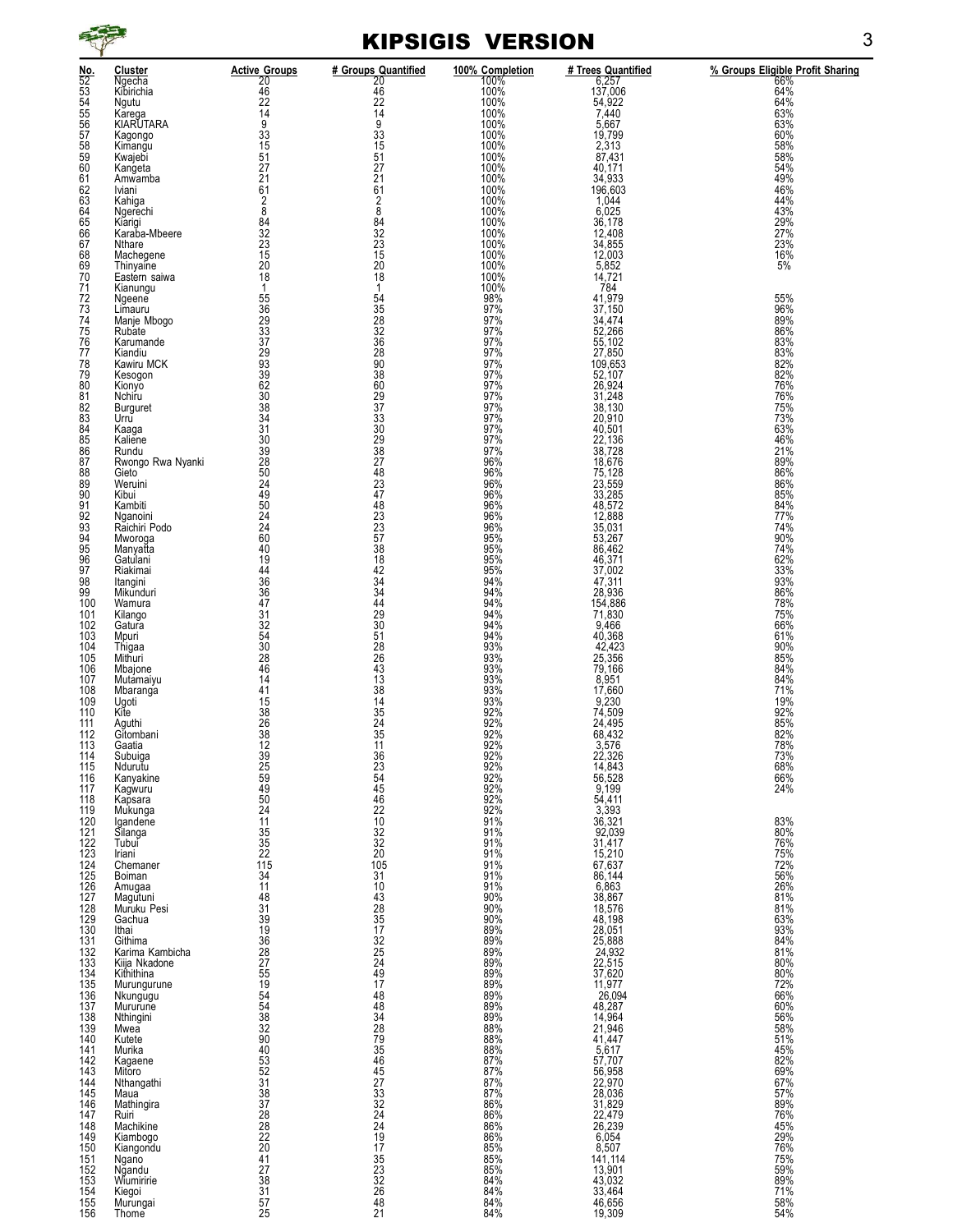

### KIPSIGIS VERSION 4

| No.               | <b>Cluster</b>                 | <b>Active Groups</b>                                                                                                         | # Groups Quantified                | 100% Completion                                          | # Trees Quantified                                                                                  | % Groups Eligible Profit Sharing |
|-------------------|--------------------------------|------------------------------------------------------------------------------------------------------------------------------|------------------------------------|----------------------------------------------------------|-----------------------------------------------------------------------------------------------------|----------------------------------|
| 157<br>158        | Murichia<br>Gatero             | 19<br>30                                                                                                                     | 16<br>25                           | 84%<br>83%                                               | 10,188<br>68,355                                                                                    | $\frac{31\%}{85\%}$              |
| 159               | Thiira                         |                                                                                                                              |                                    | 83%                                                      |                                                                                                     | 74%                              |
| 160<br>161        | Barangu<br>Lower Imenti Forest |                                                                                                                              | 20<br>29<br>76                     | 83%<br>83%                                               | $11,841$<br>$20,676$<br>$102,256$                                                                   | 58%<br>10%                       |
| 162               | Kabachi                        |                                                                                                                              | $\frac{47}{42}$<br>$\frac{42}{37}$ |                                                          |                                                                                                     | 86%<br>75%                       |
| 163<br>164        | Karinga ga Nkoru<br>Male       |                                                                                                                              |                                    | 82%<br>82%<br>82%                                        | 33,783<br>10,672<br>37,862                                                                          | 47%                              |
| 165<br>166        | Kauuni<br>Ntugi                | 24<br>35<br>92<br>57<br>54<br>52<br>52<br>52<br>5                                                                            | 13                                 | 81%<br>81%<br>81%                                        | 15,913                                                                                              | 80%<br>80%                       |
| 167               | Mwagu                          |                                                                                                                              | $\frac{42}{13}$                    |                                                          | 37,716<br>7,398                                                                                     | 77%                              |
| 168<br>169        | Karama<br>Mwanika              | 37<br>16                                                                                                                     | $\frac{30}{13}$                    | 81%<br>81%<br>81%                                        | $\begin{array}{c} 17,390 \\ 12,134 \\ 60,717 \end{array}$                                           | 72%<br>63%<br>55%                |
| 170<br>171        | Kinoru-Mukuuni<br>Kandigi      | $\ddot{47}$<br>45                                                                                                            | 36                                 |                                                          | 33,476                                                                                              | 64%                              |
| 172               | Ndogiño<br>Sofia               | $\frac{15}{60}$                                                                                                              | 12                                 | 80%<br>80%<br>80%                                        | 17,865<br>72,002                                                                                    | 64%<br>51%                       |
| 173<br>174        | Kimachia                       |                                                                                                                              | $4\overline{8}$<br>19              | 79%                                                      | 15,604                                                                                              | 66%                              |
| 175<br>176        | Igwanjau<br>ikumbo             | $\frac{24}{38}$                                                                                                              | $\frac{30}{14}$                    | 79%<br>78%                                               | 25,720<br>17,140                                                                                    | 65%<br>92%                       |
| 177               | Luuria                         |                                                                                                                              | 28                                 |                                                          |                                                                                                     | 73%                              |
| 178<br>179        | Kiangua<br>Murinya             | $\frac{36}{27}$                                                                                                              | 21<br>40                           | 78%<br>78%<br>78%                                        | 21,563<br>18,312<br>55,051                                                                          | 66%<br>64%                       |
| 180               | Irindiro                       |                                                                                                                              | 21                                 | 78%                                                      | 49,042                                                                                              | $62\%$<br>$56\%$                 |
| 181<br>182        | Kithoka<br>Kanjagi             | $\frac{27}{26}$<br>30                                                                                                        | $\substack{20\\23}$                | 77%<br>77%                                               | 18,491<br>19,318                                                                                    | 54%                              |
| 183<br>184        | Kapsigiryo<br>Mutanga          | 30<br>22<br>33<br>37<br>37                                                                                                   | 23<br>17                           | 77%<br>77%<br>76%                                        | 9,360                                                                                               | 50%                              |
| 185               | Kaanwa                         |                                                                                                                              | 25                                 |                                                          | 23,801<br>24,331                                                                                    | 24%<br>78%                       |
| 186<br>187        | Baraka<br>kunati               |                                                                                                                              | 28<br>27<br>29                     | 76%<br>75%<br>74%                                        | 19,497<br>31,908<br>51,664                                                                          | 60%<br>76%                       |
| 188<br>189        | Kiriogo<br>Kingo               |                                                                                                                              |                                    | 74%                                                      |                                                                                                     | 65%<br>64%                       |
| 190               | Igurune                        |                                                                                                                              |                                    | $\frac{73\%}{73\%}$                                      | 25,482<br>24,368<br>13,187                                                                          | 75%<br>68%                       |
| 191<br>192        | Rugeju<br>Ndunguri             |                                                                                                                              | 28<br>19<br>135<br>23<br>27<br>25  | 72%                                                      | 11,456                                                                                              | 78%                              |
| 193<br>194        | Kagumo<br>Mwichiune            |                                                                                                                              |                                    | $71\%$<br>$71\%$<br>$71\%$<br>$71\%$<br>$71\%$<br>$71\%$ | 40,915<br>25,817                                                                                    | 69%<br>65%                       |
| 195               | Majira                         |                                                                                                                              | 17                                 |                                                          |                                                                                                     | 50%                              |
| 196<br>197        | Ntakani<br>Ngage               |                                                                                                                              | $^{25}_{17}$                       |                                                          | 11,556<br>11,691<br>5,779                                                                           | 49%<br>40%                       |
| 198               | Muthenge                       | 3693824823854227774435840                                                                                                    | $\frac{19}{26}$<br>31              | 70%                                                      | 10,491<br>18,835<br>23,666                                                                          | 75%                              |
| 199<br>200        | Muthambi<br>Njukiini           |                                                                                                                              |                                    | 70%<br>70%                                               |                                                                                                     | 73%<br>60%                       |
| 201               | Munyu<br>Nkondi                |                                                                                                                              | 24<br>40                           | 69%<br>69%<br>68%                                        | 28,947                                                                                              | 59%                              |
| ${}^{202}_{203}$  | Karaba                         |                                                                                                                              | 27                                 |                                                          | 16,186<br>40,538                                                                                    | 42%<br>70%                       |
| 204               | Kiriene<br>Kiamathaga          | $\frac{25}{37}$<br>60                                                                                                        | 17                                 | 68%<br>68%                                               | $3,774$<br>$33,576$<br>$30,156$                                                                     | 65%                              |
| 205<br>206<br>207 | Miathene                       | 40                                                                                                                           | $^{25}_{41}$<br>27                 | 68%                                                      | 25,020                                                                                              | 63%<br>55%<br>50%                |
| 208<br>209        | Tunyai<br>Nguruki<br>Kaathi    | $\frac{57}{29}$                                                                                                              | 38                                 | 68%<br>67%<br>66%                                        | 23,608<br>56,389                                                                                    | 41%                              |
| 210               | Mairo Nne                      | 37                                                                                                                           | $\overline{19}$<br>24              | 65%                                                      | 42,667                                                                                              | 55%                              |
| 211<br>212        | Chuma                          | $\frac{28}{24}$                                                                                                              | $\frac{18}{15}$                    | 64%<br>63%                                               | 10,100<br>9,250                                                                                     | 49%<br>59%<br>62%                |
| 213               | Kierera<br>Mailu               | 8                                                                                                                            | 5                                  | 63%                                                      | 5,352                                                                                               | 56%                              |
| $^{214}_{215}$    | Naari<br>Kithitu               | $63$<br>$21$                                                                                                                 | $\frac{40}{13}$                    | 63%<br>62%                                               | 83,091<br>4,816                                                                                     | 52%<br>64%                       |
| 216               | Ntombo                         | $^{26}_{21}$                                                                                                                 | 16                                 | 62%                                                      | 10,280                                                                                              | 57%                              |
| 217<br>218        | Kigane<br>Ngiine               | 37                                                                                                                           | 13<br>23                           | 62%<br>62%                                               | 4,245<br>29,991                                                                                     | 50%<br>50%                       |
| 219<br>220<br>221 | Mamba<br>Mbogiti               | 29<br>26<br>56                                                                                                               | 18<br>16                           | 62%<br>62%<br>61%<br>61%<br>60%                          | 11,717<br>10,377<br>23,184<br>44,952<br>55,826<br>30,164                                            | 49%<br>39%<br>55%                |
|                   | Kitheo                         |                                                                                                                              | $\frac{34}{37}$                    |                                                          |                                                                                                     |                                  |
| 222<br>223<br>224 | Kimahuri<br>Ichuga             |                                                                                                                              |                                    |                                                          |                                                                                                     | 40%<br>60%                       |
| 225               | Kiirua<br>Pondo                |                                                                                                                              | $\frac{30}{29}$                    | 60%                                                      |                                                                                                     | 49%<br>49%                       |
| 226<br>227        | Miwani                         |                                                                                                                              | 3                                  | 60%<br>60%<br>59%                                        |                                                                                                     | 11%                              |
|                   | Kiria<br>Gitimene              | 61<br>548<br>43<br>5<br>97<br>5<br>26<br>3<br>3<br>7<br><br><br><br><br><br><br><br><br><br><br><br><br><br><br><br><br><br> | 23                                 |                                                          | 52,955<br>4,824<br>18,853<br>68,925<br>7,926<br>13,657                                              | 70%                              |
| 228<br>229<br>230 | Athiru gaiti<br>Mituntu        |                                                                                                                              | 45<br>15<br>19                     | 59%<br>58%                                               |                                                                                                     | 62%<br>55%<br>51%                |
| 231               | Athathi                        |                                                                                                                              | 11                                 |                                                          |                                                                                                     |                                  |
| 232<br>233        | Marmanet<br>Miruriiri          | 27                                                                                                                           | 4<br>15                            | 58%<br>57%<br>56%                                        | $730$<br>$9,112$<br>$25,510$<br>$11,863$<br>$7,837$<br>$18,722$<br>$15,503$<br>$10,398$<br>$36,538$ | 76%<br>44%                       |
| 234               | Karurune                       |                                                                                                                              | $\frac{22}{12}$<br>$\frac{12}{19}$ | 56%<br>55%<br>53%                                        |                                                                                                     | 43%<br>45%<br>42%                |
| 235<br>236        | Ntharagwene<br>Mbirikene       | 39<br>2236<br>3346<br>288<br>220<br>3220<br>333<br>37                                                                        |                                    |                                                          |                                                                                                     |                                  |
| 237               | Makairo<br>Tharu               |                                                                                                                              | 17<br>24                           | 52%<br>52%<br>50%                                        |                                                                                                     | 47%<br>36%                       |
| 238<br>239        | Finley                         |                                                                                                                              | $\overline{14}$                    |                                                          |                                                                                                     | 35%                              |
| 240<br>241<br>242 | Tugua<br>Karangi               |                                                                                                                              | 13<br>16                           | 50%<br>50%                                               | 4,518<br>14,684<br>8,201<br>4,364<br>23,899<br>19,889                                               | 32%<br>31%                       |
| 243               | Kithakanaro<br>Makomboki       |                                                                                                                              | 10<br>15                           | 50%<br>50%<br>50%<br>49%<br>49%                          |                                                                                                     | 28%                              |
| $^{244}_{245}$    | Itugururu<br>Kigucwa           |                                                                                                                              | $\frac{19}{18}$                    |                                                          |                                                                                                     | $\frac{3\%}{37\%}$<br>18%        |
| 246               | Ciakanyinga                    |                                                                                                                              | 25                                 |                                                          |                                                                                                     |                                  |
| 247<br>248        | Muchege<br>Kiengu <sup>-</sup> | 52<br>21<br>55<br>44<br>41<br>34                                                                                             | 10<br>26                           | $\frac{48\%}{48\%}$<br>47%                               | 23,363<br>3,137<br>24,963                                                                           | 47%<br>28%<br>16%                |
| 249               | Ngonyi                         |                                                                                                                              | 20                                 |                                                          |                                                                                                     |                                  |
| 250<br>251        | Kibuline<br>Ukuu               |                                                                                                                              | 18<br>15                           | $45\%$<br>$44\%$<br>$44\%$                               |                                                                                                     | 28%<br>44%<br>43%                |
| 252               | Nturuba<br>Ibucha              |                                                                                                                              | 9<br>3                             | 43%<br>43%                                               |                                                                                                     | 39%<br>38%                       |
| 253<br>254        | Kiandege                       |                                                                                                                              | 10                                 | 43%                                                      | 24,963<br>22,358<br>9,870<br>6,892<br>6,702<br>5,733<br>5,733<br>72,142<br>5,143                    | 38%                              |
| 255               | Muthangene<br>Burimaria        |                                                                                                                              | 12<br>10                           | $43\%$<br>$43\%$<br>$42\%$                               |                                                                                                     | 30%<br>27%<br>32%                |
| 256<br>257<br>258 | Tandare<br>Kihingo             |                                                                                                                              | 21<br>5                            |                                                          |                                                                                                     |                                  |
| 259<br>260        | Mia Moja<br>Karamtoni          | 2172383022255                                                                                                                | 13                                 | $42\%$<br>$41\%$<br>$41\%$                               | $5,436$<br>$14,319$<br>$13,137$                                                                     | 23%<br>38%                       |
| 261               | Kairuni                        |                                                                                                                              | 9<br>22                            | 40%                                                      | 27,177                                                                                              | 36%<br>39%                       |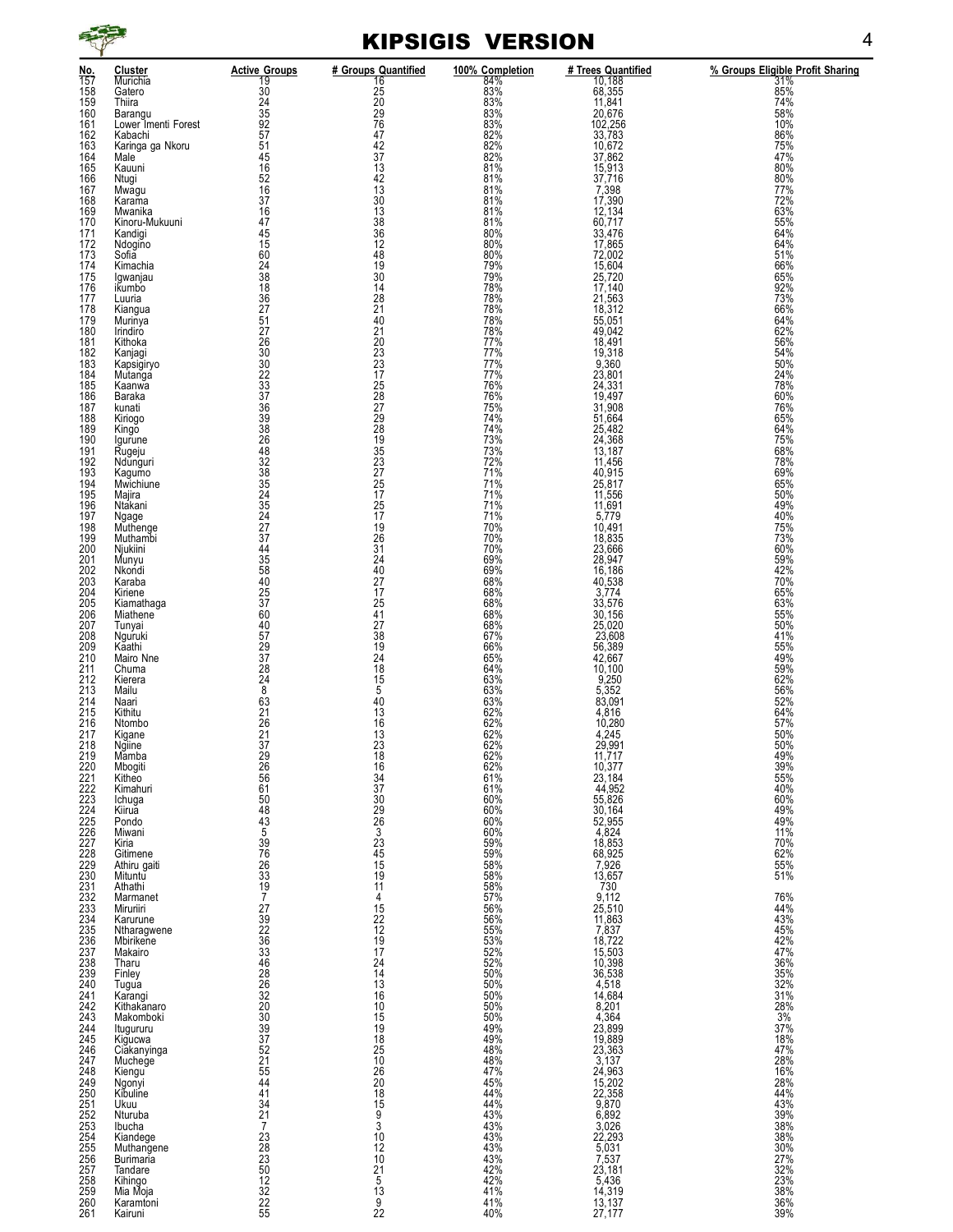

## KIPSIGIS VERSION 5

| No.                                                                  | <b>Cluster</b>                   | <b>Active Groups</b>                                  | # Groups Quantified | 100% Completion     |                                                                  |                                         |
|----------------------------------------------------------------------|----------------------------------|-------------------------------------------------------|---------------------|---------------------|------------------------------------------------------------------|-----------------------------------------|
| 262                                                                  | Mbiriata                         | 20                                                    | 8                   | 40%                 | # Trees Quantified<br>6,793<br>18,192<br>9,322<br>7,274<br>1,274 | % Groups Eligible Profit Sharing<br>39% |
| 263<br>2645<br>265678<br>2678<br>2672<br>2772<br>2772<br>2772<br>277 | Thuura<br>Kakumini               | $\frac{40}{35}$                                       | 16<br>14            | 40%<br>40%          |                                                                  | 36%<br>28%<br>83%                       |
|                                                                      | Ndivai                           |                                                       | $\overline{7}$      | 39%<br>37%          |                                                                  |                                         |
|                                                                      | Muhonia<br>Rianjuki              | 35<br>19                                              | 13<br>7             | 37%                 | $7,996$<br>$7,282$<br>$21,138$                                   | 36%<br>13%                              |
|                                                                      | Kinoro                           |                                                       | 16                  | 36%                 |                                                                  | 13%                                     |
|                                                                      | Marimba                          | $\frac{44}{34}$                                       | 12                  | 35%<br>33%          | 5,085                                                            | 28%                                     |
|                                                                      | Kamweline<br>Antubochiu          |                                                       | $\mathbf{1}$<br>12  | 33%                 | 1,103<br>14,061                                                  | 38%<br>30%                              |
|                                                                      | Chung'ari<br>Njuruta             | 36<br>60<br>24<br>33<br>49                            | 20                  | 33%                 | 15,935                                                           | 29%                                     |
|                                                                      | Gatia-ini                        |                                                       | 8<br>11             | 33%<br>33%          | 19,881<br>2,071                                                  | 28%<br>25%                              |
|                                                                      | Katheri                          |                                                       | 16                  | 33%                 | 7,840                                                            | 24%                                     |
| 276<br>277                                                           | Ragati<br>Matakiri               | $\frac{34}{61}$                                       | 11<br>19            | 32%<br>31%          | 10,906<br>2,662                                                  | 16%<br>17%                              |
|                                                                      | Munyaka                          |                                                       | 8                   | 29%<br>28%          | 11,665                                                           | 15%<br>31%                              |
|                                                                      | Limoro                           | 2809926442564340                                      | 14<br>8             |                     | 8,614                                                            |                                         |
|                                                                      | Njorua<br>Marurui                |                                                       | 8                   | 28%<br>28%          | 21,800<br>1,747<br>36,623<br>33,173                              | 31%<br>10%                              |
|                                                                      | Ankamia                          |                                                       | 16                  | 26%<br>25%          |                                                                  | 14%<br>15%                              |
|                                                                      | Kiamiogo<br>Mumbuni              |                                                       | 14<br>11            |                     |                                                                  | 10%                                     |
|                                                                      | Karia                            |                                                       | 6                   | 25%<br>24%<br>22%   | $4,309$<br>$4,421$                                               | 8%                                      |
|                                                                      | Iriga<br>Ngongo                  |                                                       | 13<br>9             | 21%                 | $\frac{5,728}{7,877}$                                            | 18%<br>12%                              |
|                                                                      | Muriru                           |                                                       | 8                   | 20%                 | 5,172                                                            | 15%                                     |
|                                                                      | Gikumene<br>Karoki               | 50<br>40                                              | 10<br>7             | 20%<br>18%          | 3,968<br>15,653                                                  | 11%<br>19%                              |
| 291<br>292                                                           | Marega                           | $\frac{11}{33}$                                       | $\frac{2}{6}$       | 18%<br>18%          | 1,119                                                            | 19%                                     |
|                                                                      | Suguroi<br>Salama                |                                                       | 9                   |                     | $7,388$<br>13,002                                                | 15%<br>17%                              |
|                                                                      | kiathathi                        |                                                       | $\overline{2}$      | 17%<br>15%          | 1,917                                                            | 8%                                      |
|                                                                      | Kirimaitume<br>Kithurine         |                                                       | 5<br>6              | 15%<br>14%          | $7,423$<br>5,350                                                 | 0%<br>12%                               |
|                                                                      |                                  | 53<br>13<br>33<br>33<br>43<br>26<br>37                | 3                   | $\frac{12\%}{11\%}$ | $2,054$<br>1,452                                                 | $\frac{5\%}{9\%}$                       |
| 293<br>294<br>295<br>296<br>298<br>299                               | Kianjagi<br>Ntumburi             | 10                                                    | 4<br>1              | 10%                 |                                                                  |                                         |
|                                                                      | Meria Mwangaza<br>Ndalani        | 64                                                    | 6                   |                     | 1,636<br>8,724                                                   | 12%<br>6%                               |
| 300<br>301                                                           | Muragara                         | $\frac{30}{31}$<br>$\frac{31}{34}$<br>$\frac{17}{17}$ | $\frac{2}{2}$       | $\frac{9\%}{7\%}$   | 903                                                              | 1%                                      |
| 302                                                                  | Muthengera<br>Nyariginu          |                                                       |                     | 6%                  | 733<br>4,395                                                     | 6%<br>2%                                |
| 303<br>304<br>305                                                    | Athi                             |                                                       |                     | 6%                  | 8                                                                |                                         |
|                                                                      | Ikindu<br>Nyweri                 | $\ddot{20}$                                           |                     | 5%<br>5%            | 1,292                                                            | 7%                                      |
| 306<br>307                                                           | Githongo                         |                                                       | $\frac{2}{2}$       | 5%                  | 3,373<br>279                                                     | $\frac{7\%}{3\%}$                       |
| 308<br>309                                                           | Mitheru<br>Mulathankari          | 39<br>21<br>22<br>21<br>37<br>39<br>46<br>46          | 1                   | 5%<br>5%            | 825<br>622                                                       | $3%$<br>$3%$                            |
| 310                                                                  | Kamuthanga                       |                                                       | 1                   | $\frac{5\%}{3\%}$   | 215                                                              |                                         |
| $\frac{311}{312}$<br>$\frac{313}{313}$                               | Kaguma<br>Kanjuu                 |                                                       | 1<br>$\mathbf{1}$   | 3%                  | 1,439<br>1,325                                                   | $0\%$                                   |
|                                                                      | Kariakomo                        |                                                       |                     |                     |                                                                  | 5%                                      |
| 314                                                                  | Kirindini                        | 28<br>20                                              |                     |                     |                                                                  | 5%                                      |
| $315$<br>$316$<br>$317$                                              | Kiahuko<br>Anchenge              | $\overline{1}$                                        |                     |                     |                                                                  | 1%                                      |
|                                                                      | Atebwo                           | 19                                                    |                     |                     |                                                                  |                                         |
| 318<br>319<br>320                                                    | Bahati<br><b>Barenta</b>         | $\frac{1}{3}$                                         |                     |                     |                                                                  |                                         |
|                                                                      | Buuri                            | $\tilde{27}$                                          |                     |                     |                                                                  |                                         |
| 321<br>322                                                           | Cheptuech<br>Chesoen             | $\frac{4}{3}$                                         |                     |                     |                                                                  |                                         |
| 323<br>324                                                           | Ekerenyo                         | 12                                                    |                     |                     |                                                                  |                                         |
| 325                                                                  | Etono<br>Gatei                   | 51<br>4                                               |                     |                     |                                                                  |                                         |
|                                                                      | Gaturin                          | $\begin{array}{c} 14 \\ 4 \end{array}$                |                     |                     |                                                                  |                                         |
|                                                                      | Gesura<br>Gikati                 |                                                       |                     |                     |                                                                  |                                         |
|                                                                      | Ikohokoho                        | $38$<br>5<br>7                                        |                     |                     |                                                                  |                                         |
|                                                                      | lrongo<br>Kahuho                 | 19                                                    |                     |                     |                                                                  |                                         |
|                                                                      | Kamangura                        | $^{41}_{6}$                                           |                     |                     |                                                                  |                                         |
|                                                                      | Kamwarani                        |                                                       |                     |                     |                                                                  |                                         |
|                                                                      | Kanderendu<br>Kapugunot          | $\begin{smallmatrix} 8 \\ 6 \end{smallmatrix}$        |                     |                     |                                                                  |                                         |
|                                                                      | Karandi                          | $\frac{25}{11}$                                       |                     |                     |                                                                  |                                         |
|                                                                      | Karocho<br>Karundas              |                                                       |                     |                     |                                                                  |                                         |
|                                                                      | Kebirigo                         | 39<br>29<br>43<br>1                                   |                     |                     |                                                                  |                                         |
|                                                                      | Kiamariga<br>Kigumo <sup>®</sup> |                                                       |                     |                     |                                                                  |                                         |
|                                                                      | Kirubia                          | 14                                                    |                     |                     |                                                                  |                                         |
|                                                                      | Kishaunet<br>Kisima              | 11                                                    |                     |                     |                                                                  |                                         |
|                                                                      | Luzoi                            |                                                       |                     |                     |                                                                  |                                         |
|                                                                      | Mairi<br>Makengi                 | 36<br>16<br>20<br>10<br>9<br>20<br>23                 |                     |                     |                                                                  |                                         |
|                                                                      | Marimati                         |                                                       |                     |                     |                                                                  |                                         |
|                                                                      | Maritati<br>Matanya              |                                                       |                     |                     |                                                                  |                                         |
|                                                                      | Matorola                         |                                                       |                     |                     |                                                                  |                                         |
|                                                                      | Maura<br>Mbiriri                 |                                                       |                     |                     |                                                                  |                                         |
|                                                                      | Michimikuru                      | $1516$<br>$325$<br>$529$<br>$3$<br>$1$                |                     |                     |                                                                  |                                         |
|                                                                      | Morako<br>Mr. Mutai              |                                                       |                     |                     |                                                                  |                                         |
|                                                                      | Mugumo                           |                                                       |                     |                     |                                                                  |                                         |
|                                                                      | Mutuuma                          |                                                       |                     |                     |                                                                  |                                         |
|                                                                      | Mweiga<br>Ngare ndare            |                                                       |                     |                     |                                                                  |                                         |
|                                                                      | Nkando                           |                                                       |                     |                     |                                                                  |                                         |
|                                                                      | Ratera<br>Ruiga                  |                                                       |                     |                     |                                                                  |                                         |
|                                                                      | Runyenye                         | 5618768333542                                         |                     |                     |                                                                  |                                         |
|                                                                      | Songonga<br>Sweet Water          |                                                       |                     |                     |                                                                  |                                         |
|                                                                      | Tambacha                         | $\frac{27}{7}$<br>17                                  |                     |                     |                                                                  |                                         |
| 368                                                                  | Thung'ari                        |                                                       |                     |                     |                                                                  |                                         |